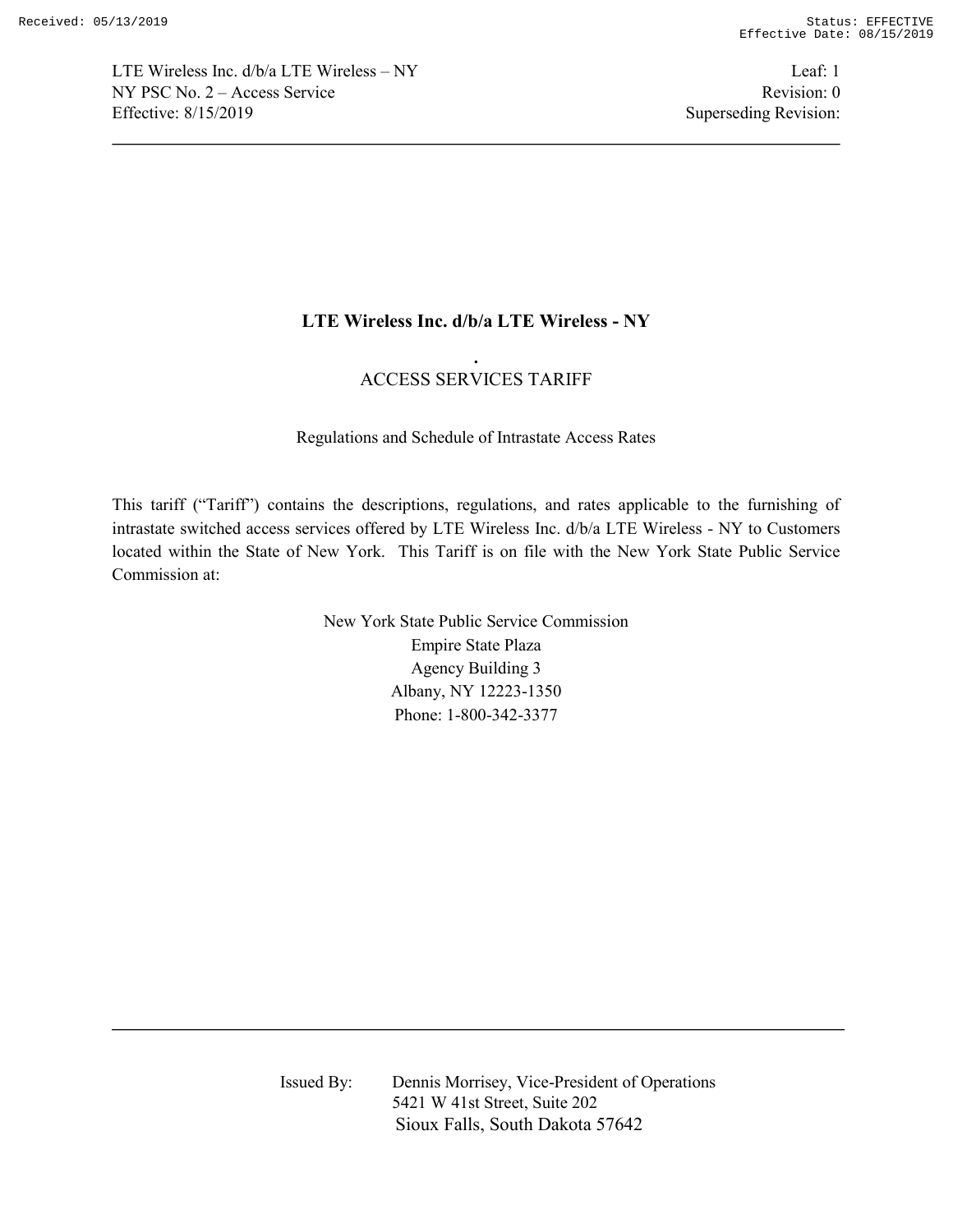LTE Wireless Inc. d/b/a LTE Wireless – NY Leaf: 2 NY PSC No. 2 – Access Service Revision: 0 Effective: 8/15/2019 Superseding Revision:

# TABLE OF CONTENTS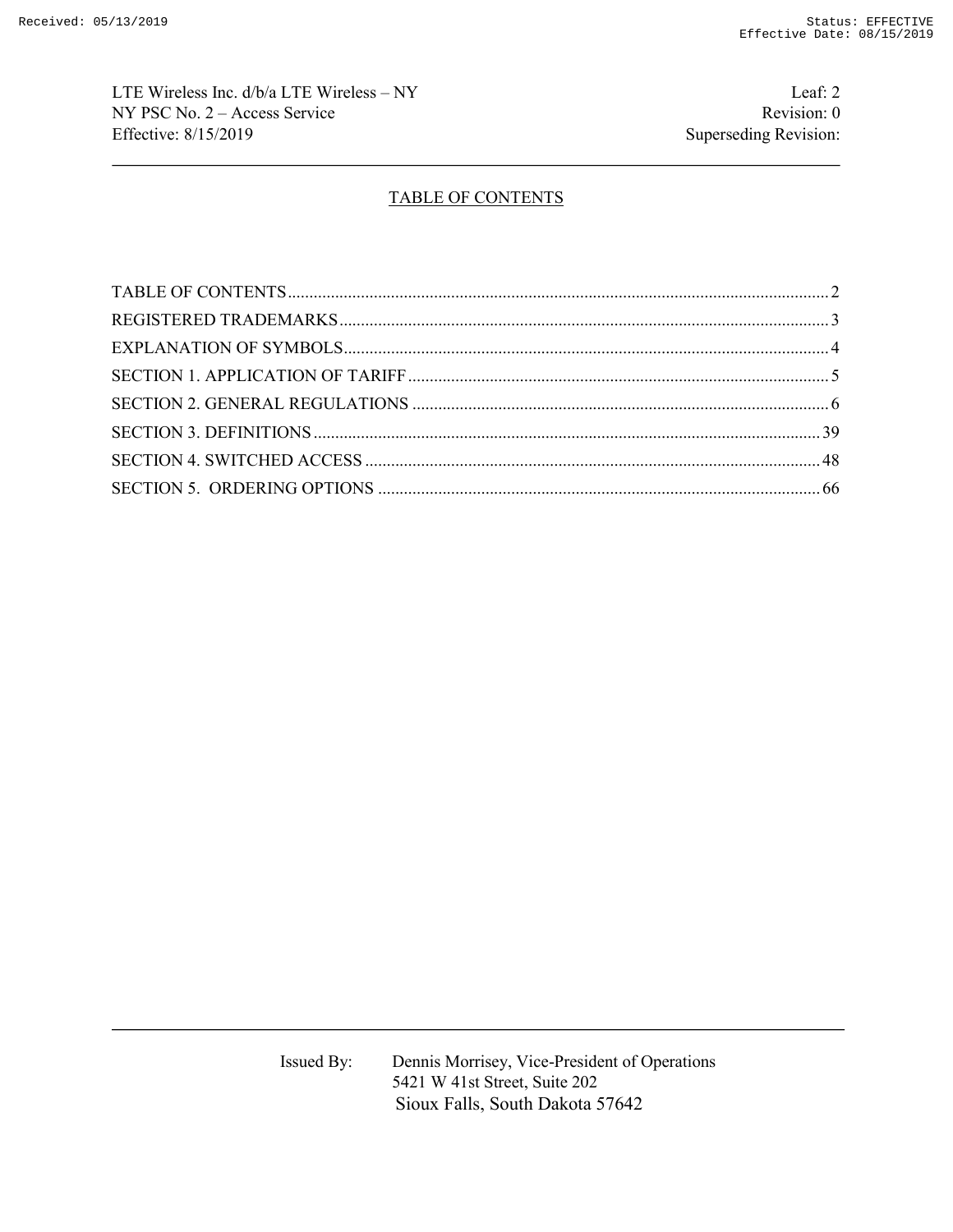LTE Wireless Inc. d/b/a LTE Wireless – NY Leaf: 3 NY PSC No. 2 – Access Service Revision: 0 Effective: 8/15/2019 Superseding Revision:

## CONCURRING CARRIERS

None

## CONNECTING CARRIERS

None

## PARTICIPATING CARRIERS

None

## REGISTERED SERVICE MARKS

None

### REGISTERED TRADEMARKS

None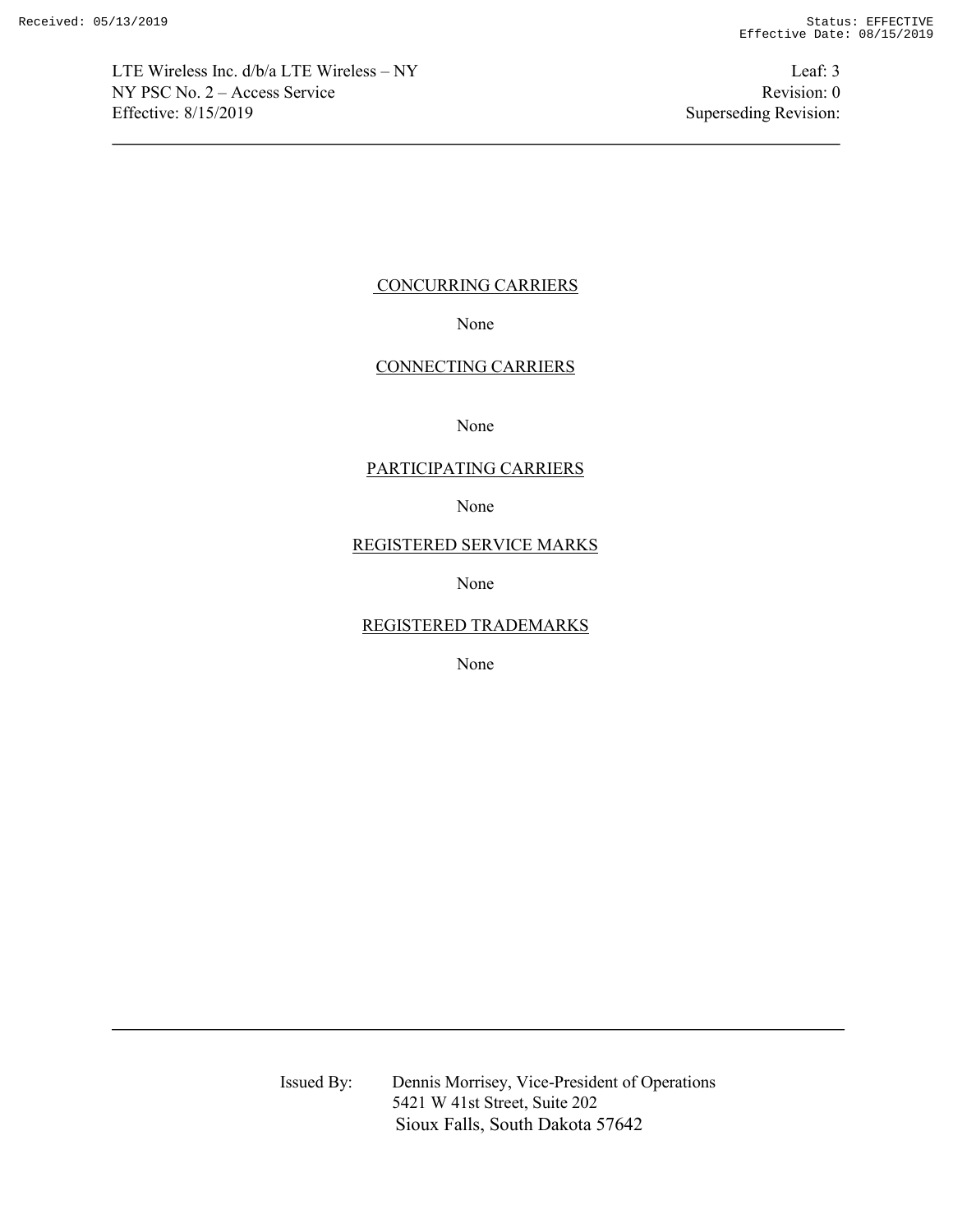LTE Wireless Inc. d/b/a LTE Wireless – NY Leaf: 4 NY PSC No. 2 – Access Service Revision: 0 Effective: 8/15/2019 Superseding Revision:

## EXPLANATION OF SYMBOLS

The following symbols shall be used in this tariff for the purpose indicated below:

- C To signify changed regulation.
- D To signify discontinued rate or regulation.
- I To signify increased rate.
- M To signify a move in the location of text.
- N To signify new rate or regulation.
- R To signify reduced rate.
- S To signify reissued matter.
- T To signify a change in text but no change in rate or regulation.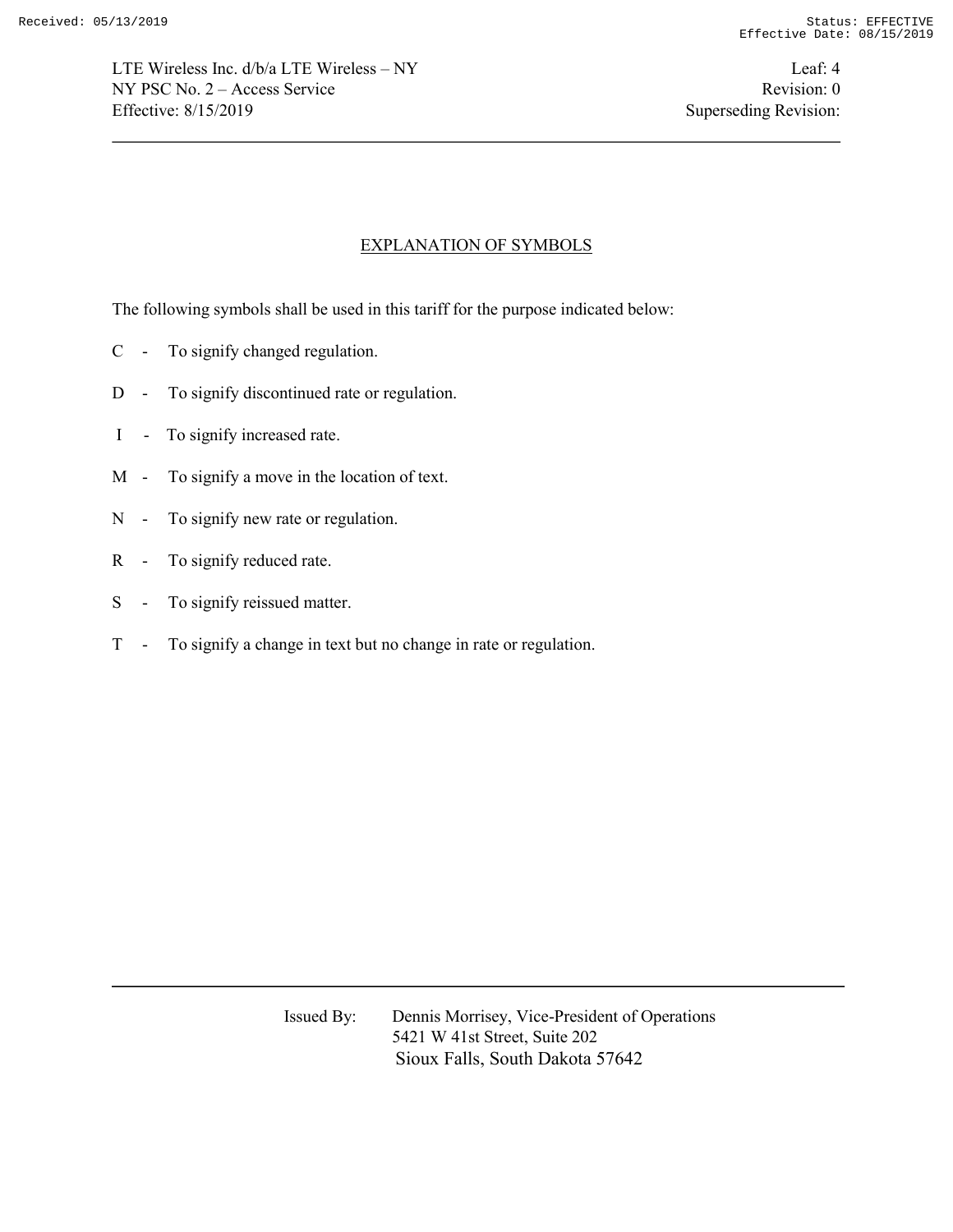LTE Wireless Inc. d/b/a LTE Wireless – NY Leaf: 5 NY PSC No. 2 – Access Service Revision: 0 Effective: 8/15/2019 Superseding Revision:

## SECTION 1. APPLICATION OF TARIFF

This tariff sets forth the service offerings, rates, terms and conditions applicable to the furnishing of competitive Intrastate switched access and special access services within New York in the designated Verizon and Frontier service areas by LTE Wireless Inc. d/b/a LTE Wireless – NY (hereinafter the Company).

BY UTILIZING THE EXCHANGE ACCESS SERVICES SET FORTH IN THIS TARIFF, CARRIERS ARE DEEMED TO HAVE CONSTRUCTIVELY ORDERED SERVICE AS CUSTOMERS, AND AGREE TO THE SERVICE RATES, CHARGES, TERMS, AND CONDITIONS AS SET FORTH HEREIN.

This Tariff applies only to the extent that facilities are available, and services provided hereunder are used by a Customer for the purpose of originating or terminating intrastate communications.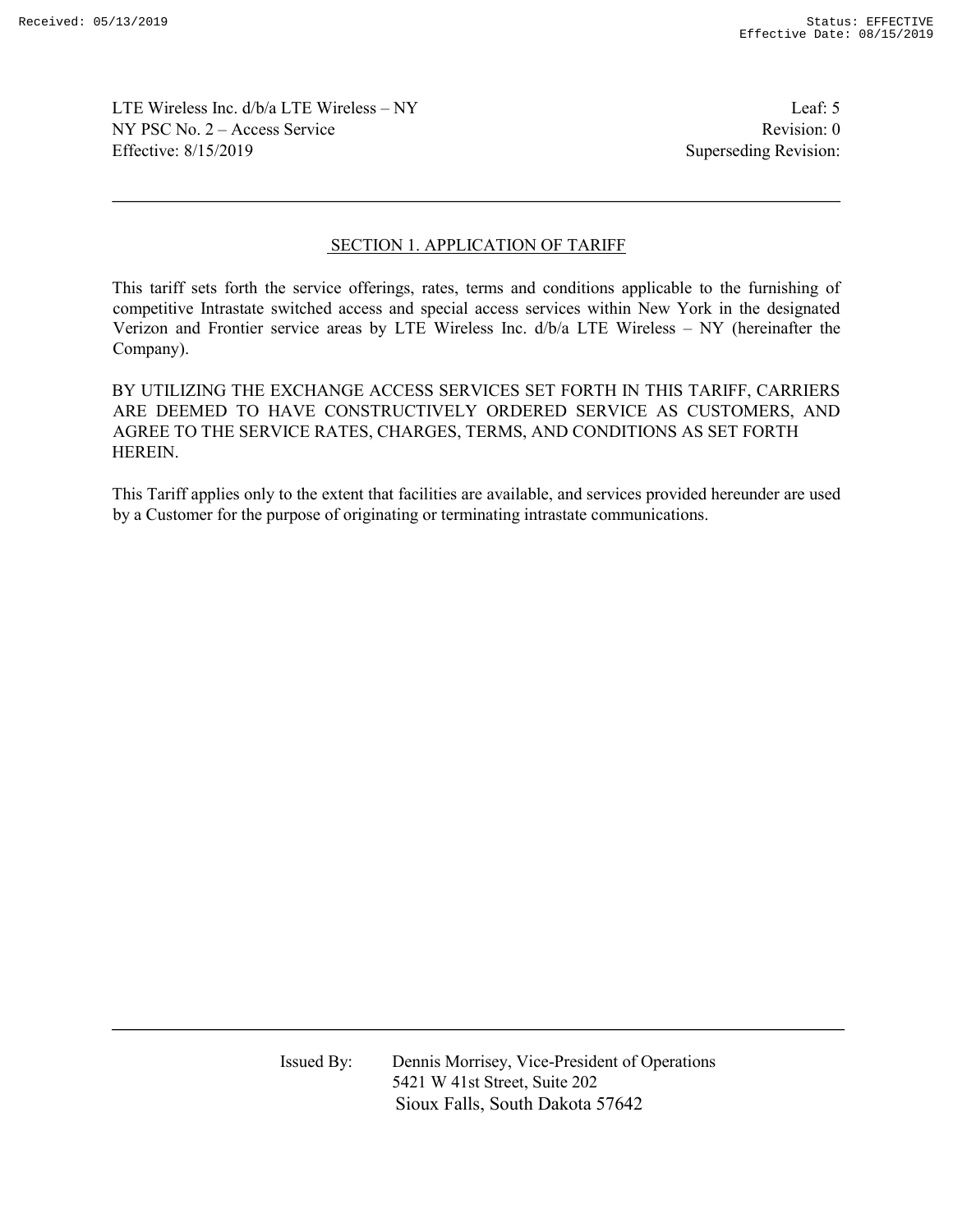LTE Wireless Inc. d/b/a LTE Wireless – NY Leaf: 6 NY PSC No. 2 – Access Service Revision: 0 Effective: 8/15/2019 Superseding Revision:

## SECTION 2. GENERAL REGULATIONS

### I. Undertaking of the Company

#### A. Scope

- (1) The Company shall be responsible only for the installation, operation and maintenance of the services it provides.
- (2) The Company will, for maintenance purposes, test its services only to the extent necessary to detect and/or clear troubles.
- (3) The Company will provide services subject to the availability of facilities. The Company reserves the right to limit the length of communications or to discontinue furnishing services when necessary because of the lack of transmission medium capacity or because of any causes beyond its control.
- (4) When and where facilities are so available, the Company will provide services 24 hours daily, seven days per week, except as set forth in other applicable sections of this tariff. Service is provided on the basis of a minimum period of at least one month, 24-hours per day, unless otherwise deemed Incidental Service. For the purpose of computing charges in this Tariff, a month is considered to have 30 days.
- (5) The Company does not warrant that its facilities and services meet standards other than those set forth in this tariff.

#### B. Limitations

- (1) The Customer may not assign or transfer the use of services provided under this tariff; however, where there is no interruption of use or relocation of the services, such assignment or transfer may be made to:
	- (a) another Customer, whether an individual, partnership, association or corporation, provided the assignee or transferee assumes all outstanding indebtedness for such services, and the unexpired portion of the minimum period and the termination liability applicable to such services, if any; or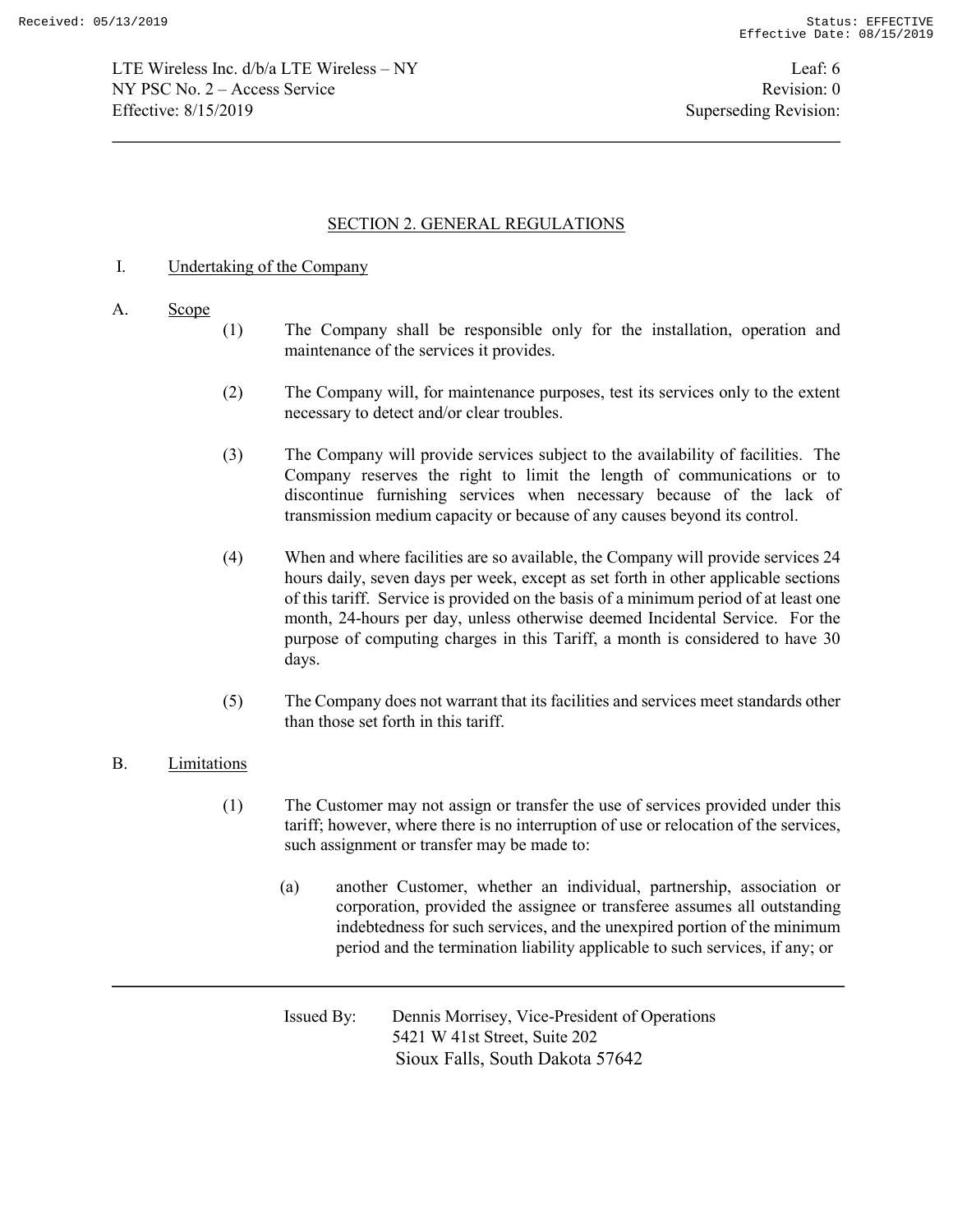LTE Wireless Inc. d/b/a LTE Wireless – NY Leaf: 7 NY PSC No. 2 – Access Service Revision: 0 Effective: 8/15/2019 Superseding Revision:

## SECTION 2. GENERAL REGULATIONS

- I. Undertaking of the Company (Continued)
	- B. Limitations (Continued)
	- (1) (Continued)
		- (b) court-appointed receiver, trustee or other person acting pursuant to law in bankruptcy, receivership, reorganization, insolvency, liquidation or other similar proceedings, provided the assignee or transferee assumes the unexpired portion of the minimum period and the termination liability applicable to such services, if any.

 In all cases of assignment or transfer, the written acknowledgment of the Company is required prior to such assignment or transfer which acknowledgment shall be made within fifteen (15) days from the receipt of notification. All regulations and conditions contained in this tariff shall apply to such assignee or transferee.

The assignment or transfer of services does not relieve or discharge the assignor or transferor from remaining jointly or severally liable with the assignee or transferee for any obligations existing at the time of the assignment or transfer.

(2) The use and restoration of services shall be in accordance with Part 64, Subpart D or the Federal Communications Commission's Rules and Regulations, which specifies the priority system for such activities.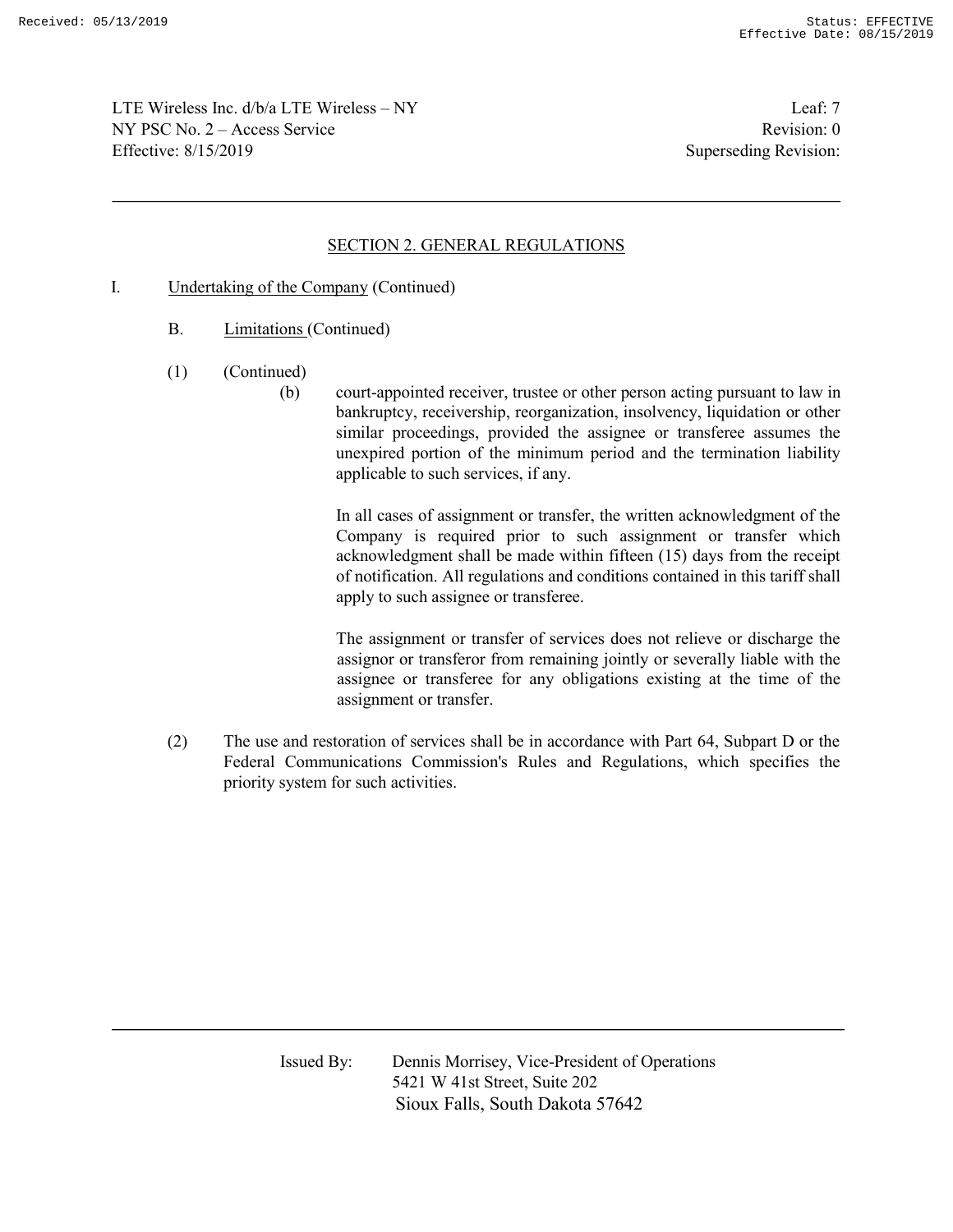LTE Wireless Inc. d/b/a LTE Wireless – NY Leaf: 8 NY PSC No. 2 – Access Service Revision: 0 Effective: 8/15/2019 Superseding Revision:

## SECTION 2. GENERAL REGULATIONS

- I. Undertaking of the Company (Continued)
	- B. Limitations (Continued)
		- (3) Subject to compliance with the limitations in this Section 2.I.B, the services offered herein will be provided to Customers on a first-come, first-served basis. Firstcome, first-served shall be based upon the received time and date stamped by the Company on Customer orders which contain the information as required for each respective service as delineated in other sections of this tariff. Customer orders shall not be deemed to have been received until such information is provided. Should questions arise which preclude order issuance due to missing information or the need for clarification, the Company will attempt to seek such missing information or clarification on a verbal basis.
	- C. Liability
		- (1) With respect to any claim or suit, by a Customer or by any others, for damages associated with the installation, provision, termination, maintenance, repair or restoration of service, and subject to the provisions of this Section 2.I.C, the Company's liability, if any, shall not exceed an amount equal to the proportionate charge for the service for the period during which the service was affected. This liability for damages shall be in addition to any amounts that may otherwise be due the Customer under this tariff as a Credit Allowance for a Service interruption.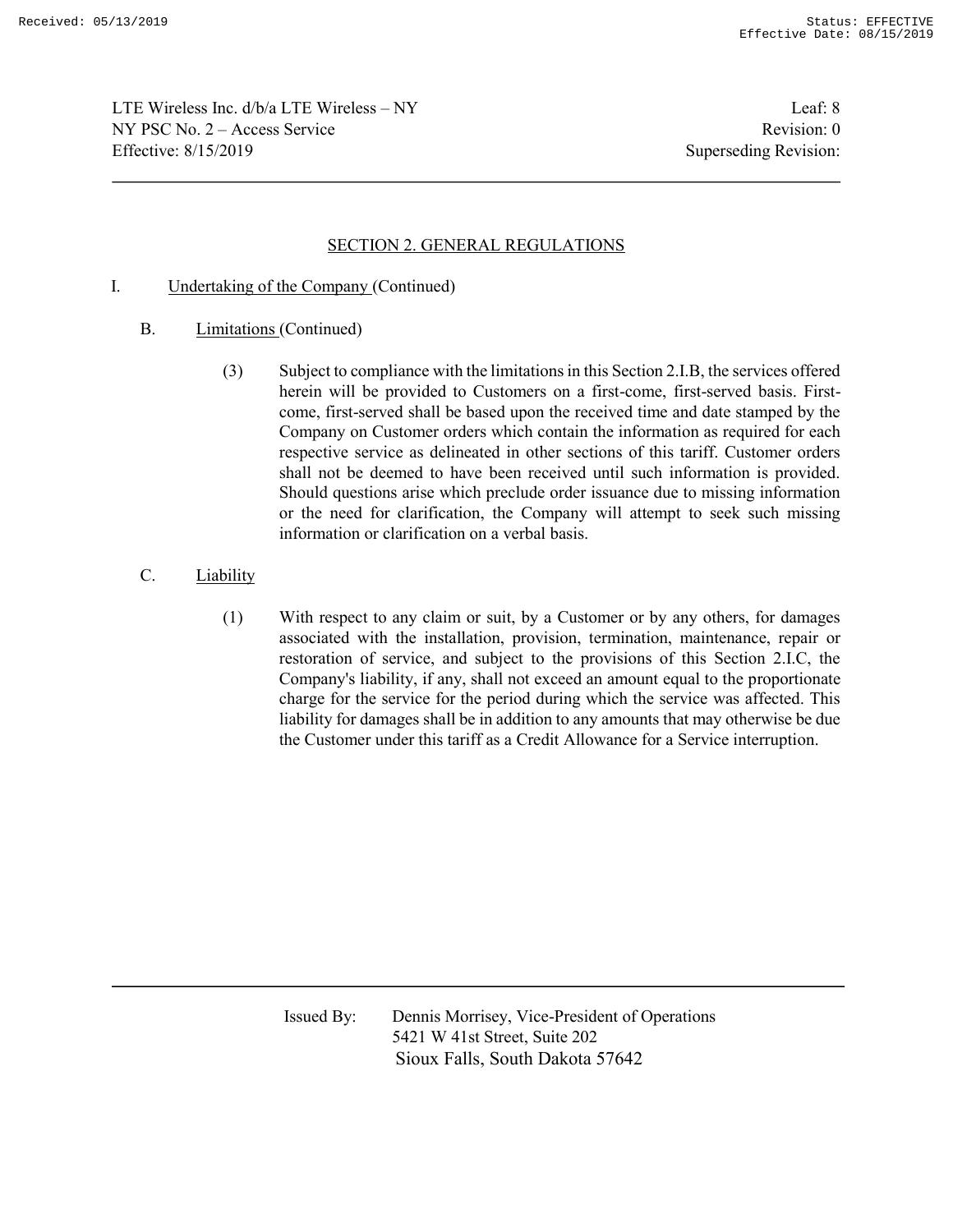LTE Wireless Inc. d/b/a LTE Wireless – NY Leaf: 9 NY PSC No. 2 – Access Service Revision: 0 Effective: 8/15/2019 Superseding Revision:

## SECTION 2. GENERAL REGULATIONS

- I. Undertaking of the Company (Continued)
	- C. Liability (Continued)
		- (2) The Company shall not be liable for any act or omission of any other carrier or Customer providing a portion of a service, nor shall the Company for its own act or omission hold liable any other carrier or Customer providing a portion of a service.
		- (3) The Company shall be indemnified, defended and held harmless by the Customer against any claim, loss or damage arising from its use of services offered under this tariff, involving:
			- (a) Claims for libel, slander, invasion of privacy, or infringement of patents, trade secrets, or copyrights arising from any communications;
			- (b) Claims for patent infringement arising from combining or using the service furnished by the Company in connection with facilities or equipment furnished by the Customer; or
			- (c) All other claims arising out of any act or omission of the Customer in the course of using services provided pursuant to this tariff.
		- (4) The Company does not guarantee or make any warranty with respect to its services when used in an explosive atmosphere. The Company shall be indemnified, defended and held harmless by the Customer from any and all claims, loss, demands, suits, or other actions, or any liability whatsoever, including attorney fees, whether suffered, made, instituted or asserted by the Customer or by any other party, for any personal injury to or death of any person or persons, and for any loss, damage or destruction of any property, including environmental contamination, whether owned by the Customer or by any other party, caused or claimed to have been caused directly or indirectly by the installation, operation, failure to operate, maintenance, presence condition, location, use or removal by any person relating to the Customer's use of services so provided.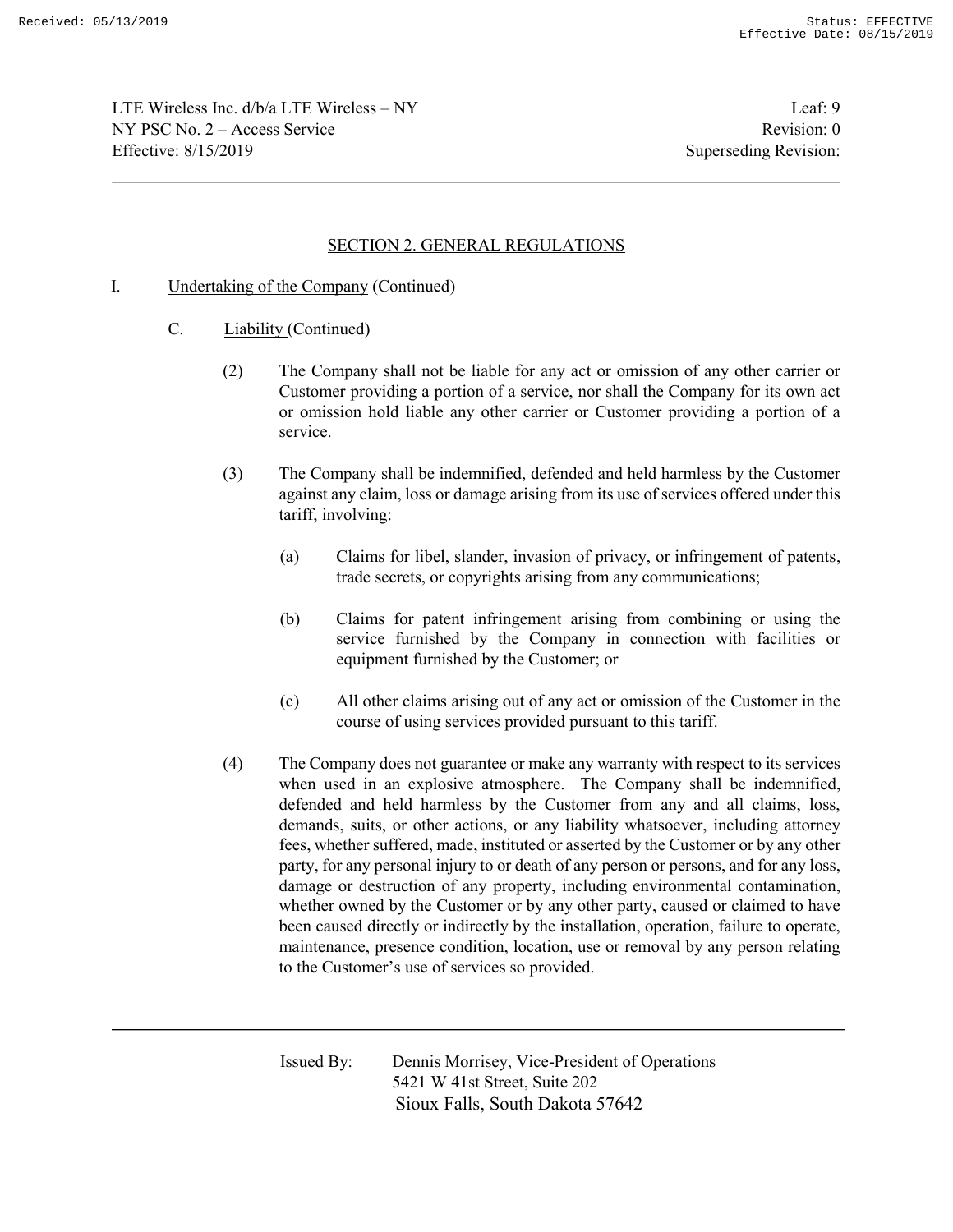## SECTION 2. GENERAL REGULATIONS

- I. Undertaking of the Company (Continued)
- C. Liability (Continued)
	- (5) No license under patents (other than the limited license to use) is granted by the Company or shall be implied or arise by estoppel, with respect to any service offered under this tariff. The Company will defend the Customer against claims of patent infringement arising solely from the use by the Customer of services offered under this tariff and will indemnify such Customer for any damages awarded based solely on such claims.
	- (6) The Company's failure to provide or maintain services under this tariff shall be excused by labor difficulties, governmental orders, civil commotions, criminal actions taken against the Company, acts of God and other circumstances beyond the Company's reasonable control, subject to the Credit Allowance for a Service Interruption as set forth in Section 2.IV.D following.
	- (7) Provision of Services

The services offered under the provisions of this tariff are subject to the availability of facilities. The Company, to the extent that such services are or can be made available with reasonable effort, will provide to the Customer, upon reasonable notice, services offered in other applicable sections of this tariff at rates and charges specified therein.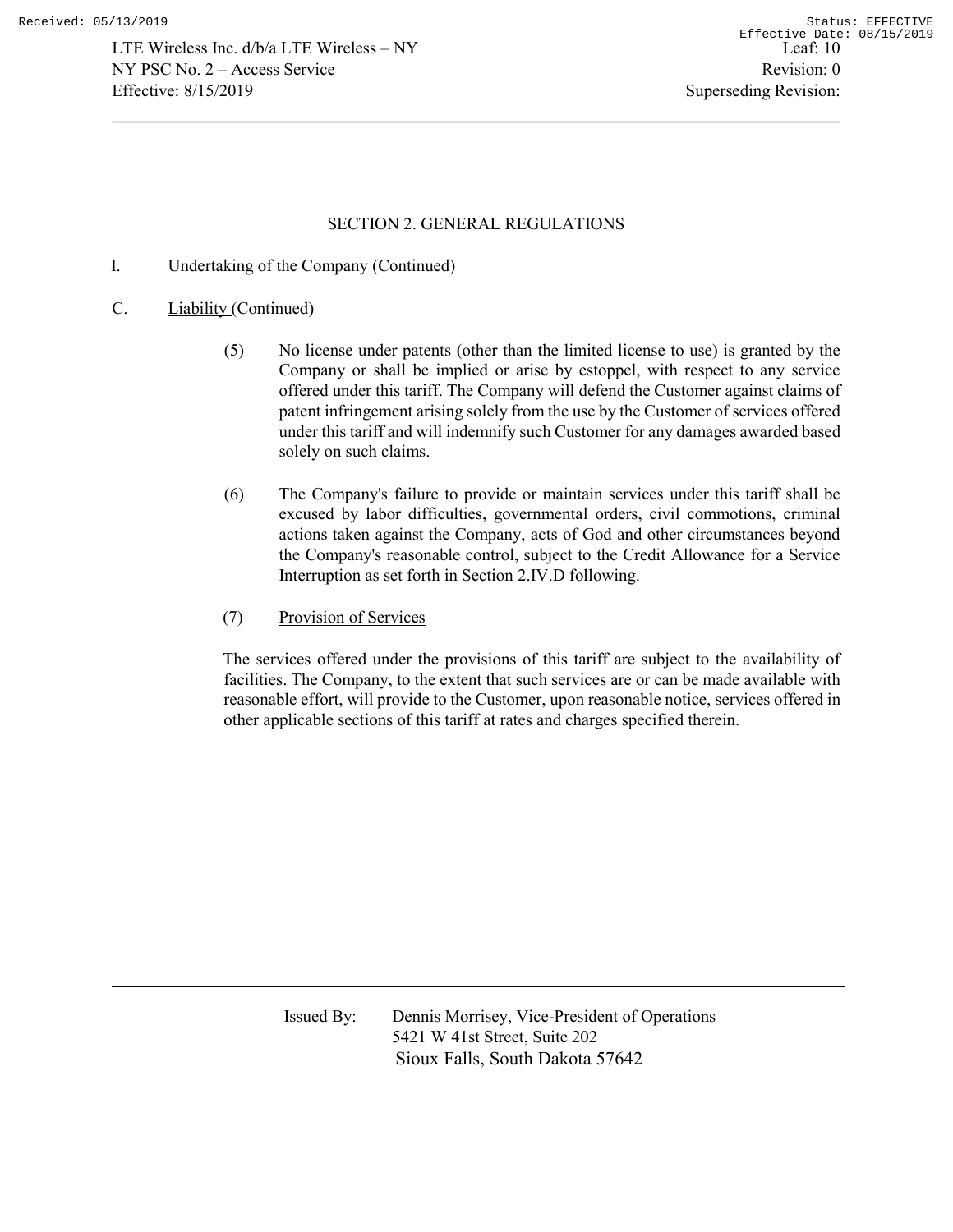LTE Wireless Inc. d/b/a LTE Wireless – NY Leaf: 11  $NY PSC No. 2 - Access Service$  Revision: 0 Effective: 8/15/2019 Superseding Revision:

#### SECTION 2. GENERAL REGULATIONS

I. Undertaking of the Company (Continued)

#### D. Installation and Termination of Services

The Intrastate Access Service provided under this tariff (1) includes the Company's communication facilities up to the point of interconnection as defined in Section 5 following which denotes the demarcation point or network interface and (2) will be provided by the Company to such point of interconnection. Any additional terminations at the Customer's premises beyond such point of interconnection are the sole responsibility of the Customer.

#### E. Service Maintenance

The services provided under this tariff shall be maintained by the Company. The Customer or others may not rearrange, move, disconnect, remove or attempt to repair any facilities provided by the Company, other than by connection or disconnection to any interface means used, except with the written consent of the Company.

### F. Changes and Substitutions

Except as provided for equipment and systems subject to F.C.C. Part 68 Regulations at 47 C.F.R. Section 68.110(b), the Company may, where such action is reasonably required in the operation of its business, (1) substitute, change or rearrange any facilities used in providing service under this tariff, (2) change minimum protection criteria, (3) change operating or maintenance characteristics of facilities or (4) change operations or procedures of the Company. In case of any such substitution, change or rearrangement, the transmission parameters will be within the ranges set forth in Sections 4 and 5 following. The Company shall not be responsible if any such substitution, change or rearrangement renders any Customer furnished services obsolete or requires modification or alteration thereof or otherwise affects their use or performance.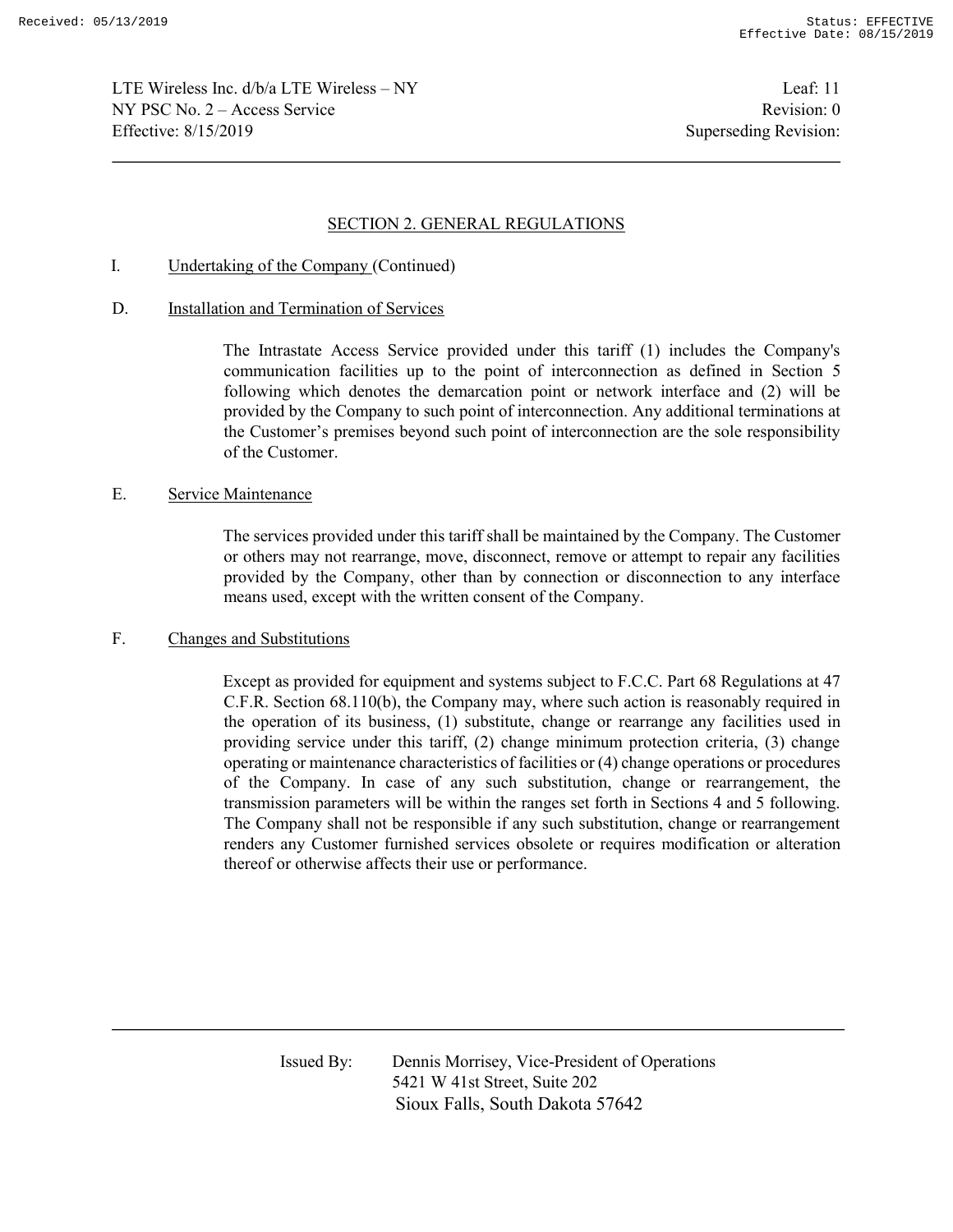## SECTION 2. GENERAL REGULATIONS

- I. Undertaking of the Company (Continued)
- G. Changes and Substitutions (Continued)

If such substitution, change or rearrangement materially affects the operating characteristics of the facility, the Company will provide reasonable notification to the Customer in writing. Reasonable time will be allowed for any redesign and implementation required by the change in operating characteristics. The Company will work cooperatively with the Customer to determine reasonable notification procedures.

#### H. Refusal and Discontinuance of Service

(1) If the Customer fails to comply with Section 2.I.F preceding or Sections 2.II, 2.III or 2.IV following, including any payments to be made by it on the dates and times herein specified, the Company may, on thirty (30) days written notice by Certified U.S. Mail to the person designated by the Customer to receive such notices of noncompliance, refuse additional applications for service and/or refuse to complete any pending orders for service at any time thereafter. If the Company does not refuse additional applications for service on the date specified in the thirty (30) days' notice, and the Customer's noncompliance continues, nothing contained herein shall preclude the Company's right to refuse additional applications for service without further notice to the non-complying Customer.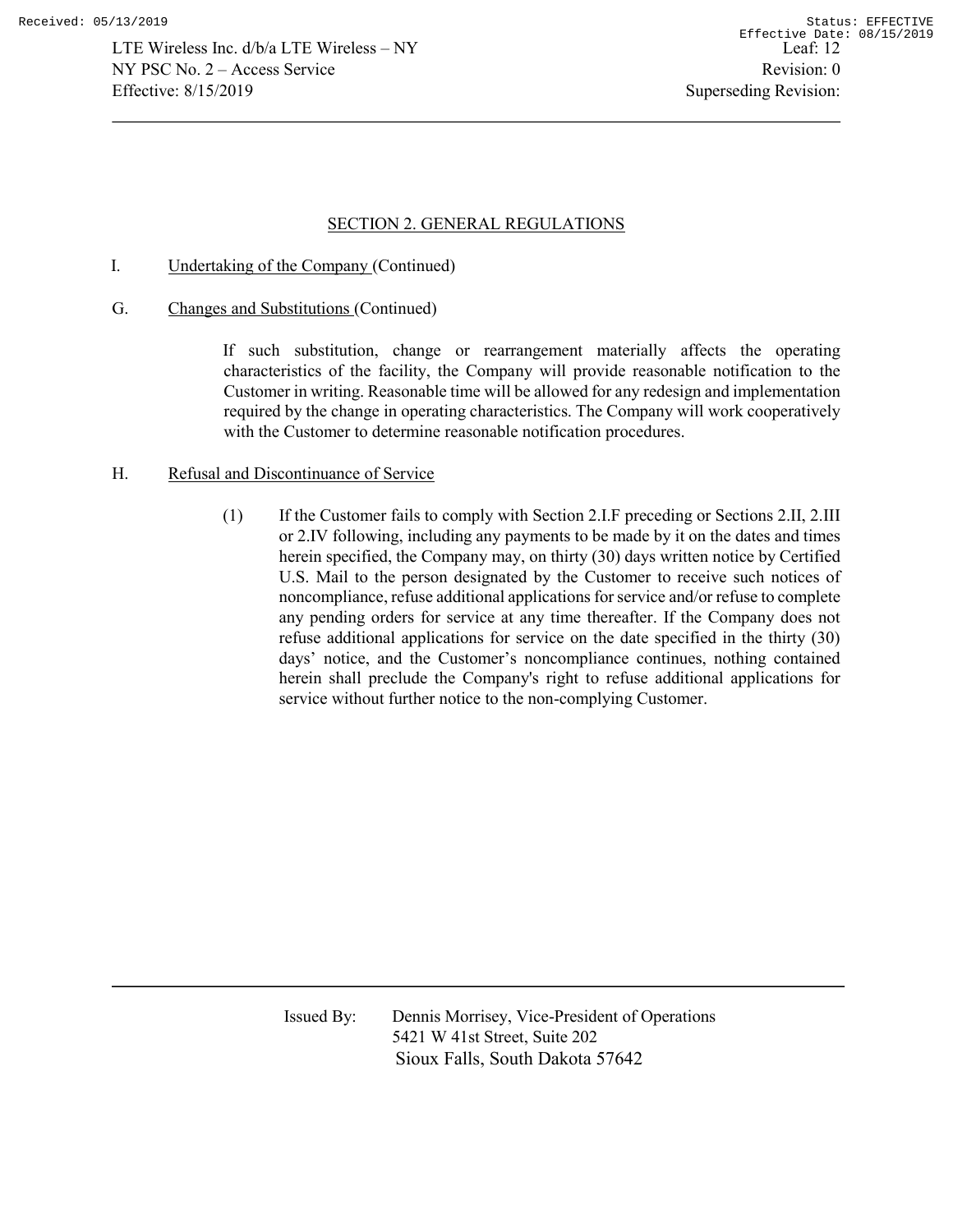LTE Wireless Inc. d/b/a LTE Wireless – NY Leaf: 13  $NY PSC No. 2 - Access Service$  Revision: 0 Effective: 8/15/2019 Superseding Revision:

## SECTION 2. GENERAL REGULATIONS

- I. Undertaking of the Company (Continued)
- H. Refusal and Discontinuance of Service (Continued)
	- (2) If the Customer fails to comply with Section 2.I.F preceding or Sections 2.II, 2.III or 2.IV following, including any payments to be made by it on the dates and times herein specified, the Company may, on thirty (30) days written notice by Certified U.S. Mail to the person designated by the Customer to receive such notices of noncompliance, discontinue the provision of the services involved at any time thereafter. In the case of such discontinuance, all applicable charges, including termination charges, shall become due. If the Company does not discontinue the provision of the services involved on the date specified in the thirty (30) days' notice, and the Customer's noncompliance continues nothing contained herein shall preclude the Company's right to discontinue the provision of the services involved without further notice to the noncomplying Customer.

#### I. Notification of Service-Affecting Activities

The Company will provide the Customer timely notification of service-affecting activities that may occur during the normal operation of its business. Such activities may include, but are not limited to, equipment or facilities additions, removals or rearrangements, routine preventative maintenance and major switching machine change-out. Generally, such activities are not individual Customer service specific; they affect many Customer services. No specific advance notification period is applicable to all service activities. The Company will work cooperatively with the Customer to determine reasonable notification requirements. With some emergency or unplanned service-affecting conditions, such as an outage resulting from cable damage, notification to the Customer may not be possible.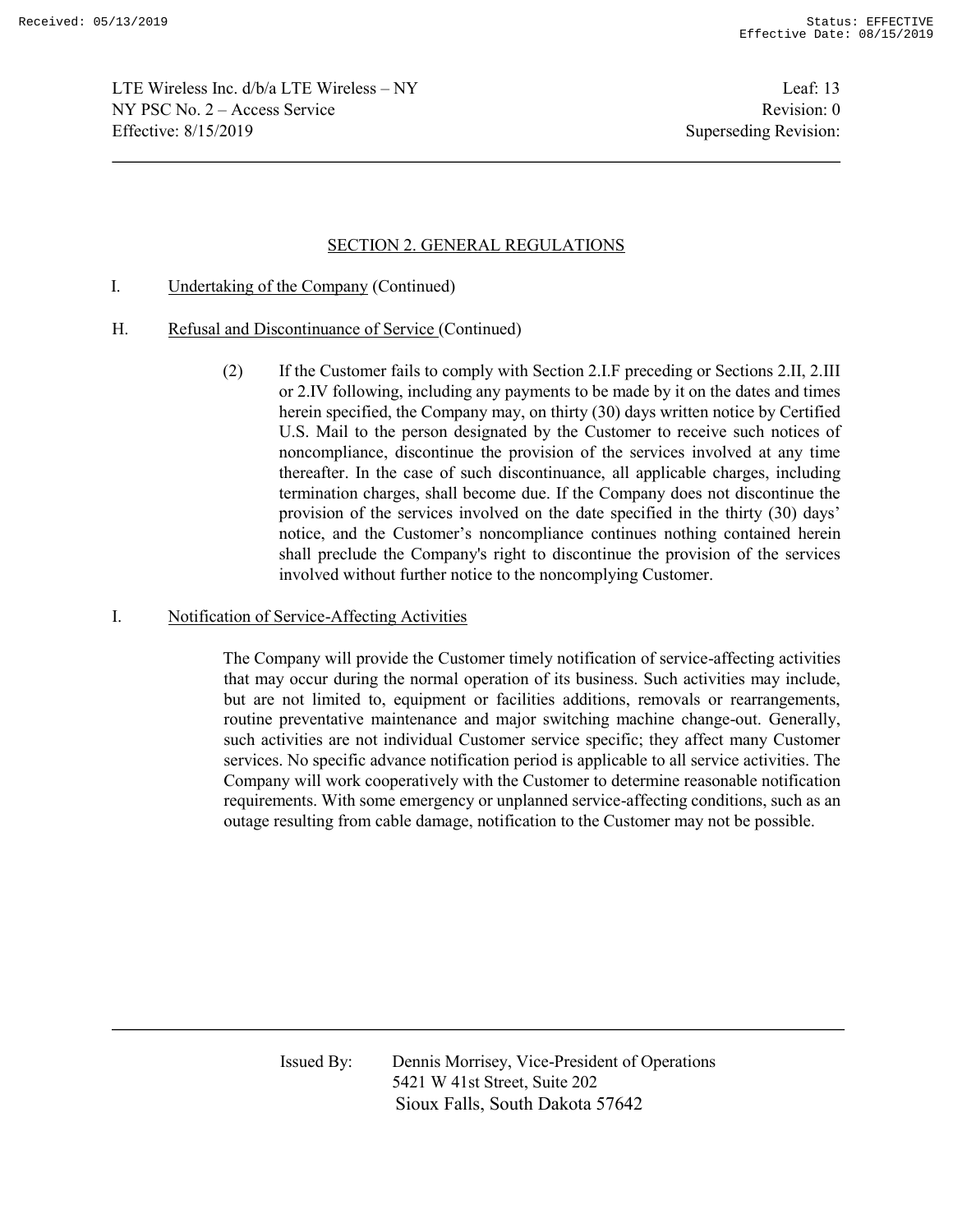## SECTION 2. GENERAL REGULATIONS

- I. Undertaking of the Company (Continued)
- J. Coordination with Respect to Network Contingencies

The Company intends to work cooperatively with the Customer to develop network contingency plans in order to maintain maximum network capability following natural or man-made disasters which affect telecommunications services, subject to the Restoration Priority requirements of Part 64 of the F.C.C.'s Rules.

## K. Provision and Ownership of Telephone Numbers

The Company reserves the reasonable right to assign, designate or change telephone numbers or the serving central office prefixes associated with such numbers when necessary in the conduct of its business. Should it become necessary to make a change in such number(s), the Company will furnish to the Customer six  $(6)$  months' notice, by Certified U.S. Mail, of the effective date and an explanation of the reason (s) for such change(s). In the case of emergency conditions, however, e.g., a fire in a wire center, it may be necessary to change a telephone number without six (6) months' notice in order to provide service to the Customer.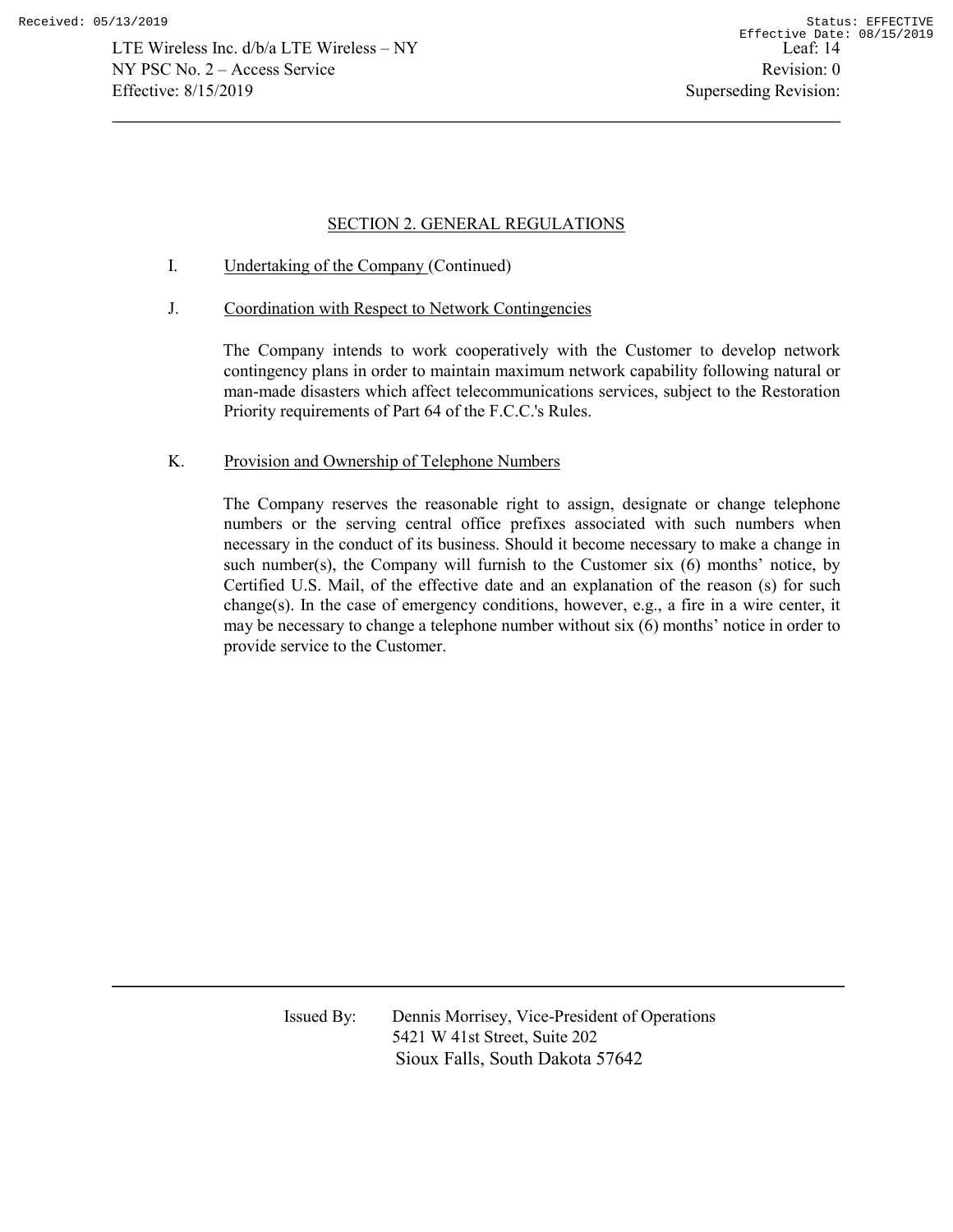LTE Wireless Inc. d/b/a LTE Wireless – NY Leaf: 15  $NY PSC No. 2 - Access Service$  Revision: 0 Effective: 8/15/2019 Superseding Revision:

# SECTION 2. GENERAL REGULATIONS

### II. Use

- A. Interference or Impairment
	- (1) The characteristics and methods of operation of any circuits, facilities or equipment provided by other than the Company and associated with the facilities utilized to provide services under this tariff shall not interfere with or impair service over any facilities of the Company or its affiliates; cause damage to their plant; impair the privacy of any communications carried over their facilities, or, create hazards to the employees of any of them or the public.
	- (2) Except as provided for equipment or systems subject to the F.C.C. Part 68 Rules in 47 C.F.R. Section 68.108, if such characteristics or methods of operation are not in accordance with Section 2.II.A.1 preceding, the Company will, where practicable, notify the Customer that temporary discontinuance of the use of a service may be required; however, where prior notice is not practicable, nothing contained herein shall be deemed to preclude the Company's right to temporarily discontinue forthwith the use of a service if such action is reasonable under the circumstances. In case of such temporary discontinuance, the Customer will be promptly notified and afforded the opportunity to correct the condition which gave rise to the temporary discontinuance. During such period of temporary discontinuance, credit allowance for service interruptions, as set forth in 2.IV.D following, is not applicable.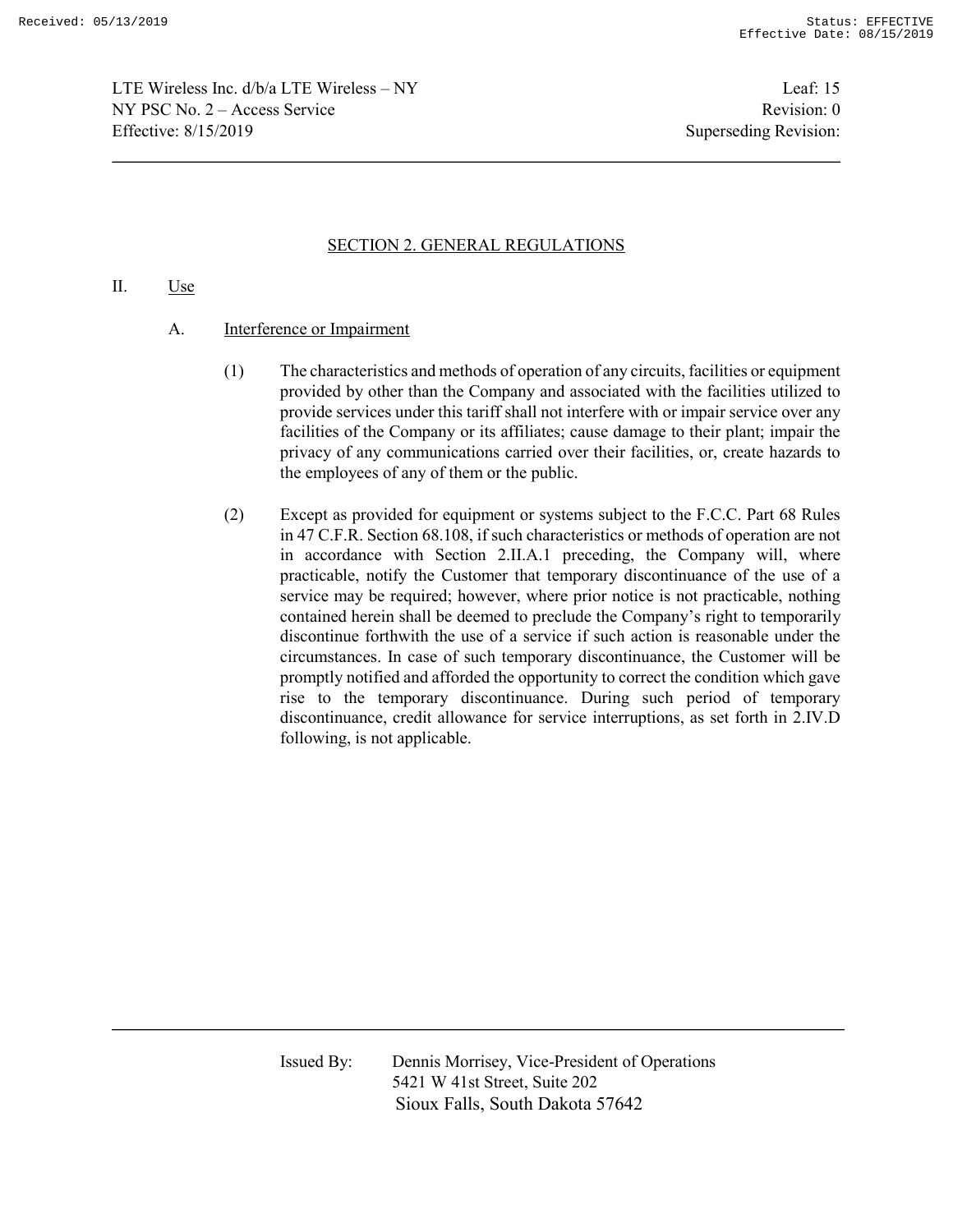## SECTION 2. GENERAL REGULATIONS

## II. Use (Continued)

### B. Unlawful Use

The Service provided under this Tariff shall not be used for an unlawful purpose or for any use for which the Customer has not obtained all required governmental approvals, authorizations, licenses, consents and permits.

The Company may require applicants for service who intend to use the Company's Service for resale and/or shared use to file a letter with the Company confirming that their use of the Company's Service complies with relevant laws and regulations, policies, orders and decisions.

The Company may require a Customer to immediately shut down its transmission if such transmission is causing interference to others.

A Customer, joint user, or authorized user may not assign, or transfer in any manner, the Service or any rights associated with the Service without the written consent of the Company. The Company will permit a Customer to transfer its existing Service to another entity if the existing Customer has paid all charges owed to the Company for regulated access Services. Such a transfer will be treated as a disconnection of existing Service and installation of new Service, and non-recurring installation charges as stated in this Tariff will apply. The Customer is responsible for the payment of all charges for unlawfully utilized facilities and Services furnished by the Company to the Customer.

#### III. Obligations of the Customer

#### A. Damages

The Customer shall reimburse the Company for damages to the Company facilities utilized to provide services under this tariff caused by the negligence or willful act of the Customer, or resulting from improper use of the Company facilities, or due to malfunction of any facilities or equipment provided for or by the Customer. Nothing in the foregoing provision shall be interpreted to hold one Customer liable for another Customer's actions. The Company will, upon reimbursement for damages, cooperate with the Customer in prosecuting a claim against the person causing such damage and the Customer shall be subrogated to the right of recovery by the Company for the damages to the extent of such payment.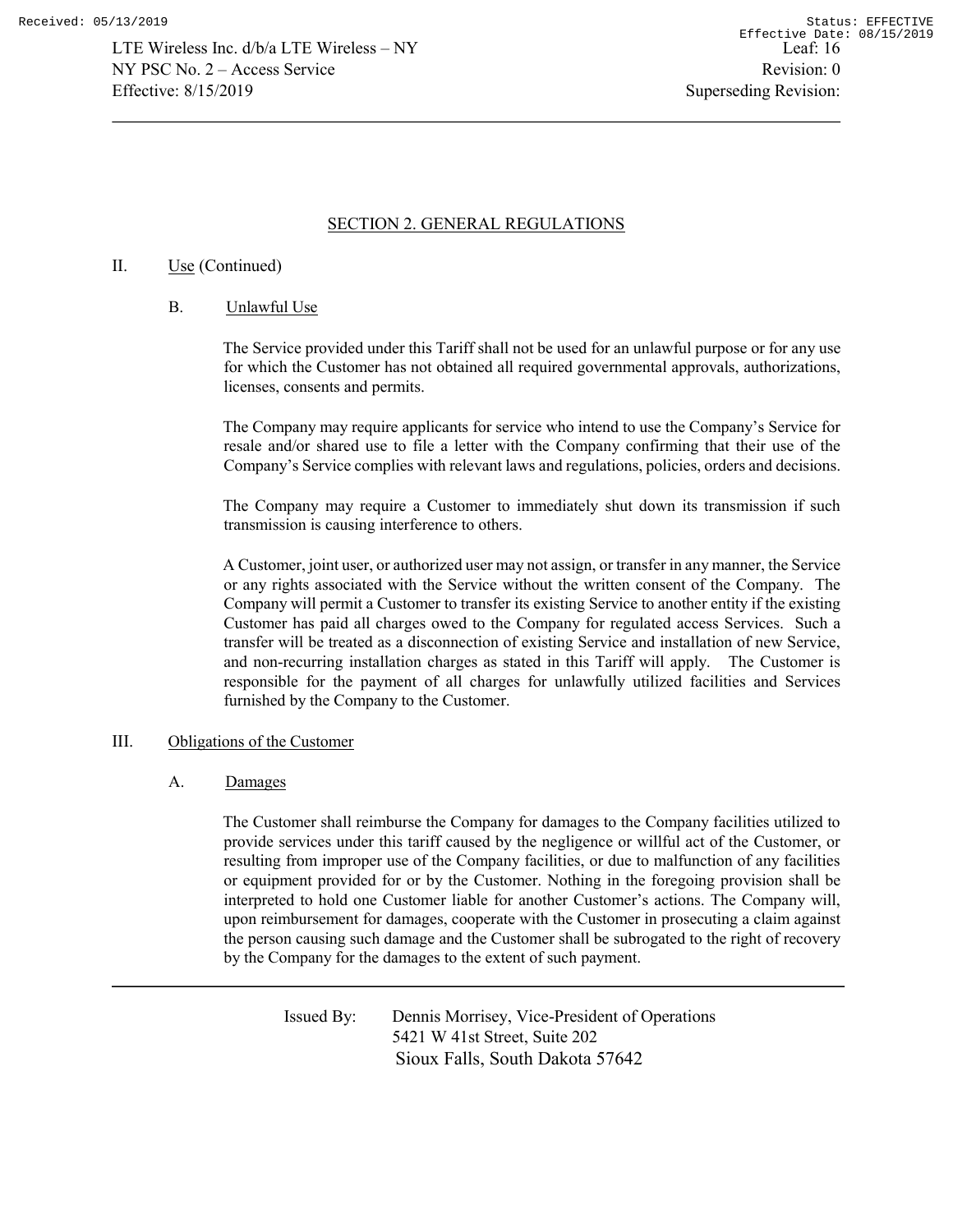LTE Wireless Inc. d/b/a LTE Wireless – NY Leaf: 17  $NY PSC No. 2 - Access Service$  Revision: 0 Effective: 8/15/2019 Superseding Revision:

# SECTION 2. GENERAL REGULATIONS

## III. Obligations of the Customer (Continued)

B. Ownership or Control of Facilities and Theft

Facilities owned or leased by the Company and utilized by it to provide service under the provisions of this tariff shall remain the property of the Company. Such facilities shall be returned to the Company by the Customer in as good a condition as reasonable wear will permit.

## C. Availability for Testing

The facilities provided under this tariff shall be available to the Company at times mutually agreed upon in order to permit the Company to make tests and adjustments appropriate for maintaining the services in satisfactory operating condition. Such tests and adjustments shall be completed within a reasonable time. No credit will be allowed for any interruptions involved during such tests and adjustments.

D. Balance

All signals for transmission over the services provided under this tariff shall be delivered by the Customer balanced to ground except for ground start, duplex (DX) and McCulloh-Loop (Alarm System) type signaling and dc telegraph transmission at speeds of 75 baud or less.

E. Design of Customer Services

Subject to the provisions of 2.I.G preceding, the Customer shall be solely responsible, at its own expense, for the overall design of its services and for any redesigning or rearrangement of its services which may be required because of changes in facilities, operations or procedures of the Company, minimum protection criteria or operating or maintenance characteristics of the facilities.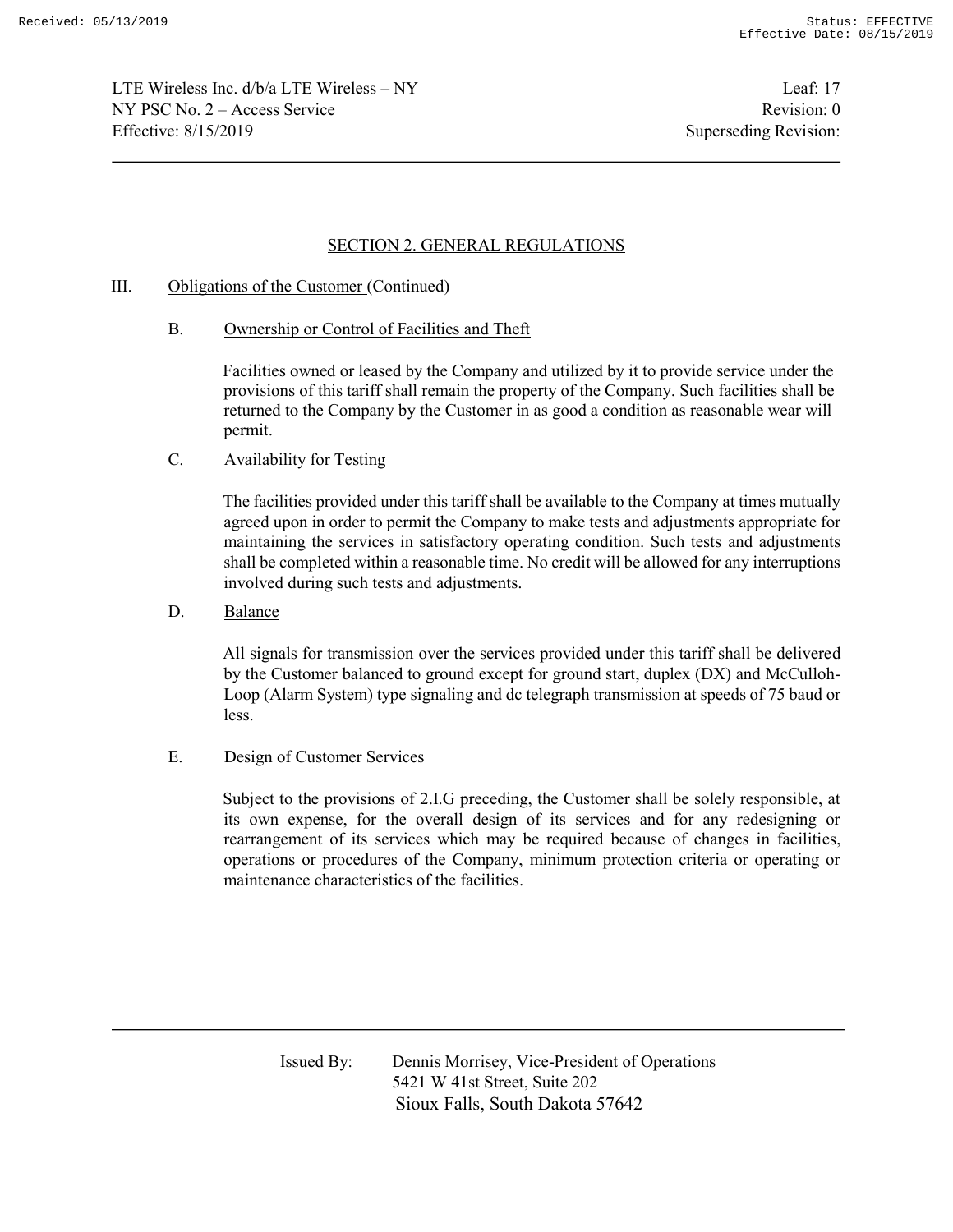## SECTION 2. GENERAL REGULATIONS

## III. Obligations of the Customer (Continued)

- F. Claims and Demands for Damages
	- (1) With respect to claims of patent infringement made by third persons, the Customer shall defend, indemnify, protect, and save harmless the Company from and against all claims arising out of the combining with, or use in connection with, the services provided under this tariff, or any circuit, apparatus, system or method provided by the Customer.
	- (2) The Customer shall defend, indemnify, and save harmless the Company from and against suits, claims, losses or damages including punitive damages, attorneys' fees and court costs by third persons arising out of the construction, installation, operation, maintenance, or removal of the Customer's circuits, facilities, or equipment connected to the Company's services provided under this tariff, including, without limitation, Workmen's Compensation claims, actions for infringement of copyright and/or unauthorized use of program material, libel and slander actions based on the content of communications transmitted over the Customer's circuits, facilities or equipment, and proceedings to recover taxes, fines, or penalties for failure of the Customer to obtain or maintain in effect any necessary certificates, permits, licenses, or other authority to acquire or operate the services provided under this tariff.
	- (3) The Customer shall defend, indemnify, and save harmless the Company from and against any suits, claims, losses or damages, including punitive damages, attorneys, fees and court costs by the Customer or third parties arising out of any act or omission of the Customer in the course of using services provided under this tariff.
- G. Coordination with Respect to Network Contingencies

The Customer shall, in cooperation with the Company, coordinate in planning the actions to be taken to maintain maximum network capability following natural or man-made disasters which affect telecommunications services.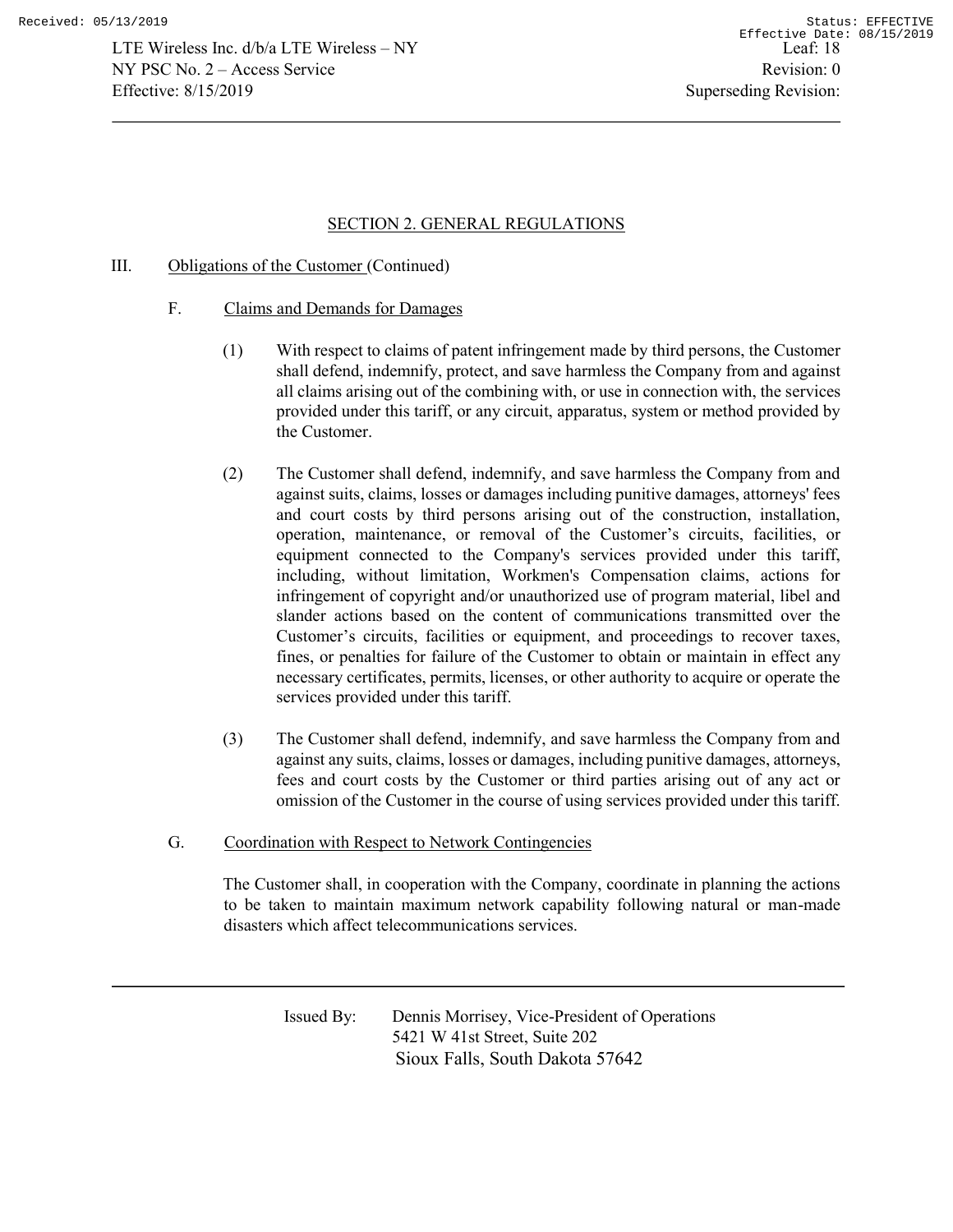LTE Wireless Inc. d/b/a LTE Wireless – NY Leaf: 19 NY PSC No. 2 – Access Service Revision: 0 Effective: 8/15/2019 Superseding Revision:

## SECTION 2. GENERAL REGULATIONS

#### III. Obligations of the Customer (Continued)

- H. Jurisdictional Report Requirements
	- (1) In this section the term "trunk group" shall be assumed to also represent a single line or trunk.
	- (2) Reporting by the Customer of the expected jurisdictional use of services is required because the Company cannot determine the actual jurisdiction of the Customer's usage from every type of call detail reporting. The information reported by the Customer will be used by the Company in an effort to determine the appropriate charges as set forth in Section 5. The Customer must always report this information for those services or portions of services for which actual jurisdiction use cannot be determined by the Company.
	- (3) Pursuant to Federal Communications Commission order FCC 85-145 released April 16, 1985, Interstate usage is to be developed as though every call that enters a Customer network at a point within the same state as that in which the called station (as designated by the called station number) is situated is an Intrastate communication and every call for which the point of entry is in a state other than where the called station (as designated by the called station number) is situated is Interstate in nature.
	- (4) When a Customer orders a new Switched Access Service, the Customer shall, in its order, state the proportion of the service which is to be provided for Interstate use. This proportion is the Percent for Interstate Use or PIU. The Customer can either specify one general PIU for the service usage or the Customer can specify an 8XX terminating PIU and a residual. PIU. All PIUs shall be stated as whole numbers percentages. If the Customer chooses to report one general Percent for Interstate Use, then the general PIU will be the Customer's best estimate of the percentage of the total use of the trunk group that will be Interstate in nature.

If the Customer chooses to provide a separate 8XX originating PIU, that PIU will be the Customer's best estimate of the percentage of the total 8XX originating use of the trunk group usage that will be Interstate in nature. The residual PIU would then be the Customer's best estimate of the percentage of the total trunk group usage that will not be 8XX originating usage and will be Interstate in nature.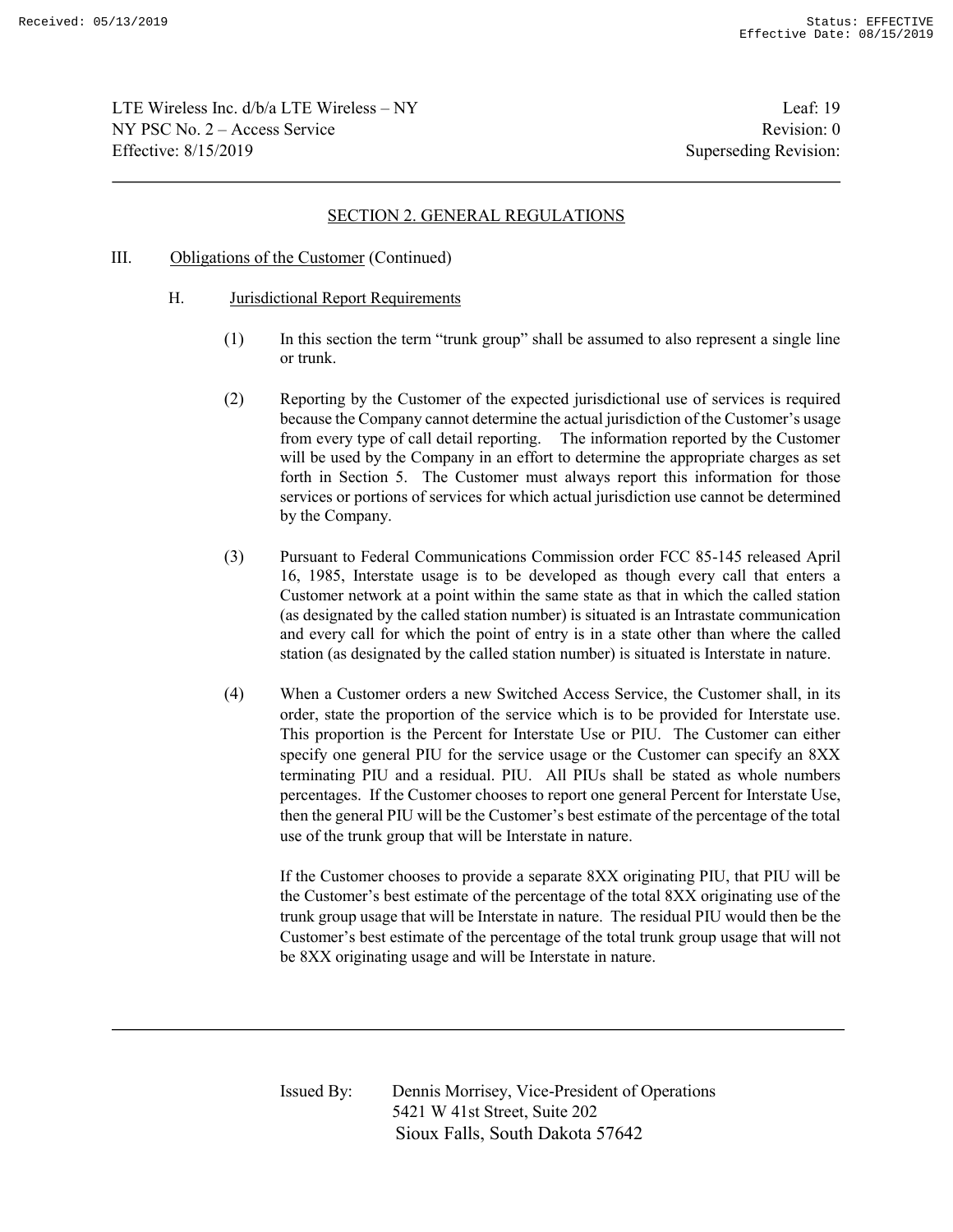LTE Wireless Inc. d/b/a LTE Wireless – NY Leaf: 20 NY PSC No. 2 – Access Service Revision: 0 Effective: 8/15/2019 Superseding Revision:

#### SECTION 2. GENERAL REGULATIONS

#### III. Obligations of the Customer (Continued)

## H. Jurisdictional Report Requirements (Continued)

The reported Percentage(s) for Interstate Use PIU(s) will be used in the determination of all Interstate and Intrastate charges for the trunk group, as set forth in Section 5 following, as well as for the associated charges for transport and port charges. The PIU(s) remains in effect until it is superseded by a revised PIU(s).

When the Customer determines that any currently effective PIU(s) for one or more trunk groups is no longer accurate, the Customer shall report a revised PIU(s) for each trunk group. The Customer can report the new PIU(s) to the Company in writing. The report must clearly identify each trunk group, the account number under which it is billed, and both the current and revised PIU(s). The revised PIU(s) will become effective on the first day of the next monthly billing period that begins at least 15 business days after the day on which the Customer reports the revised PIU(s) to the Company. No revisions to bills proceeding the effective date of the revised PIU(s) will be made based on this report.

If no PIU is submitted as specified herein, then the PIU will be set on a default basis of 50 percent Interstate traffic and 50 percent Intrastate traffic.

The Company will charge the Interstate terminating switched access rates to the Customers for those minutes lacking jurisdictional information that are in excess of a reasonable percentage (7%) of minutes for which this information is not transmitted. For example, if 40% of a Customer's minutes sent to the Company do not contain sufficient originating information to allow the Company to determine the originating location, the Company would apply these provisions to those minutes exceeding the 7% floor, or 33% in this example.

(5) The Customer shall keep sufficient detail from which the percentage of Interstate use can be ascertained and upon request of the Company make the records available for inspection. Such a request will be initiated by the Company no more than once per year. The Customer shall supply the data within thirty (30) calendar days of the Company's request.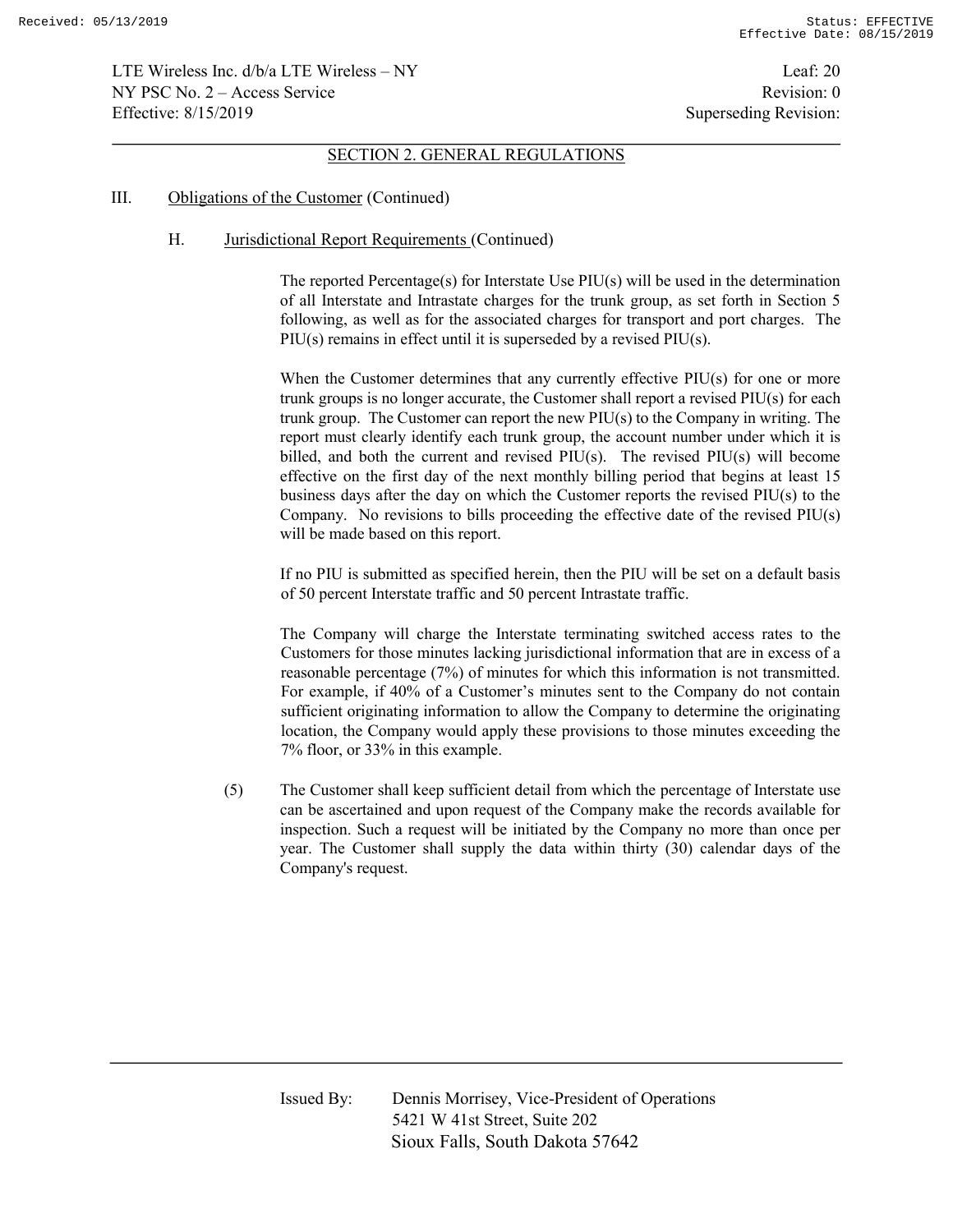LTE Wireless Inc.  $d/b/a$  LTE Wireless – NY Leaf: 21 NY PSC No. 2 – Access Service Revision: 0 Effective: 8/15/2019 Superseding Revision:

## SECTION 2. GENERAL REGULATIONS

- III. Obligations of the Customer (Continued)
	- I. Traffic Information
		- (1) Customer shall provide Signaling Data (as defined below) and shall not, directly or indirectly, including in concert with a third party, strip, alter, modify, add, delete, change, mask, manipulate, or incorrectly assign any Signaling Data. Signaling Data shall mean information sufficient to jurisdictionalize traffic. Except w here technically infeasible or prohibited by law, Signaling Data may include: (a) information that accurately reflects the geographic location of the end user that originated and/or dialed the call, (b) calling party number as defined in 47 C.F.R. Section 64.1600(c) ("CPN"). (c) Automatic Number Identification as defined in 47 C.F.R. Section 64.1600(b) ("ANI"), (d) Charge Number as defined in 47 C.F.R. Section 64.1600(d), (e) Jurisdictional Indicator Parameter ("JIP") and (f) any other signaling data that affects the terminating Party's ability to jurisdictionalize traffic. If it is determined that Customer has: directly or indirectly make any such addition, deletion, change, mask, manipulation, alteration, modification, or incorrect assignment, or (b) intentionally failed to provide any Signaling Data, all of Customer's traffic, including prior traffic, will be re-rated to the intrastate switched access rate. Upon request, the Company will provide to Customer the available Signaling Data for traffic terminated to Customer.

Where SS7 connections exist, Customer will include the original and true Line Information, including the Calling Party Number (CPN), in the information transmitted to the Company for each call. If the Customer is passing Line Information but the Company is not properly receiving information, the parties will work cooperatively to correct the problem.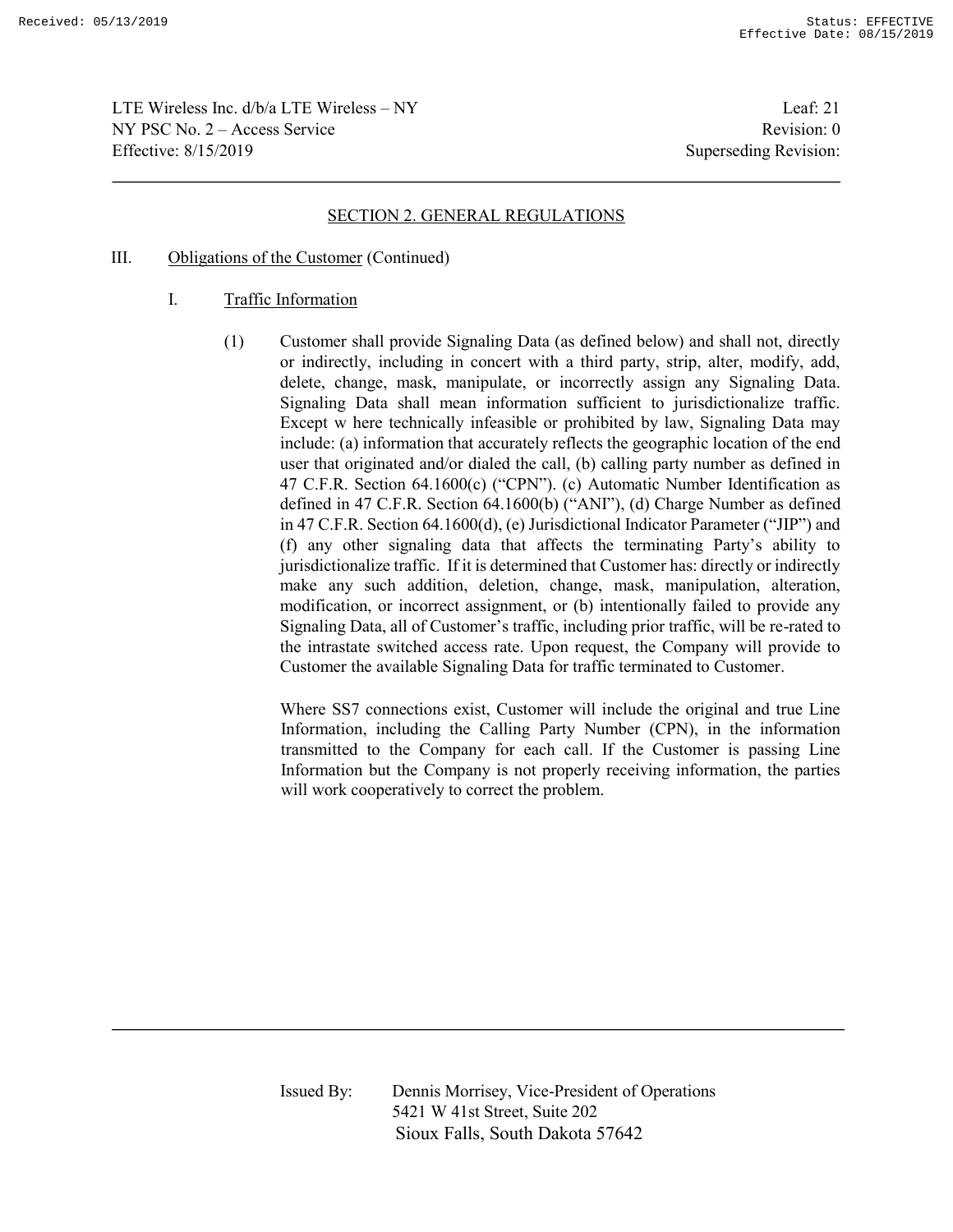LTE Wireless Inc. d/b/a LTE Wireless – NY Leaf: 22 NY PSC No. 2 – Access Service Revision: 0 Effective: 8/15/2019 Superseding Revision:

### SECTION 2. GENERAL REGULATIONS

- III. Obligations of the Customer (Continued)
	- J. Exchange of Traffic and Information
		- (1) All facilities interconnected to the Company by Customer shall be two-way in nature, unless agreed in writing by the Company. Customer shall accept both originating and terminating from the Company. At all times, Customer shall provide facilities within its network that are necessary for routing, transporting, measuring, and billing of traffic originated by other Customers of the Company and for delivering traffic to the Company for termination to other carriers. Customer shall transmit traffic in the standard format compatible with the Company's network as referenced in Telecordia BOC Notes on LEC Network Practice No. SR-TSV-002275, and terminate the traffic it receives in that standard format to proper address on its network. Customer shall exercise best efforts in responding to requests by the Company to install additional facilities and capacity with the Customer to accommodate traffic volumes and maintain the highest network quality standards. Customer agrees that the Company may share certain Customer information with other Customers of the Company for the purpose of providing service.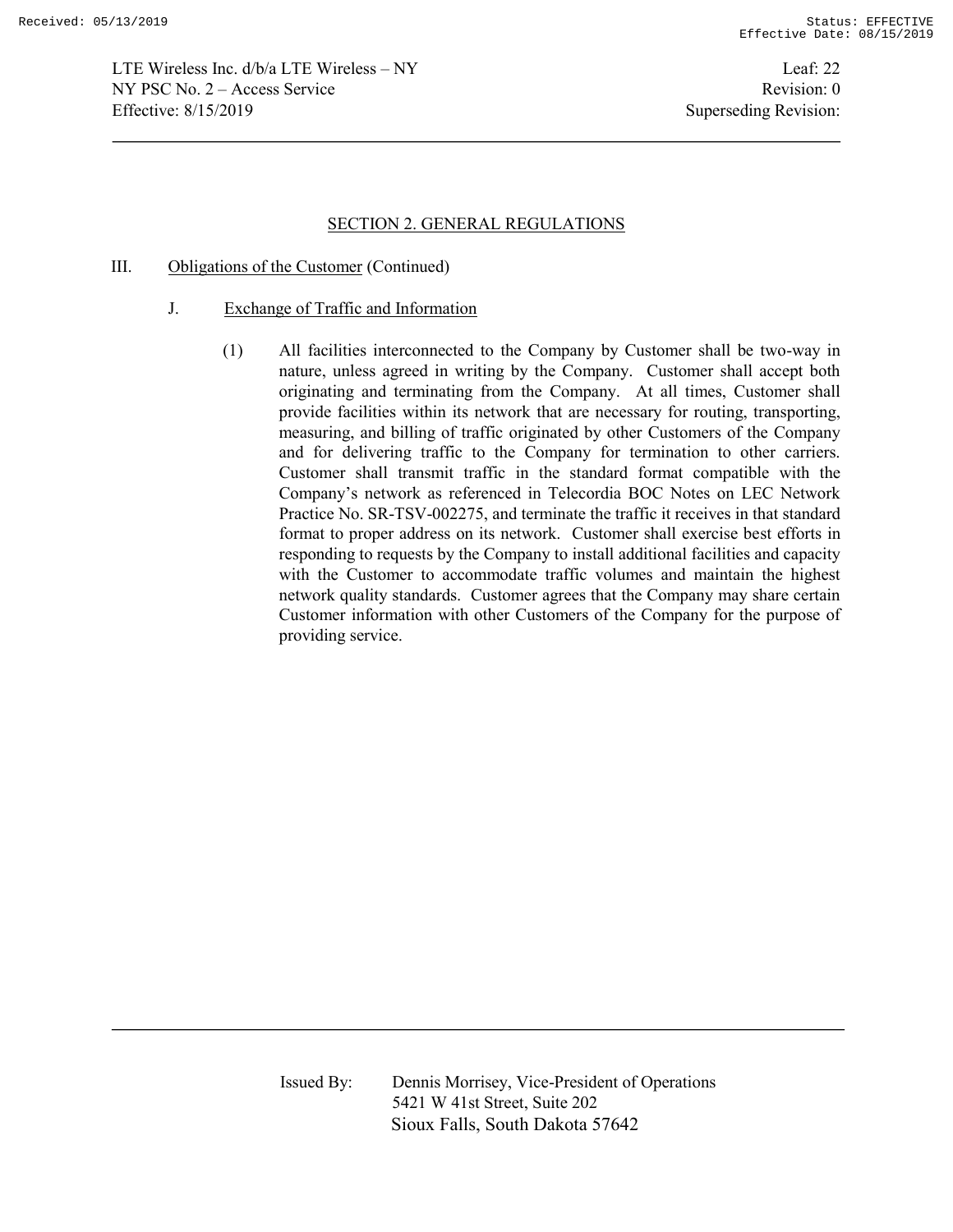LTE Wireless Inc. d/b/a LTE Wireless – NY Leaf: 23  $NY PSC No. 2 - Access Service$  Revision: 0 Effective: 8/15/2019 Superseding Revision:

## SECTION 2. GENERAL REGULATIONS

### III. Obligations of the Customer (Continued)

- K Determination of InterMTA and IntraMTA Traffic
	- (1) CMRS provider will have the responsibility of providing, on a quarterly basis (or as otherwise agreed to by the Company), a report to the Company providing the percentage of the CMRS provider's traffic terminated to the Company that is IntraMTA or InterMTA. The report will also detail what percentage of the InterMTA traffic is Intrastate and what percentage is Interstate (PIU).
	- (2) Reports regarding the percentages of IntraMTA or InterMTA traffic (and Intrastate or Interstate jurisdiction of InterMTA traffic) shall be based on reasonable traffic study conducted by the CMRS provider and available to the Company upon request. Upon reasonable written notice, the Company or its authorized representative shall have the right to conduct a review and verification of the CMRS provider's reported percentages. This includes on-site verification reviews at the CMRS provider's or vendor locations. The review may consist of an examination and verification of data involving records, systems, procedures, and other information related to the traffic originated by the CMRS provider and terminated by the Company. The Customer shall keep records of call detail, including not altering directly or indirectly with a third-party call origination or termination data from which the call jurisdiction can be ascertained. The CMRS provider will provide the Company with reasonable access to such information as it is necessary to determine amounts payable under this tariff.
	- (3) If the CMRS provider fails to provide the verifiable reports required under this section, the Company will apply a default percent IntraMTA of 50% and a default PIU of 50% on all such InterMTA traffic, on all traffic originated by CMRS provider for termination by the Company.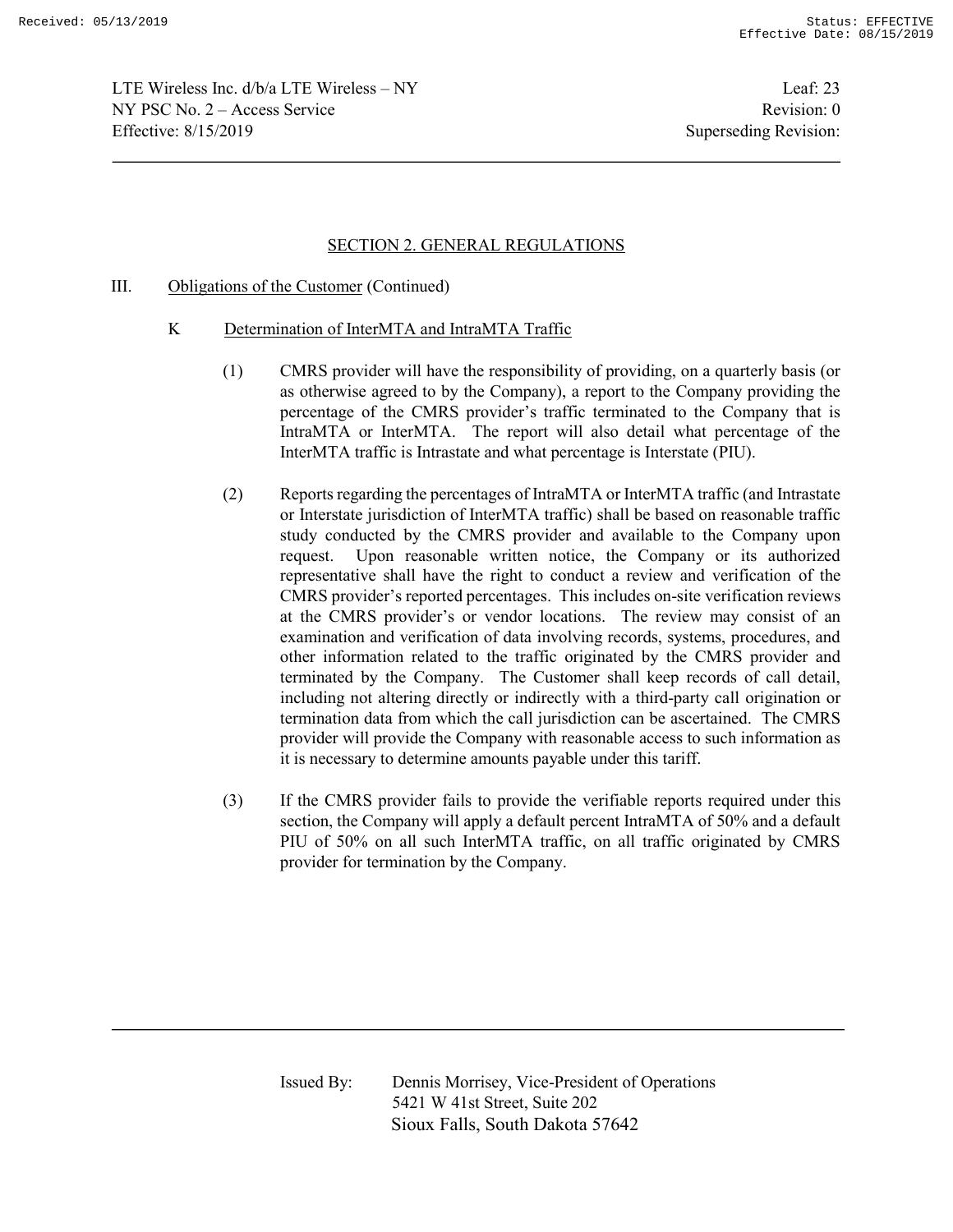LTE Wireless Inc. d/b/a LTE Wireless – NY Leaf: 24 NY PSC No. 2 – Access Service Revision: 0 Effective: 8/15/2019 Superseding Revision:

#### SECTION 2. GENERAL REGULATIONS

#### IV. Payment Arrangements and Credit Allowances

The Customer is responsible for the payment of all charges for facilities and Services furnished by the Company to the Customer.

#### A. Payment of Rates, Charges and Deposits

(1) The Company will, in order to safeguard its interests, require a Customer which has a proven history of late payments to the Company or which does not have established credit (except for a Customer which is a successor of a company which has established credit and has no history of late payments to the Company), to make a deposit prior to or at any time after the provision of a service to the Customer. The deposit will be held by the Company as guarantee of the payment of rates and charges. Such deposit may not exceed the actual or estimated rates and charges for the service for a two-month period. The fact that a deposit has been made in no way relieves the Customer from complying with the Company's regulations as to the prompt payment of bills. At such time as the provision of the service to the Customer is terminated, the amount of the deposit will be credited to the Customer's account and any credit balance which may remain will be refunded. Deposits held for Customers will accrue interest at the rate specified by the Commission and will be credited or paid to the Customer upon the termination of service.

At the option of the Company, such a deposit may be refunded or credited to the Customer's account when the Customer has established credit or after the Customer has established a one-year prompt payment record at any time prior to the termination of the provision of the service to the Customer.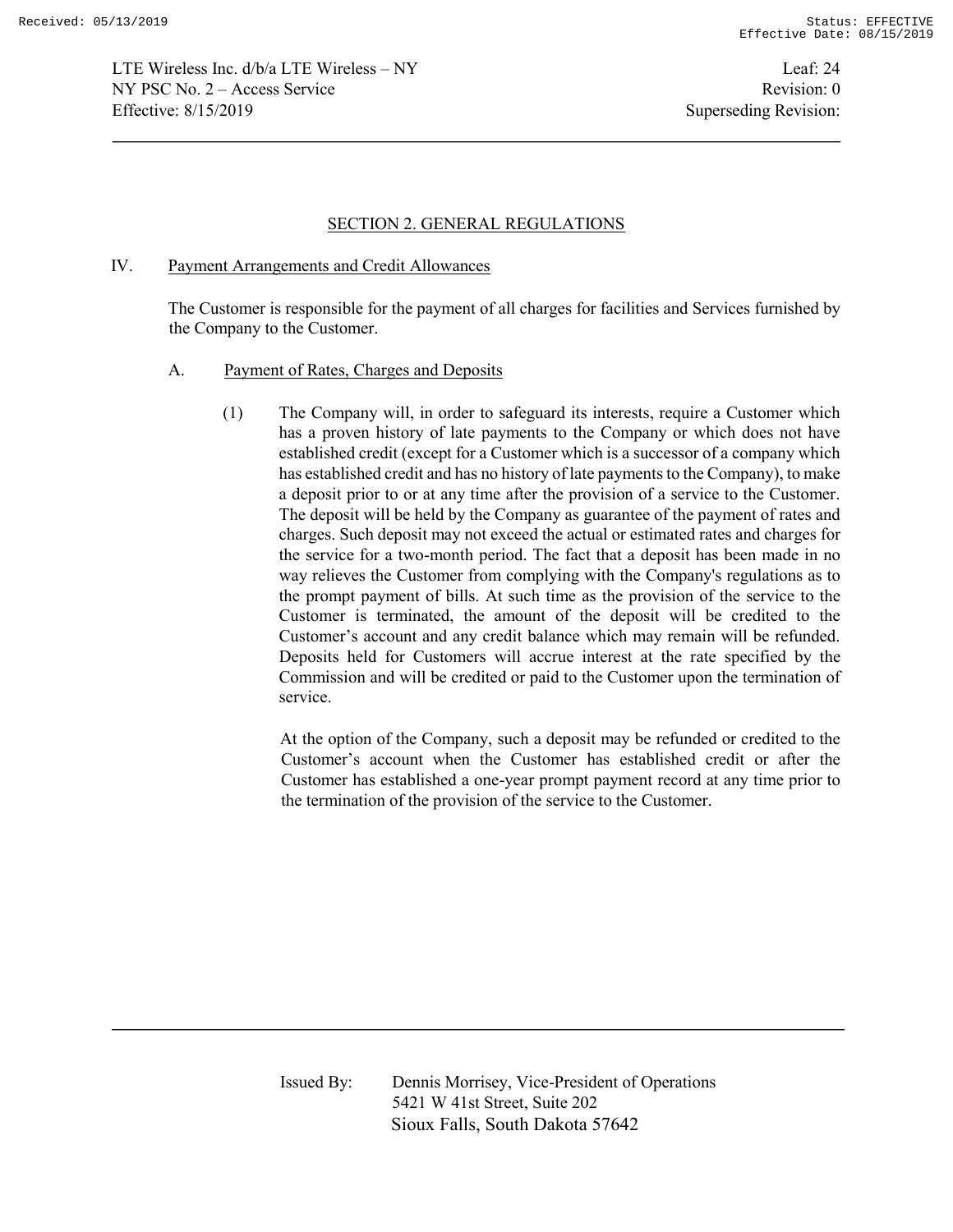LTE Wireless Inc. d/b/a LTE Wireless – NY Leaf: 25  $NY PSC No. 2 - Access Service$  Revision: 0 Effective: 8/15/2019 Superseding Revision:

# SECTION 2. GENERAL REGULATIONS

### IV. Payment Arrangements and Credit Allowances (Continued)

- A. Payment of Rates, Charges and Deposits (Continued)
	- (2) The Company shall bill on a current basis all charges incurred by, and credits due to, the Customer under this tariff attributable to services established or discontinued during the preceding billing period. In addition, the Company shall bill, in advance, charges for all services to be provided during the ensuing billing period except for charges associated with service usage which will be billed in arrears. The bill day (i.e., the billing date of a bill for a Customer for Access Service under this tariff), the period of service each bill covers, and the payment date is as follows:
		- (a) The Company will establish a bill day each month for each Customer account. The bill will cover non-usage sensitive service charges for the ensuing billing period for which the bill is rendered, any known unbilled non-usage sensitive charges for prior periods, and unbilled usage charges for the period after the last bill day through the current bill day. Any known unbilled usage charges for, prior periods and any known unbilled adjustments will be applied to this bill. Payment for such bills is due as set forth in (b) following. If payment is not received by the payment date, as set forth in (b) following, in immediately available funds, a late payment penalty will apply as set forth in (b) following.
		- (b) All bills dated, as set forth in (a) preceding, for service provided to the Customer by the Company, are due thirty (30) days (payment date) after the bill day or by the next bill date (i.e., same date in the following month as the bill date,) whichever is the shortest interval, except as provided herein, and are payable in immediately available funds. If the Customer does not receive a bill at least twenty (20) days prior to the thirty (30) day payment due date, then the bill shall be considered delayed. When the bill has been delayed, upon request of the Customer, the due date will be extended by the number of days the bill was delayed. Such a request of the Customer must be accompanied with proof of late bill receipt.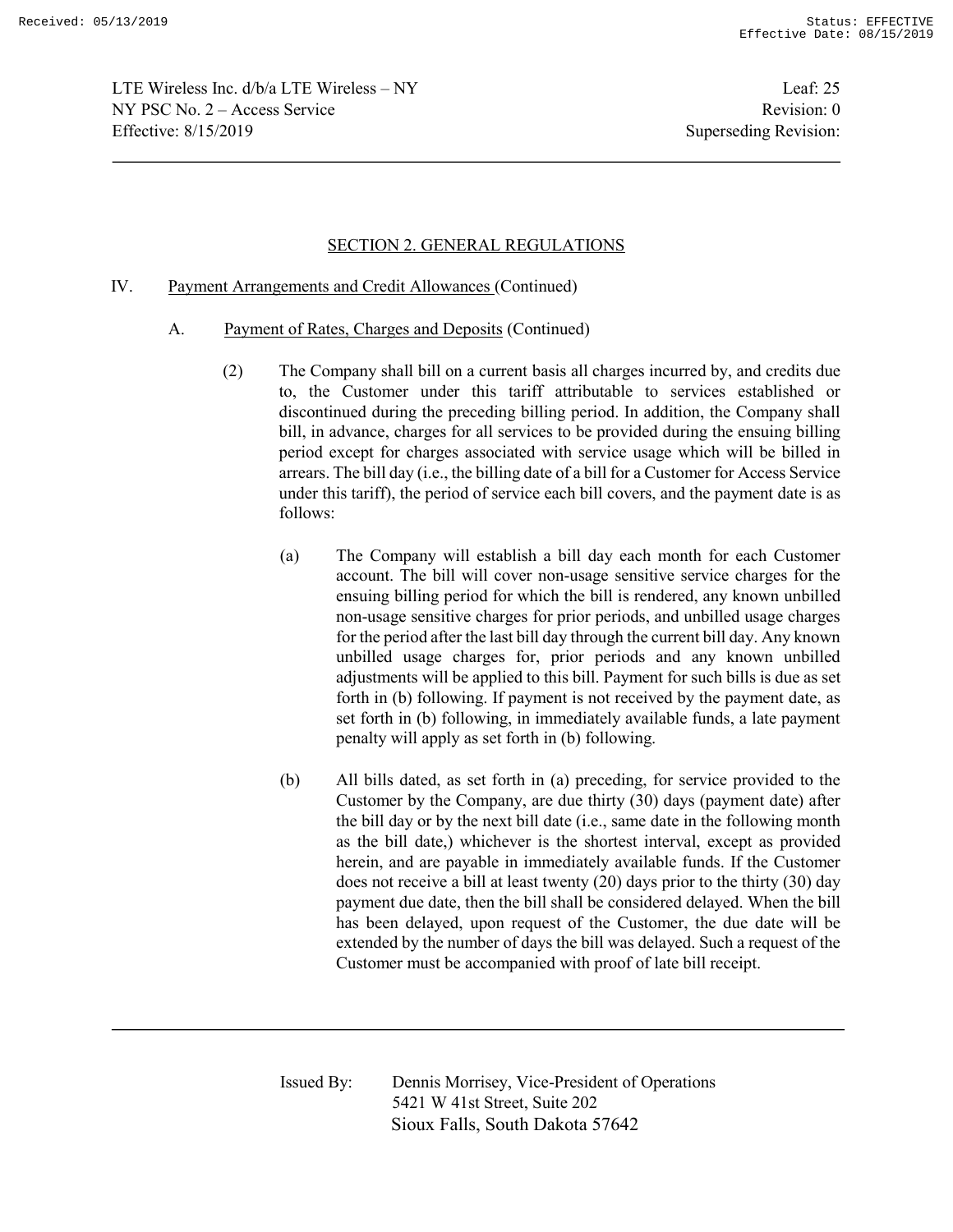LTE Wireless Inc. d/b/a LTE Wireless – NY Leaf: 26 NY PSC No. 2 – Access Service Revision: 0 Effective: 8/15/2019 Superseding Revision:

### SECTION 2. GENERAL REGULATIONS

### IV. Payment Arrangements and Credit Allowances(Continued)

- A. Payment of Rates, Charges and Deposits (Continued)
	- (2) (Continued)
		- (b) (Continued)

If such payment date would cause payment to be due on a Saturday, Sunday or Holiday (i.e., New Year's Day, Independence Day, Labor Day, Thanksgiving Day, Christmas Day and a day when Washington's Birthday, Memorial Day or Columbus Day is legally observed) payment for such bills will be due from the Customer as follows:

If such payment date falls on a Sunday or on a Holiday which is observed on a Monday, the payment date shall be the first non-Holiday day following such Sunday or Holiday. If such payment date falls on a Saturday or on a Holiday which is observed on Tuesday, Wednesday, Thursday or Friday, the payment date shall be the last non-Holiday day preceding such Saturday or Holiday.

Further, if any portion of the payment is received by the Company after the payment date as set forth in (a) preceding or if any portion of the payment is received by the Company in funds which are not immediately available to the Company, then a late payment penalty shall be due to the Company. The late payment penalty shall be the portion of the payment not received by the payment date times a late factor. The late factor is one and one-half percent (1.5%) per month calculated on the undisputed portion of the principal balance at the time that the next invoice is generated.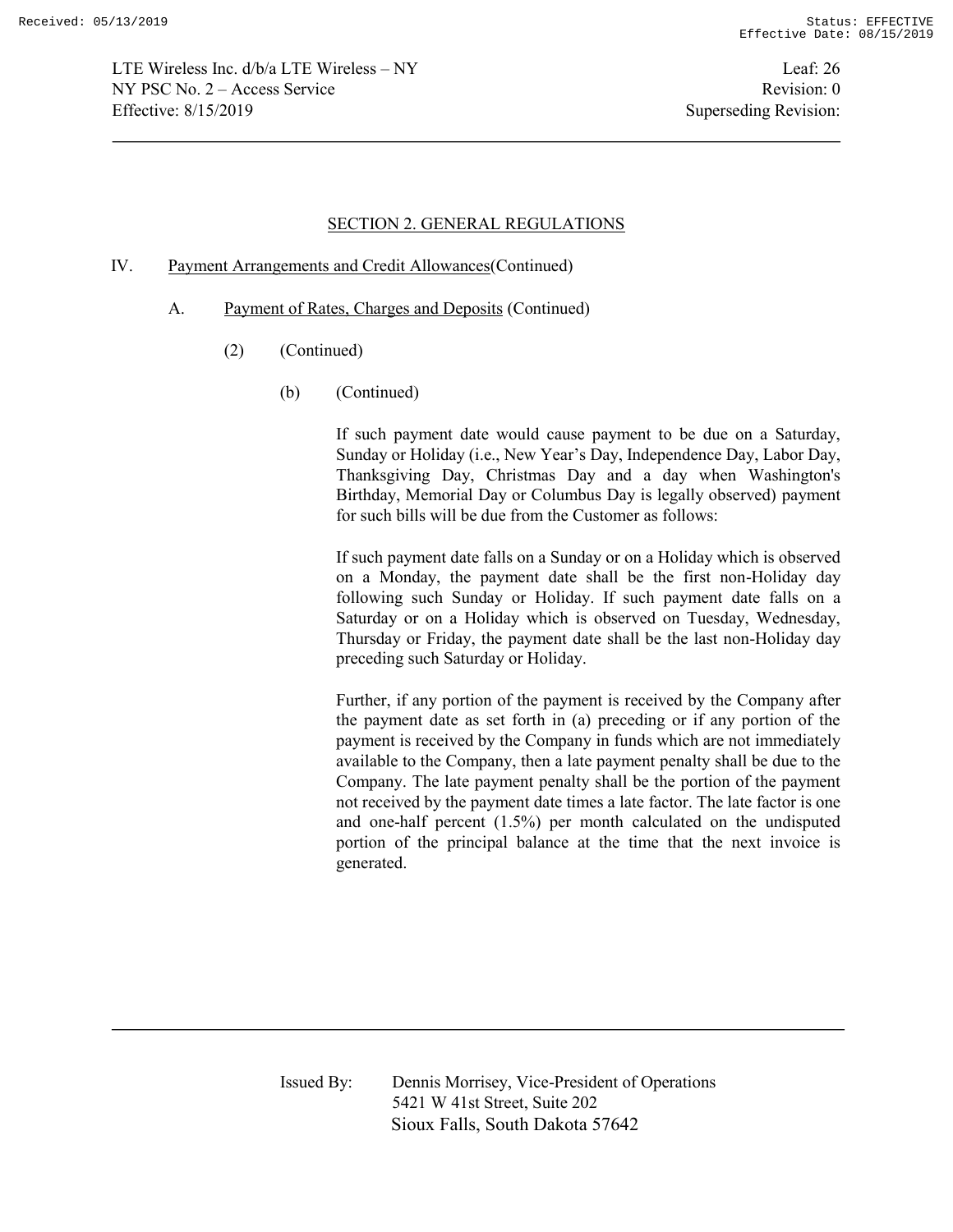LTE Wireless Inc. d/b/a LTE Wireless – NY Leaf: 27 NY PSC No. 2 – Access Service Revision: 0 Effective: 8/15/2019 Superseding Revision:

## SECTION 2. GENERAL REGULATIONS

- IV. Payment Arrangements and Credit Allowances (Continued)
	- A. Payment of Rates, Charges and Deposits (Continued)
		- (2) (Continued)
			- (c) In the event that a billing dispute concerning any charges billed to the Customer by the Company is resolved in favor of the Company, any payments withheld pending settlement of the dispute shall be subject to the late payment penalty set forth in (b) preceding. If the Customer disputes the bill on or before the payment date and pays the undisputed amount on or before the payment date, any late payment charge for the disputed amount will not start until ten (10) days after the payment date.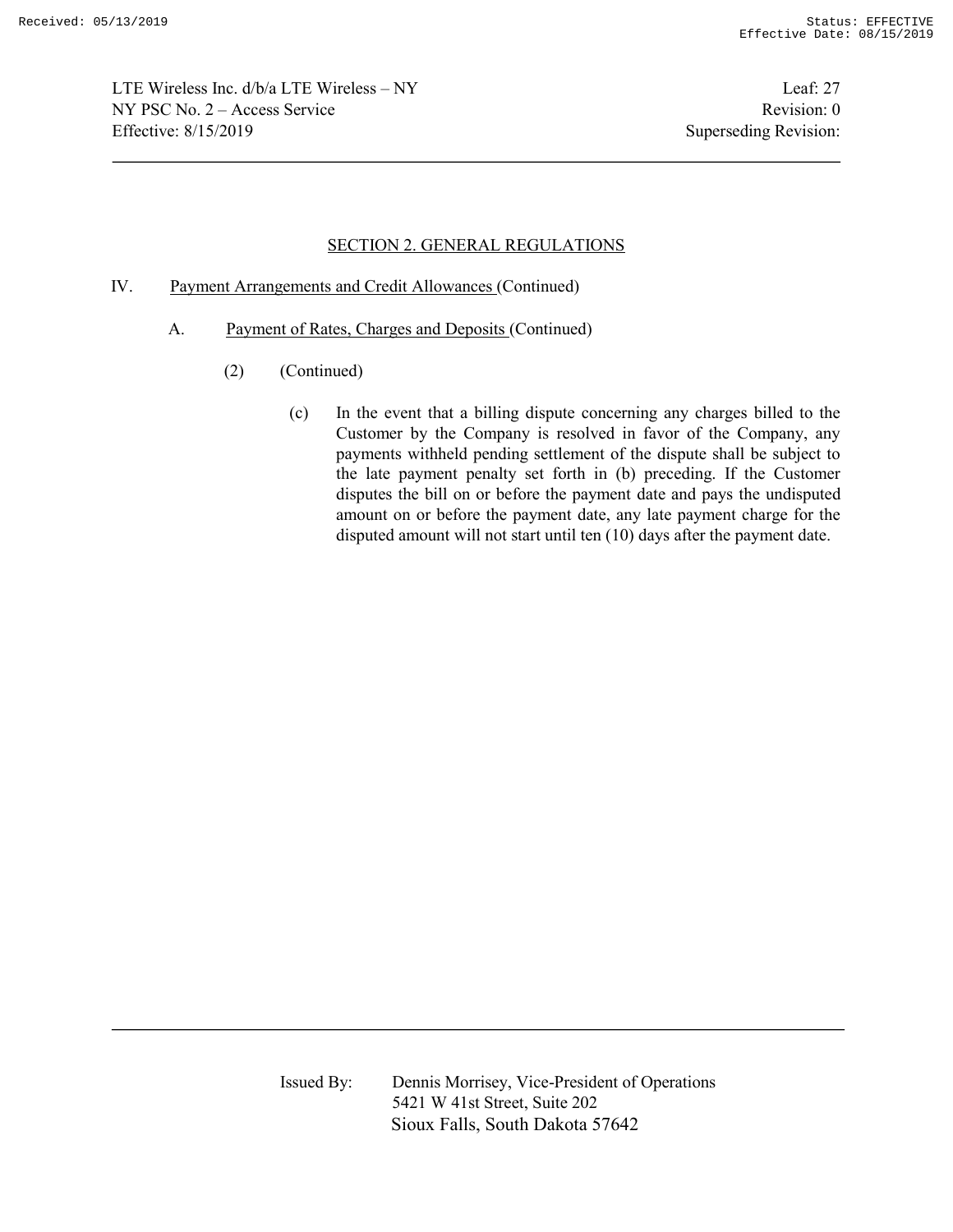LTE Wireless Inc. d/b/a LTE Wireless – NY Leaf: 28 NY PSC No. 2 – Access Service Revision: 0 Effective: 8/15/2019 Superseding Revision:

### SECTION 2. GENERAL REGULATIONS

- IV. Payment Arrangements and Credit Allowances (Continued)
	- A. Payment of Rates, Charges and Deposits (Continued)
		- (2) (Continued)
			- (d) In the case of a billing dispute between the Customer and the Company for service furnished to the Customer, which cannot be settled to the mutual satisfaction of the Customer and the Company, the Customer can contact the Commission at:

New York State Public Service Commission Public Affairs Office, 3 Empire State Plaza Albany, NY 12223-1350 Toll Free: 800-342-3377 Local: 518-474-7080 Fax: 518-474-0421 Email: web.questions@dps.ny.gov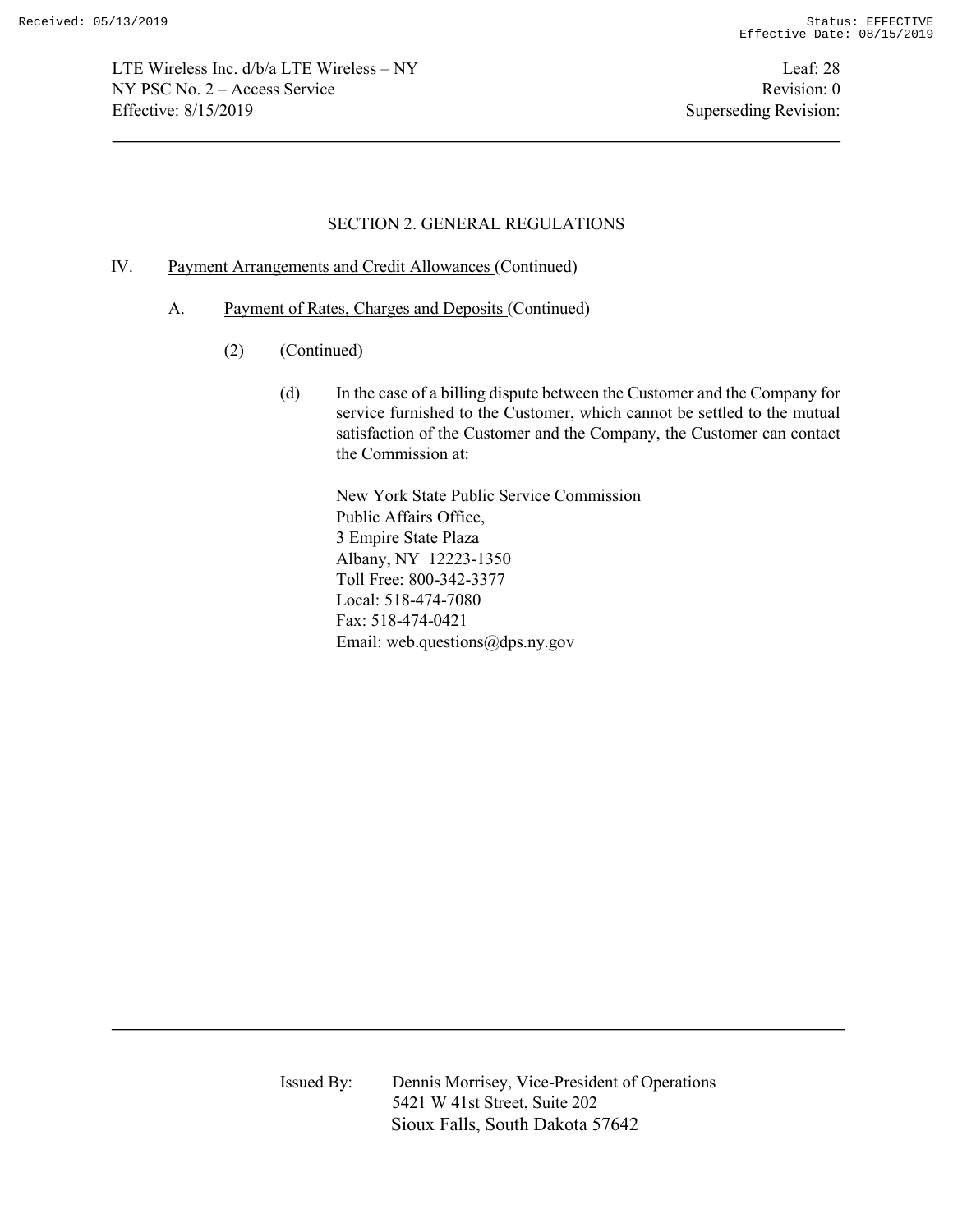LTE Wireless Inc. d/b/a LTE Wireless – NY Leaf: 29  $NY PSC No. 2 - Access Service$  Revision: 0 Effective: 8/15/2019 Superseding Revision:

# SECTION 2. GENERAL REGULATIONS

## IV. Payment Arrangements and Credit Allowances (Continued)

- A. Payment of Rates, Charges and Deposits (Continued)
	- (3) Adjustments for the quantities of services established or discontinued in any billing period beyond the minimum period set forth for services in other sections of this tariff will be prorated to the number of days or major fraction of days based on a thirty (30) day month.
	- (4) The Company will, upon request, furnish within thirty (30) days of a request at no charge to the Customer such detailed information as may reasonably be required for verification of any bill.
	- (5) When a rate as set forth in this tariff is shown to more than two decimal places, the charges will be determined using the rate shown. The resulting amount will then be rounded to the nearest penny (i.e., rounded to two decimal places).
- B. Minimum Periods

The minimum periods for which services are provided and for which rates and charges are applicable is one (1) month, except as otherwise specified.

C. Cancellation of an Order for Service

Provisions for the cancellation of an order for service are set forth in Section 5, herein.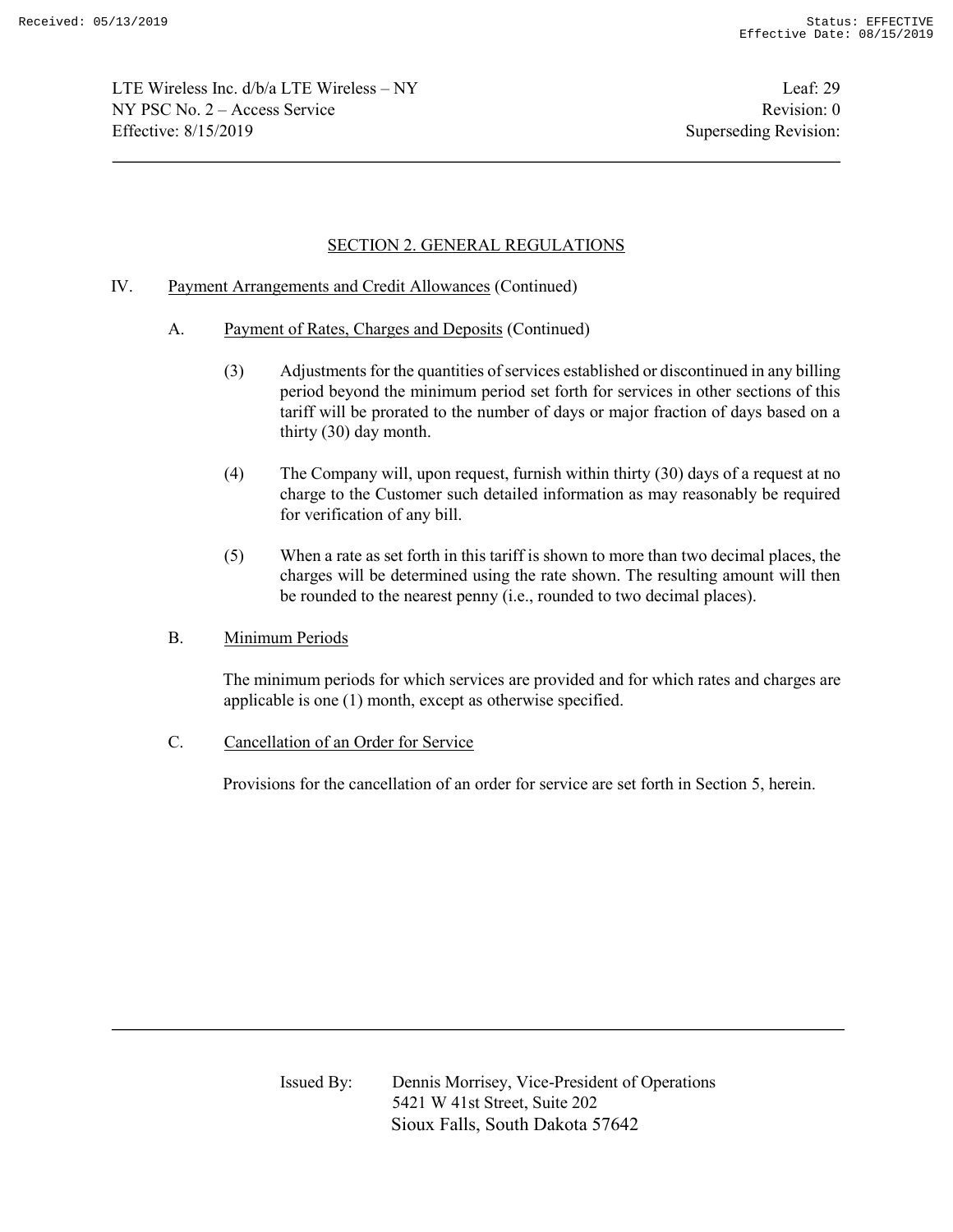LTE Wireless Inc. d/b/a LTE Wireless – NY Leaf: 30 NY PSC No. 2 – Access Service Revision: 0 Effective: 8/15/2019 Superseding Revision:

### SECTION 2. GENERAL REGULATIONS

## IV. Payment Arrangements and Credit Allowances (Continued)

- D. Credit Allowance for Service Interruptions
- (1) General

A service is interrupted when it becomes unusable to the Customer because of a failure of a facility component used to furnish service under this tariff or in the event that the protective controls applied by the Company result in the complete loss of service by the Customer as set forth in 5.III.A following. An interruption period starts when an inoperative service is reported to the Company, or when the Company becomes aware of the service interruption and ends when the service is operative.

#### (2) When a Credit Allowance Applies

In case of an interruption to any service, allowance for the period of interruption, if not due to the negligence of the Customer, shall be as follows:

- (a) For Switched Access Service, no credit shall be allowed for an interruption of less than eight (8) hours. The Customer shall be credited for an interruption of eight hours during a continuous twenty-four (24) hours or more at the rate of 1/30 of any applicable monthly rates
- (b) The credit allowance(s) for an interruption or for a series of interruptions shall not exceed any monthly rate for the service interrupted in any one monthly billing period.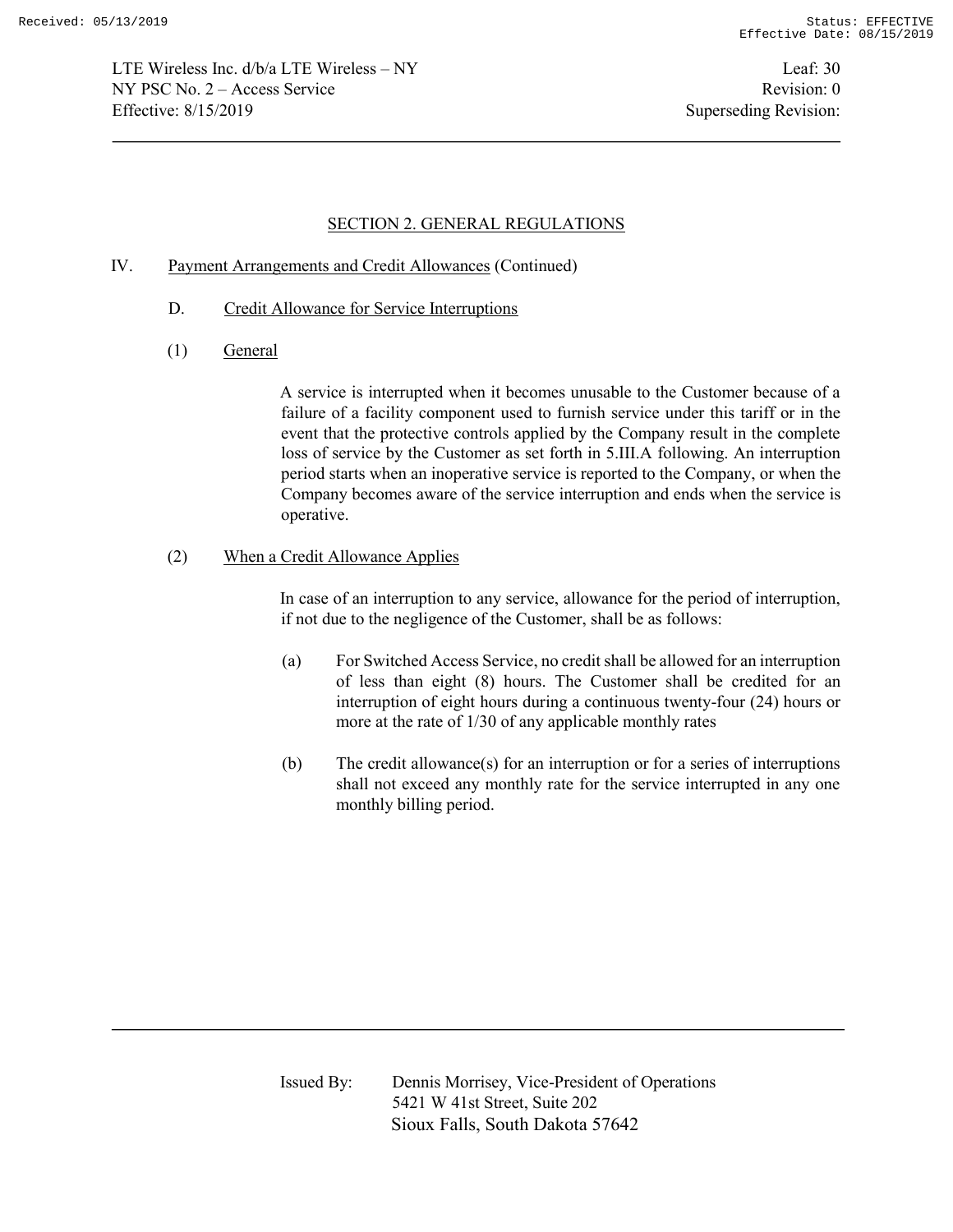LTE Wireless Inc.  $d/b/a$  LTE Wireless – NY Leaf: 31  $NY PSC No. 2 - Access Service$  Revision: 0 Effective: 8/15/2019 Superseding Revision:

## SECTION 2. GENERAL REGULATIONS

### IV. Payment Arrangements and Credit Allowances (Continued)

- D. Credit Allowance for Service Interruptions (Continued)
	- (3) When a Credit Allowance Does Not Apply

No credit allowance will be made for:

- (a) Interruptions caused by the negligence or noncompliance with the provisions of this tariff by any person or entity other than the Company, including but not limited to the Customer or other common carriers connected to the service of the Company
- (b) Interruptions of a service due to the failure of equipment or systems or services provided by the Customer or others.
- (c) Interruptions of a service during any period in which the Company is not afforded access to the location where the service is terminated.
- (d) Interruptions of a service for maintenance purposes, to make rearrangements, or for the implementation of an order for a change in the service during the time that was negotiated with the Customer. Thereafter, a credit allowance as set forth in Section 2.IV.D.2 preceding applies.
- (e) Periods when the Customer continues to use the service on an impaired basis.
- (f) Periods of temporary discontinuance as set forth in 2.II.A.2 preceding.
- (g) Interruption of service caused by a Customer's failure to provide notification to the Company of media-stimulated mass calling events.
- (h) Interruption of service due to the Company following a lawful order of a government agency to discontinue a service to a Customer.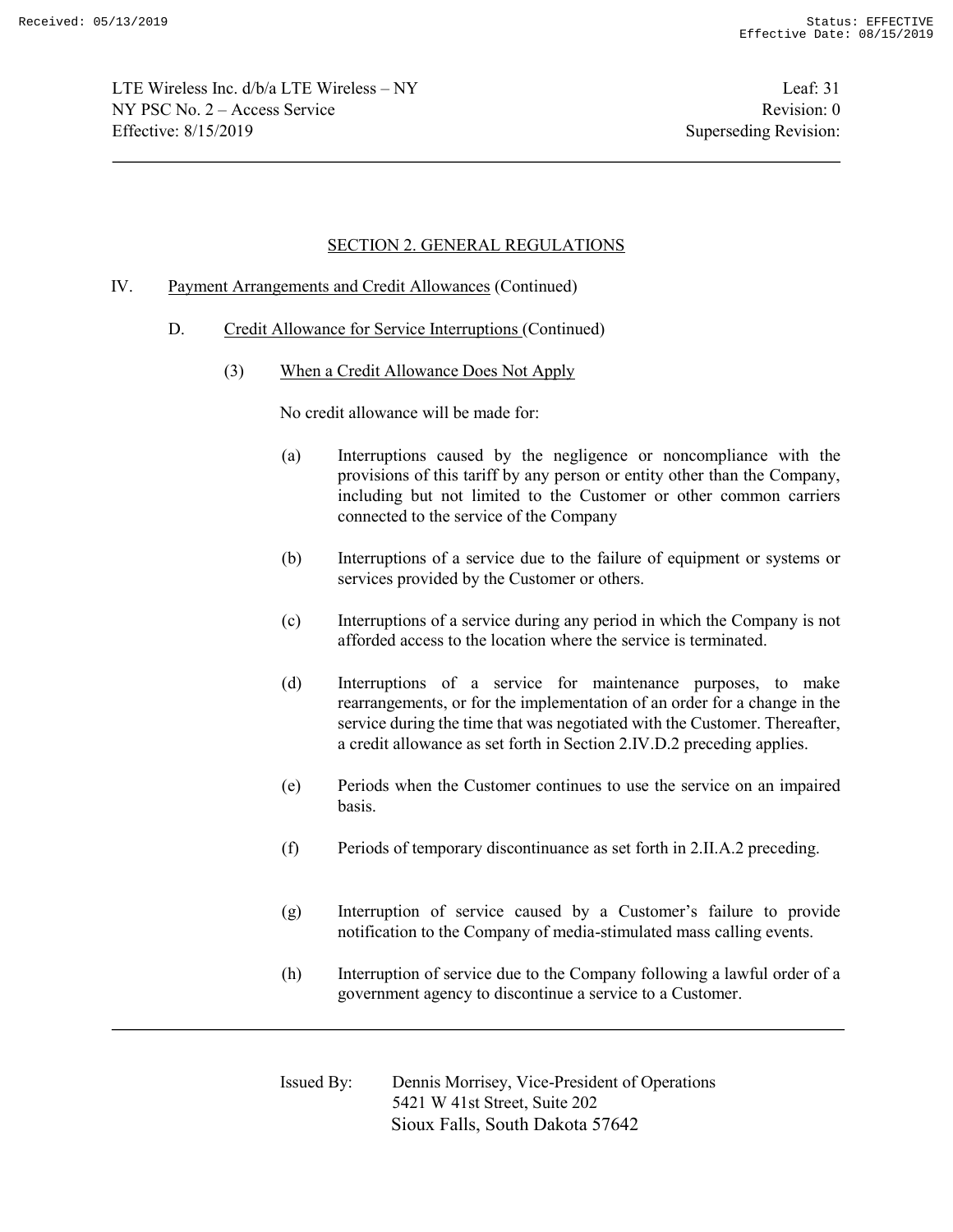LTE Wireless Inc. d/b/a LTE Wireless – NY Leaf: 32 NY PSC No. 2 – Access Service Revision: 0 Effective: 8/15/2019 Superseding Revision:

## SECTION 2. GENERAL REGULATIONS

## IV. Payment Arrangements and Credit Allowances (Continued)

- D. Credit Allowance for Service Interruptions
	- (4) Temporary Surrender of a Service

In certain instances, the Customer may be requested by the Company to surrender a service for purposes other than maintenance, testing or activity relating to a service order. If the Customer consents, a credit allowance will be granted. The credit allowance will be 1/1440 of the monthly rate for each period of thirty (30) minutes or fraction thereof that the service is surrendered. In no case will the credit allowance exceed the monthly rate for the service surrendered in any one (1) monthly billing period.

E. Title or Ownership Rights

The payment of rates and charges by Customers for the services offered under the provisions of this tariff does not assign, confer or transfer title or ownership rights to proposals or facilities developed or utilized, respectively, by the Company in the provision of such services.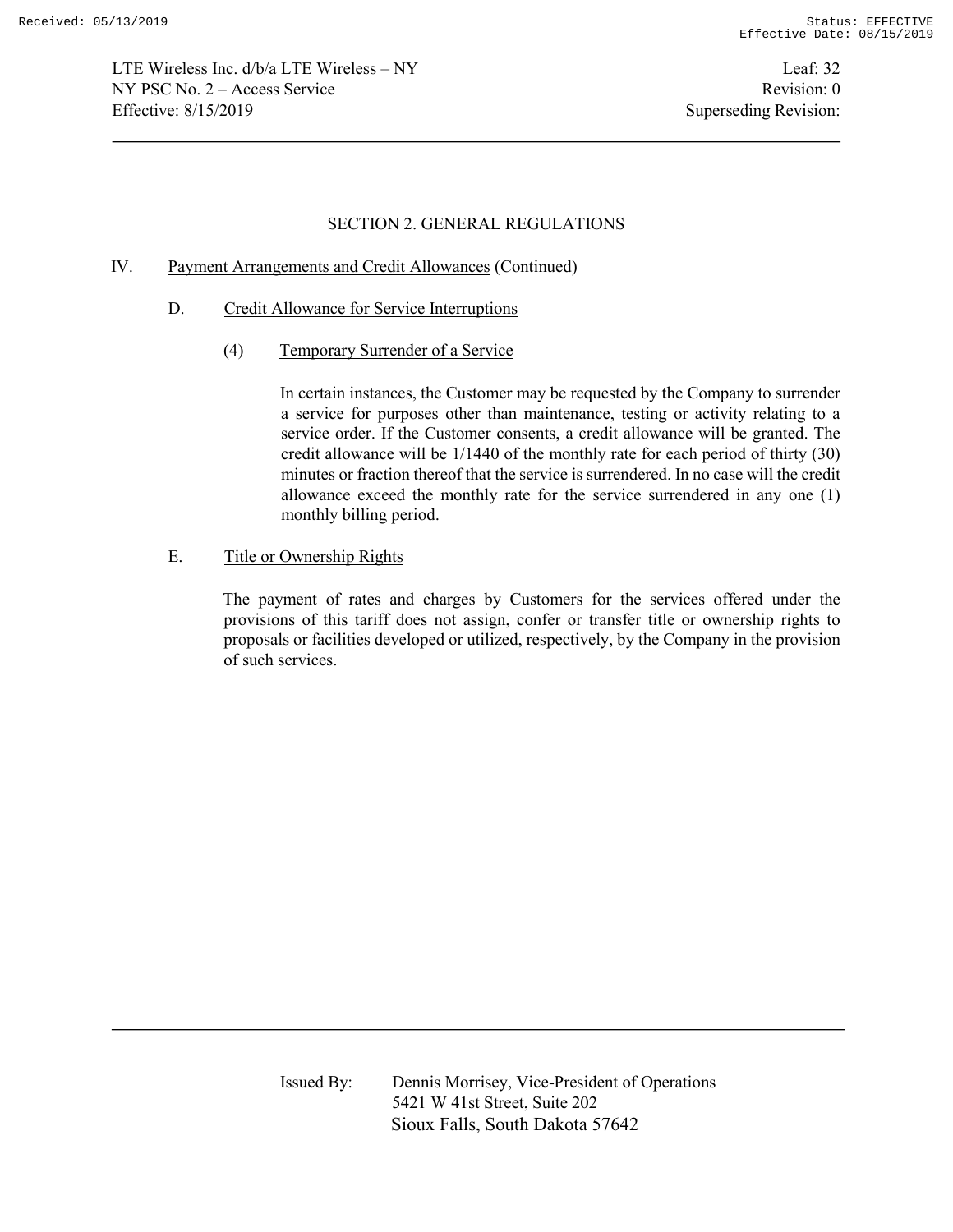LTE Wireless Inc. d/b/a LTE Wireless – NY Leaf: 33  $NY PSC No. 2 - Access Service$  Revision: 0 Effective: 8/15/2019 Superseding Revision:

# SECTION 2. GENERAL REGULATIONS

## V. Emergency/ Crisis/ Disaster Restoration and Provisioning - Telecommunications Service Priority

- A. General
	- (1) The Telecommunications Service Priority (TSP) Program is a federal program used to identify and prioritize telecommunications services that support national security or emergency preparedness (NS/EP) missions. NS/EP services are defined as those telecommunications services which are used to maintain a state of readiness or respond to and manage any event or crisis which causes or could cause injury or harm to the population, damage or loss to property, or degrades or threatens the NS/EP posture of the United States.

TSP restoration and/or provisioning shall be provided in accordance with Part 64, Appendix A of the Federal Communications Commission's Rules and Regulations (47 C.F.R.), and the "Service Vendor Handbook For The Telecommunications Service Priority (TSP) Program" and the "Service User Manual for the Telecommunications Service Priority (TSP) System" (NCS Manual 3-1-1) (Service User Manual) issued and updated as necessary by the Office of Priority Telecommunications (OPT) of the National Communications System. Any changes to or reissuance of these regulations or manuals supersede tariff language contained herein.

- (2) The TSP program has two components, restoration and provisioning.
	- (a) A restoration priority is applied to new or existing telecommunications services to ensure restoration before any other services during a service outage. TSP restoration priorities must be requested and assigned before a service outage occurs.
	- (b) A provisioning priority is obtained to facilitate priority installation of new telecommunications services during a service outage. Provisioning on a priority basis becomes necessary when an end-user has an urgent requirement for a new NS/EP service that must be installed immediately or by a specific due date that can be met only by a shorter than standard or expedited Company provisioning time frame. As a matter of general practice, existing TSP services will be restored before provisioning new TSP services.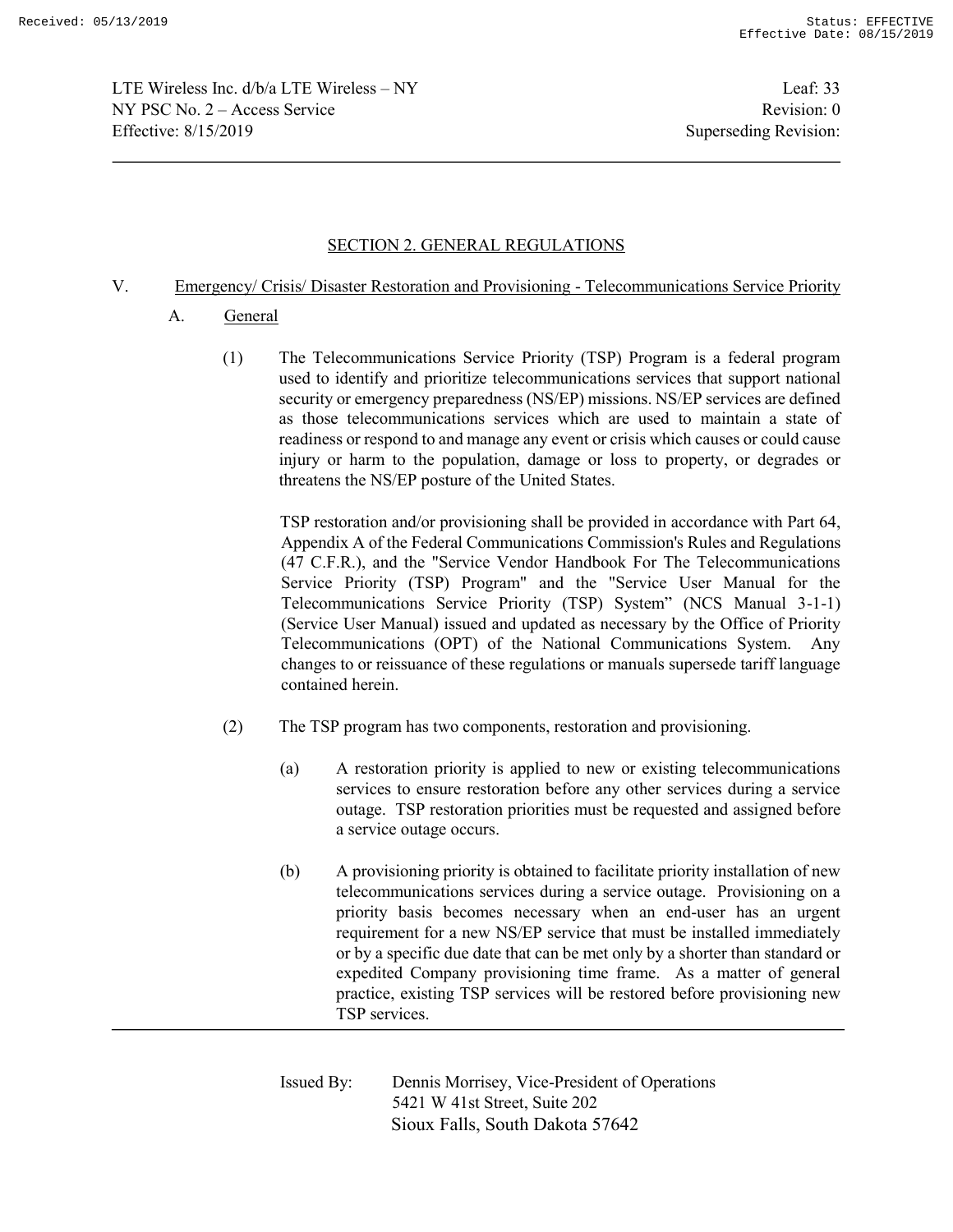LTE Wireless Inc. d/b/a LTE Wireless – NY Leaf: 34 NY PSC No. 2 – Access Service Revision: 0 Effective: 8/15/2019 Superseding Revision:

#### SECTION 2. GENERAL REGULATIONS

## V. Emergency/ Crisis/ Disaster Restoration and Provisioning - Telecommunications Service Priority (Continued)

- B. TSP Request Process
	- 1. Restoration To request a TSP restoration priority assignment, a prospective TSP user must:
		- (a) Determine that the user's telecommunications service supports an NS/EP function under one of the following four TSP categories.

National Security Leadership National Security Posture and U.S. Population Attack Warning Public Health, Safety, and Maintenance of Law and Order Public Welfare and Maintenance of National Economic Posture

- (b) Identify the priority level to be requested for the telecommunications service. The priority level is determined by the end-user's TSP category and service profile. The service profile defines the user's level of support to the portion of the telecommunications service that the user owns and operates, such as customer premises equipment or wiring. The five levels of priority and seven element groups that define the service profile are contained in the Service User Manual.
- (c) Complete the TSP Request for Service Users form (SF 315) available on the National Communications System (NCS) website (http://tsp.ncs.gov/).
- (d) For non-federal users, have their TSP requests approved by a federal agency sponsor. Non-federal users should contact the OPT, at the NCS website (http://tsp.ncs.gov/), for information on identifying a sponsor for TSP requests.
- (e) Submit the SF 315 to the OPT.
- (f) Upon receipt of the TSP Authorization Code from the OPT, notify the Company, and include the TSP Authorization Code in any service order to the Company requesting restoration of NS/EP services.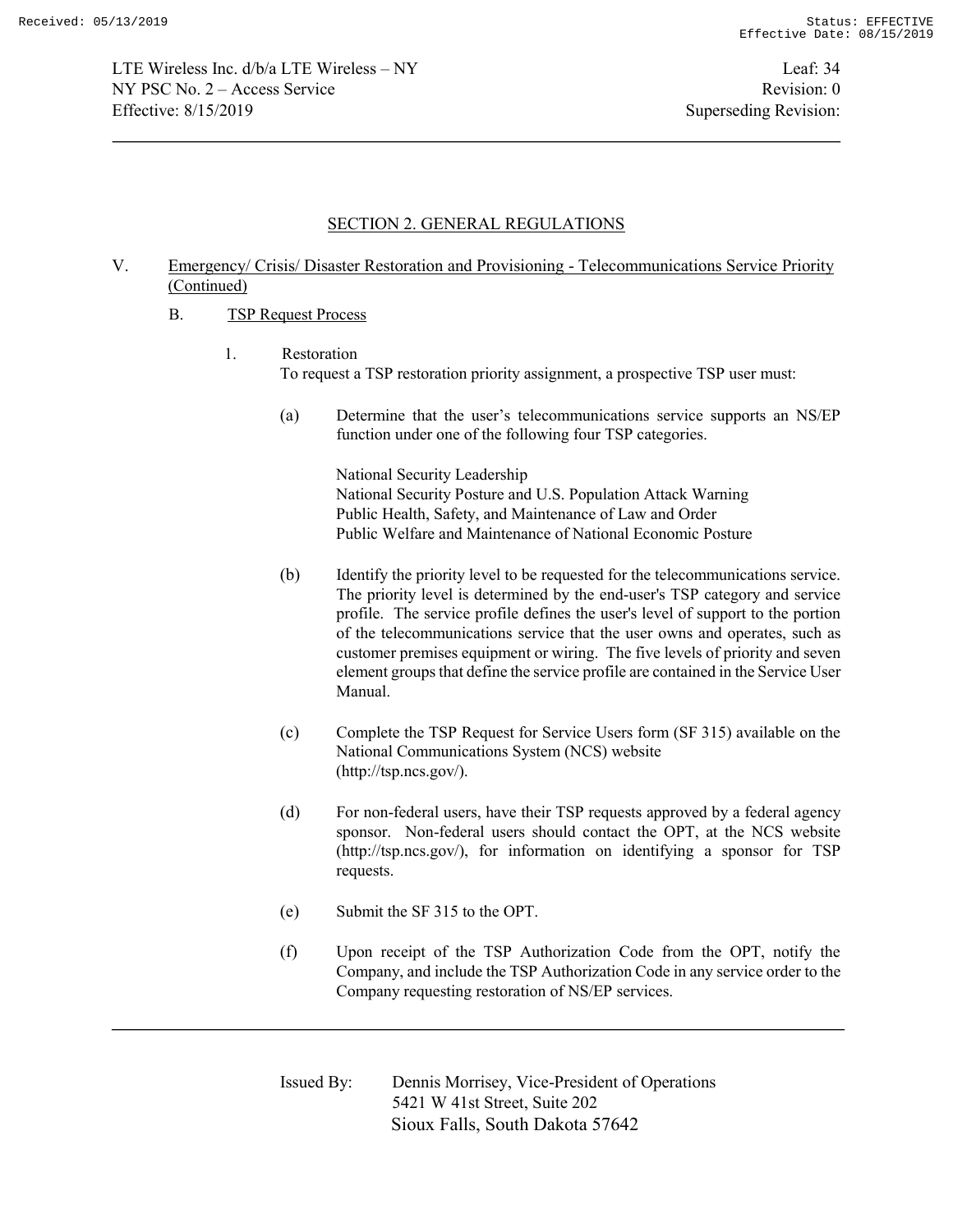LTE Wireless Inc. d/b/a LTE Wireless – NY Leaf: 35  $NY PSC No. 2 - Access Service$  Revision: 0 Effective: 8/15/2019 Superseding Revision:

## SECTION 2. GENERAL REGULATIONS

## V. Emergency/ Crisis/ Disaster Restoration and Provisioning - Telecommunications Service Priority (Continued)

- B. TSP Request Process (Continued)
	- 2. Provisioning

To request a TSP provisioning priority assignment, a prospective TSP user must follow the same steps listed in 2a. above for restoration priority assignment except for the following differences. The user should:

Certify that its telecommunications service is an Emergency service. Emergency services are those that support one of the NS/EP functions listed in 2a(a) above and are so critical that they must be provisioned at the earliest possible time, without regard to cost to the user.

Verify that the Company cannot meet the service due date without a TSP assignment.

Obtain approval from the end-user's invocation official to request a provisioning priority. Invocation officials are designated individuals with the authority to request TSP provisioning for a telecommunications service and include the head or director of a federal agency, commander of a unified/specified military command, chief of a military service, commander of a major military command, or state governor.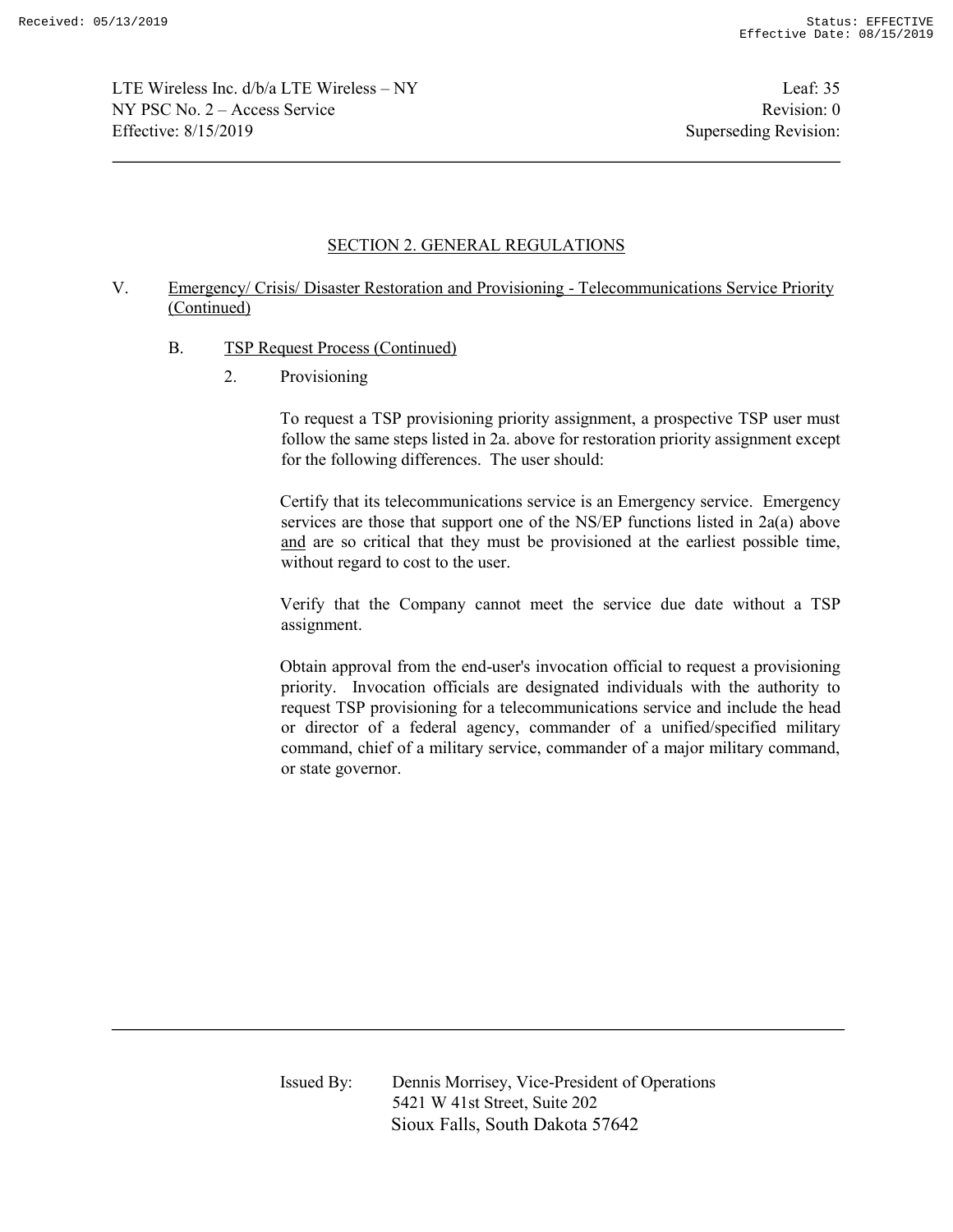## SECTION 2. GENERAL REGULATIONS

## V. Emergency/ Crisis/ Disaster Restoration and Provisioning - Telecommunications Service Priority (Continued)

C. Responsibilities of the End-User

End-users or entities acting on their behalf must perform the following:

- 1. Identify telecommunications services requiring priority.
- 2. Request, justify, and revalidate all priority level assignments. Revalidation must be completed every 2 years and must be done before expiration of the end-user's TSP Authorization Code(s).
- 3. Accept TSP services by the service due dates.
- 4. Have Customer Premises Equipment (CPE) and Customer Premises Wiring (CPW) available by the requested service due date and ensure (through contractual means or otherwise) priority treatment for CPE and CPW necessary for end-to-end service continuity.
- 5. Pay the Company any authorized costs associated with priority services.
- 6. Report to the Company any failed or unusable services with priority levels.
- 7. Designate a 24-hour point of contact for each TSP request and apprise the OPT.
- 8. Cooperate with the OPT during reconciliation (comparison of NS/EP service information and resolution of any identified discrepancies) and revalidation.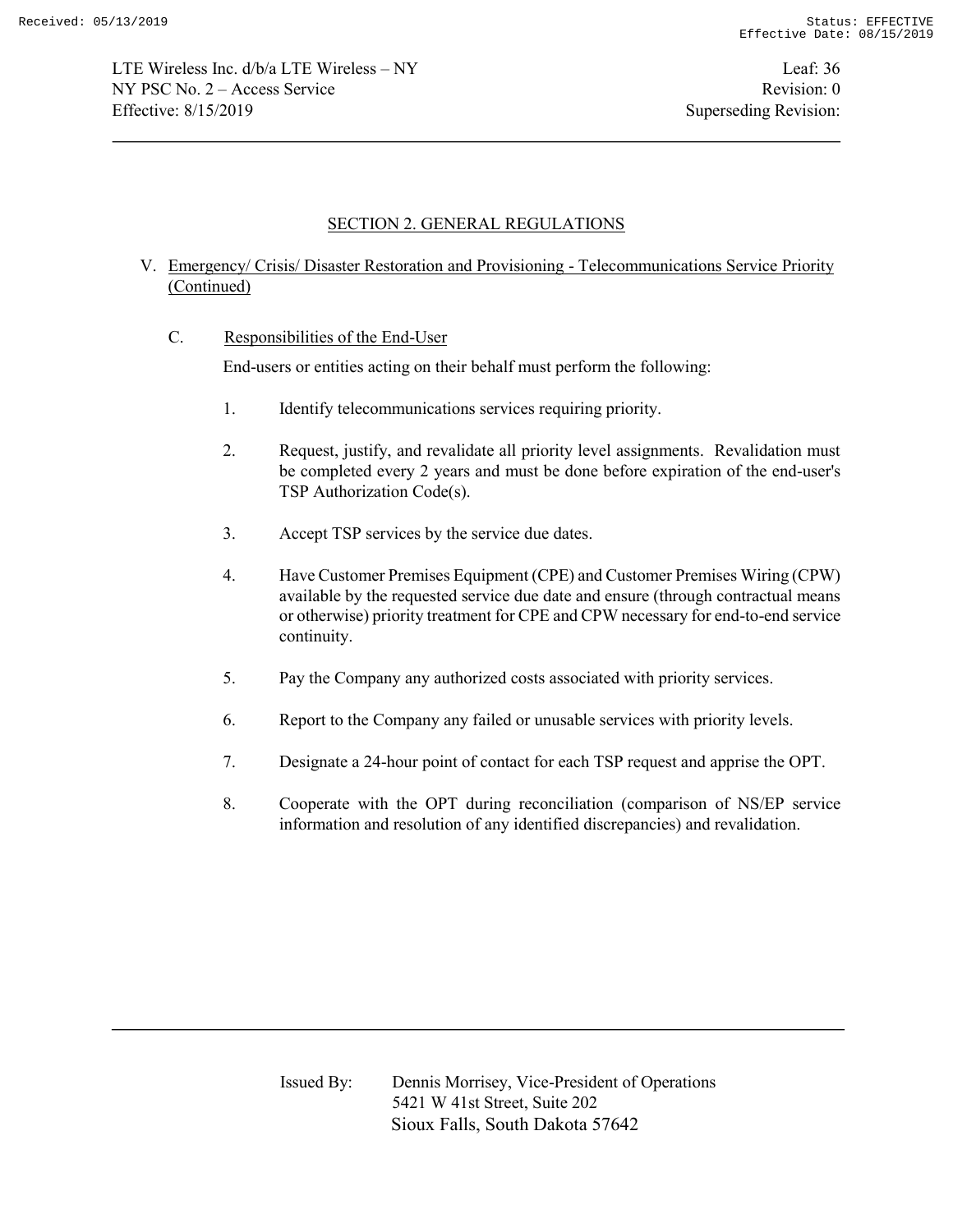LTE Wireless Inc. d/b/a LTE Wireless – NY Leaf: 37  $NY PSC No. 2 - Access Service$  Revision: 0 Effective: 8/15/2019 Superseding Revision:

# SECTION 2. GENERAL REGULATIONS

# V. Emergency/ Crisis/ Disaster Restoration and Provisioning - Telecommunications Service Priority (Continued)

### D. Responsibilities of the Company

The Company will perform the following:

- 1. Provide TSP service only after receipt of a TSP authorization code.
- 2. Revoke TSP services at the direction of the end-user or OPT.
- 3. Ensure that TSP Program priorities supersede any other telecommunications priority that may be provided (other than control services and order wires).
- 4. Designate a 24-hour point of contact to receive reports of TSP service outages from TSP service users.
- 5. Designate a 24-hour point of contact to coordinate TSP processes with the OPT.
- 6. Confirm completion of TSP service order activity to the OPT.
- 7. Participate in reconciliation of TSP information at the request of the OPT.
- 8. Ensure that all subcontractors complete reconciliation of TSP information with the service vendor.
- 9. Ensure that other carriers supplying underlying facilities are provided information necessary to implement priority treatment of facilities that support NS/EP services.
- 10. Assist in ensuring that priority level assignments of NS/EP services are accurately identified "end-to-end" by providing to subcontractors and interconnecting carriers the restoration priority level assigned to a service.
- 11. Disclose content of the NS/EP TSP database only as may be required by law.
- 12. Comply with regulations and procedures supplemental to and consistent with guidelines issued by the OPT.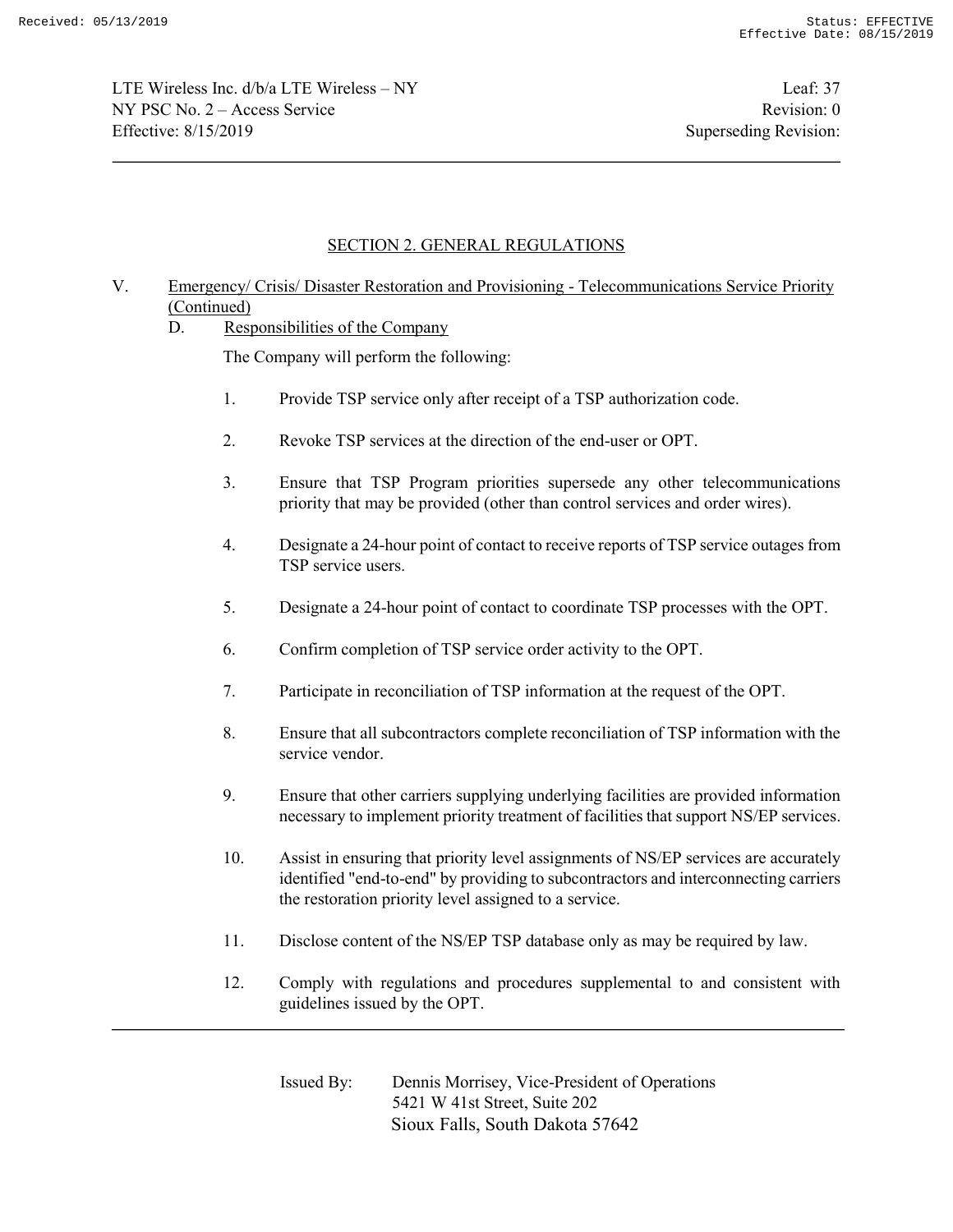LTE Wireless Inc. d/b/a LTE Wireless – NY Leaf: 38 NY PSC No. 2 – Access Service Revision: 0 Effective: 8/15/2019 Superseding Revision:

### SECTION 2. GENERAL REGULATIONS

# V. Emergency/ Crisis/ Disaster Restoration and Provisioning - Telecommunications Service Priority (Continued)

#### E. Preemption

When spare facilities are not available, it may be necessary for the Company to preempt the facilities required to provision or restore a TSP service. When preemption is necessary, non-TSP services may be preempted based on the Company's best judgment. If no suitable spare or non-TSP services are available, the Company may preempt an existing TSP service to restore a TSP service with a higher restoration priority assignment. When preemption is necessary, prior consent of the service user whose service will be preempted is not required; however, the Company will make every reasonable effort to notify the preempted Customer of the action to be taken.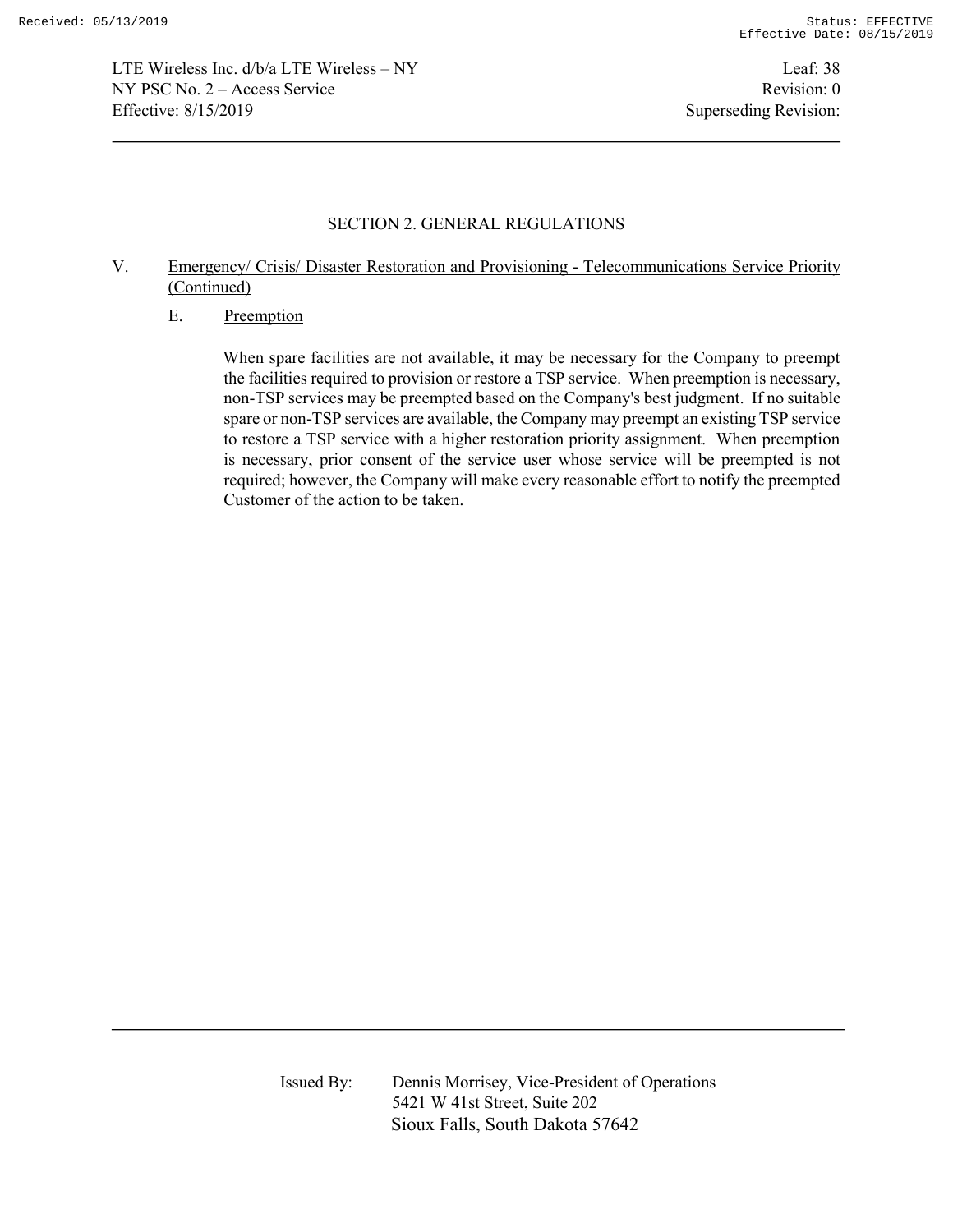LTE Wireless Inc. d/b/a LTE Wireless – NY Leaf: 39  $NY PSC No. 2 - Access Service$  Revision: 0 Effective: 8/15/2019 Superseding Revision:

# SECTION 3. DEFINITIONS

Certain terms used generally throughout this tariff for the Access Services of the Company are defined below.

Access Code: A uniform five or seven-digit code assigned by Neustar, Inc. (administrator of the North American Numbering Plan) to an individual Customer. The five-digit code has the form 10XXX, and the seven-digit code has the form 101XXXX.

Access Service: Switched or Special Access provided to the network of an Interexchange Carrier for the purpose of originating or terminating communications.

Access Service Request (ASR): The industry service order format used by Access Service Customers and access providers as agreed to by the Ordering and Billing Forum (OBF).

Access Tandem: A switching system that provides a concentration and distribution function for originating or terminating traffic between local switching centers and Customers' premises.

Advance Payment: Part or all of a payment required before the start of service.

Automatic Number Identification: Allows the automatic transmission of a caller's billing account telephone number to a local exchange carrier, interexchange carrier or a third-party subscriber. The primary purpose of ANI is to allow for billing of toll calls.

Authorized User: A person, firm, corporation or other entity that either is authorized by the Customer to use Access Services or is placed in a position by the Customer, either through acts or omissions to use Access Services.

Bit: The smallest unit of information in the binary system of notation.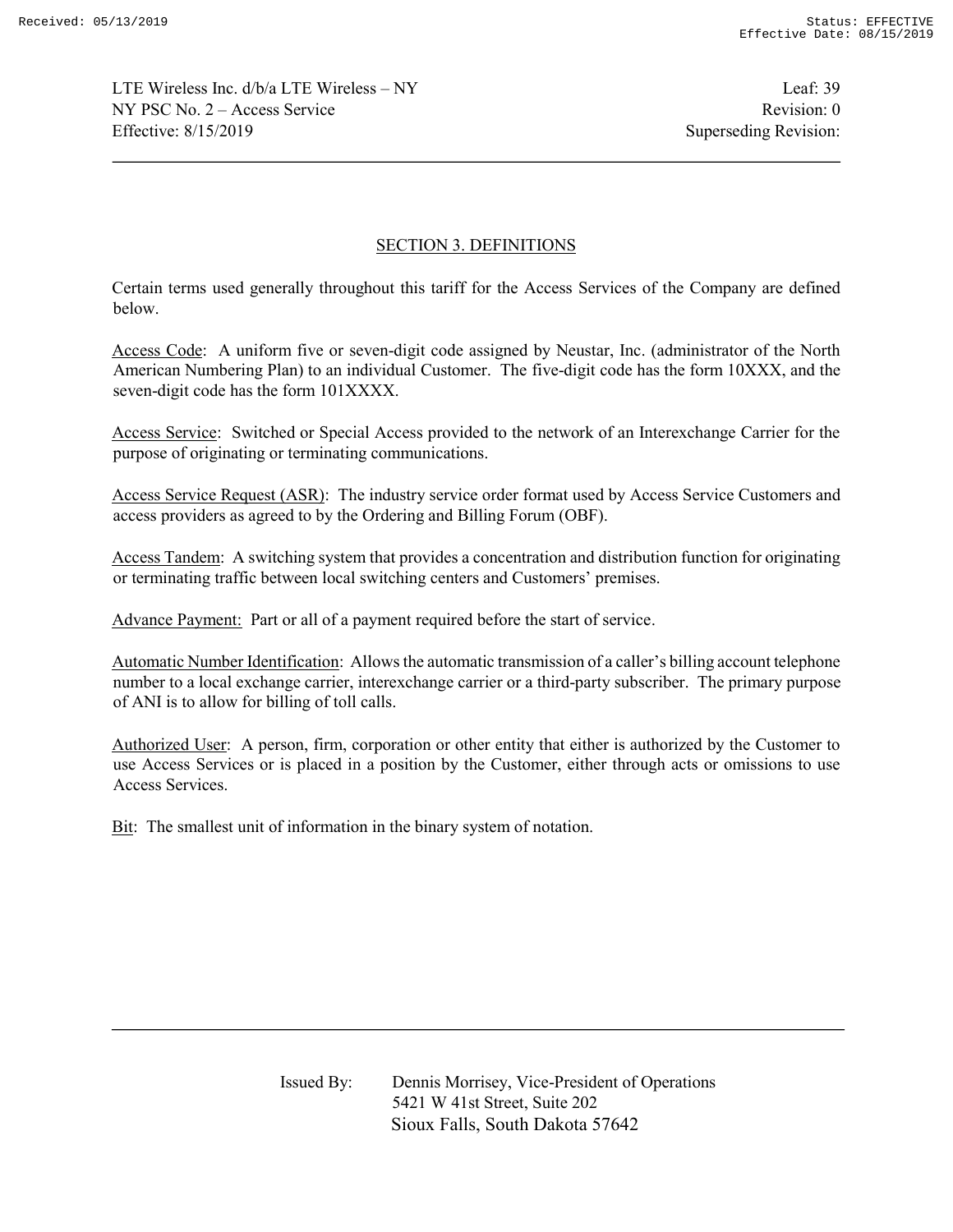## SECTION 3. DEFINITIONS (CONT'D)

Carrier or Common Carrier: See Interexchange Carrier or Exchange Carrier.

Central Office: see End Office.

CFR: Code of Federal Regulations

Channel(s): A communications path between two or more points of termination.

CLEC: Competitive Local Exchange Carrier. A common carrier that was issued a Certificate of Public Convenience and Necessity after July 24, 1995 to provide telecommunications service within a specific geographic area.

CMRS: Commercial Mobile Radio Service – provider of mobile telephone service

Collocation: An arrangement whereby the Company's switching system equipment is located in the premise of another carrier.

Commission: The New York State Public Service Commission

Common Channel Signaling (CCS): A high speed packet switched communications network which is separate (out of band) from the public packet switched and message networks. It is used to carry addressed signaling messages for individual trunk circuits and/or database related services between signaling points in the CCS network, using SS7 protocol

Company: LTE Wireless Inc. d/b/a LTE Wireless - NY, which is the issuer of this tariff.

Customer: The person, firm, corporation or other entity which uses and/or subscribes to the services offered under this tariff and is responsible for the payment of charges and for compliance with the Company's tariff regulations. The Customer could be an End User, interexchange carrier, a wireless provider, other telecommunications carrier or provider originating or terminating VoIP-PSTN Access Traffic, or any other carrier authorized to operate.

Dedicated: A facility or equipment system or subsystem set aside for the sole use of a specific Customer.

Demarcation Point: The demarcation point is the physical location that separates the responsibility for installation and repair of telecommunication facilities between the Company, building/property owner/landlord/agent, and the Customer.

Duplex Service: Service which provides for simultaneous transmission in both directions.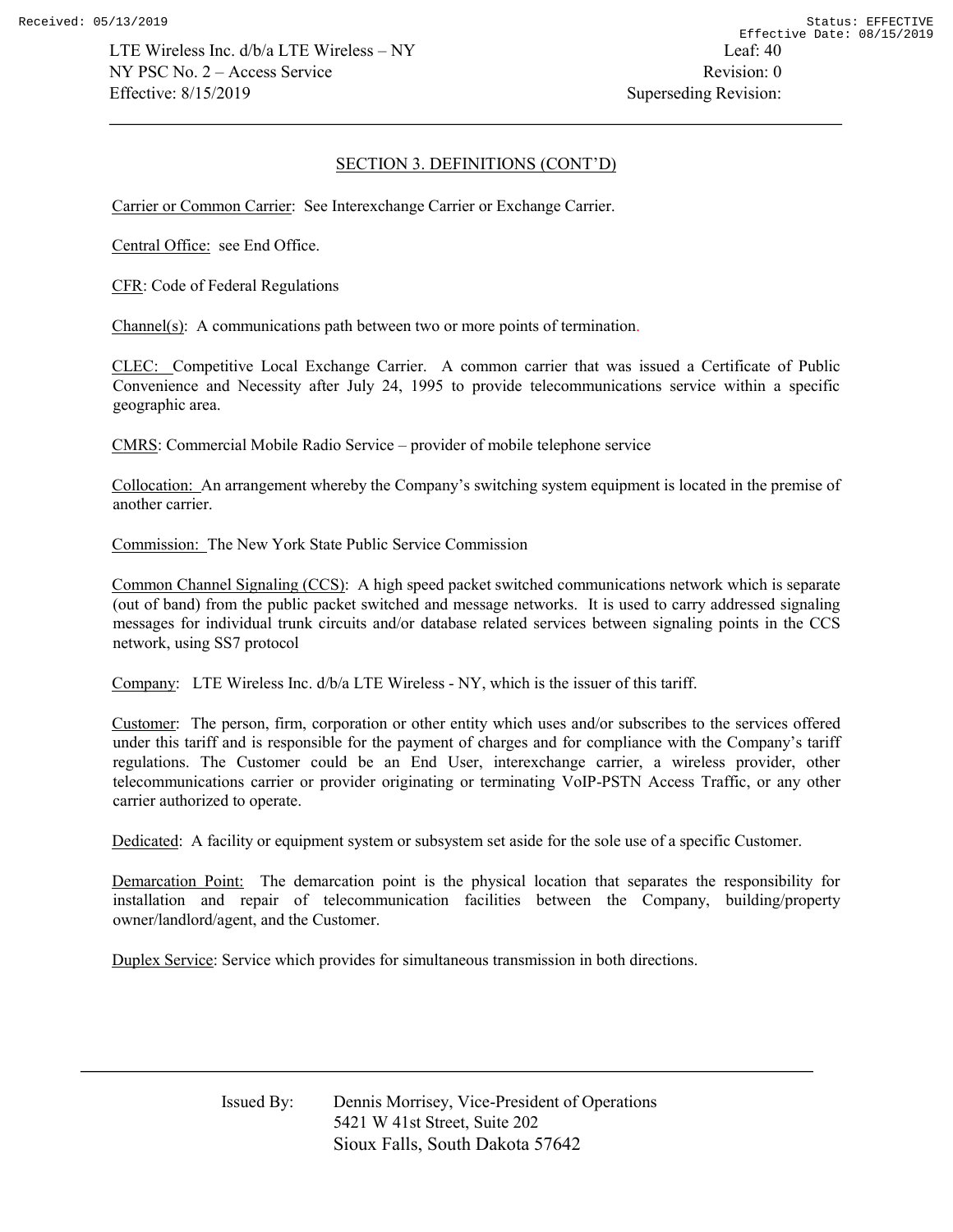LTE Wireless Inc. d/b/a LTE Wireless – NY Leaf: 41  $NY PSC No. 2 - Access Service$  Revision: 0 Effective: 8/15/2019 Superseding Revision:

#### SECTION 3. DEFINITIONS (CONT'D)

End Office: With respect to each NPA-NXX code prefix assigned to the Company, the location of the Company's "End Office" for purposes of this Tariff shall be the point of interconnection associated with that NPA-NXX code in the Local Exchange Routing Guide (LERG), issued by Telcordia. The End Office switch is the Company's switching system where telephone exchange service Customer station channels are terminated for purposes of interconnection to each other and to interoffice Trunks.

End Office Access Service: means: (1) The switching of access traffic at the carrier's End Office switch and the delivery to or from of such traffic to the called party's premises; (2) The routing of interexchange telecommunications traffic to or from the called party's premises, either directly or via contractual or other arrangements with an affiliated or unaffiliated entity, regardless of the specific functions provided or facilities used; or (3) Any functional equivalent of the incumbent local exchange carrier access service provided by a non-incumbent local exchange carrier. End Office Access Service rate elements for an incumbent local exchange carrier include the local switching rate elements specified in 47 CFR §69.106, the carrier common line rate elements specified in 47 CFR §69.154, and the intrastate rate elements for functionally equivalent access services. End Office Access Service rate elements for an incumbent local exchange carrier also include any rate elements assessed on local switching access minutes, including the information surcharge and residual rate elements. End office Access Service rate elements for a nonincumbent local exchange carrier include any functionally equivalent access service.

End User: The term "End User" denotes any customer of an intrastate telecommunications service that is not a carrier, except that a carrier shall be deemed to be an "end user" to the extent that such carrier uses a telecommunications service for administrative purposes, without making such service available to others, directly or indirectly.

Entrance Facility: The dedicated Switched Access transport facility from the Customer premise to the Company serving wire center.

Exchange Carrier: Any individual, partnership, association, joint-stock company, trust, governmental entity or corporation engaged in the provision of local exchange telephone service.

FCC: Federal Communications Commission

Facilities: Denotes any cables, poles, conduit, carrier equipment, wire center distribution frames, central office switching equipment, etc. used to provide the service offered under this tariff.

Fiber Optic Cable: A thin filament of glass with a protective outer coating through which a light beam carrying communications signals may be transmitted by means of multiple internal reflections to a receiver, which translates the message.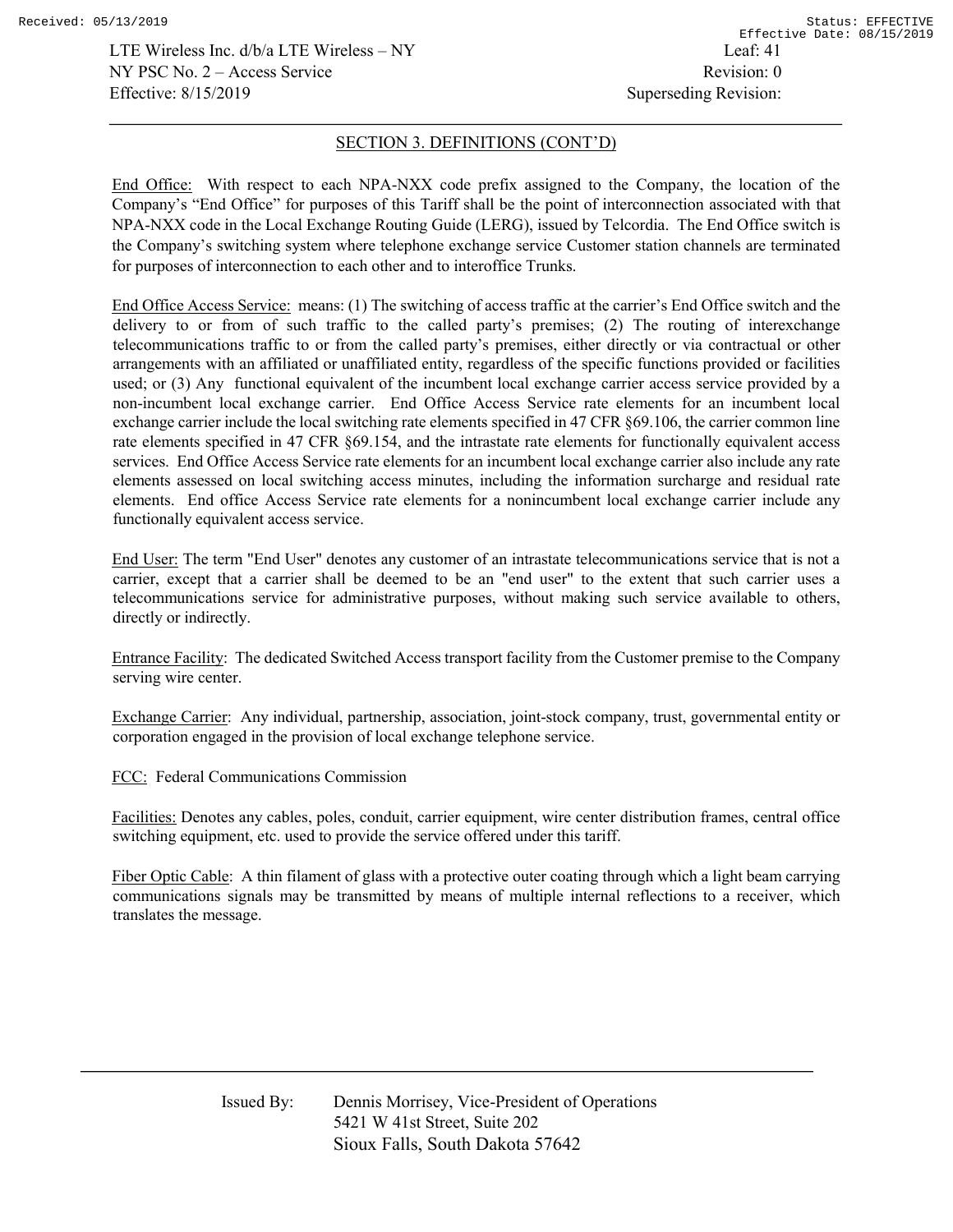LTE Wireless Inc.  $d/b/a$  LTE Wireless – NY Leaf: 42  $NY PSC No. 2 - Access Service$  Revision: 0 Effective: 8/15/2019 Superseding Revision:

#### SECTION 3. DEFINITIONS (CONT'D)

Firm Order Confirmation (FOC): Acknowledgment by the Company of receipt of an Access Service Request from the Customer and commitment by the Company of a Service Date.

ILEC: Incumbent Local Exchange Carrier refers to the incumbent dominant local telephone carrier in the area also served by the Company.

Incidental Service: Denotes service provided to a Customer under this tariff that is not provided through a written agreement with Customer and will be held to have been constructively ordered.

Individual Case Basis (ICB): A service arrangement in which the regulations, rates and charges are developed based on the specific circumstances of the Customer's situation. The Company will file the ICB contract with the California Public Utilities Commission.

Interconnected Carrier (IC) or Interconnected Telecommunications Carrier: A Carrier or Telecommunications Carrier connected to the Company.

Interexchange Carrier (IXC) or Interexchange Common Carrier: Any individual, partnership, association, joint-stock company, trust, governmental entity or corporation engaged in state or foreign communication for hire by wire or radio, between two or more exchanges.

InterMTA Traffic: InterMTA traffic refers to wireless to wireline traffic that originates and terminates in two different MTAs.

Interstate Communications: Interstate communications includes both Interstate and foreign communications.

IntraMTA Traffic: IntraMTA traffic refers to wireless to wireline traffic that originates and terminates within the same MTA.

Intrastate Switched Access Service: Provides for the switched two-way communications path between a Customer's premises or a collocated interconnection location and an End User's premises for originating and terminating calls within the state.

Kbps: Kilobits, or thousands of bits, per second.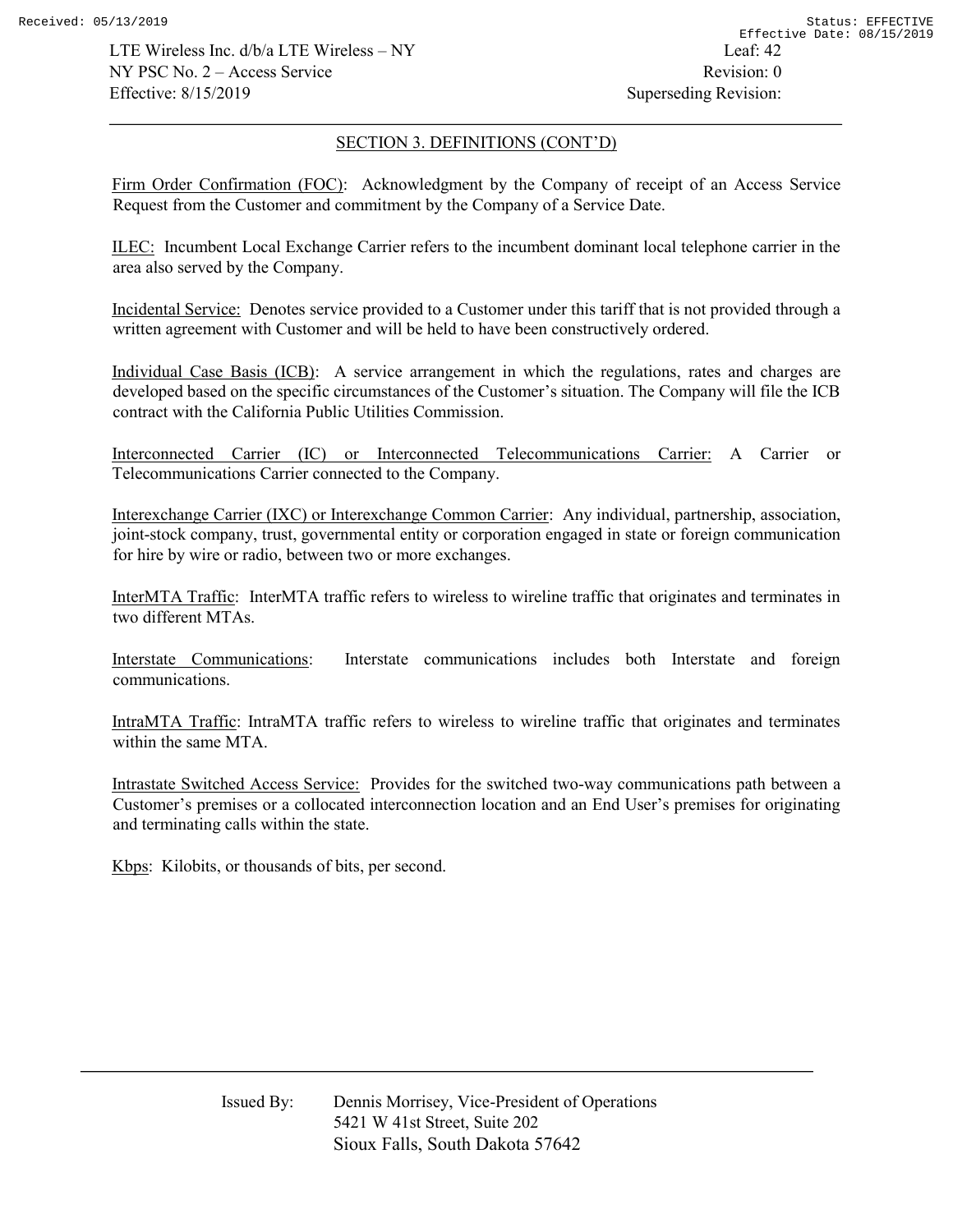LTE Wireless Inc.  $d/b/a$  LTE Wireless – NY Leaf: 43  $NY PSC No. 2 - Access Service$  Revision: 0 Effective: 8/15/2019 Superseding Revision:

# SECTION 3. DEFINITIONS (CONT'D)

LATA: A local access and transport area established pursuant to the Modification of Final Judgment entered by the United States District Court for the District of Columbia in Civil Action No. 82-0192 for the provision and administration of communications services, or any other geographic area designated as a LATA in the NATIONAL EXCHANGE CARRIER ASSOCIATION, Inc. Tariff FCC No. 4.

Local Access: The connection between a Customer's premises and a point of presence of the Exchange Carrier.

Local Calling Area or Local Service Area: The Company's local calling area will mirror the local calling area described in the ILEC tariff for that geographic area.

Local Exchange Carrier (LEC): Any company or other entity, which provides telephone service inside, or within the Local Calling Area.

Local Switching Center: The switching center where telephone exchange service Customer station Channels are terminated for purposes of interconnection to each other and to interoffice Trunks.

Mbps: Megabits, or millions of Bits, per second.

Meet-Point Billing (MPB): The arrangement through which multiple Exchange Carriers involved in providing Access Services divide the ordering, rating, and billing of such services on a proportional basis, so that each Exchange Carrier involved in providing a portion of the Access Service agrees to bill under its respective tariff. All information necessary for billing, ordering and design coordination will be provided based on the standards in the Multiple Exchange Carriers Access Billing Guidelines (MECAB) and Multiple Exchange Carriers Ordering and Design Guidelines (MECOD) to ensure that jointly provided Access Services are installed, tested and turned up in a timely manner.

Message: A message is a call.

Monthly Recurring Charge (MRC): The monthly charges to the Customer for services, facilities and equipment, which continue for the agreed upon duration of the service.

MTA: MTA refers to Major Trading Area as defined in 47 C.F. R. paragraphs 24-102 of the FCC Rules and Regulations.

Network: Refers to the Company's facilities and equipment used to provide services under this tariff.

NPA-NXX: Numbering Plan Area (also known as "Area Code") and prefix (NXX).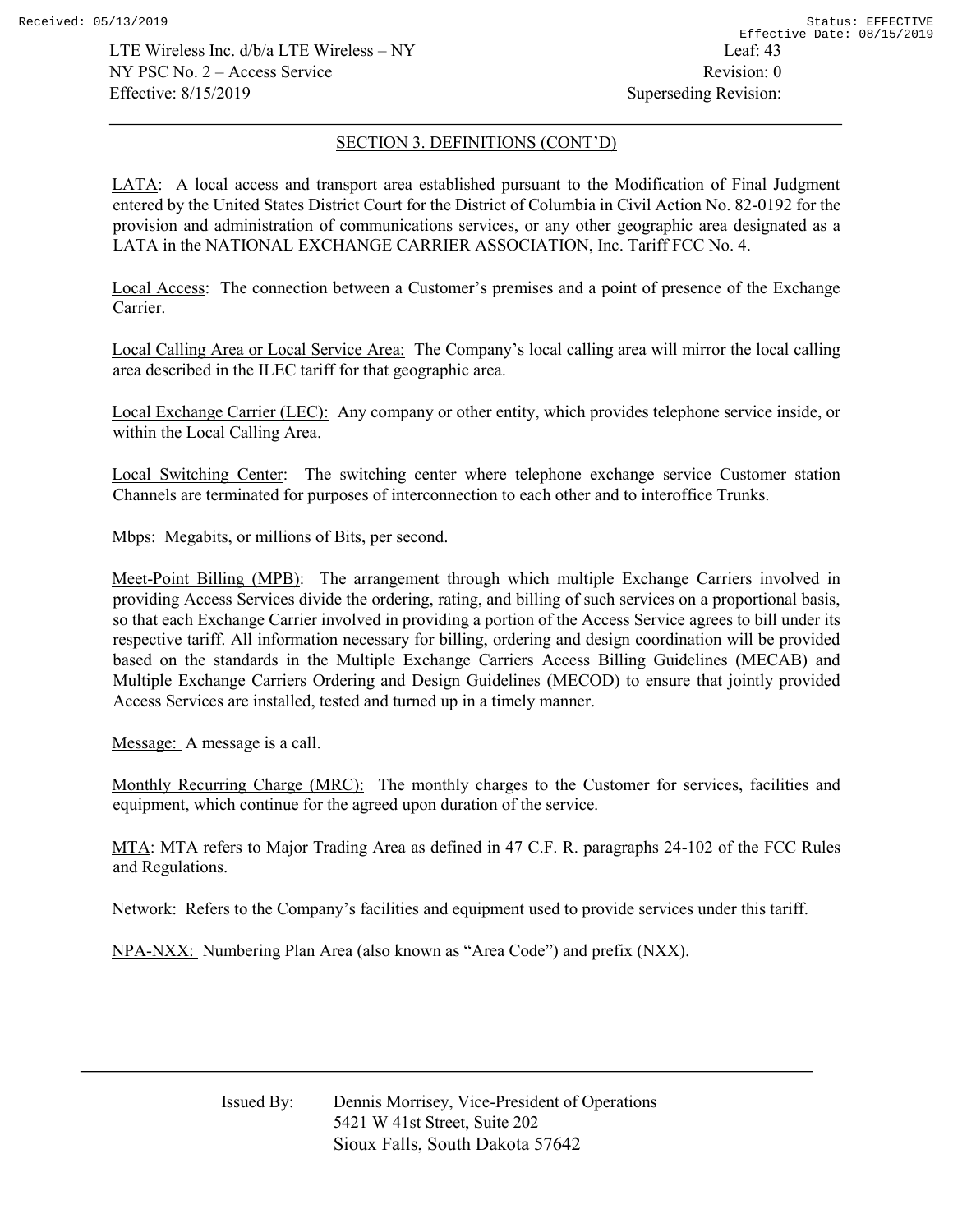LTE Wireless Inc.  $d/b/a$  LTE Wireless – NY Leaf: 44  $NY PSC No. 2 - Access Service$  Revision: 0 Effective: 8/15/2019 Superseding Revision:

### SECTION 3. DEFINITIONS (CONT'D)

Non-Recurring Charges (NRC): The one-time initial charges for services or facilities, including but not limited to, charges for construction, installation, or special fees, for which the Customer becomes liable at the time the Service Order is executed.

Off-Hook: The active condition of Switched Access or a telephone exchange service line.

On-Hook: The idle condition of switched access or a telephone exchange service line.

Out of Band Signaling: An exchange access signaling feature which allows Customers to exchange call control and signaling information over a communications path which is separate from the message path.

Point of Interconnection (POI): The demarcation point, or network interface on the Company's premises between the Company's facilities and the Customer's facilities.

Point of Presence (POP): Location where the Customer maintains a facility for purpose, of interconnecting to the Company's network.

Premises: The space occupied by a Customer or Authorized User in a building or buildings or on contiguous property (except railroad rights-of-way, etc.).

Presubscription: An arrangement whereby an End User may select and designate to the Company an Interexchange Carrier (IXC) or Carriers it wishes to access, without an Access Code, for completing both intraLATA toll calls and/or interLATA calls. The selected IXC (s) are referred to as the End-User's Primary Interexchange Carrier (PIC). The End User may select any IXC that orders FGD Switched Access Service at the Local Switching Center that serves the End User.

PSTN: The public switched telephone network (PSTN) is the legacy network of the world's public circuitswitched telephone networks.

Recurring Charges: The monthly charges to the Customer for services, facilities and equipment which continue for the agreed upon duration of the service.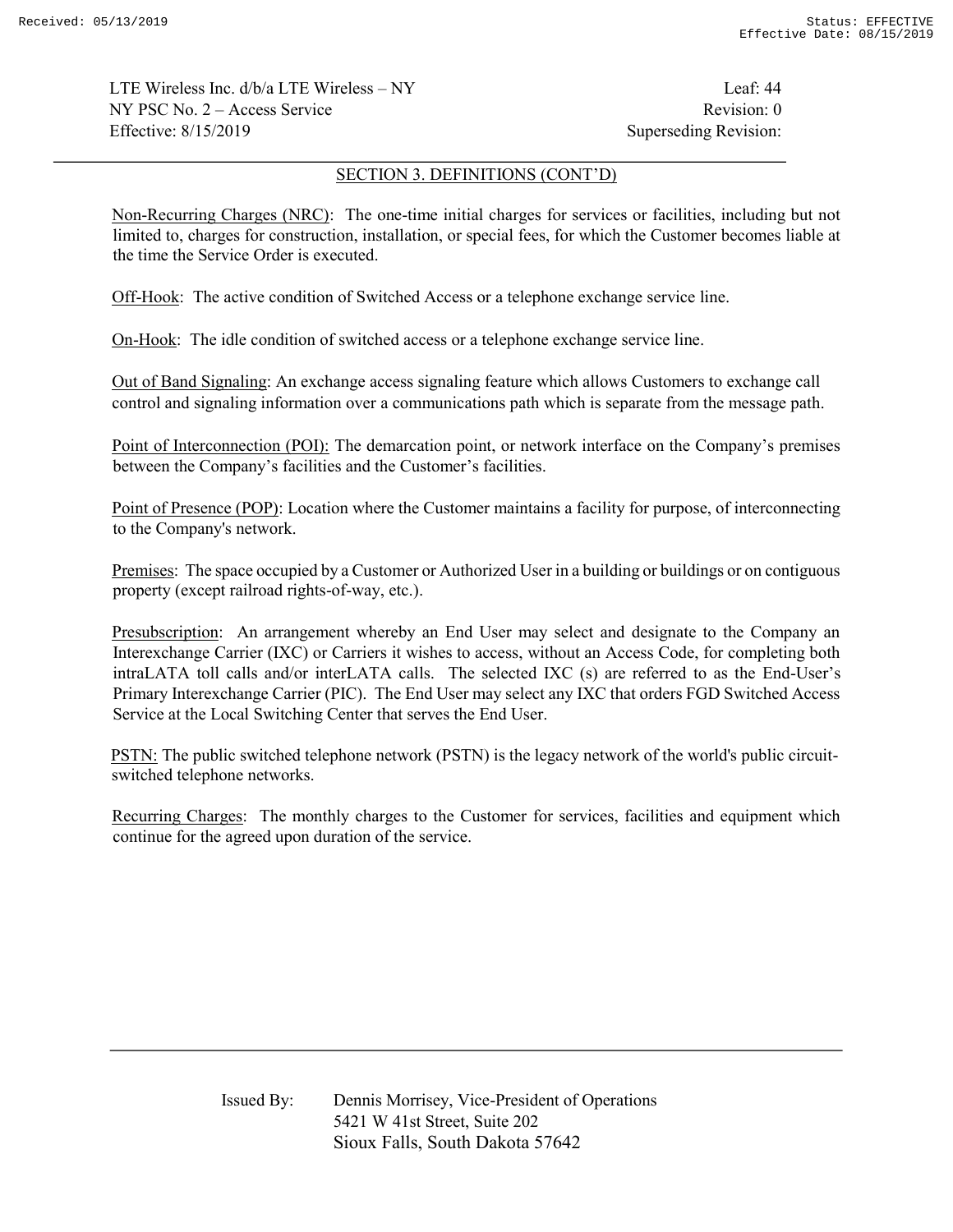LTE Wireless Inc. d/b/a LTE Wireless – NY Leaf: 45  $NY PSC No. 2 - Access Service$  Revision: 0 Effective: 8/15/2019 Superseding Revision:

#### SECTION 3. DEFINITIONS (CONT'D)

Service Commencement Date: For Special Access Service and Direct Connect Switched Access Service the first day following the date on which the Company notifies the Customer that the requested service or facility is available for use. Unless extended by the Customer's refusal to accept service which does not conform to standards set forth in the Service Order or this tariff, in which case the Service Commencement Date is the date of the Customer's acceptance of service. The parties may mutually agree on a substitute Service Commencement Date. If the Company does not have an executed Service Order from a Customer, the Service Commencement Date will be the first date on which the service or facility was used by the Customer. For Tandem Connect Customers, the Service Commencement Date will be the first date on which the service or facility was used by the Customer.

Service Order: The written request for Network Services executed by the Customer and the Company in a format devised by the Company, or, in the alternative, the submission of an Access Service Request by the Customer in the manner specified in this tariff. The signing of a Service Order or submission of an ASR by the Customer and acceptance thereof by the Company initiates the respective obligations of the parties as set forth therein and pursuant to this tariff, but the duration of the service is calculated from the Service Commencement Date. In the absence of an ASR, carriers utilizing the exchange access services set forth in this tariff are deemed to have constructively ordered service which shall constitute an agreement by the Customer to purchase the Company's switched access services as described and priced herein.

Service(s): Refers to all telecommunications services and other services related thereto offered on the Company's Network to Customers or Users

Serving Wire Center (SWC): The local Company office from which dial tone for local exchange service would normally be provided to the Customer premises.

Shared Facilities: A facility or equipment system or subsystem which can be used simultaneously by several Customers.

Signaling Point of Interface: The Customer designated location where the SS7 signaling information is exchanged between the Company and the Customer.

Signaling System 7 (SS7): The common Channel Out of Band Signaling protocol developed by the Consultative Committee for International Telephone and Telegraph (CCITT) and the American National Standards Institute (ANSI).

Signaling Transfer Point (STP) Access: Allows the Customer to access a specialized switch which provides SS7 network access and performs SS7 messaging routing and screening.

# SECTION 3. DEFINITIONS (CONT'D)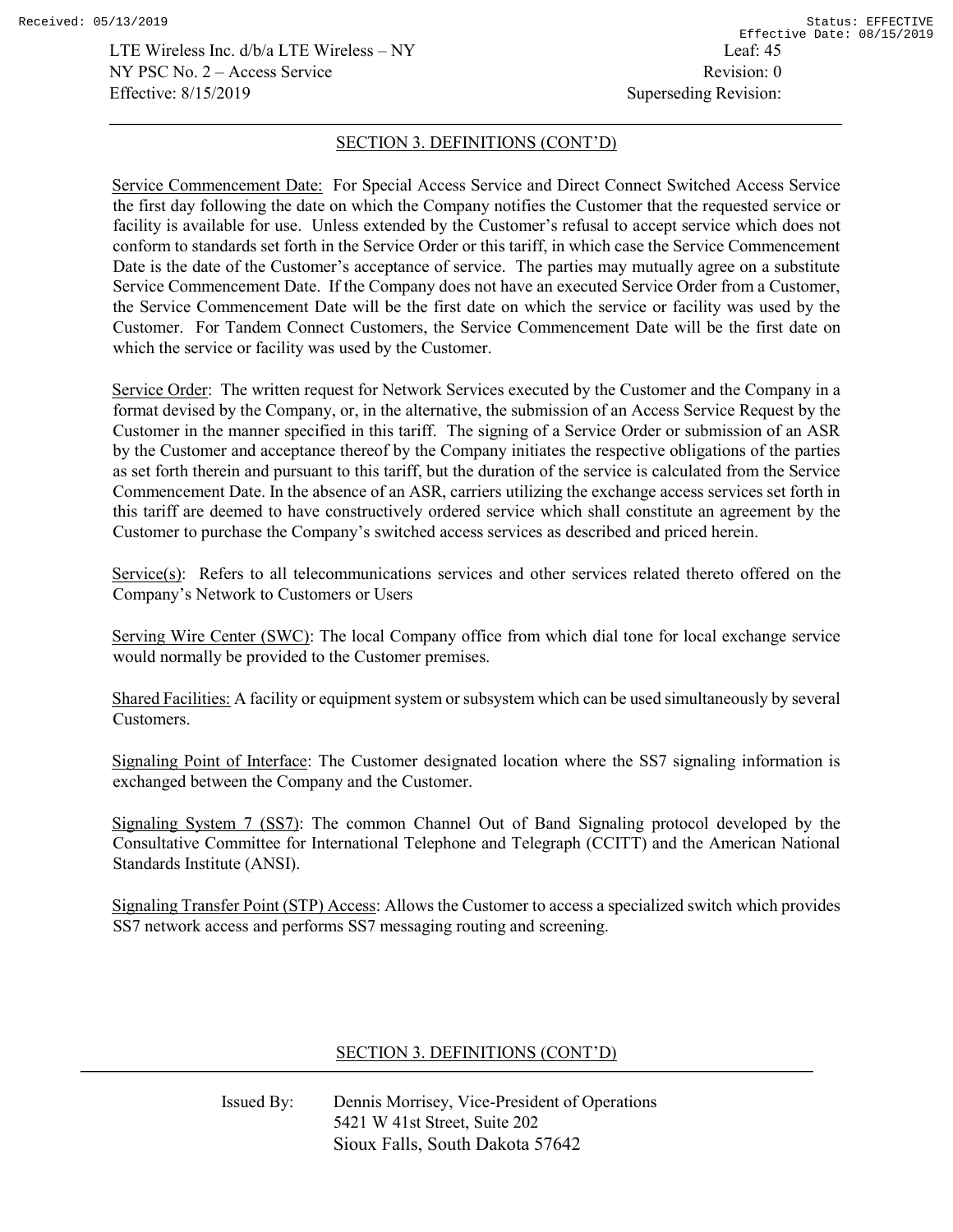LTE Wireless Inc.  $d/b/a$  LTE Wireless – NY Leaf: 46  $NY PSC No. 2 - Access Service$  Revision: 0 Effective: 8/15/2019 Superseding Revision:

Special Access Service: Dedicated access between a Customers' Premises and another Point of Presence for the purpose of originating or terminating communications. Special Access is available to both carriers and end users, as defined in this tariff.

Switched Access Service: Access to the switched network of an Exchange Carrier for the purpose of originating or terminating communications. Switched Access is available to carriers, as defined in this tariff.

Tandem Switched Transport (TST): The transport between the SWC and wire centers or between an access tandem/POI and wire centers that subtend the access tandem.

TDM: Time-division multiplexing (TDM) is a method of putting multiple data streams in a single signal by separating the signal into many segments, each having a very short duration.

Telephone Company: A telephone company is any telephone corporation operating within New York. This term includes resellers and wireless telephone service providers. A billing telephone company is a telephone company that also provides billing services to any third party, including its own affiliate, or that bills for non-communications-related products and services on its own behalf. Telephone companies are responsible for their agents' compliance with these rules and liable for their agents' violation of these rules.

Toll Free: A term to describe an inbound communications service which permits a call to be completed at a location without charge to the calling party. Access to the service is gained by dialing a ten (10) digit telephone number with a "toll free" NPA of 800, 888, etc.

Transmission Path: An electrical or optical path capable of transmitting signals within the range of the service offering. A transmission path is comprised of physical or derived facilities consisting of any form or configuration of plant used in the telecommunications industry.

Trunk: A communications path connecting two switching systems in a network, used in the establishment of an end-to-end connection.

Trunk Group: A set of trunks which are traffic engineered as a unit for the establishment of connections between switching systems in which all the communication paths are interchangeable.

Two-Way: A service attribute that includes outward dial capabilities for outbound calls and can also be used to carry inbound calls to a central point for further processing.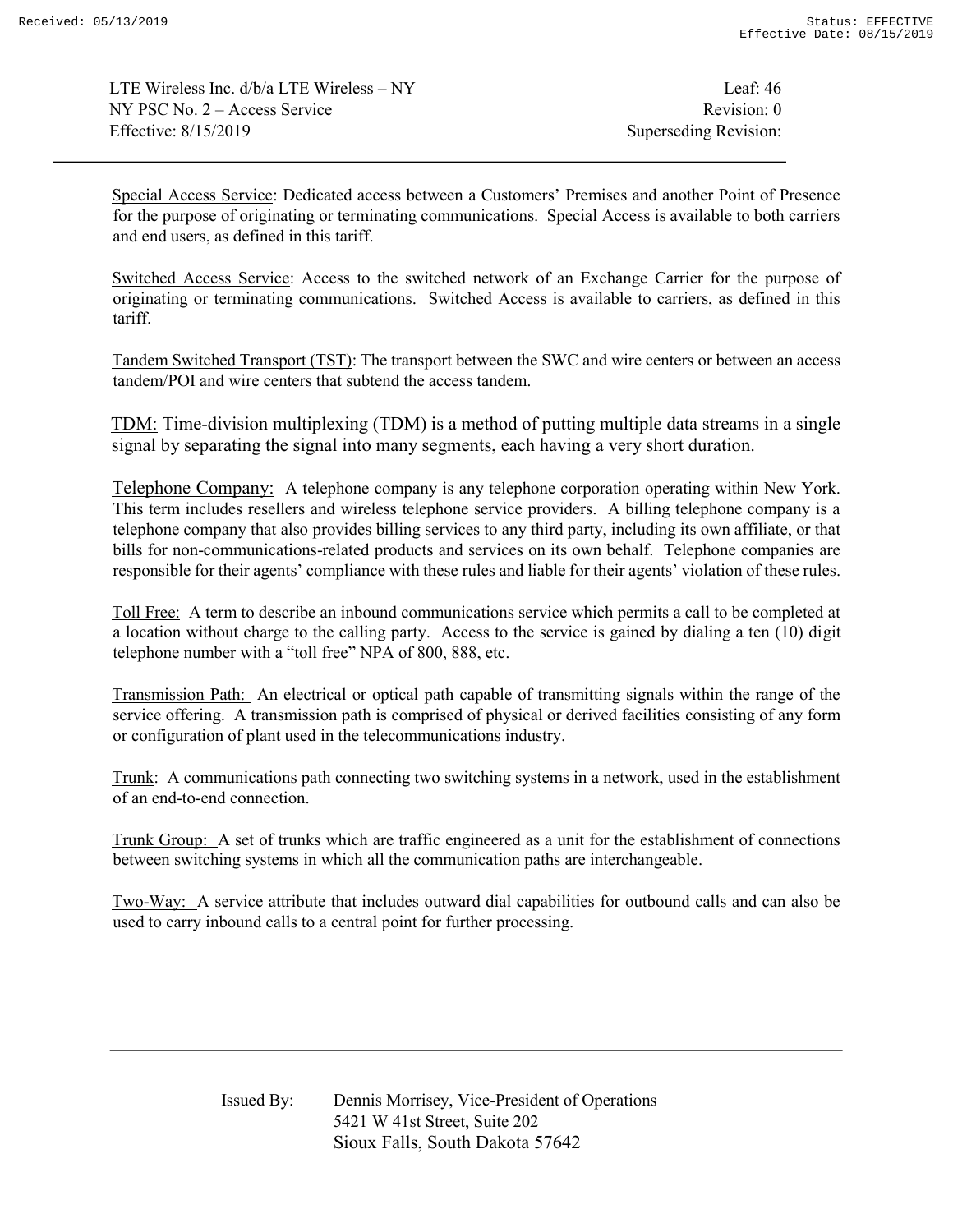LTE Wireless Inc. d/b/a LTE Wireless – NY Leaf: 47  $NY PSC No. 2 - Access Service$  Revision: 0 Effective: 8/15/2019 Superseding Revision:

## SECTION 3. DEFINITIONS (CONT'D)

Usage or Usage-Based Charges: These are the charges for minutes and/or database queries generated by the Customer's calls or messages, which traverse over Company facilities.

Toll VoIP-PSTN Traffic: The term "Toll VoIP-PSTN Traffic" denotes a Customer's interexchange voice traffic exchanged with the Company in Time Division Multiplexing format over PSTN facilities, which originates and/or terminates in Internet Protocol (IP) format. "Toll VoIP-PSTN Traffic" originates and/or terminates in IP format when it originates from and/or terminates to an end user Customer of a service that requires IP-compatible customer premises equipment.

Wire Center: A wire center is a building in which central offices, used for the provision of Telephone Exchange services, are located.

Wireless Service Provider (WSP): Any carrier authorized to operate as a provider of cellular, personal communications, paging or any other form of wireless transmission.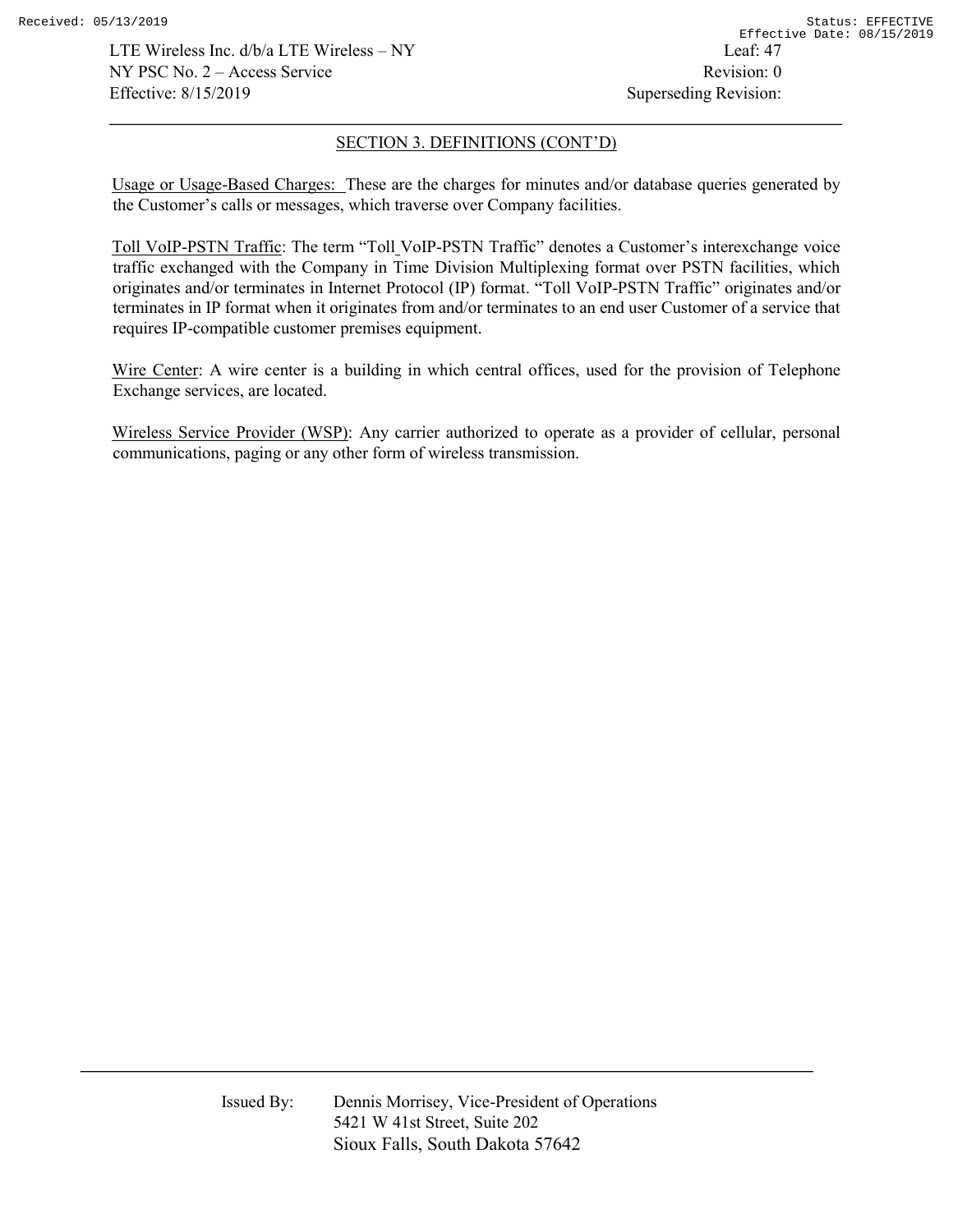LTE Wireless Inc. d/b/a LTE Wireless – NY Leaf: 48  $NY PSC No. 2 - Access Service$  Revision: 0 Effective: 8/15/2019 Superseding Revision:

# I. General

Switched Access Service, which is available to Customers for their use in furnishing their services to End Users, provides a two-way communications path between a Customer's Premises and an End User's Premises. It provides for the use of common terminating, switching and transport facilities. Switched Access Service provides the ability to originate calls from an End User's Premises to a Customer's Premises, and to terminate calls from a Customer's Premises location to an End User's Premises in the LATA where it is provided. Switched Access Service must be ordered separately for each LATA in which the Customer desires to originate or terminate calls.

SECTION 4. SWITCHED ACCESS

Notwithstanding the above language, Company may provide only a portion of Switched Access Service. Company is only responsible for the portions of the service it provides. For purposes of clarity, Customer may not withhold payment from Company for the portions of the service Company provides based on any dispute Customer may have with another carrier for the services such carrier may provide.

### II. Provision and Description of Switched Access Service Arrangements

Switched Access Service is provided in the following service type:

## A. Feature Group D (FGD) Access

 FGD Access, which is available to all Customers, is provisioned at the DS1 level and DS3 level and provides trunk-side access to the Company Access Tandem and End Office switches.

 FGD provides a trunk-side termination through the use of end office or access tandem switch trunk equipment. Wink-start, start-pulsing and answer-supervisory signaling are sent by the terminating office. Disconnect-supervisory signaling is sent from the originating or terminating office. When FGD uses SS7 out of band signaling, no signaling will be done via the message channel.

 FGD switching is provided with SS7 out of band signaling. With SS7 out of band signaling, up to 12 digits of the called party number dialed by the Customer's end user is provided by the Company's equipment to the Customer's designated premises via SS7 links.

 The Company will establish a trunk group or groups for the Customer at the end office or access tandem switch where FGD switching is provided. When required by technical limitations, a separate trunk group will be established for each type of FGD switching arrangement provided. Different types of FGD or other switching arrangements may be combined at the option of the Company.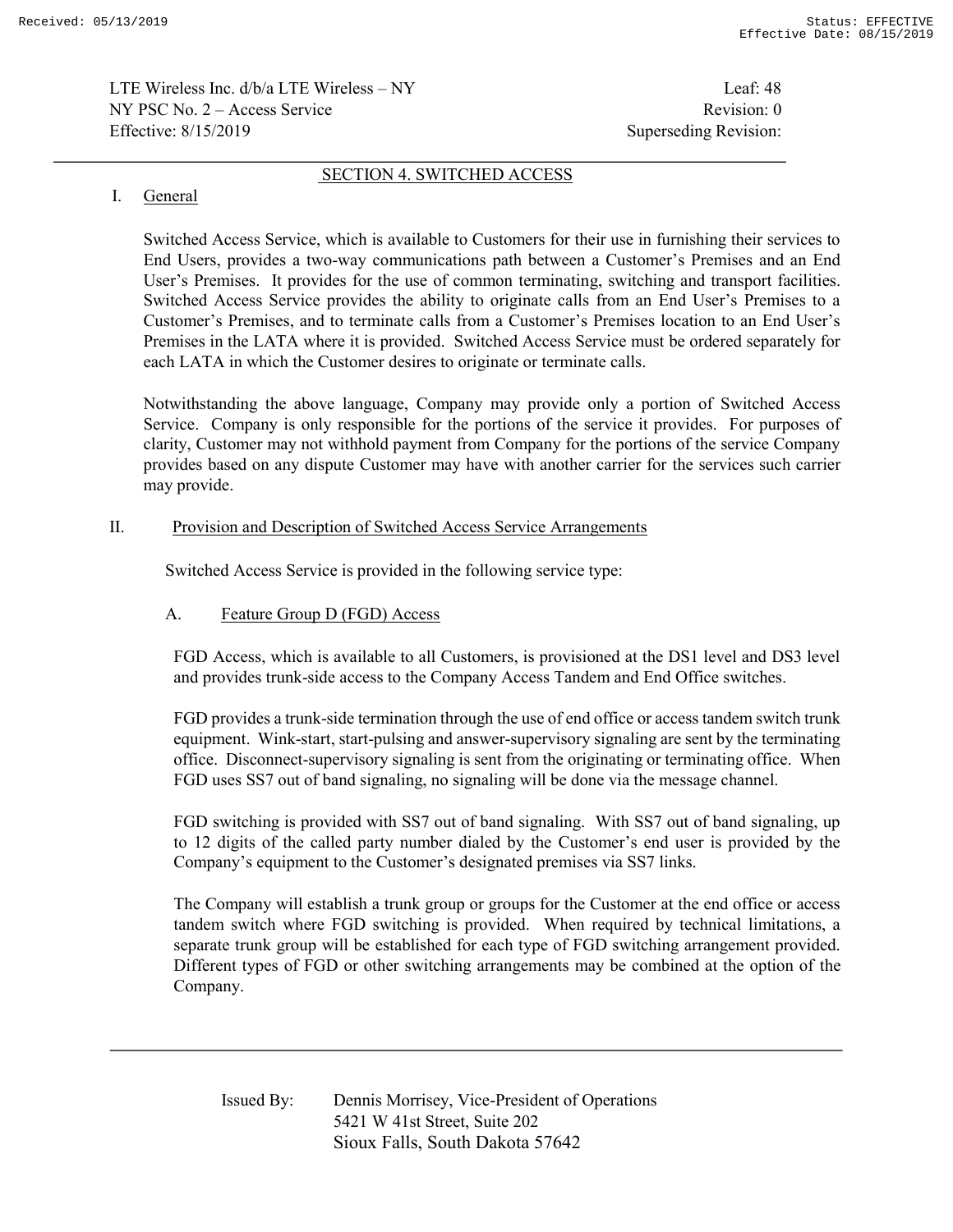### II. Provision and Description of Switched Access Service Arrangements (Continued)

## A. Feature Group D (FGD) Access (Continued)

The uniform access code for FGD switching is 101XXXX. No access code is required for calls to a Customer over FGD Switched Access Service where the end user's telephone exchange service is arranged for Interexchange Carrier (IXC) Subscription.

 When no access code is required, the number dialed by the Customer's end user shall be a 7- or 10 digit number after dialing the prefix 0 or 1 for calls in the North American Numbering Plan (NANP).

For calls outside of the NANP, and if the end office is equipped for International Direct Distance Dialing (IDDD), a 7- to 15- digit number may be dialed after dialing the prefix 011 or 01.

8XX Data Base Query Service, which is available to all Customers, provides trunk-side equivalent access to the Company's Network in the originating direction only, for the Customer's use in originating calls dialed by an End User to toll free telephone numbers beginning with prefixes, 800, 888, 877, 866, 855, and/or subsequent toll-free area codes.

Customer's or its End User's use of any Incidental Service shall constitute Customer's agreement to all of the terms and conditions of this tariff. Services provided on an Incidental basis (Incidental Services) are billed to Customer on a monthly basis in accordance with Customer's recorded usage for each Service and the corresponding rates contained in the Rates section, below.

## B. Trunk Configuration

Trunks used for Switched Access Service may be configured for one-way (either originating only or terminating only) or for two-way directionality. It is the Customer's responsibility to order a sufficient number of trunks of each type in order to meet its desired grade of service objective. At the Customer's request, the Company will assist the Customer in sizing Switched Access Trunk groups.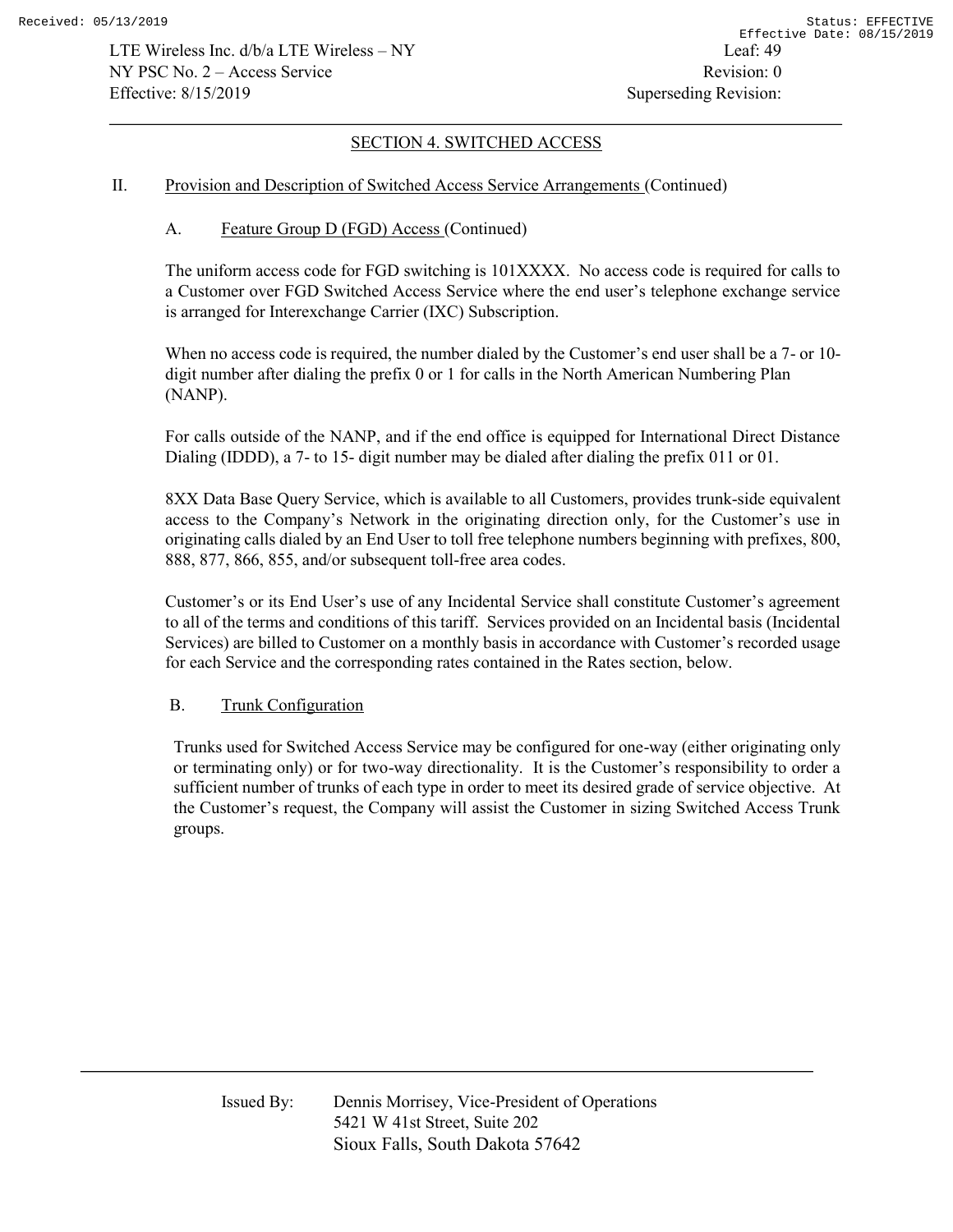### II. Provision and Description of Switched Access Service Arrangements (Continued)

C. Rate Categories

The following categories apply to Switched Access Service:

- 1. Carrier Common Line
- 2. Local Switching
- 3. 8XX Data Base Query
- 4. Switched Transport

## Definitions of Switched Access Service Rate Categories

1. Carrier Common Line: The Carrier Common Line rate category provides for the use of Channels, and any associated End Office termination functions, by Customers for access to End Users to furnish Customer intrastate communications. Carrier Common Line is provided where the Customer obtains Company provided Switched Access Service under this Tariff to Company End Office(s) or VoIP Provider End Office equivalents.

## Limitations:

- a. A telephone number is not provided with Carrier Common Line.
- b. Detail billing is not provided for Carrier Common Line.
- c. Directory listings are not included in the rate and charges for Carrier Common Line.
- d. Intercept arrangements are not included in the rates and charges for Carrier Common Line.
- e. All trunk side connections provided in the same combined access group will be limited to the same features and operating characteristics.
- 2. Local Switching
	- a. End Office Switching: End Office Switching provides for the use of End Office switching functions, i.e., the common switching functions associated with the various Switched Access Service arrangements. The End Office Switching rate is assessed on a per-MOU basis to all originating and terminating access minutes utilizing the end office.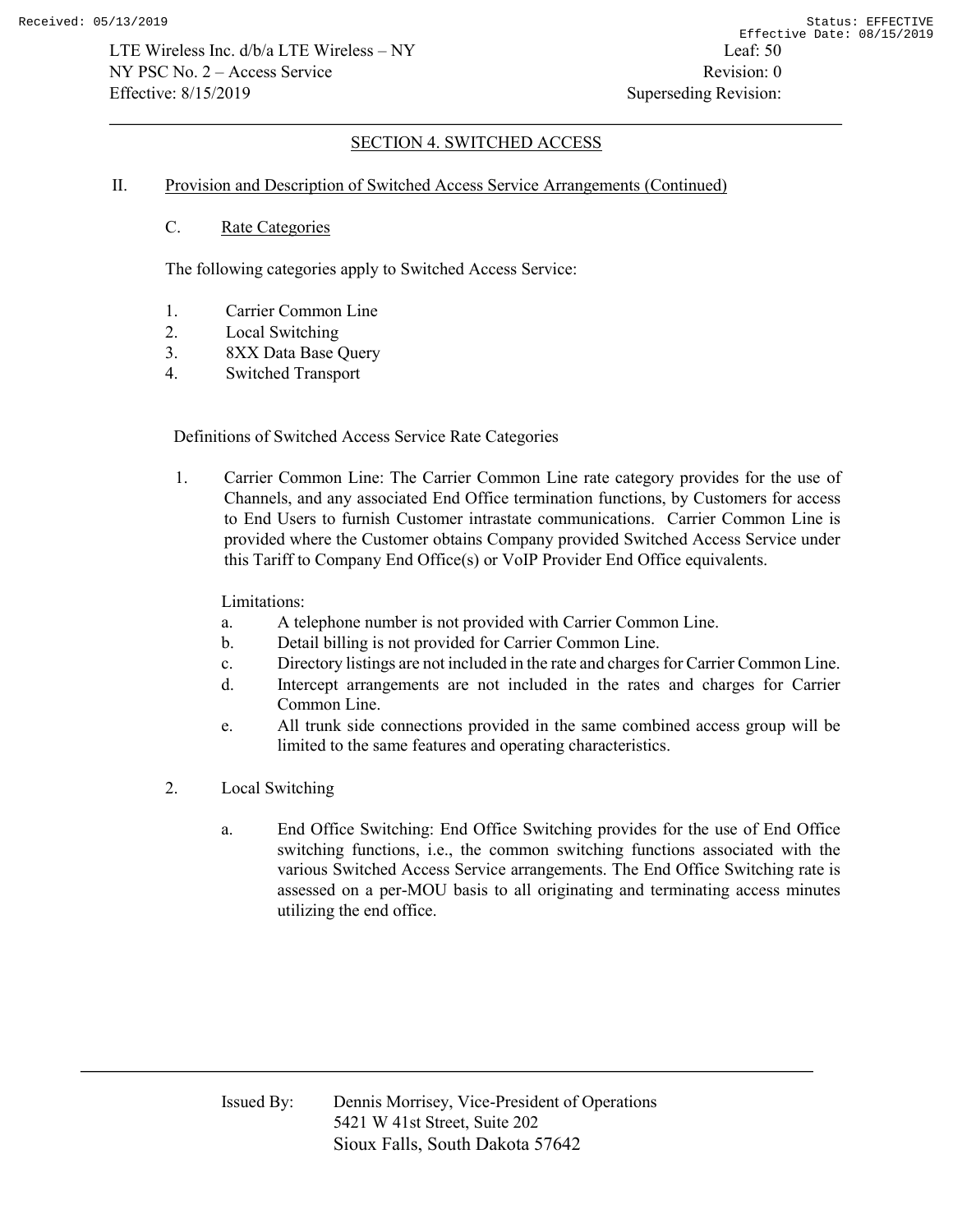- II. Provision and Description of Switched Access Service Arrangements (Continued)
	- C. Rate Categories (Continued)
	- 2. Local Switching (Continued)
		- b. End Office Shared Port: The End Office Shared Port rate provides for the termination of common transport trunks in shared end office ports and in remote switching system ports. The End Office Shared Port rate is assessed on a per-MOU basis to all trunkside originating and terminating access minutes utilizing tandem routing to a Company end office. If tandem routing is being utilized to a remote switching system (via a host office), the End Office Shared Port rate is assessed to the access minutes originating or terminating from the remote switching system.
	- 3. 8XX Data Base Query: When an  $8XX + NXX + XXXX$  call is originated by an End User or delivered by a connecting carrier to the Telco Experts network unqueried, the Company will perform Customer identification based on screening of the full ten-digits of the 8XX number to determine the Customer location to which the call is to be routed. A Basic Query Charge covers the identification of the toll carrier to whom the call should be delivered. A Vertical Query includes the Basic Query function plus such functions as call validation (ensuring that calls originate from subscriber service areas); POTS translation of 8XX series numbers; alternate POTS translation where End Users can vary the routing of the 8XX calls based on time of day, place, etc.; and multiple carrier routing.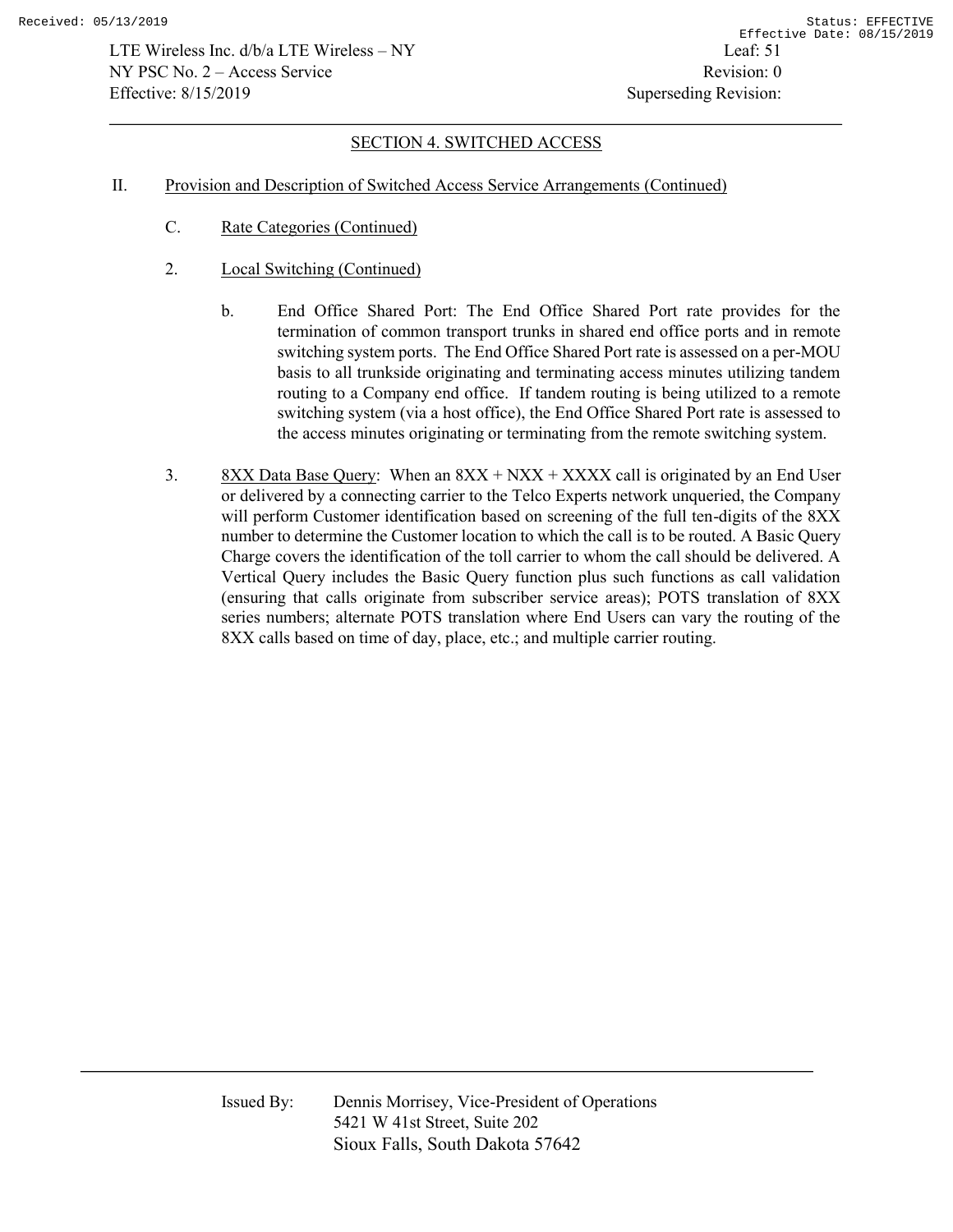### II. Provision and Description of Switched Access Service Arrangements (Continued)

- C. Rate Categories (Continued)
- 4. Switched Transport: The Switched Transport Rate Category provides for access tandem and transport service between local exchange carriers (LEC) and IXC Customers. The Switched Transport Rate Category is provided for originating (from LEC to IXC) and terminating (IXC to LEC) traffic. The Switched Transport Rate Category provided under this tariff covers the use of the Company's Access Tandem and Transport Facilities. In addition, it covers the switched transport between an End Office and a Company POI. The following rate elements comprise the Switched Transport Rate Category and are applied on a per minute basis.
	- a. Tandem Switching: Tandem Switching is a per-minute of use rate element assessed for utilizing tandem switching functions. The Company will provide originating and terminating tandem switching services for Company End Offices as well as for non-Company end offices which subtend the Company tandem. In addition to the tandem switching functions, the Tandem Switching rate element includes the transport from a Company POI to the Company access tandem.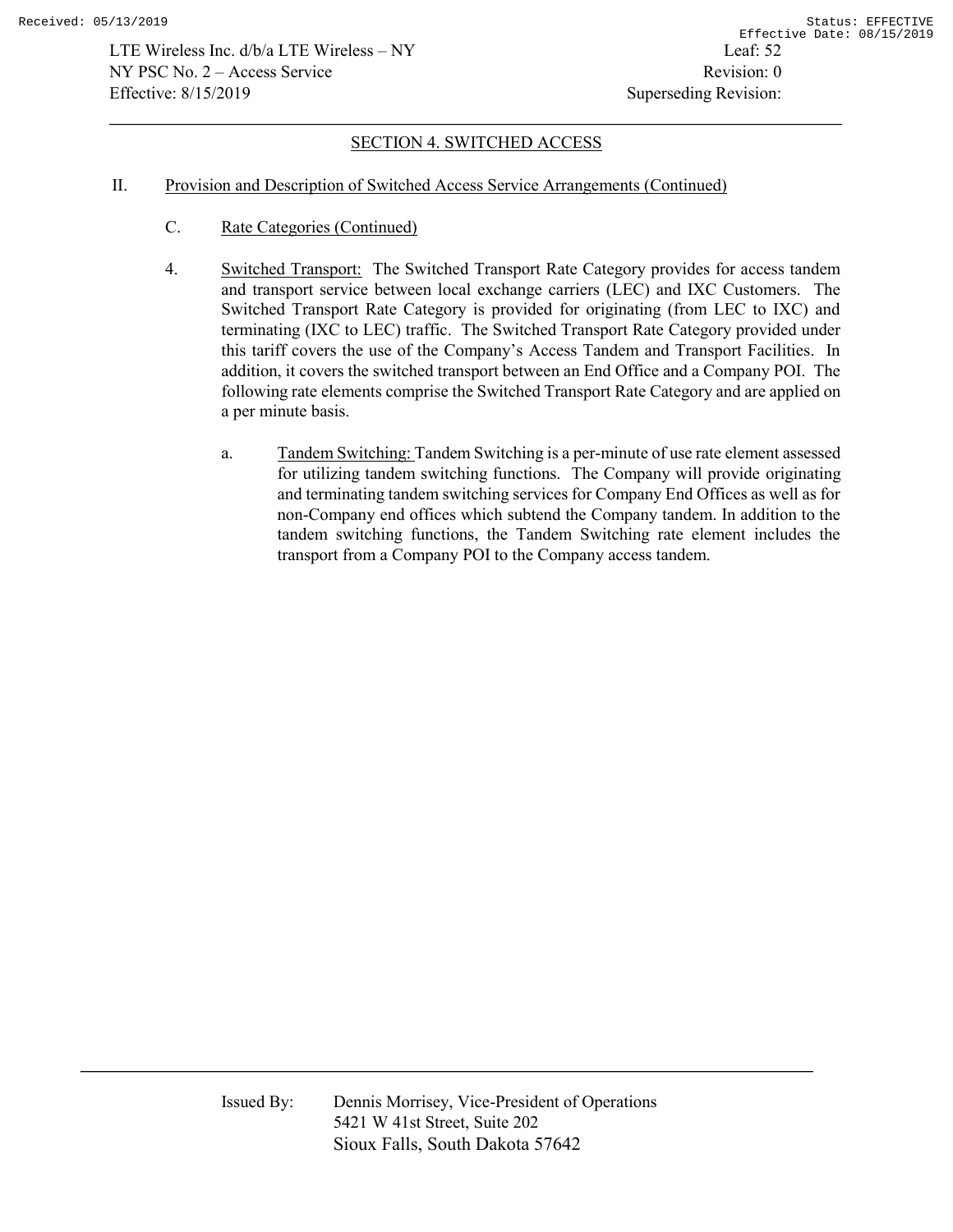### II. Provision and Description of Switched Access Service Arrangements (Continued)

- C. Rate Categories (Continued)
- 4. Switched Transport (Continued)
	- b. Tandem Switched Transport: Tandem Switched Transport is comprised of a Tandem Switched Transport Termination rate and a Tandem Switched Transport Facility rate. Both rate elements apply for the transmission facility between an End Office and the Company POI. This consists of circuits used in common by multiple Customers.

 The Tandem Switched Transport Termination rate element covers the circuit equipment at the end of the transmission facilities. For Tandem Switched Transport Termination, the amount billed will be the product of the quantity of Access Minutes multiplied by the Tandem Switched Transport Termination rate. The Tandem Switched Transport Termination charge will be applied for each location where the Company provides termination.

 The Tandem Switched Transport Facility rate element provides for the transmission facilities, including intermediate circuit equipment between an End Office and a Company POI or Access Tandem. For purposes of determining the per-mile rate, mileage will be measured as airline mileage using the V&H coordinates method.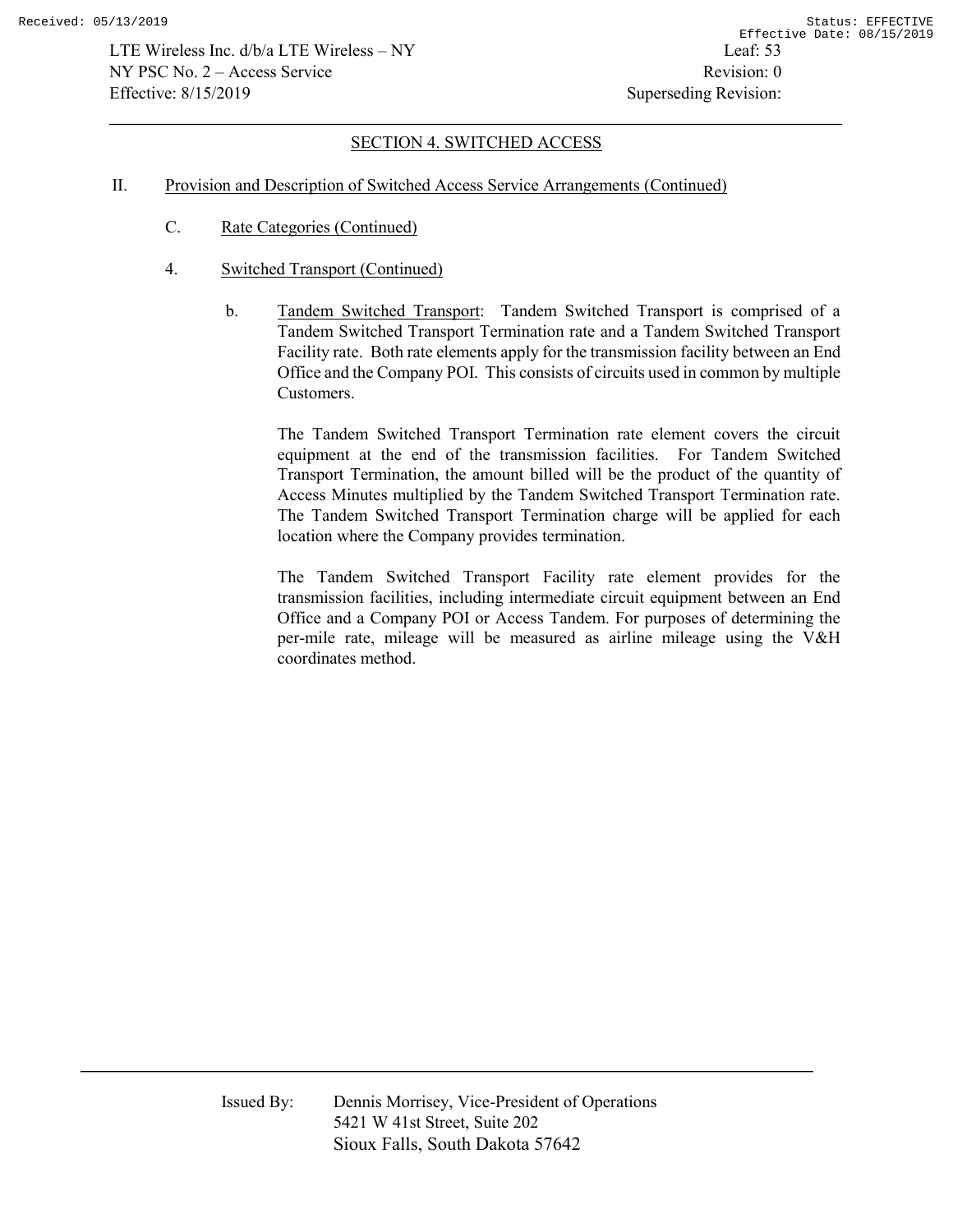#### II. Provision and Description of Switched Access Service Arrangements (Continued)

- C. Rate Categories (Continued)
- 4. Switched Transport (Continued) b. Tandem Switched Transport (Continued)

For Tandem Switched Transport Facility, the amount billed will be the multiplication product of:

Airline miles between the end office and the POI or tandem By the Billing Percentage (BP) provided by the Company transport facility By the Quantity of Access Minutes By the Tandem Switched Transport Facility rate

The resulting amount is the Company's Tandem Switched Transport Facility charge. The Tandem Switched Transport Facility charge will be applied for all routes where the Company provides the Transport Facility between the POI or tandem and a subtending End Office where the call originates or terminates.

The mileage to be used to determine the Tandem Switched Transport Facility rates are calculated on the airline distance between the End Office switch where the call originates or terminates and the Company POI. The V&H coordinates method is used to determine mileage. This method is set forth in NATIONAL EXCHANGE CARRIER ASSOCIATION, INC. Tariff FCC No. 4 for Wire Center Information.

If the Company provides a portion of the transport mileage between the POI or Access Tandem and the End Office, to a Meet Point (MP) with another Exchange Carrier, the mileage to be used in the above charge is calculated on the airline distance between the Company POI and the Meet Point with the other Exchange Carrier. The interconnection Meet Points (MP) will be determined by the Exchange Carriers involved. The billing percentage (BP) factor for the Company for the service between the involved offices will be listed in NATIONAL EXCHANGE CARRIER ASSOCIATION, INC. Tariff FCC 4. Should any changes be made to the Meet Point billing with the Company arrangements as set forth, the Company will give affected Customers 30 days' notice.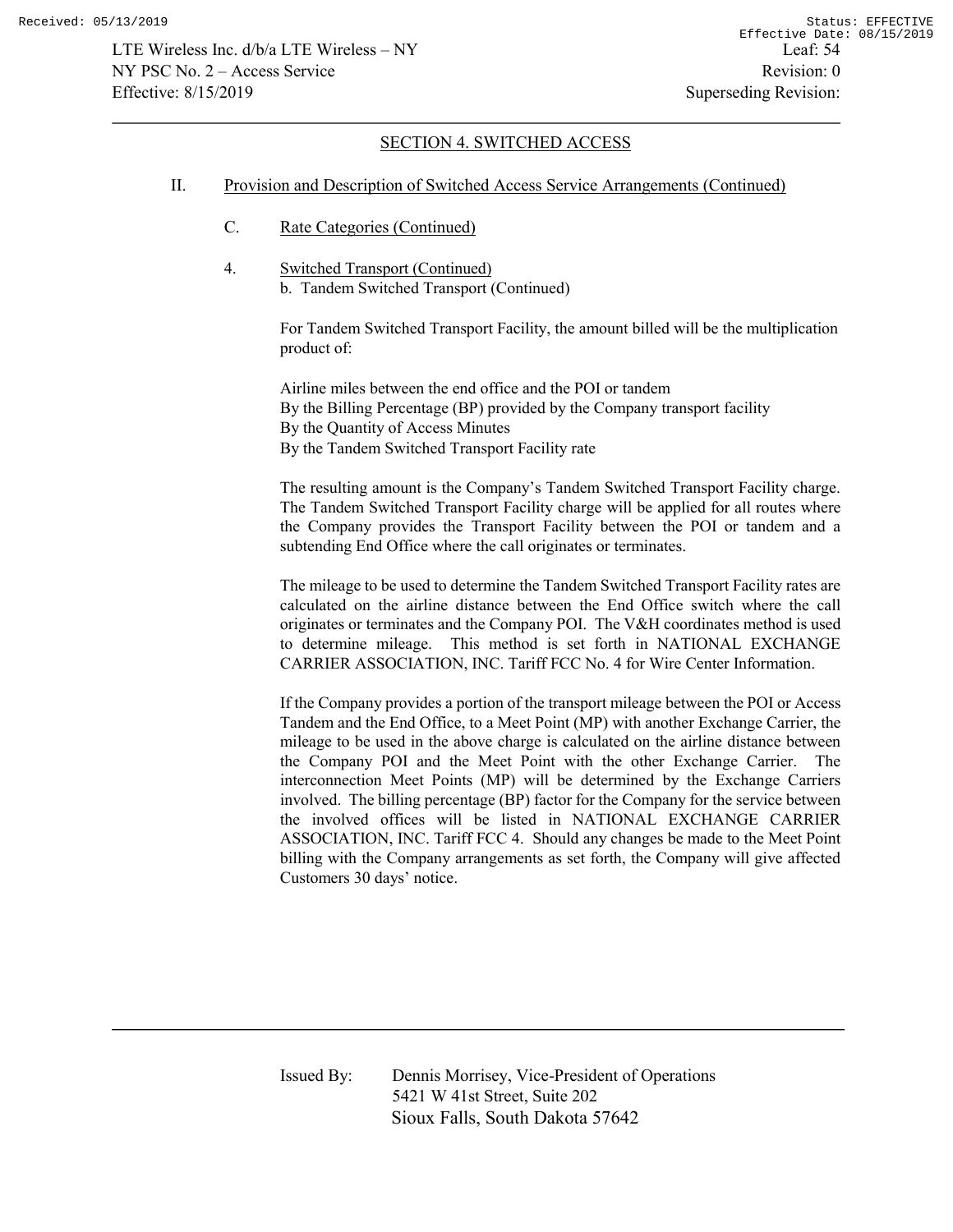- II. Provision and Description of Switched Access Service Arrangements (Continued)
	- C. Rate Categories (Continued)
		- 4. Switched Transport (Continued)
			- b. Tandem Switched Transport (Continued)

If the End Office and the Company POI or Access Tandem are in the same wire center building, then no mileage component applies, and no Tandem Switched Transport Facility charge applies. When the End Office is not located in the same wire center building as the Company POI or Access Tandem, mileage measurement is calculated using the V&H coordinates method as described above. The mileage rates are shown in Section 5.VIII.D in terms of per mile per access minute. The amount to be billed shall be the product of the number of miles multiplied by the per mile rate multiplied by the number of access minutes.

A Customer's Point of Presence may be located at the Company's Access Tandem or at the Company POI serving the End Office. When a Customer's Point of Presence is located at the Company's Access Tandem, billing is done as though the connection was made at the Company POI, if applicable, pursuant to Section  $2.III.K.(1).$ 

c. Common Transport Multiplexing Charge:

Transport multiplexing equipment is utilized in the End Office side of the Access Tandem when transport is provided between the Access Tandem and the subtending End Offices. The rate (if applicable) is assessed for DS3 to DS1 multiplexing on a per-MOU basis and is in addition to Tandem Switched Transport charges.

D. Customer Options to Connect to Company Tandem: A Customer can connect to the Company's Access Tandem by one of two methods: directly to a Company Access Tandem or to a Company's Point of Interconnection (POI).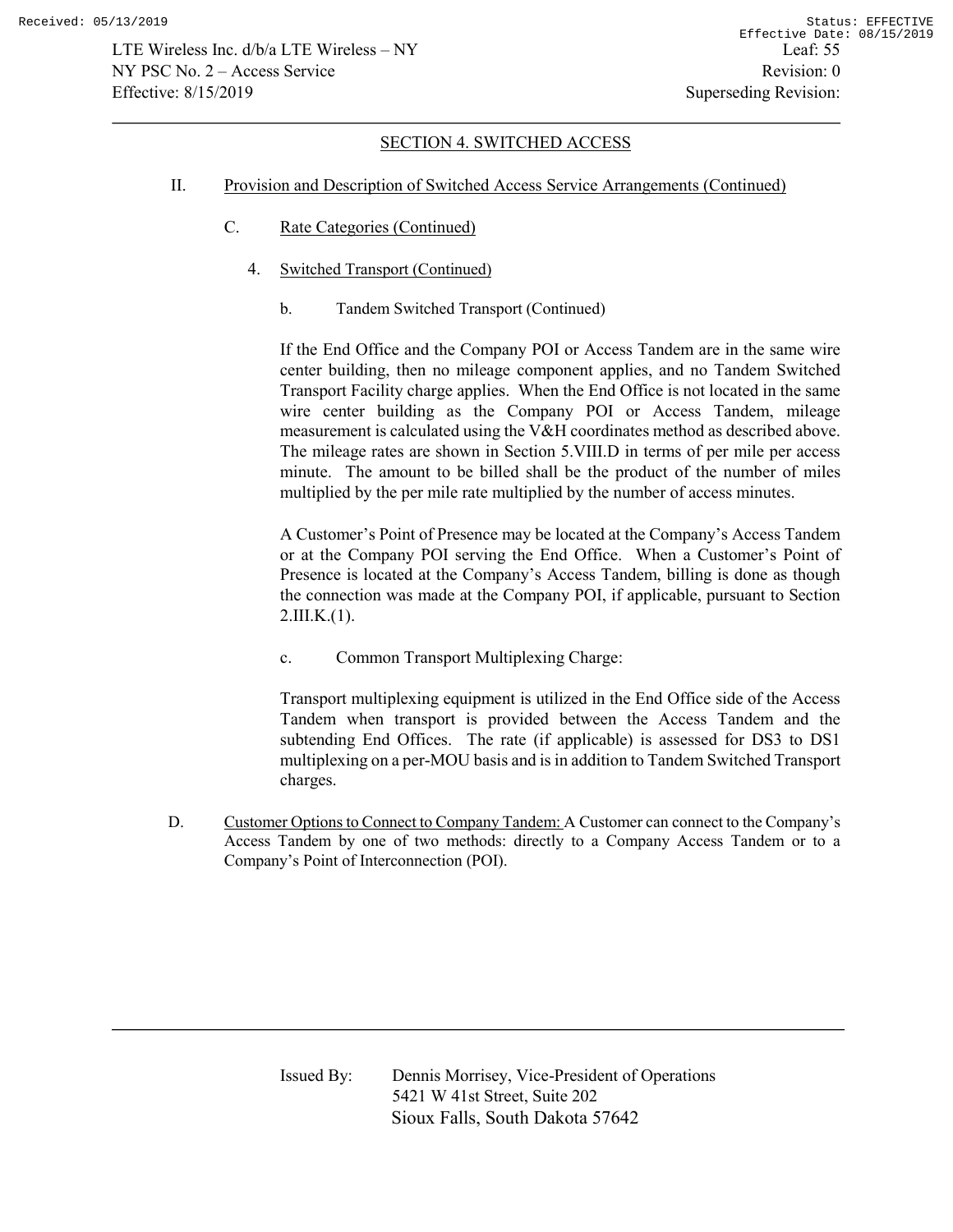#### II. Provision and Description of Switched Access Service Arrangements (Continued)

- E. Company POI Locations and Access Tandems: Company POI CLLI Codes and Access Tandems can be found on the Company website: www.telcoexperts.com.
- F. Acceptance Testing: At no additional charge, the Company will, at the Customer's request, cooperatively test, at the time of installation, the following parameters: loss, C-notched noise, C-message noise, 3-tone slope, DC continuity and operational signaling.
- G. Ordering Options and Conditions: Access Service is ordered under the Access Order provisions set forth in Section 6 and provided in MECOD. Also included in that section are other charges which may be associated with ordering Switched Access Service.
- H. Competitive Pricing Arrangements: Competitive pricing arrangements for Local Transport Entrance Facilities and Local Transport-Direct Trunked transport can be furnished to meet the communication needs of specific Customers on a case by case basis under individual contract. The Company shall file the contract with the New York State Public Service Commission.
- I. Common Channel Signaling Service:
	- 1. SS7 Standard: Common Channel Signaling (CCS) is a protocol suite that allows for out-of-band signaling for voice and data message services. Signaling System Seven (SS7) is currently a widely deployed CCS protocol. The Company's CCS network is a digital data network carrying signaling information, which interfaces with the voice/data network. To ensure network reliability, Signal Transfer Points (STPs) are deployed in geographically dispersed mated pairs. STP access requires interconnection to ports of both STPs of the mated pair. The STP provides translations and routing functions for SS7 signaling messages received from the Company's network signaling points and the SS7 networks of other entities. There are two types of signaling messages, ISDN User Part (ISUP) messages are used for call set-up and tear-down. This type of signaling allows a Customer to send originating and terminating call set-up signaling information between the Customer's designated premises, the Company's STP and other entities. The second type of signaling is Transaction Capabilities Application Part (TCAP) messages. TCAP messages are used to carry information between signaling points for call related databases, such as CNAM, 8XX DB and LNP query service.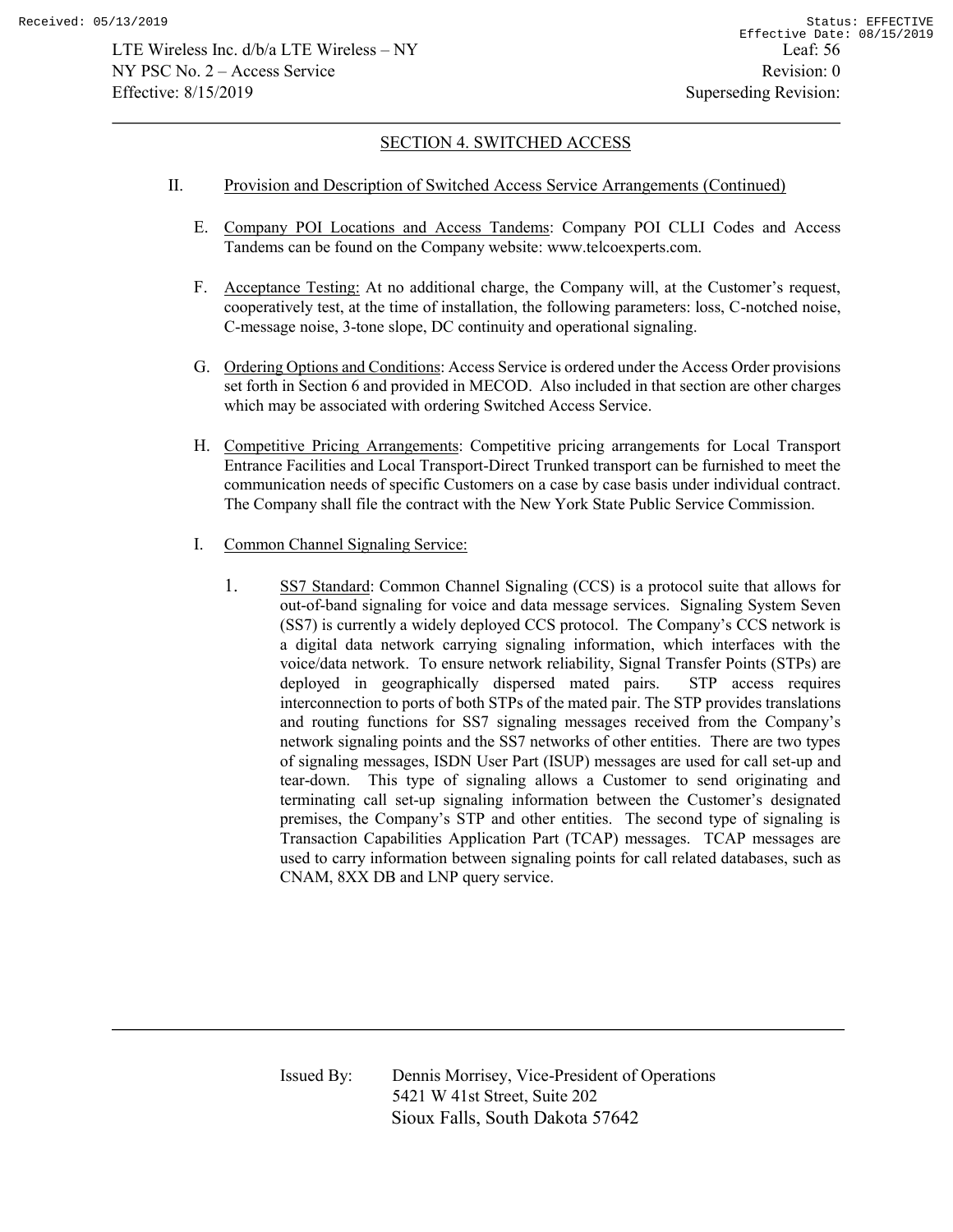#### II. Provision and Description of Switched Access Service Arrangements (Continued)

- I. Common Channel Signaling Service (Continued)
- 2. B-Link Connectivity: The Company requires Customers to establish B-Link Connectivity upon issuance of an initial Access Service Request (ASR) Order. Bridging Links (B-Links) provides a quad set of links that connect peer pairs of STPs. These links carry signaling messages beyond their initial point of entry to a STP of another SS7 network. The Company requires that B-Link Connectivity occurs on a peer basis, with no resulting port or message usage charges between parties. The Customer must have connectivity to the Company's STP. The Company will provide all pertinent STP point code information to the Customer at the time of order. To connect to the Company STP through a port, the Customer must provide a telecommunication facility or link that provides a bi-directional transmission and operates at a DS0 level. This link is utilized exclusively for connecting to the Customer's CCS network and the Company's CCS network for the transmission of network control signaling data.
- J. Miscellaneous Services
- 1. Presubscription is an arrangement whereby an end user may select and designate to the Company an interexchange carrier (IXC) to access, without an access code, for Intrastate interLATA calls, Intrastate intraLATA calls and Interstate interLATA calls. This IXC is referred to as the end user's Primary Interexchange Carrier (PIC). The end user may select as its PIC the Company, or any other IXC that orders originating Feature Group D switched access service at the end office that serves the end user. After the end user's initial selection of a predesignated IXC, for any additional changes in selection a non-recurring charge applies as set forth in Section 5, VIII. Rates and Charges.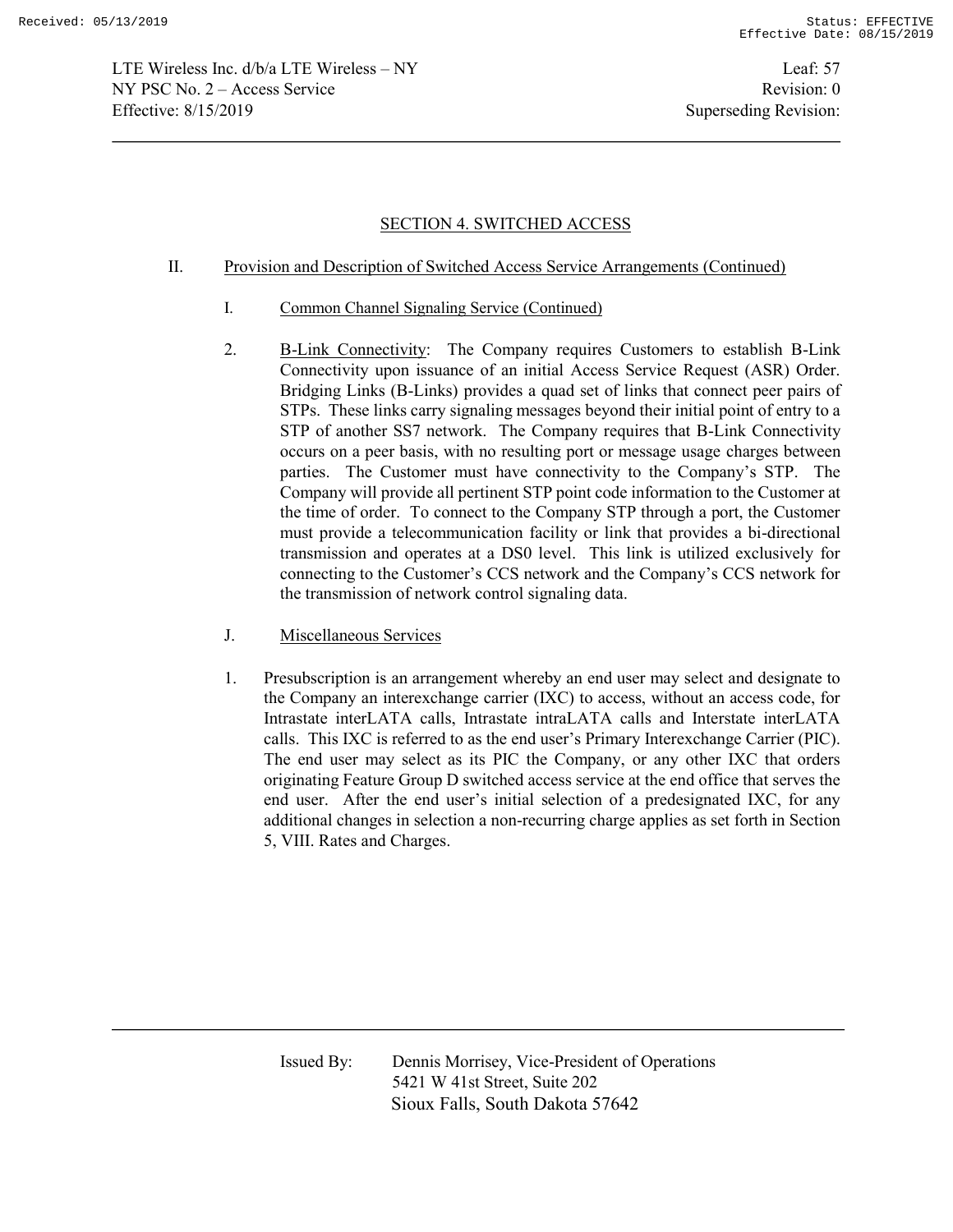### III. Obligations of the Company

In addition to the obligations of the Company set forth in other sections of this tariff, the Company has certain other obligations concerning the provisions of Switched Access Service. These obligations are as follows:

## A. Network Management

 The Company will administer its Network to ensure the provision of acceptable service levels to all telecommunications users of the Company's Network Services. Generally, service levels are considered acceptable only when both End Users and Customers are able to establish connections with little or no delay encountered within the Company Network. The Company reserves the right to apply protective controls, (i.e., those actions, such as call gapping, which selectively cancel the completion of traffic), over any traffic carried over its Network, including that associated with a Customer's Switched Access Service. Generally, such protective measures would only be taken as a result of occurrences such as failure or overload of Company or Customer facilities, natural disasters, mass calling or national security demands. The Customer will notify the Company of anticipated peaked services as stated below. Based on the information provided, the Company will work cooperatively with the Customer to determine the appropriate level of control. In the event that the protective controls applied by the Company result in the complete loss of service by the Customer, the Customer will be granted a credit allowance for service interruption as set forth in Section 2.IV.D.

 When a Customer uses the Company's facilities to offer services for which a substantial call volume or peaked service is expected during a short period of time, the Customer must notify the Company at least 24 hours in advance of each peak period. For events scheduled during weekend or holidays the Company must be notified no later than 5:00 p.m. local time on the prior business day. Notification should include the nature, time, duration and frequency of the event, an estimated call volume, and the NPA NXX and line number(s) to be used. On the basis of the information provided, the Company may invoke network management controls if required to reduce the probability of excessive Network congestion. The Company will work cooperatively with the Customer to determine the appropriate level of such control. Failure to provide prescribed notification may result in Customer caused Network congestion, which could result in discontinuance of service and/or damages.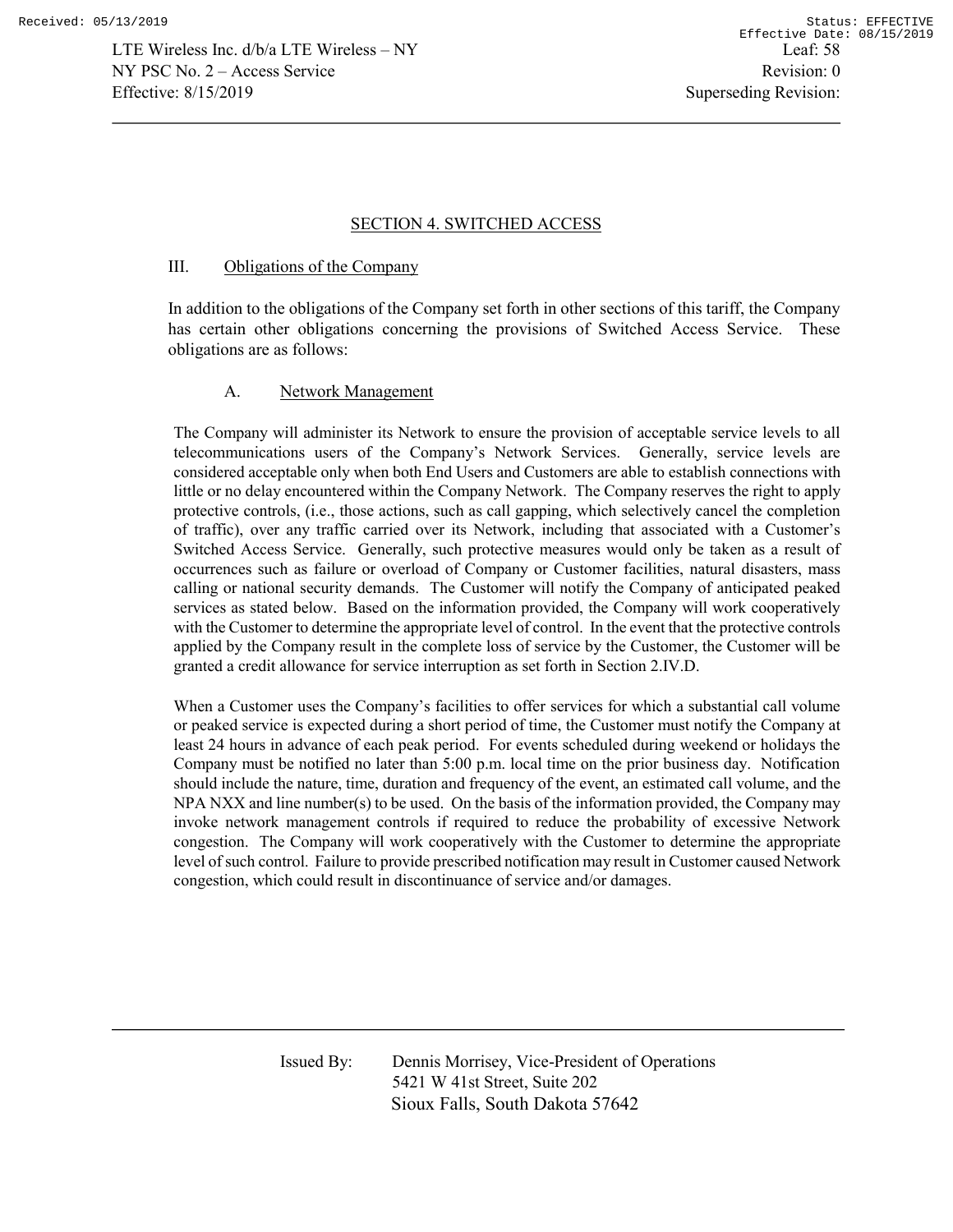LTE Wireless Inc. d/b/a LTE Wireless – NY Leaf: 59 NY PSC No. 2 – Access Service Revision: 0 Effective: 8/15/2019 Superseding Revision:

### SECTION 4. SWITCHED ACCESS

IV. Obligations of the Customer

In addition to obligations specified elsewhere in this tariff, the Customer has certain specific obligations pertaining to the use of Switched Access Service, as follows:

- a. Report Requirements: When a Customer places an order for Switched Access Service for both Interstate and Intrastate use, the Customer is responsible for providing Jurisdictional Reports as set forth in Section 2.III.K, preceding. Charges will be apportioned in accordance with those reports. The method to be used for determining the Interstate charges is set forth therein.
- b. Supervisory Signaling: The Customer's facilities at the premises of the ordering Customer shall provide the necessary On-Hook, Off-Hook answer and disconnect supervision.
- c. Design of Switched Access Services: It is the Customer's responsibility to assure that sufficient Access Services have been ordered to handle its traffic.
- V. Switched Access Rate Categories

There are three types of rates and charges that apply to Switched Access Service. These are Monthly Recurring Charges, Usage Rates and Non-Recurring Charges.

- a Monthly Recurring Charges: Monthly Recurring Charges are flat rates for facilities that apply each month or fraction thereof that a specific rate element is provided.
- b Usage Rates: Usage rates are rates that are applied on a per access minute, per access line or per query basis. Usage rates are accumulated over a monthly period.
- c Non-Recurring Charges: Non-Recurring charges are one-time charges that apply for a specific work activity (i.e., installation of new service or change to an existing service).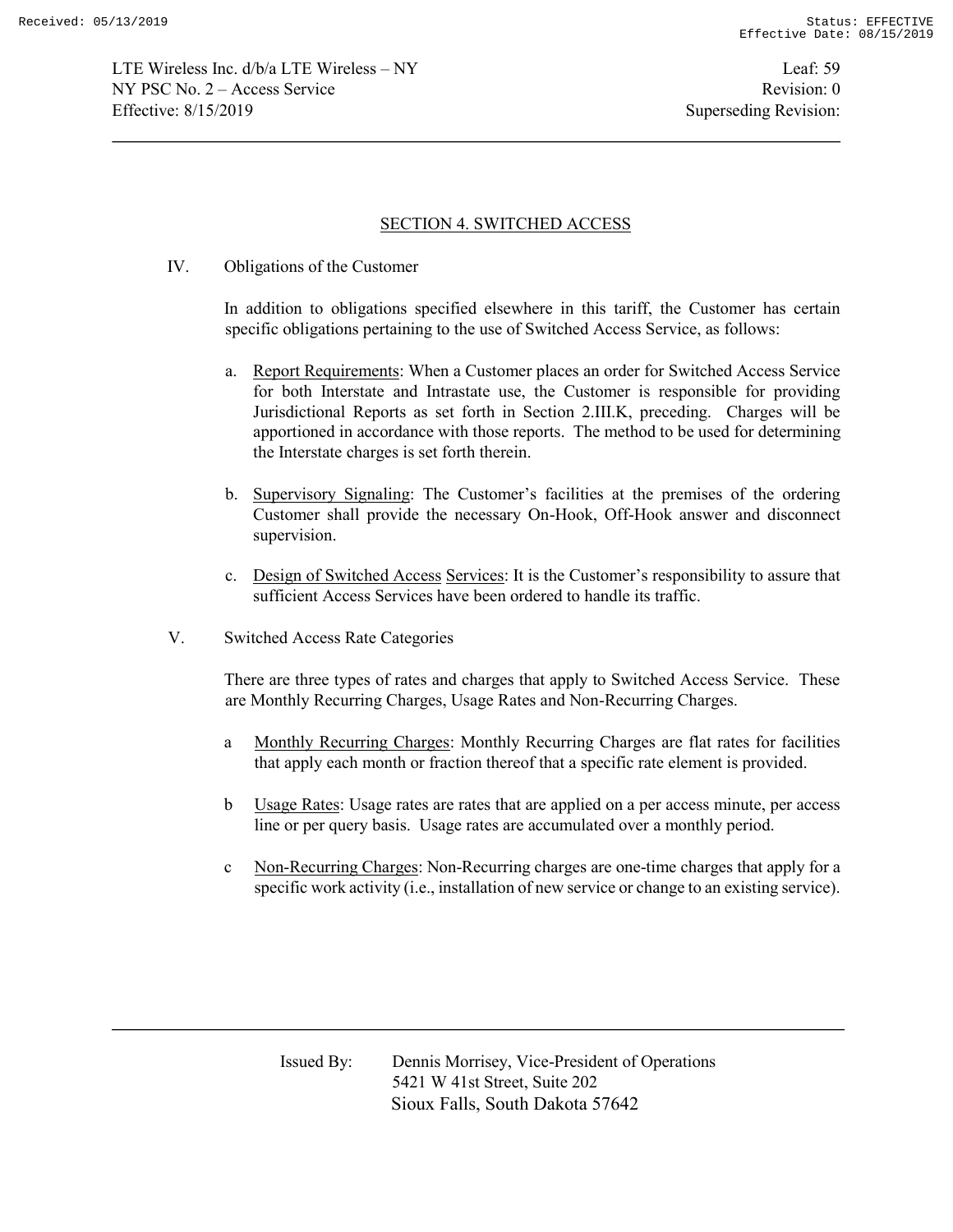### VI. Application of Rates

- (a) 8XX Database Query, Vertical Query Charge: The Vertical Query Charge applies for the translation of a specific 8XX number to a ten-digit telephone number on a per query basis.
- VII. Billing of Access Minutes
	- (a) When recording originating calls over FGD with SS7 signaling, usage measurement begins with the transmission of the initial address message by the switch for direct Trunk groups and with the receipt of an exit message by the switch for tandem Trunk groups. The measurement of originating FGD usage ends when the entry switch receives or sends a release message, whichever occurs first.

For terminating calls over FGD with SS7 signaling, the measurement of access minutes begins when the terminating recording switch receives the initial address message from the terminating End User. On directly routed Trunk groups or on tandem routed Trunk groups, the Company switch receives the initial address message and sends the indication to the Customer in the form of an answer message. The measurement of terminating FGD call usage ends when the entry switch receives or sends a release message, whichever occurs first.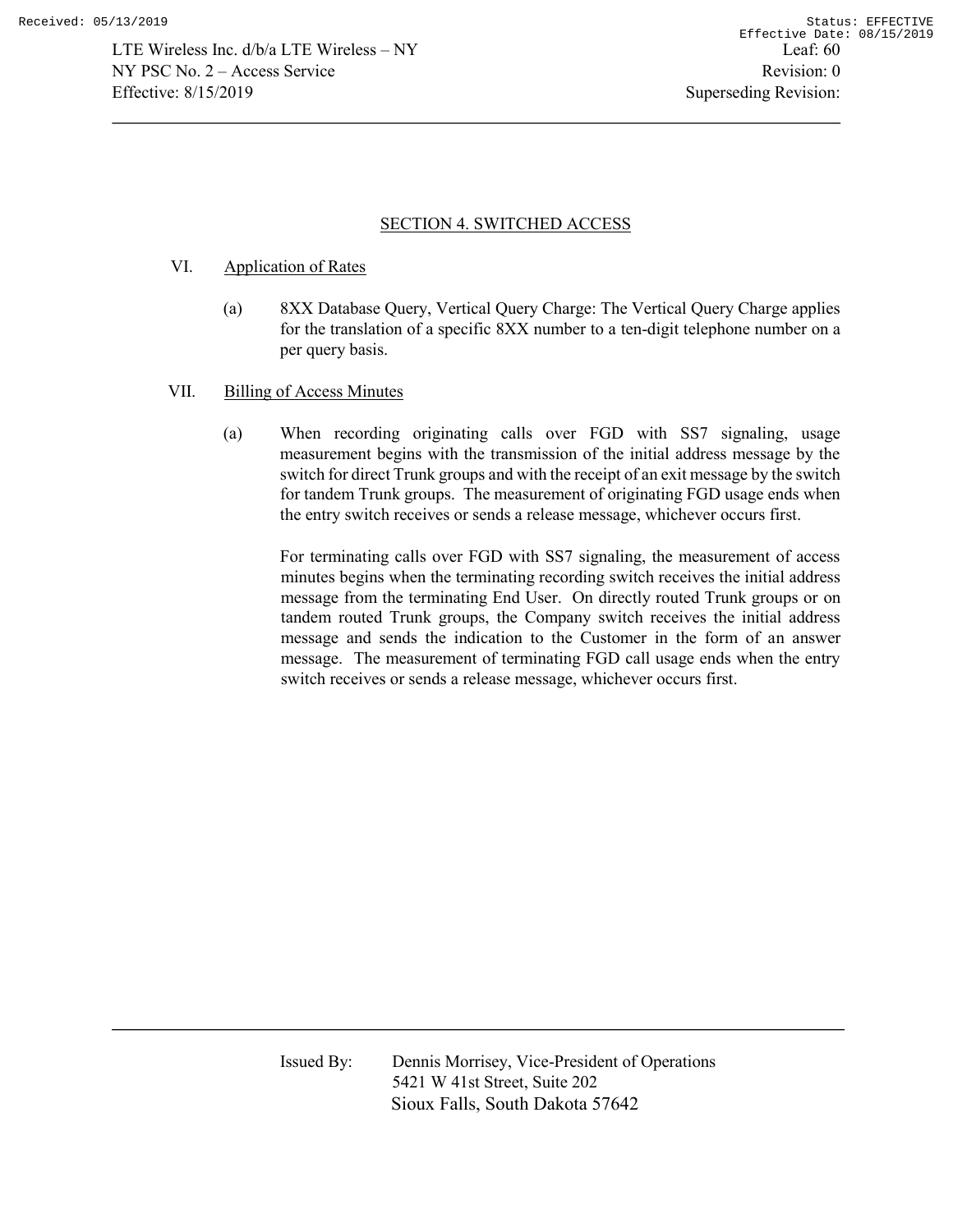LTE Wireless Inc. d/b/a LTE Wireless – NY Leaf: 61 NY PSC No. 2 – Access Service Revision: 0 Effective: 8/15/2019 Superseding Revision:

### SECTION 4. SWITCHED ACCESS

### VIII. Rates and Charges (Continued)

A. 8XX Data Base Query Service

| 1) 8XX Database Query Service                | Verizon Areas | <b>Frontier Areas</b> |
|----------------------------------------------|---------------|-----------------------|
| 2) Basic 8XX Query, per query                | \$0.004200    | \$0.006230            |
| 3) POTS Translation, per query               | \$0.001600    | \$0.000000            |
| 4) Call Handling & Destination Feature query | \$0.003500    | \$0.000000            |

# B. Primary Interexchange Carrier Change Charge:

1) Change to IntraLATA or InterLATA PIC as separate orders

| For each manual change    | \$5.00 |
|---------------------------|--------|
| ii. For electronic change | \$1.25 |

# 2) Changing the IntraLATA and InterLATA PIC at the same time:

|               | For Manual change     | \$2.75 |
|---------------|-----------------------|--------|
| $\cdot \cdot$ | For electronic change | \$0.62 |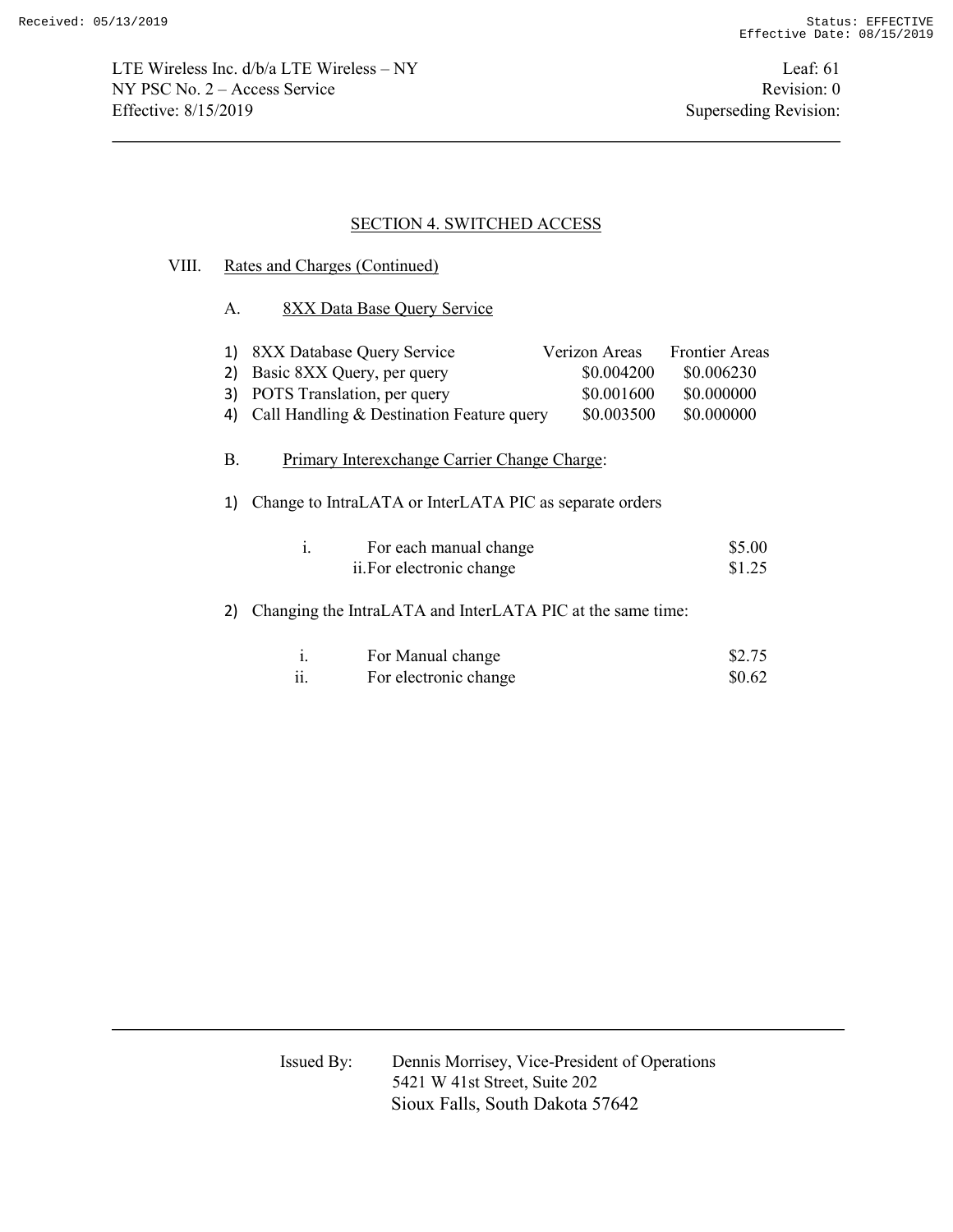l

### SECTION 4. SWITCHED ACCESS

### VIII. Rates and Charges (Continued)

C. Toll Voice over Internet Protocol – Public Switched Telephone Network ("VoIP-PSTN") Traffic

This section governs the identification and treatment of Toll VoIP-PSTN Traffic that is required to be compensated at interstate access rates unless the parties have agreed otherwise in a written agreement. Specifically, this section establishes the method of separating such traffic (referred in this tariff as Relevant "VoIP-PSTN Traffic") from a Customer's traditional intrastate access tariff, so that such Relevant VoIP-PSTN traffic can be billed in accordance with the F.C.C. Order.

Company will bill and collect Interstate Switched Access rates on traffic exchanged with Customers when such traffic originates and/or terminates in Internet Protocol format, as set forth in Section 51.913 of the Federal Communications Commission's rules, 47 C.F.R. §51.913, regardless of whether the Company itself delivers such traffic to the called party's premises or delivers the call to the called party's premises via contractual or other arrangements with an affiliated or unaffiliated provider of interconnected Voice over Internet Protocol service or a non-interconnected Voice over Internet Protocol service that does not itself seek to collect Switched Access charges for this traffic.<sup>1</sup>

<sup>1</sup> See, In the Matter of Connect America Fund A National Broadband Plan for Our Future Establishing Just and Reasonable Rates for Local Exchange Carriers High-Cost Universal Service Support Developing an Unified Intercarrier Compensation Regime Federal-State Joint Board on Universal Service Lifeline and Link-Up Universal Service Reform – Mobility Fund, Report and Order and Further Notice of Proposed Rulemaking, Docket Nos. WC Docket No. 10-90, et al., FCC 11-161, (Rel. November 18, 2011).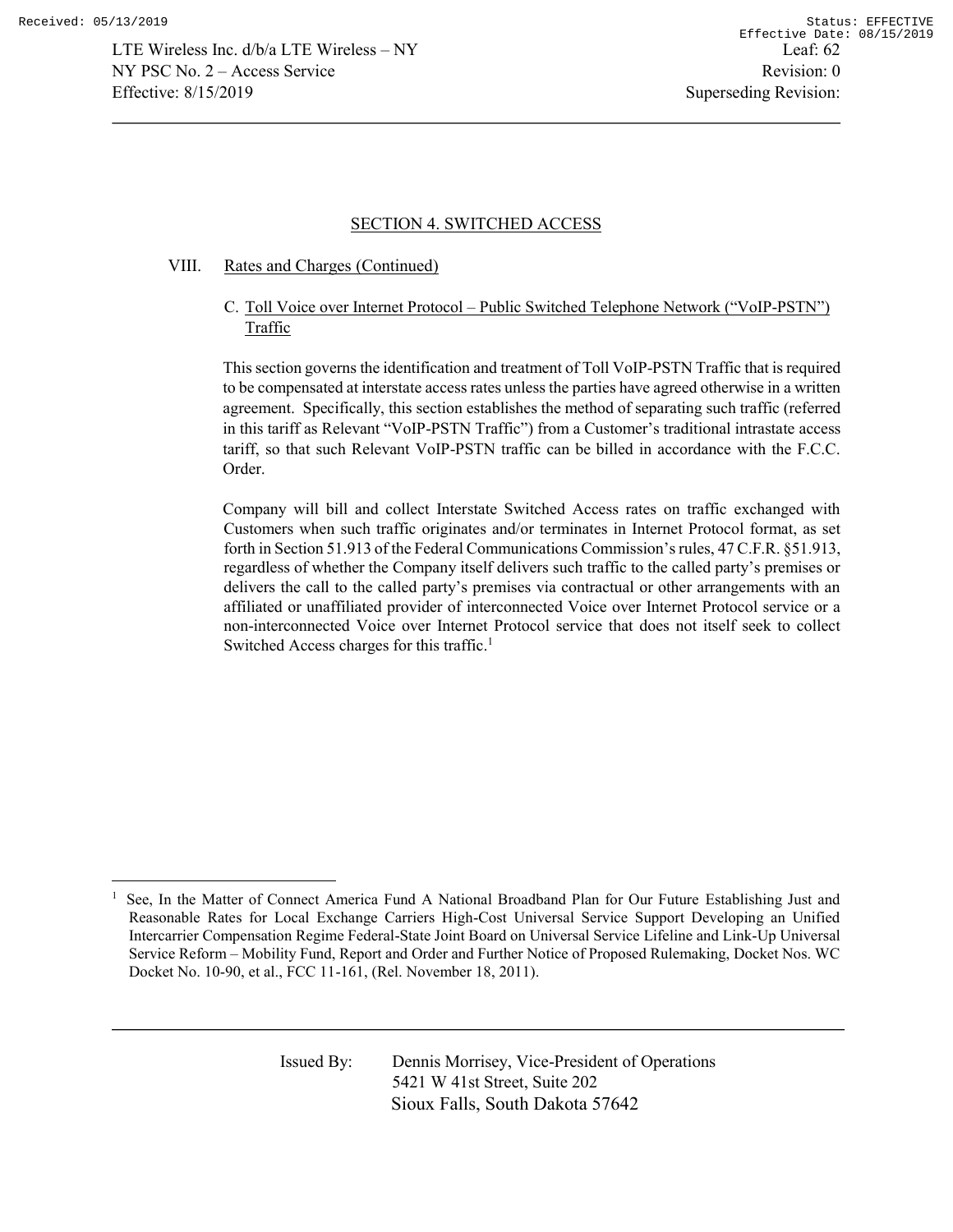LTE Wireless Inc. d/b/a LTE Wireless – NY Leaf: 63 NY PSC No. 2 – Access Service Revision: 0 Effective: 8/15/2019 Superseding Revision:

### SECTION 4. SWITCHED ACCESS

#### VIII. Rates and Charges (Continued)

#### D. Calculation and Application of Percent VoIP-PSTN Usage

Company will determine the number of Relevant VoIP-PSTN Traffic minutes of use ("MOU") to which interstate rates will be applied by applying a Percent VoIP Usage ("PVU") factor to the intrastate access MOU exchanged between a Company End User and the Customer. The PVU will be derived and applied as follows.

- 1. The Customer will calculate and furnish to Company a factor (the "PVU-A") representing the percentage of the terminating intrastate access MOU that the Customer exchanges with Company in the State, that is sent to Company and that originated in IP format. This PVU-A shall be based on information such as the number of the Customer's retail VoIP subscriptions in the state (e.g., as reported on FCC Form 477), traffic studies, actual call detail, or other relevant and verifiable information.
- 2. Company will similarly calculate a factor (the "PVU-B") representing the percentage of Company's terminating<sup>1</sup> intrastate access MOU in the State that Company terminates<sup>1</sup> on its network in IP format. This PVU-B shall be based on information such as the number of Company's retail VoIP subscriptions in the state (e.g., as reported on FCC Form 477), traffic studies, actual call detail, or other relevant and verifiable information.
- 3. Company will use the PVU-A and PVU-B factors to calculate a PVU factor that represents the percentage of terminating<sup>1</sup> intrastate access MOU exchanged between a Company End User and the Customer that is originated or terminated in IP format, whether at the Company's end, at the Customer's end, or at both ends. The PVU factor will be calculated as the sum of: (A) the PVU-A factor and (B) the PVU-B factor times (1.0 minus the PVU-A factor).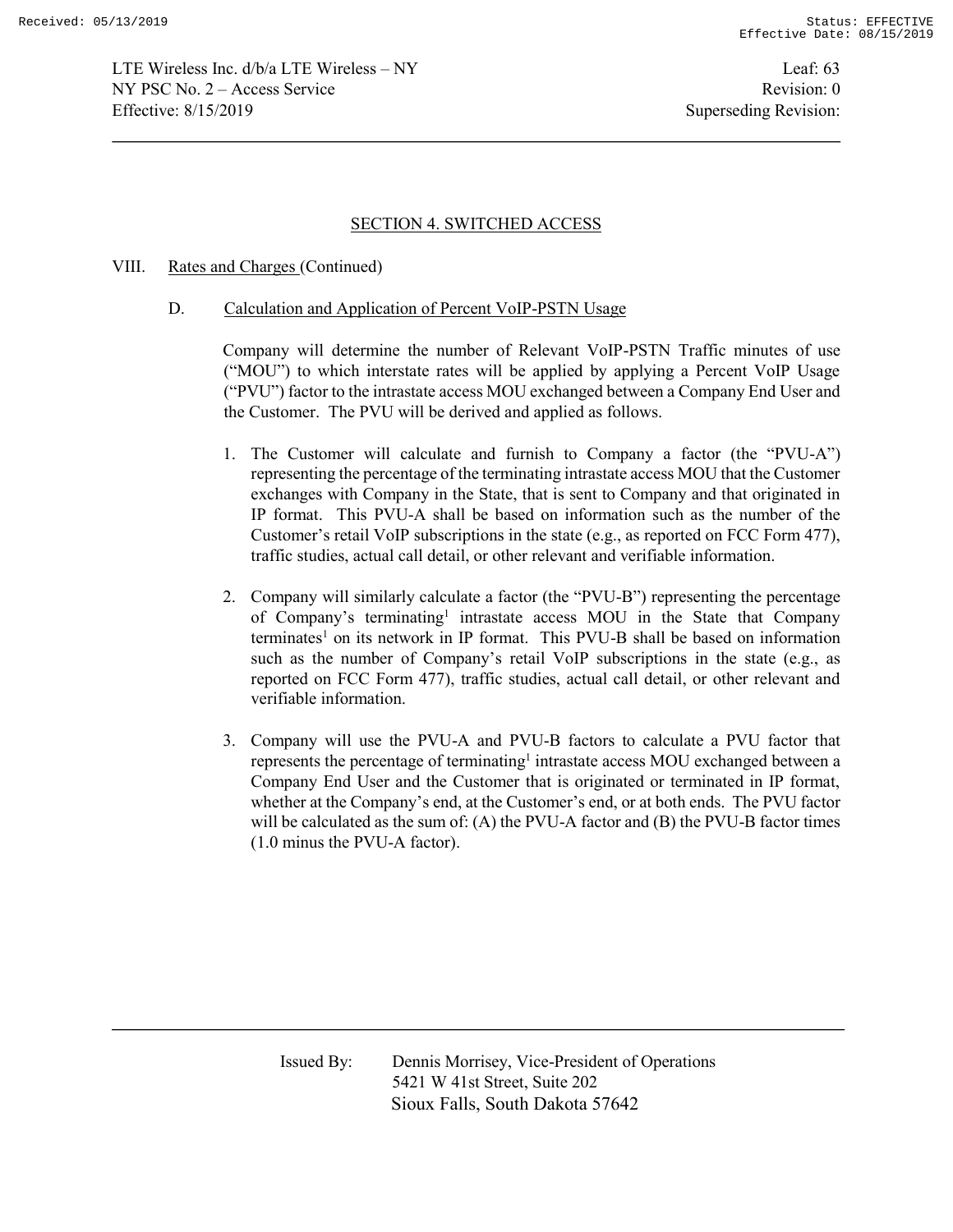## VIII. Rates and Charges (Continued)

- D. Calculation and Application of Percent VoIP-PSTN Usage (Continued)
	- 4. Company will apply the PVU factor to the total intrastate access MOU exchanged with the Customer to determine the number of Relevant VoIP-PSTN Traffic MOUs.

Example 1: The PVU-B is 10% and the PVU-A is 40%. The PVU factor is equal to  $40\% + (10\% \times 60\%) = 46\%$ . Company will bill 46% of the Customer's terminating intrastate access MOU at its applicable tariffed interstate switched access rates.

Example 2: The PVU-B is 10% and the PVU-A is 0%. The PVU factor is  $0\% + (100\%$  $x 10\% = 10\%$ . Company will bill 10% of the Customer's terminating<sup>1</sup> intrastate access MOU at Company's applicable tariffed interstate switched access rates.

Example 3: The PVU-A is 100%. No matter what the PVU-B factor is, the PVU is 100%. Company will bill 100% of the Customer's terminating<sup>1</sup> intrastate access MOU at Company's applicable tariffed interstate switched access rates.

5. If the Customer does not furnish Company with a PVU factor, the Company will utilize a PVU-A factor of zero.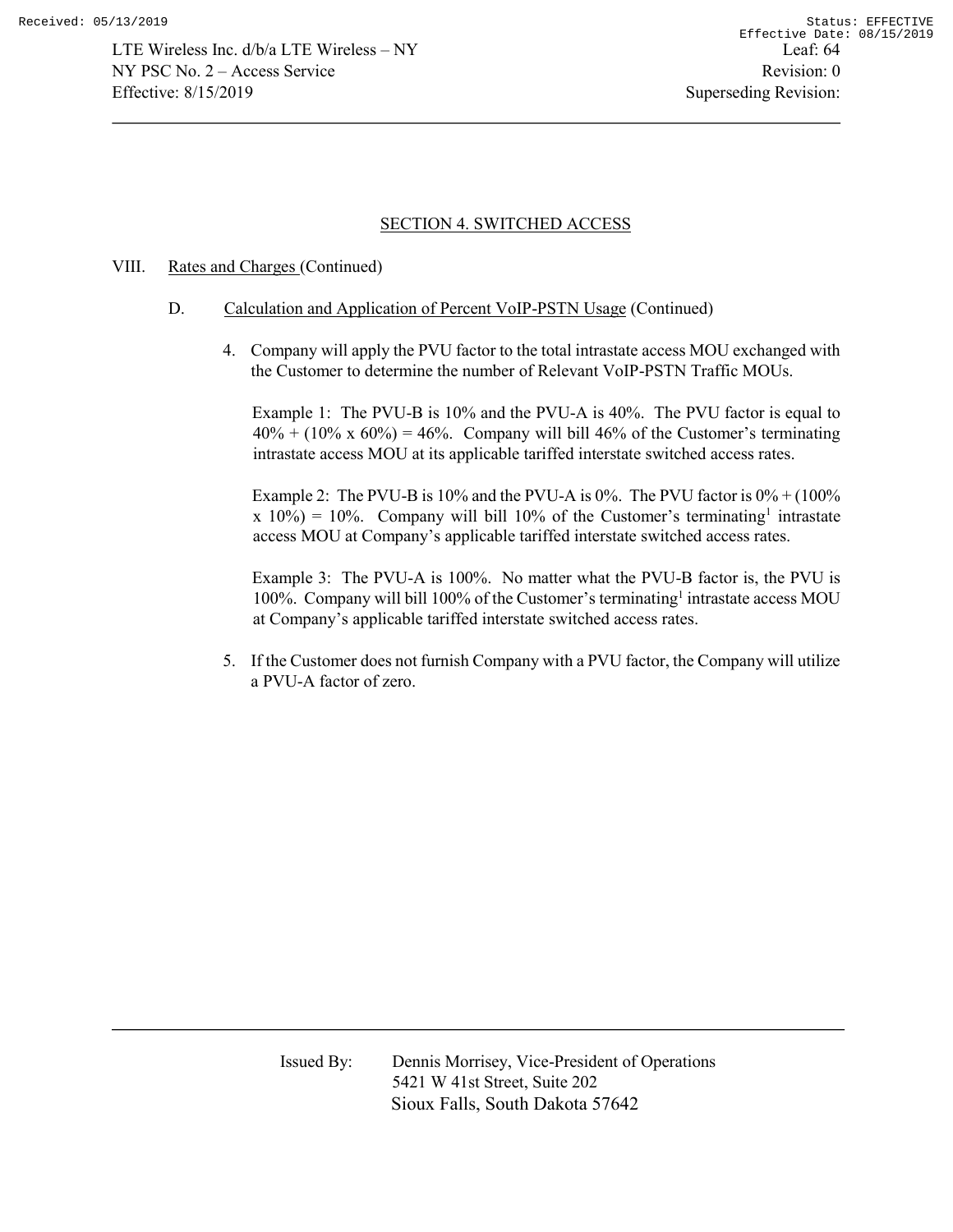LTE Wireless Inc. d/b/a LTE Wireless – NY Leaf: 65  $NY PSC No. 2 - Access Service$  Revision: 0 Effective: 8/15/2019 Superseding Revision:

#### SECTION 4. SWITCHED ACCESS

#### VIII. Rates and Charges (Continued)

#### D. Calculation and Application of Percent VoIP-PSTN Usage (Continued)

6. PVU Factor Updates

The Customer may update the PVU-A factor quarterly. The Customer shall submit such update no later than the  $15<sup>th</sup>$  day of January, April, July, and October for each year. Revised PVU factors must be based on the data for the prior three months ending the last day of December, March, June, and September respectively. The Company will use the revised PVU-A factor to calculate a revised PVU. The revised PVU will be used for future billing and will be effective on the bill date of each month and will be used for subsequent monthly billing and superseded by a new PVU factor. No prorating or back billing will be done based on the updated PVU factors.

7. PVU Factor Verification

Not more than twice in any year, Company may ask the Customer to verify the PVUA factor furnished to the Company and a Customer may ask Company to verify the PVU-B factor and the calculation of the PVU factor. The party so requested shall comply and shall reasonably provide the records and other information used to determine the respective PVU-A and PVU-B factors.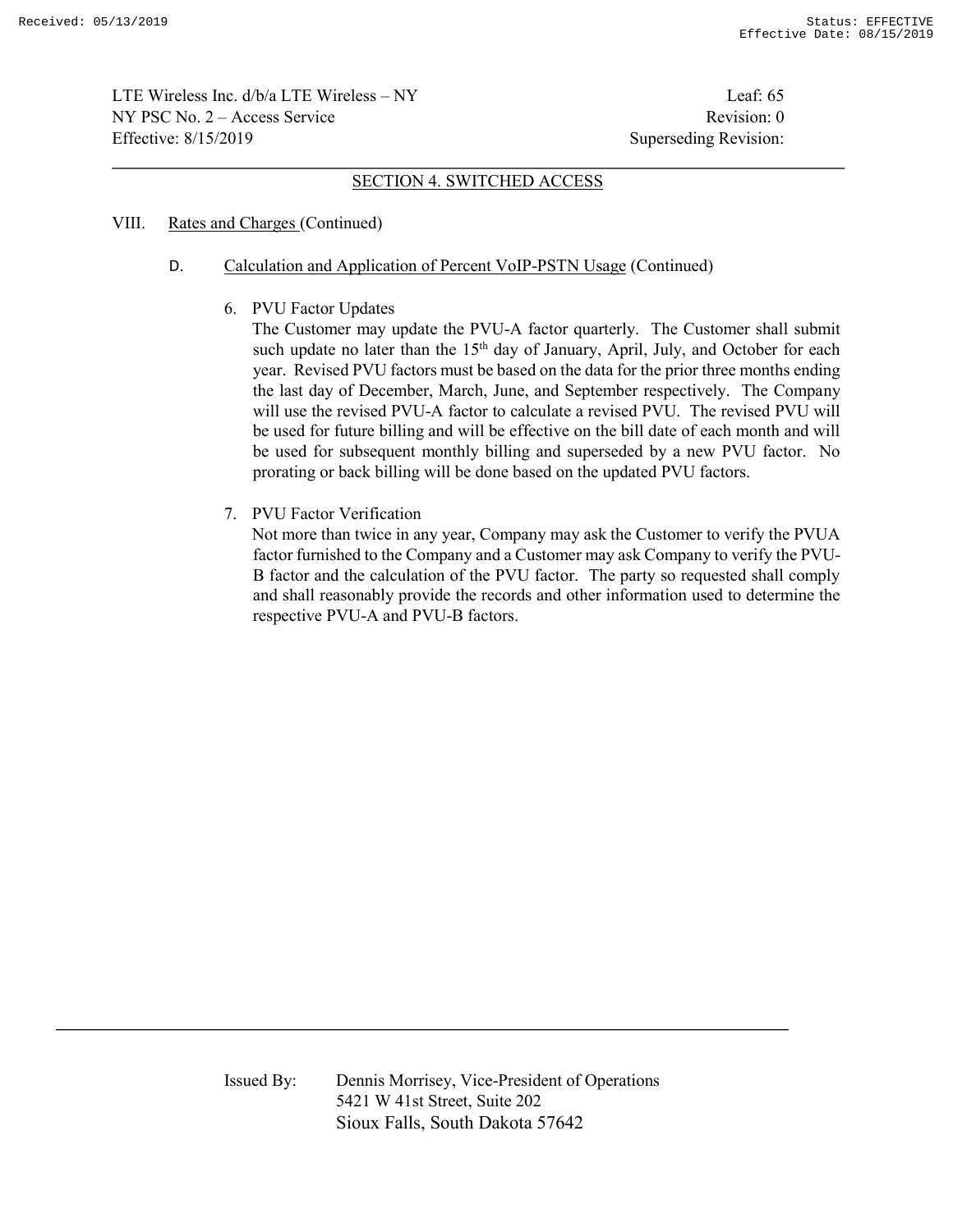LTE Wireless Inc. d/b/a LTE Wireless – NY Leaf: 66  $NY PSC No. 2 - Access Service$  Revision: 0 Effective: 8/15/2019 Superseding Revision:

#### SECTION 5. ORDERING OPTIONS

### I. General

This section sets forth the regulations and order related charges for Access Service Requests (ASR) for Switched Access Service, as defined in this tariff. These charges are in addition to other applicable charges set forth in other sections of this tariff.

### A. Ordering Conditions

The Company may require an ASR for services offered under this tariff. However, in the absence of an ASR, carriers utilizing the exchange access services set forth in this tariff are deemed to have constructively ordered service which shall constitute an agreement by the Customer to purchase the Company's switched access services as described and priced herein.

The format and terms of the ASR will be as specified in the industry Access Service Order Guidelines, unless otherwise specified herein. A Customer may order any number of services of the same type and between the same Premises on a single ASR. All details for services for a particular order must be identical.

The Customer shall provide all information necessary for the Company to provide and bill for the requested service. When placing an order for Access Service, the Customer shall provide the following minimum information:

- Customer name and Premise(s) address(es);
- Billing name and address (when different from Customer name and address)
- Customer contact name(s) and telephone number(s) for the following provisioning activities: order negotiation, order confirmation, interactive design, installation and billing.

The order date (Application Date) is the date on which the Company receives a firm commitment and sufficient information form the Customer to allow processing of the ASR. The Customer is advised of the critical events in the provisioning process, the Application Date, the Plant Test Date and the Service Commencement Date at the time the Company gives the Customer a Firm Order Confirmation (FOC). The FOC is forwarded to the Customer within two business days after the date on which all information needed to process the ASR has been received by the Company.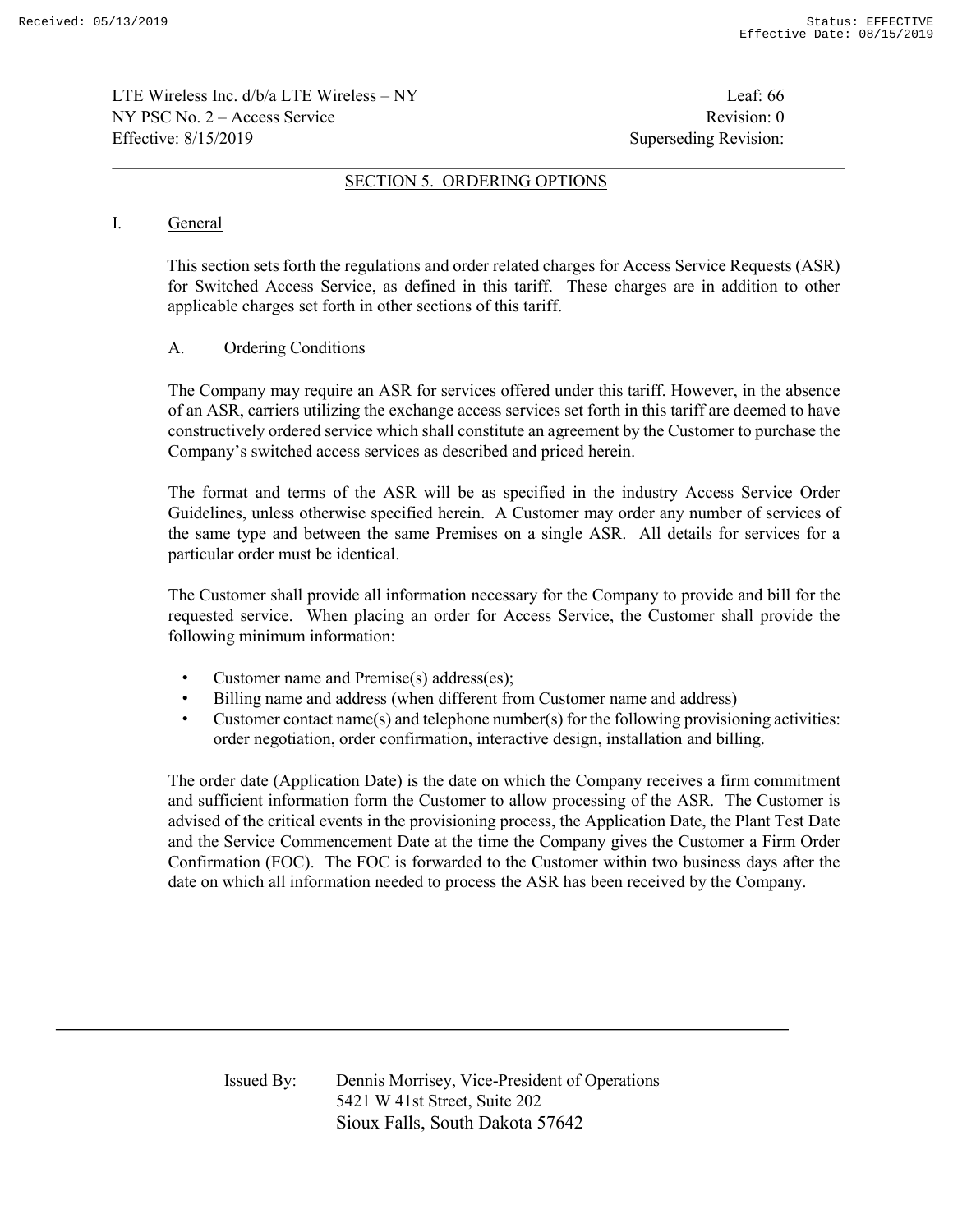LTE Wireless Inc.  $d/b/a$  LTE Wireless – NY Leaf: 67  $NY PSC No. 2 - Access Service$  Revision: 0 Effective: 8/15/2019 Superseding Revision:

#### SECTION 5. ORDERING OPTIONS

#### I. General (Continued)

### B. Provision of Other Services

Unless otherwise specified herein, services offered under this tariff shall be ordered with an ASR. However, in the absence of an ASR, carriers utilizing the exchange access services set forth in this tariff are deemed to have constructively ordered service which shall constitute an agreement by the Customer to purchase the Company's switched access services as described and priced herein.

With the agreement of the Company, other services may subsequently be added to the ASR at any time, up to and including the service date for the Access Service. When added subsequently, charges for a Design Change as set forth in herein will apply when an engineering review is required.

Additional Engineering is not an ordering option but will be applied to an ASR when the Company determines that Additional Engineering is necessary to accommodate a Customer request. Additional Engineering will be provided by the Company at the request of the Customer only when a Customer requests additional technical information after the Company has already provided the technical information included on the Design Layout Report as set forth herein. The Customer will be notified when Additional Engineering is required and will be furnished with a written statement setting forth the justification for the Additional Engineering as well as an estimate of the charges. If the Customer agrees to the Additional Engineering, a firm order will be established. If the Customer does not want the service or facilities after being notified by the Company that Additional Engineering is required, the Customer may cancel the order and no charges will apply. Once a firm order has been established, the total charge to the Customer for the Additional Engineering may not exceed the original estimated amount by more than 10 percent.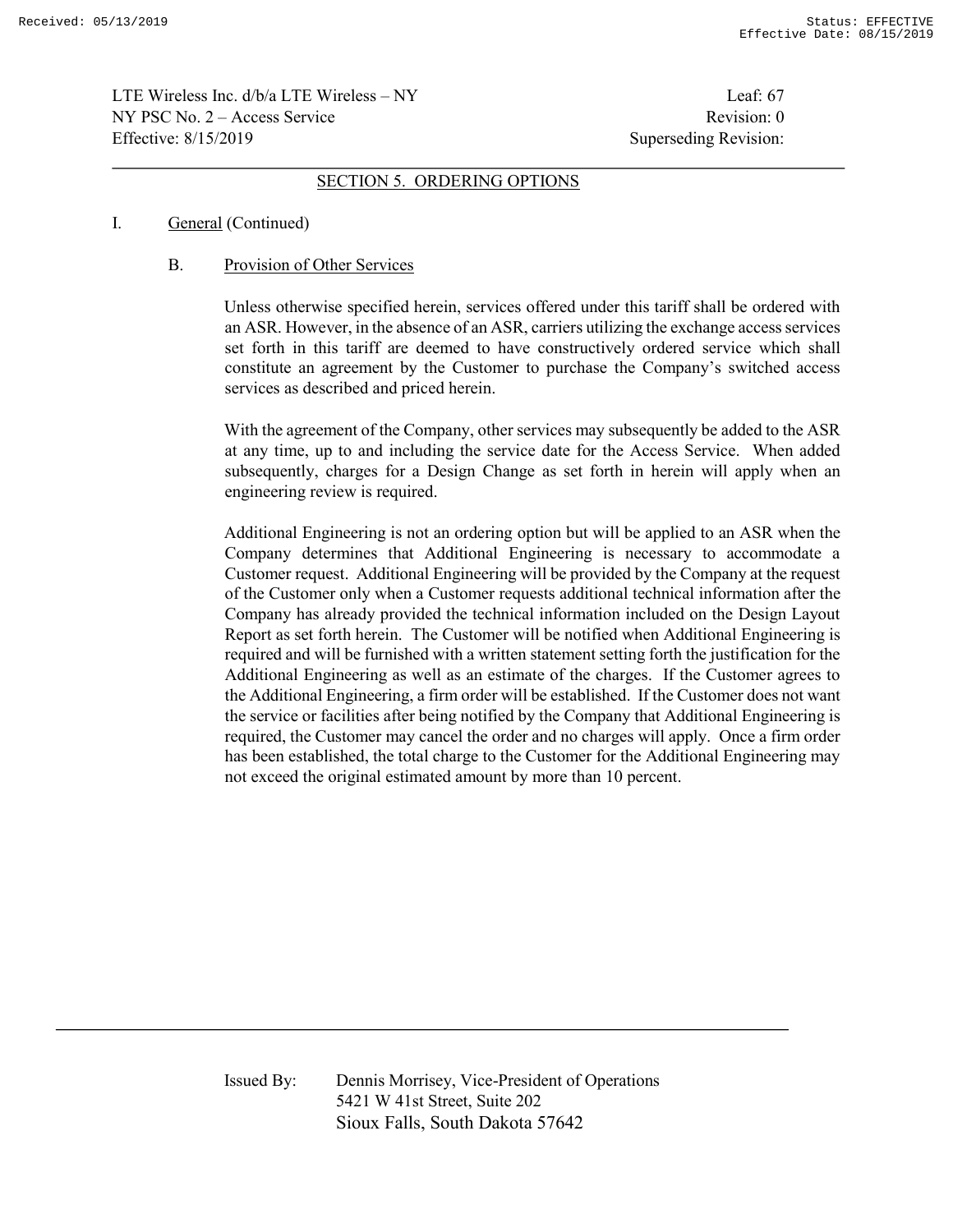LTE Wireless Inc.  $d/b/a$  LTE Wireless – NY Leaf: 68  $NY PSC No. 2 - Access Service$  Revision: 0 Effective: 8/15/2019 Superseding Revision:

#### SECTION 5. ORDERING OPTIONS

#### II. Access Order

A. Access Order: Unless service is constructively ordered as described in Section 1, an ASR is required by the Company to provide a Customer with Switched Access Service as described herein. An ASR will be required for each new similar service arrangement or group of common circuits. The applicable charges are set forth under Section 6.II.G following.

When a Customer requests new or additional Switched Access Service, one or more ASR's may be required. The number of orders required is dependent on the type of services and/or facilities being requested.

When placing an order for either Direct Connect Service or Tandem Connect Service, the Customer shall provide all standard ASR ordering information as specified in industry guidelines. The Customer will also be required to provide this information to order additional service for an existing service type. For new Customers ordering Tandem Connect Service, the Customer will only be required to complete an ASR for installation of new service.

Access Orders shall be placed to the Company's CLLI codes, these codes will be provided to the Customer upon request and/or Order. The Company reserves the right to change CLLI codes serving Customers and participating carriers based upon network needs.

## B. Ordering, Rating and Billing of Access Services Where More Than One Exchange Carrier is Involved

Meet point billing applies when more than one Exchange Carrier is involved in the provision of Access Service. The Company accepts and adheres to the Ordering and Billing Forum guidelines, Multiple Exchange Carrier Access Billing (MECAB) and Multiple Exchange Carrier Ordering and Design (MECOD). This method allows each provider to bill for the services it provides within the Multiple Bill option when there are more than two companies providing access service. Each provider's Tariff or contract rates apply.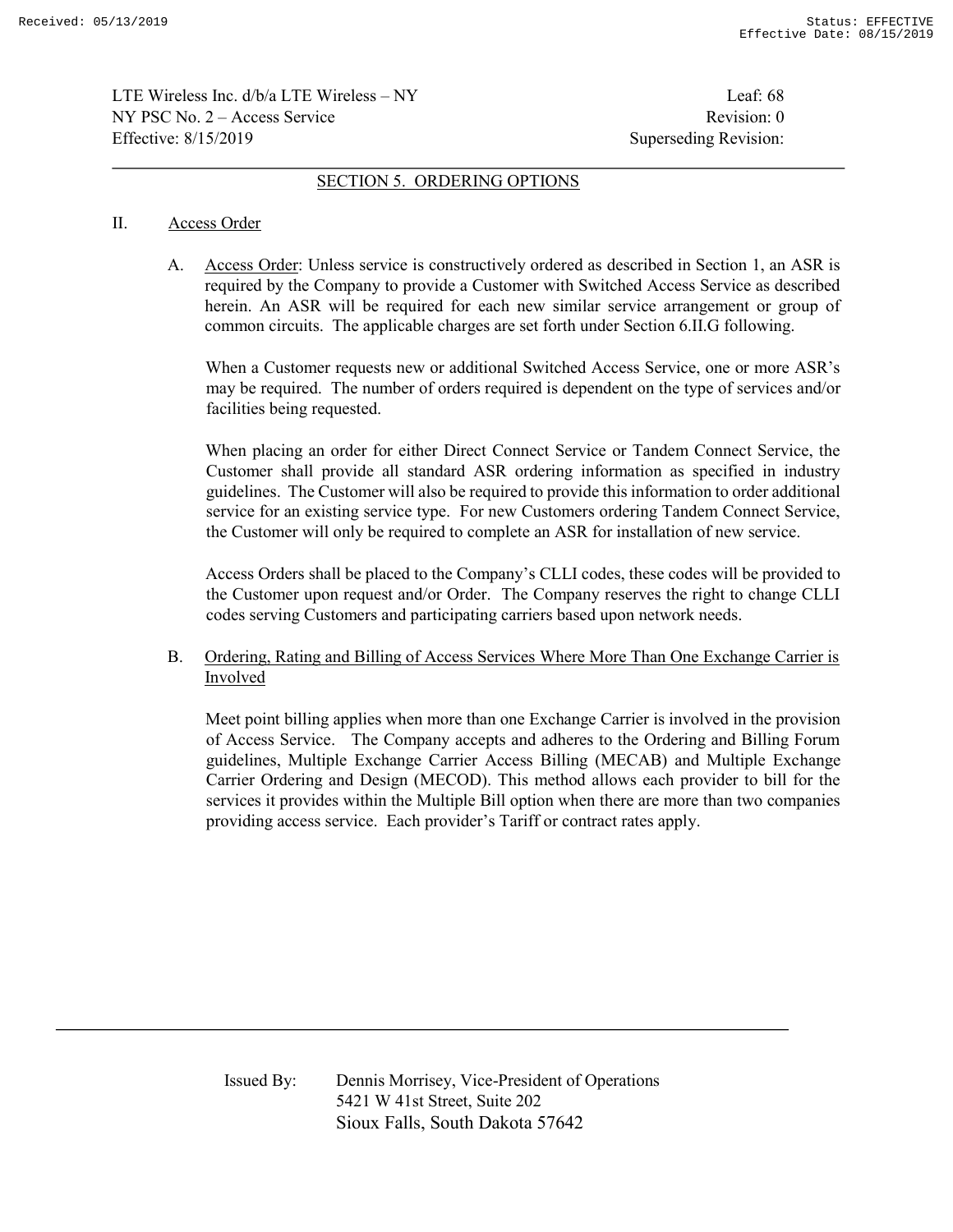LTE Wireless Inc.  $d/b/a$  LTE Wireless – NY Leaf: 69  $NY PSC No. 2 - Access Service$  Revision: 0 Effective: 8/15/2019 Superseding Revision:

#### SECTION 5. ORDERING OPTIONS

- II. Access Order (Continued)
	- C. Access Service Date Intervals: Access Service is provided with one of the following Service Date intervals:
	- \* Standard Interval
	- Negotiated Interval

The Company will specify a FOC and the Service Commencement Date contingent on the ASR being complete as received. To the extent the Access Service can be made available with reasonable effort, the Company will provide the Access Service in accordance with the Customer's requested interval, subject to the following conditions:

- 1. Standard Interval: The Standard Interval for Switched and Special Access Service will be ten business days from the Application Date. This interval only applies to standard service offerings for a Customer which is On-Net and at locations where there are pre-existing facilities to the Customer Premises. Access Services provided under the Standard Interval will be installed during Company business hours.
- 2. Negotiated Interval: The Company will negotiate a Service Date interval with the Customer when:
	- a. The Customer requests a Service Date before or beyond the applicable Standard Interval Service Date; or
	- b. There is no existing facility connecting the Customer Premises with the Company; or
	- c. The Customer requests a service that is not considered by the Company to be a standard service offering (for example, if Additional Engineering is required to complete the order); or
	- d. The Company determines that Access Service cannot be installed within the Standard Interval.

 The Company will offer a Service Date based on the type and quantity of Access Services the Customer has requested. The Negotiated Interval may not exceed by more than six months the Standard Interval Service Date, or, when there is no Standard Interval, the Company offered Service Date. All services for which rates are applied on an Individual Case Basis are provided with a Negotiated Interval.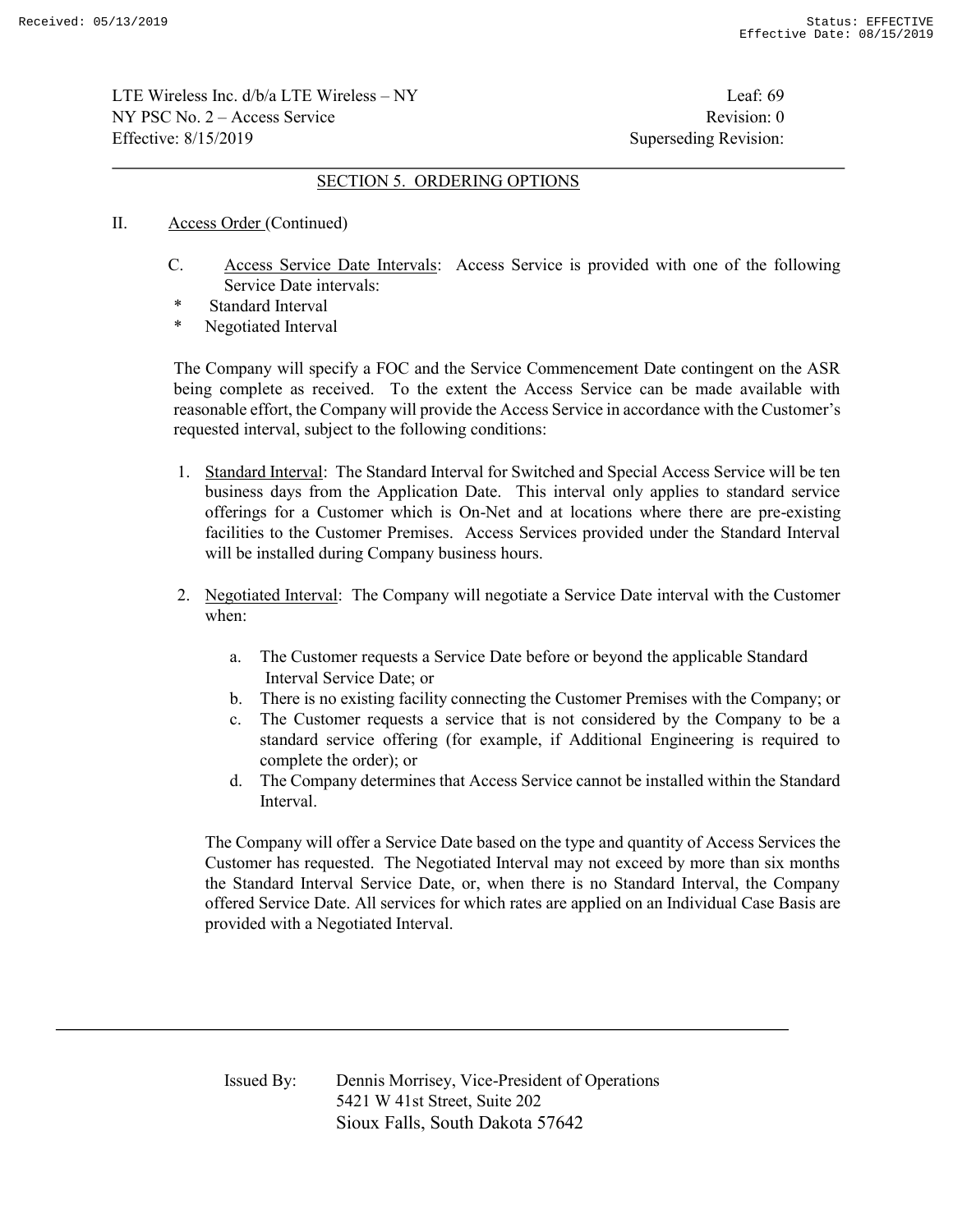LTE Wireless Inc.  $d/b/a$  LTE Wireless – NY Leaf: 70  $NY PSC No. 2 - Access Service$  Revision: 0 Effective: 8/15/2019 Superseding Revision:

#### SECTION 5. ORDERING OPTIONS

#### II. Access Order (Continued)

D. Access Service Request Modifications: The Customer may request a modification of its ASR prior to the Service Commencement Date. All modifications must be in writing using the industry ASR process. The Company, in its sole discretion, may accept a verbal modification from the Customer. The Company will make every effort to accommodate a requested modification when it is able to do so with the normal work force assigned to complete such an order within normal business hours. Charges for access service order modification will apply as set forth below, on a per occurrence basis.

Any increase in the number of Switched Access Services lines, Trunks, Direct Connect transport facilities, Out of Band Signaling connections or any change in engineering or functionality of a service will be treated as a new ASR with a new Service Date interval.

1. Service Commencement Date Changes: ASR service dates for the installation of new services or rearrangement of existing services may be changed, but the new service date may not exceed the original Service Commencement Date by more than 30 calendar days. When, for any reason, the Customer indicates that service cannot be accepted for a period not to exceed 30 calendar days, and the Company accordingly delays the start of service, a Service Date Change Charge will apply. In addition, when the Customer submits a request for a Service Date Change that is less than five business days from the date of notification by the Customer, a Service Date Change Charge and an Expedite Charge will apply. No Expedite Charges will apply if the Customer requests a Service Date Change that is more than five business days from the date of request by the Customer but earlier than the original requested Service Commencement Date.

 If the Customer requested service date is more than 30 calendar days after the original service date, the order will be canceled by the Company on the  $31<sup>st</sup>$  day. Appropriate cancellation charges will be applied. If the Customer still requires the service, the Customer must place a new ASR with the Company.

 The Service Date Change Charge will apply on a per order, per occurrence basis for each service date changed. The applicable charges are set forth herein.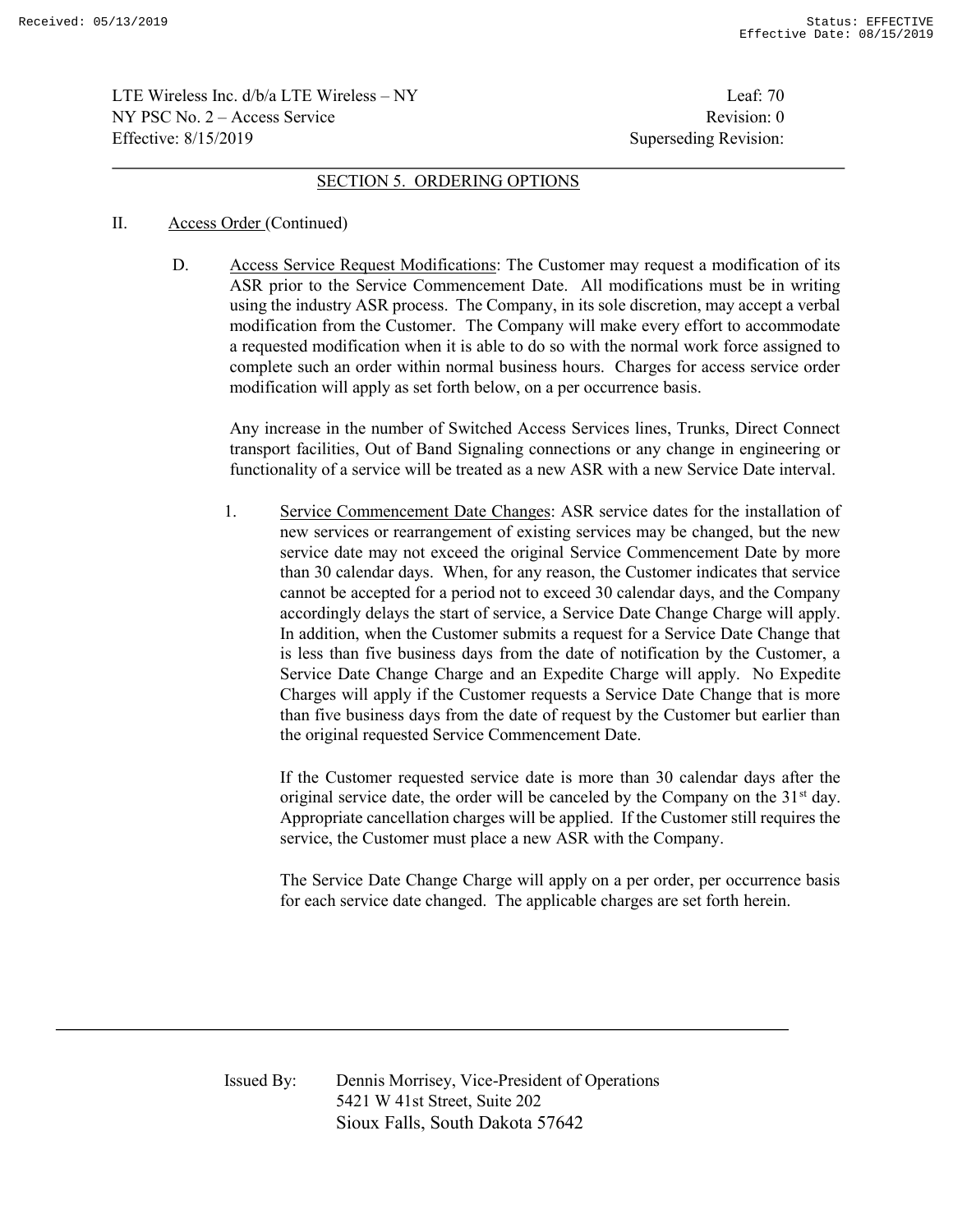LTE Wireless Inc.  $d/b/a$  LTE Wireless – NY Leaf: 71  $NY PSC No. 2 - Access Service$  Revision: 0 Effective: 8/15/2019 Superseding Revision:

#### SECTION 5. ORDERING OPTIONS

- II. Access Order (Continued)
	- D. Access Service Request Modifications: (Continued)
		- 2. Design Change Charge: The Customer may request a Design Change to the service ordered. A Design Change is any change to an ASR which requires Engineering Review. An Engineering Review is a review by Company personnel of the service ordered and the requested changes to determine what change(s) in the design, if any, are necessary to meet the Customer's request. Design Changes include such changes as the addition or deletion of optional features or functions, a change in the type of Transport Termination (Switched Access only) or type of Channel interface. Any other changes are not considered Design Changes for purpose of this subsection and will require issuance of a new ASR and the cancellation of the original ASR with appropriate cancellation charges applied.
		- 3. Expedited Order Charge: When placing an Access Order for service(s) for which a Standard Interval exists, a Customer may request a Service Commencement Date that is earlier than the Standard Interval Service date, in which case an Expedite Charge will apply. The Expedite Charge will not apply if the new Service Commencement Date is more than five days from the date of the request to the Company of the expedited order request. The request for an earlier service date may be received from the Customer prior to its issuance of an ASR, or after the ASR has been issued but prior to the service date. The Company has the exclusive right to accept or deny the Expedite Order request. However, if upon reviewing availability of equipment and scheduled work load, the Company agrees to provide service on an expedited basis and the Customer accepts the Company's proposal, an Expedite Charge will apply.

 If the Company is subsequently unable to meet an agreed upon expedited service date, then the Expedite Charge will not apply.

 In the event the Company provides service on an expedited basis on the Customer's request, and the Customer delays service or is not ready for delivery of service at the time of installation, a Service Date Change Charge will apply in addition to the Expedite Charge.

 In the event that the Customer cancels an expedite request, the Expedite Charge will be added to any applicable Cancellation Charge specified herein.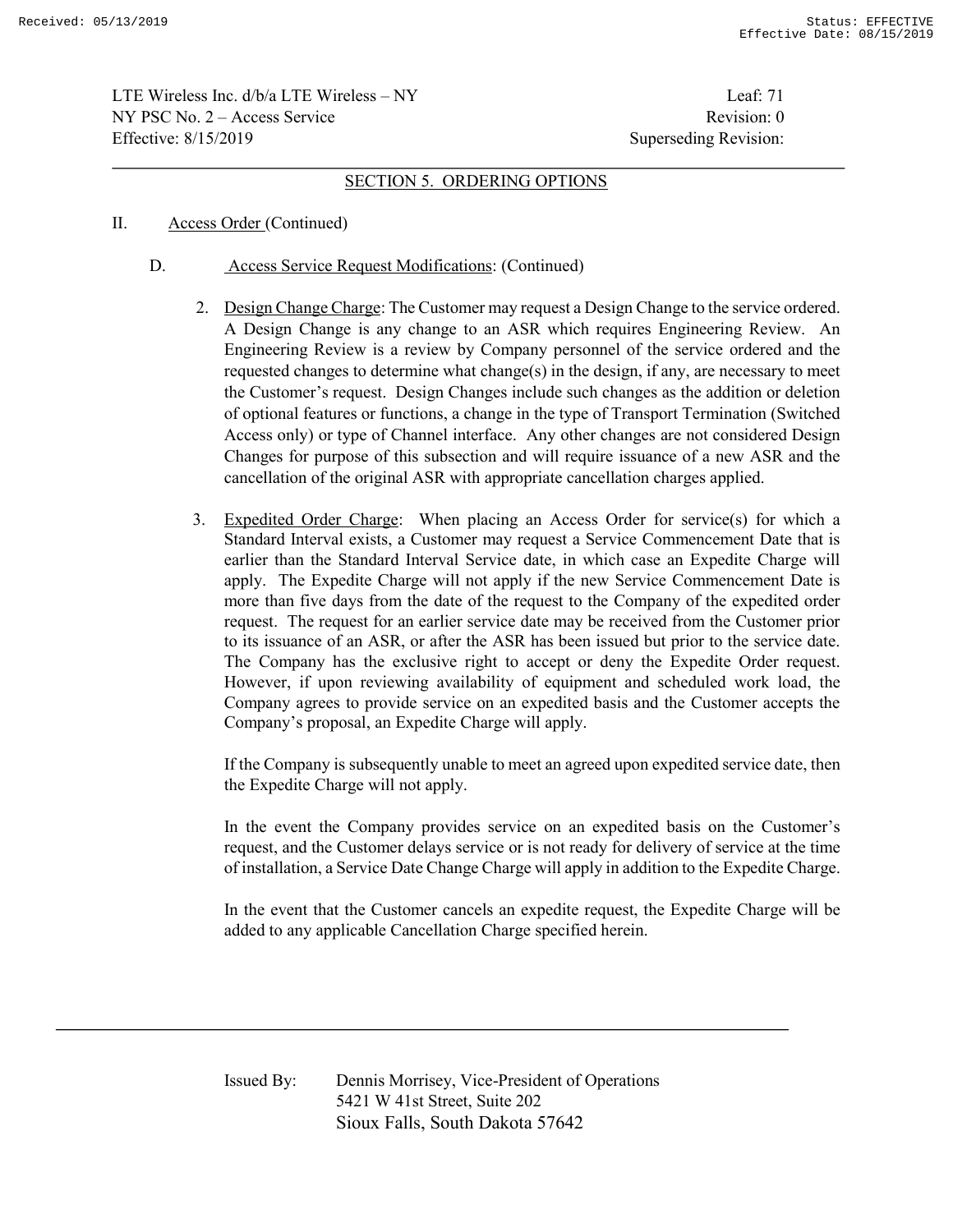LTE Wireless Inc. d/b/a LTE Wireless – NY Leaf: 72  $NY PSC No. 2 - Access Service$  Revision: 0 Effective: 8/15/2019 Superseding Revision:

#### SECTION 5. ORDERING OPTIONS

#### II. Access Order (Continued)

- D. Access Service Request Modifications: (Continued)
	- 3. Expedited Order Charge (Continued)

 In the event that the Customer requests a Service Date Change after the Company has received the original expedite request, the Expedite Charge will still apply.

An Expedite Charge will not be applied to orders expedited for Company reasons.

 If costs other than additional administrative expenses are to be incurred when the Access Order is expedited, the regulations and charges for Special Construction as set forth in this tariff will apply.

 The Expedited Order Charge will apply on a per order, per occurrence basis, as specified herein.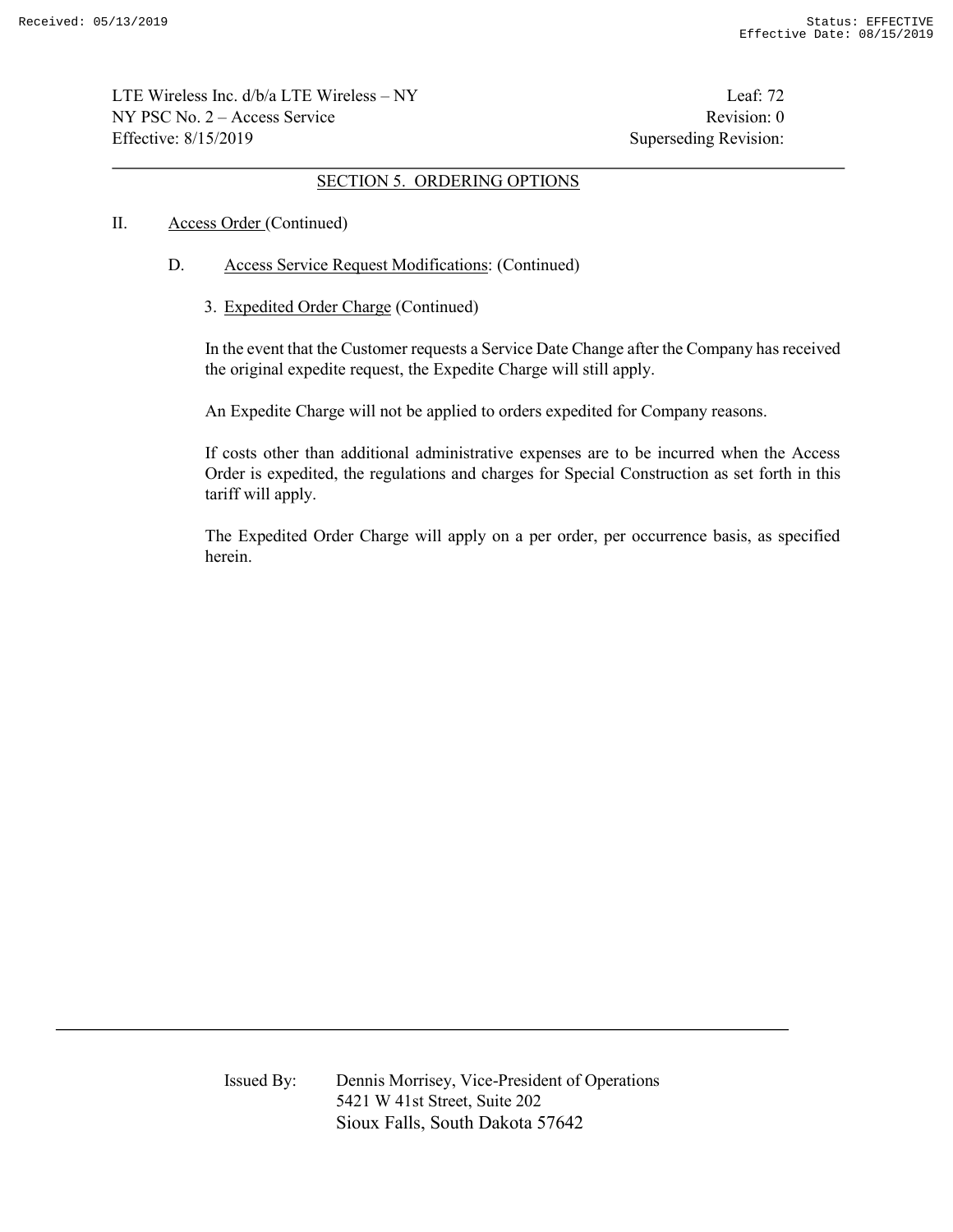LTE Wireless Inc.  $d/b/a$  LTE Wireless – NY Leaf: 73  $NY PSC No. 2 - Access Service$  Revision: 0 Effective: 8/15/2019 Superseding Revision:

# SECTION 5. ORDERING OPTIONS

# II. Access Order (Continued)

# E. Cancellation of an Access Service Request

 A Customer may cancel an ASR for the installation of Switched Access Service at any time prior to notification by the Company that service is available for the Customer's use. The cancellation date is the date the Company receives written or verbal notice from the Customer that the order is to be canceled. The verbal notice must be followed by written confirmation within ten days. A Customer may negotiate an extension of a service date of an ASR for installation of new services or rearrangement of existing service, in which case a Service Date Change Charge will apply. However, the new service date cannot exceed the originally established service date by more than 30 calendar days. On the 31<sup>st</sup> day beyond the original service date, the ASR will be canceled, and the appropriate Cancellation Charge will be applied.

If the cancellation occurs prior to the Company's receiving the ASR, no charges shall apply.

 A Customer may cancel an ASR for the installation of Special Access Service without incurring a charge at any time prior to the acceptance of a Negotiated Interval Service Date by the Customer. Cancellation Charges will apply for Special Access Service if the Customer cancels more than 48 hours after the Application Date. Cancellation Charges for Expedited Orders will be applied for any order canceled from the Application Date forward.

If the Company misses a service date for standard or Negotiated Interval Access Order by more than 30 days due to circumstances such as acts of God, governmental requirements, work stoppages and civil commotions, the Company shall not be liable for such delay and the Customer may cancel the ASR without incurring cancellation charges.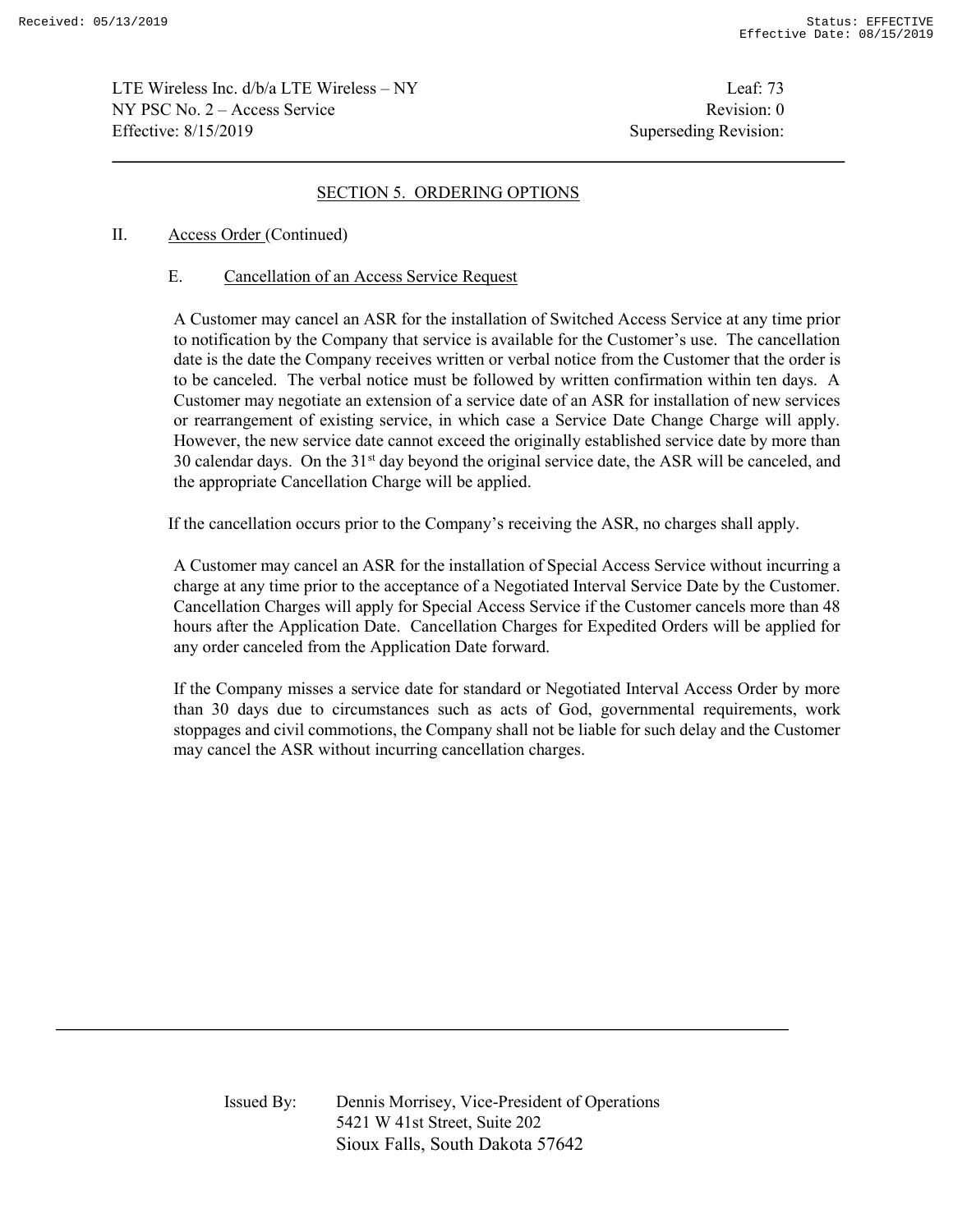LTE Wireless Inc.  $d/b/a$  LTE Wireless – NY Leaf: 74  $NY PSC No. 2 - Access Service$  Revision: 0 Effective: 8/15/2019 Superseding Revision:

### SECTION 5. ORDERING OPTIONS

- II. Access Order (Continued)
	- F. Minimum Period of Service: The minimum period for which Access Service is provided and for which charges are applicable is one month.
		- 1. The following changes will be treated as a discontinuance of the existing service and a request for installation of a new service. All associated Non-Recurring Charges will apply for the new service and a new minimum period will be established:
			- a.) A change in the identity of the Customer of record;
			- b.) A move by the Customer to a different building;
			- c.) A change in type of service;
			- d.) A change in Switched Access Service Interface (i.e., DS1 or DS3);
			- e.) A change in Switched Access Service Traffic Type;
		- 2. When Access Service is disconnected prior to the expiration of the minimum period, charges are applicable for the balance of the minimum period. The Minimum Period Charge for monthly billed services will be determined as follows:

 For Switched Access Service, the charge for a month or fraction thereof is the applicable minimum monthly charge for the capacity made available to the Customer.

 All applicable Non-Recurring Charges for the service will be billed in addition to the Minimum Period Charge.

- G. Miscellaneous Service Order Charge: The Miscellaneous Service Order Charge is an administrative charge designed to compensate for the expenses associated with service order issuance. The charge always applies to the following services since a pending service order would not exist:
- Overtime Repair
- Stand-by Repair
- Testing and Maintenance with other Telephone Companies other than when in conjunction with Acceptance Testing, Other Labor and Maintenance of Service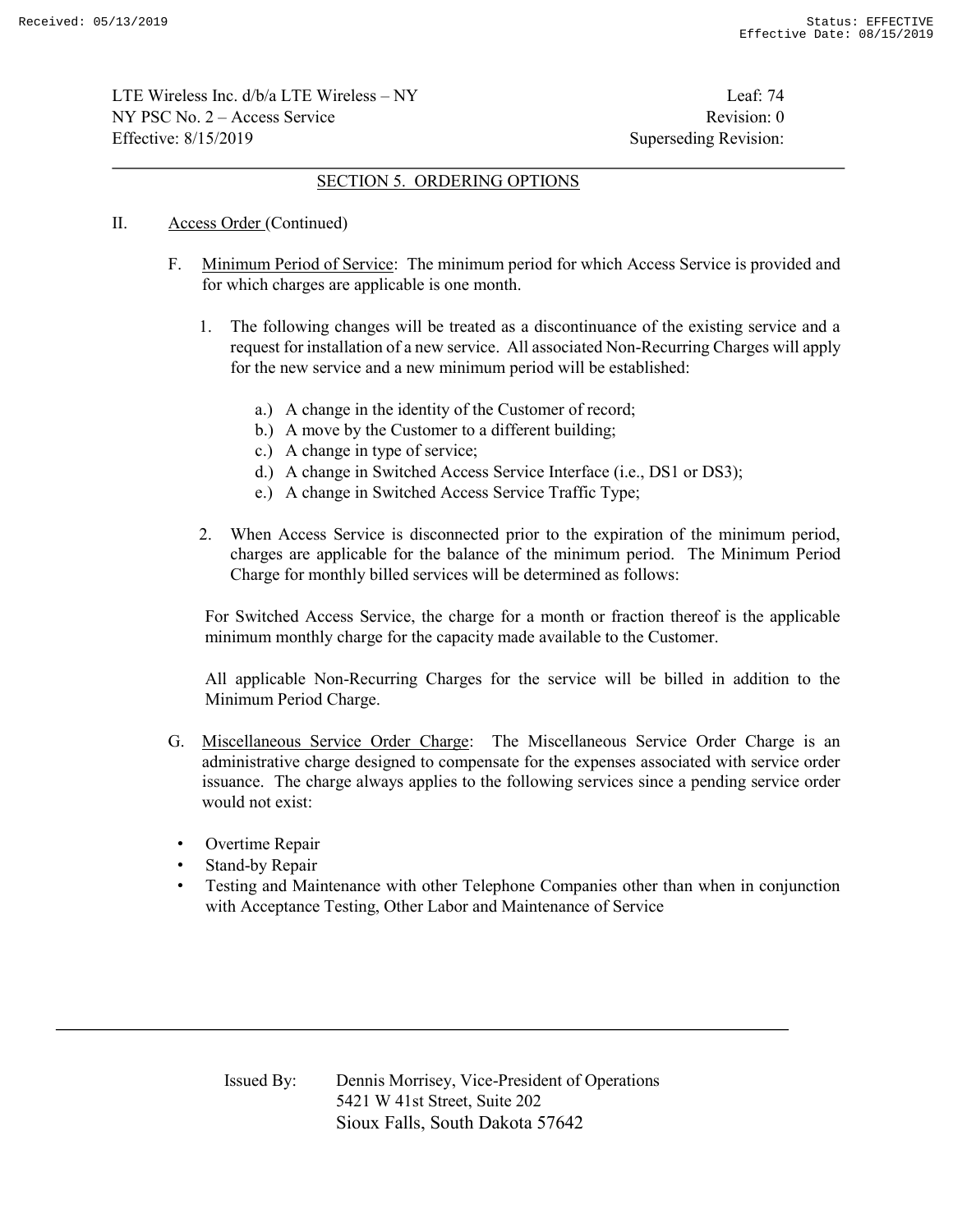LTE Wireless Inc. d/b/a LTE Wireless – NY Leaf: 75  $NY PSC No. 2 - Access Service$  Revision: 0 Effective: 8/15/2019 Superseding Revision:

### SECTION 5. ORDERING OPTIONS

### II. Access Order (Continued)

### G. Miscellaneous Service Order Charge: (Continued)

The charge does not apply to the following services since there would exist a pending service order.

- Additional Engineering
- Overtime Installation
- Stand-by Acceptance Testing
- Testing and Maintenance with exchange telephone companies when in conjunction with Acceptance Testing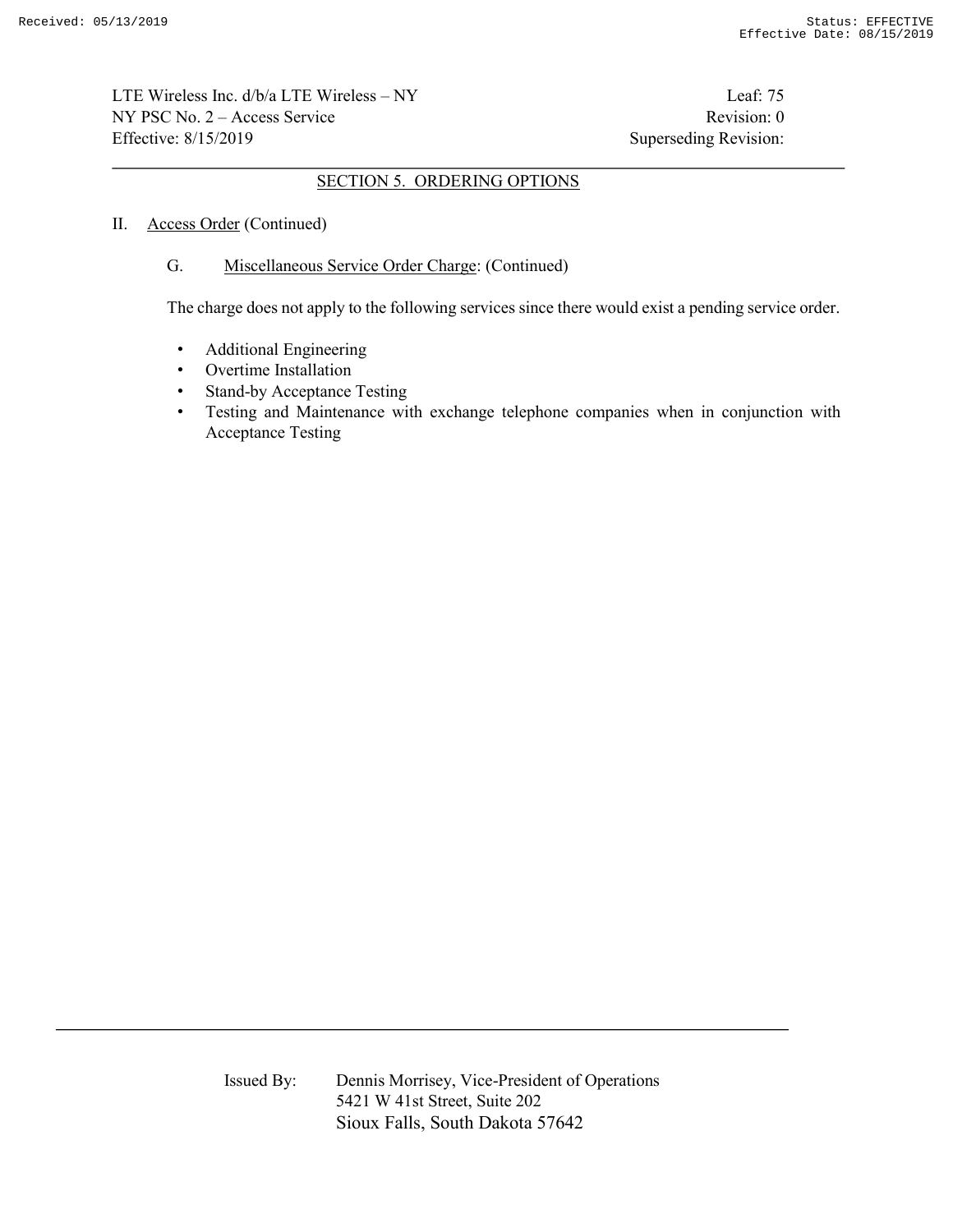LTE Wireless Inc. d/b/a LTE Wireless - NY Leaf: 76 NY PSC No. 2 – Access Service Revision: 0 Effective: 8/15/2019 Superseding Revision:

# SECTION 5. ORDERING OPTIONS

- II. Access Order (Continued)
	- H. Charges

Verizon Areas Non-Recurring

|                       |                                     | -0<br>Charge            |
|-----------------------|-------------------------------------|-------------------------|
| 1.                    | Access Order Charge                 | \$105.00                |
| 2.                    | Service Date Change Charge          | \$25.32                 |
| 3.                    | Design Change Charge                | \$25.32                 |
| 4.                    | Line or Trunk Installation, per DS1 | \$288.00                |
| <b>Frontier Areas</b> |                                     | Non-Recurring<br>Charge |
| 1.                    | Access Order Charge                 | \$46.63                 |
| 2.                    | Service Date Change Charge          | \$22.80                 |
| 3.                    | Design Change Charge                | \$46.00                 |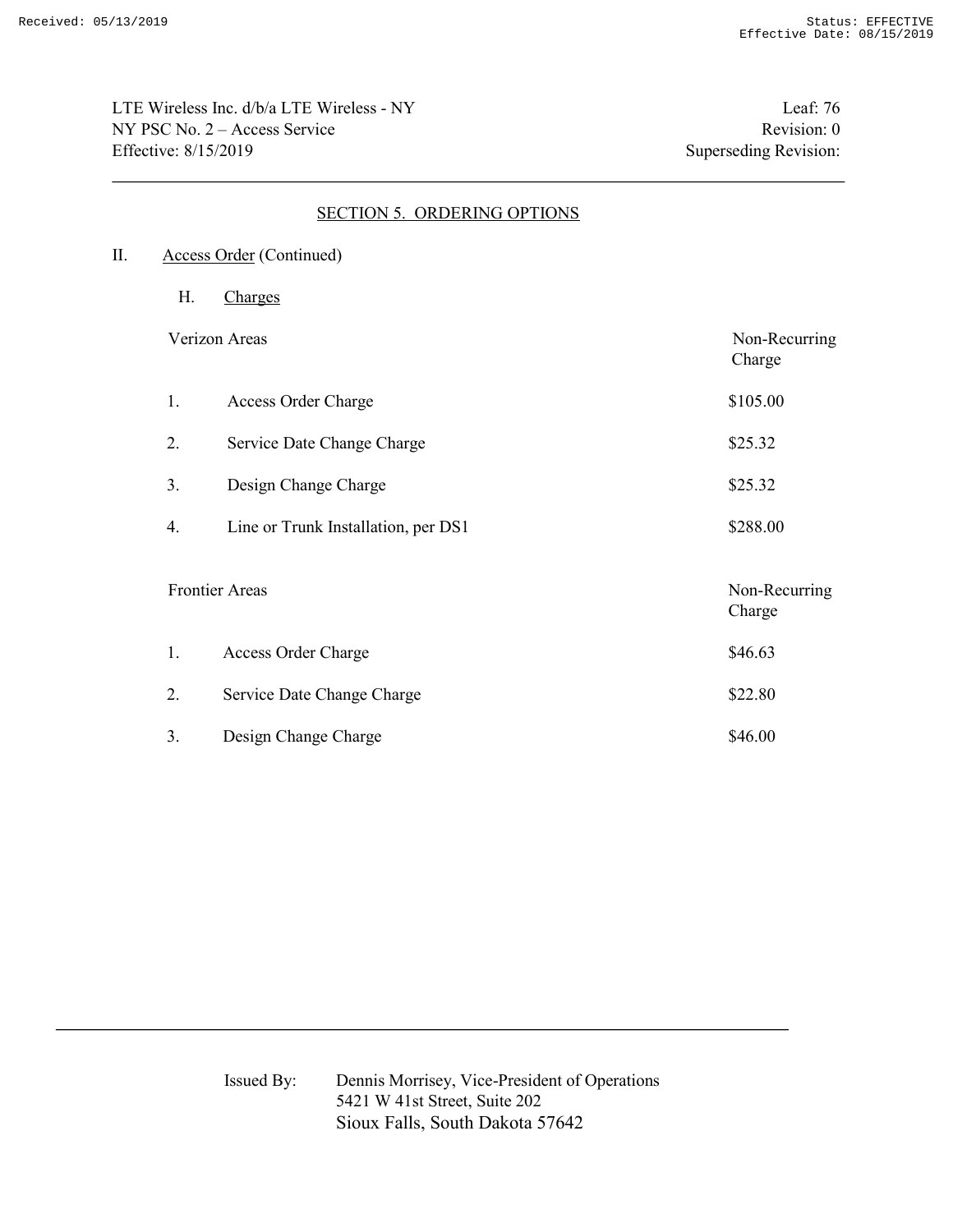LTE Wireless Inc.  $d/b/a$  LTE Wireless – NY Leaf: 77  $NY PSC No. 2 - Access Service$  Revision: 0 Effective: 8/15/2019 Superseding Revision:

# SECTION 5. ORDERING OPTIONS

#### III. Billing & Collection

The Company will provide the following services:

- Recording Service
- Automatic Number Identification (ANI)
- Billing Name and Address (BNA)
- A. Recording Service

Recording is the entering on magnetic tape or other acceptable media the details of Customer messages originated through switched access service. Recording is provided 24 hours a day, 7 days a week.

The company will provide recording service in association with the offering of Switched Access Service for Customer messages that can be recorded by company-provided automatic message accounting equipment. At the request of the Customer, recording service will be provided for switched access service on an end office and type of call basis. Type of call means message telecommunications service (MTS) including 700 and 900 service calls originating and/or terminating over a WATS access line, and station message detail recording for MTS and calls originating from a WATS access line.

The company will provide recording service in its operating territory. The minimum territory for which the Company will provide recording service is all the appropriately equipped offices in a state operating territory for which the Customer has ordered switched access service.

For Switched Access Service, the term "Customer message" used herein denotes an intrastate call originated by a Customer's end user. Station message detail recording is an optional feature which provides a record of Customer messages originated by MTS and WATS access lines.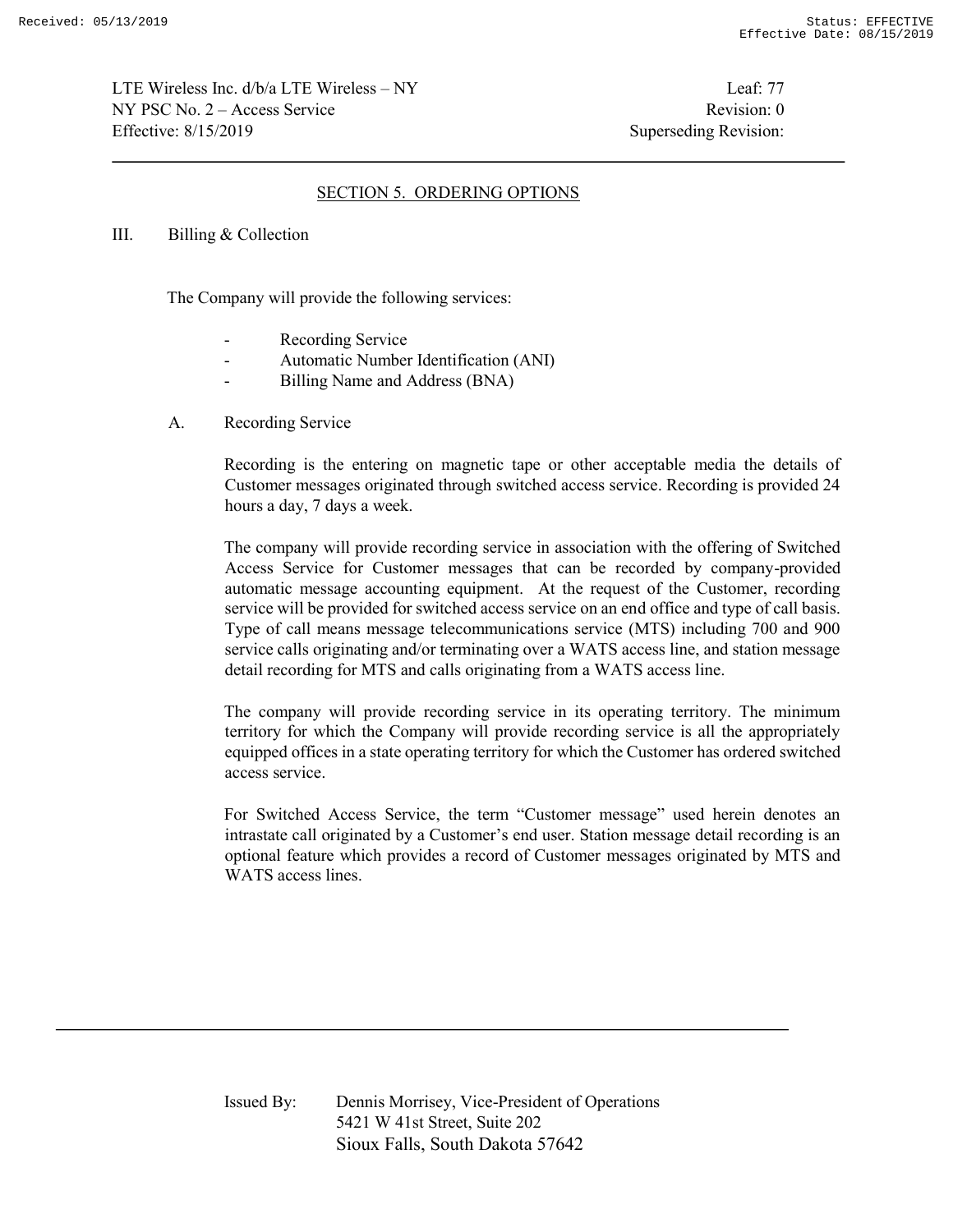LTE Wireless Inc.  $d/b/a$  LTE Wireless – NY Leaf: 78  $NY PSC No. 2 - Access Service$  Revision: 0 Effective: 8/15/2019 Superseding Revision:

#### SECTION 5. ORDERING OPTIONS

- III. Billing & Collection (Continued)
	- A. Recording Service (Continued)
		- 1. Undertaking of the Company
			- a. The Company will record all Customer messages carried over switched access service that are available to Company-provided recording equipment or operators. Unavailable customer service messages (i.e. certain Feature Group operator and TOPS messages which are not accessible by Company-provided equipment or operators) will not be recorded. The recording equipment will be provided at locations selected by the Company.
			- b. A standard format for the provision of the recorded Customer message detail will be established by the Company and provided to the Customer. If, in the course of Company business, it is necessary to change the format, the Company will notify the involved Customers six months prior to the change, unless otherwise agreed to by the Customer and the Company.
			- c. Recorded Customer message detail which is used at the request of the Customer to provide message bill processing service is not retained by the Company for longer than forty-five (45) days. The rates for unbilled message detail and the billed message detail is retained for reference in place of the recorded Customer message detail. For recorded Customer message detail not used by Customer's message processing service, the Company will, upon request, make every reasonable effort to recover recorded Customer message detail previously made available to the Customer and make it available again for the Customer. The charges as set forth in the rate schedule, following, will apply for all such detail provided. Such a request must be made within thirty (30) days from the date the details were initially made available to the Customer.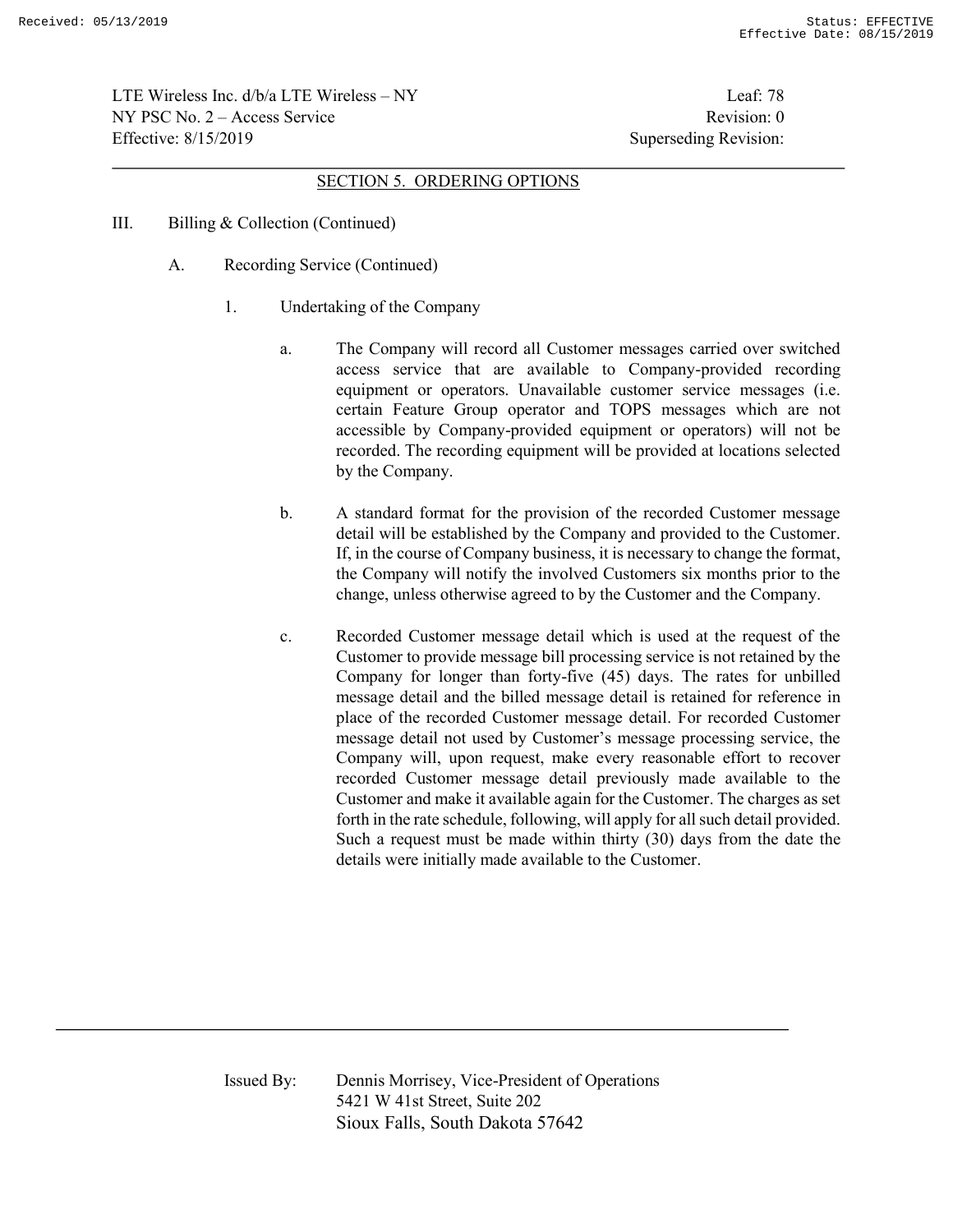LTE Wireless Inc. d/b/a LTE Wireless – NY Leaf: 79  $NY PSC No. 2 - Access Service$  Revision: 0 Effective: 8/15/2019 Superseding Revision:

### SECTION 5. ORDERING OPTIONS

- III. Billing & Collection (Continued)
	- A. Recording Service (Continued)
		- 2. Liability of the Company

Unless there is an expressed written agreement to the contrary, in the absence of gross negligence or willful misconduct, no liability for damages to the Customer or other person or entity shall attach to the Company for its action or the conduct of its employees in providing recording service.

3. Obligations of the Customer

The Customer shall order recording service under a special order.

The Customer shall order recording service at least one month prior to the date when the Customer message detail is to be recorded, unless the Customer's request requires that recording service be provided by end office and type of call, then the ordering interval will be determined on an individual case basis.

The Customer shall order recording service for switched access by end office and type of call in accordance with the terms and conditions established on an individual case basis special order.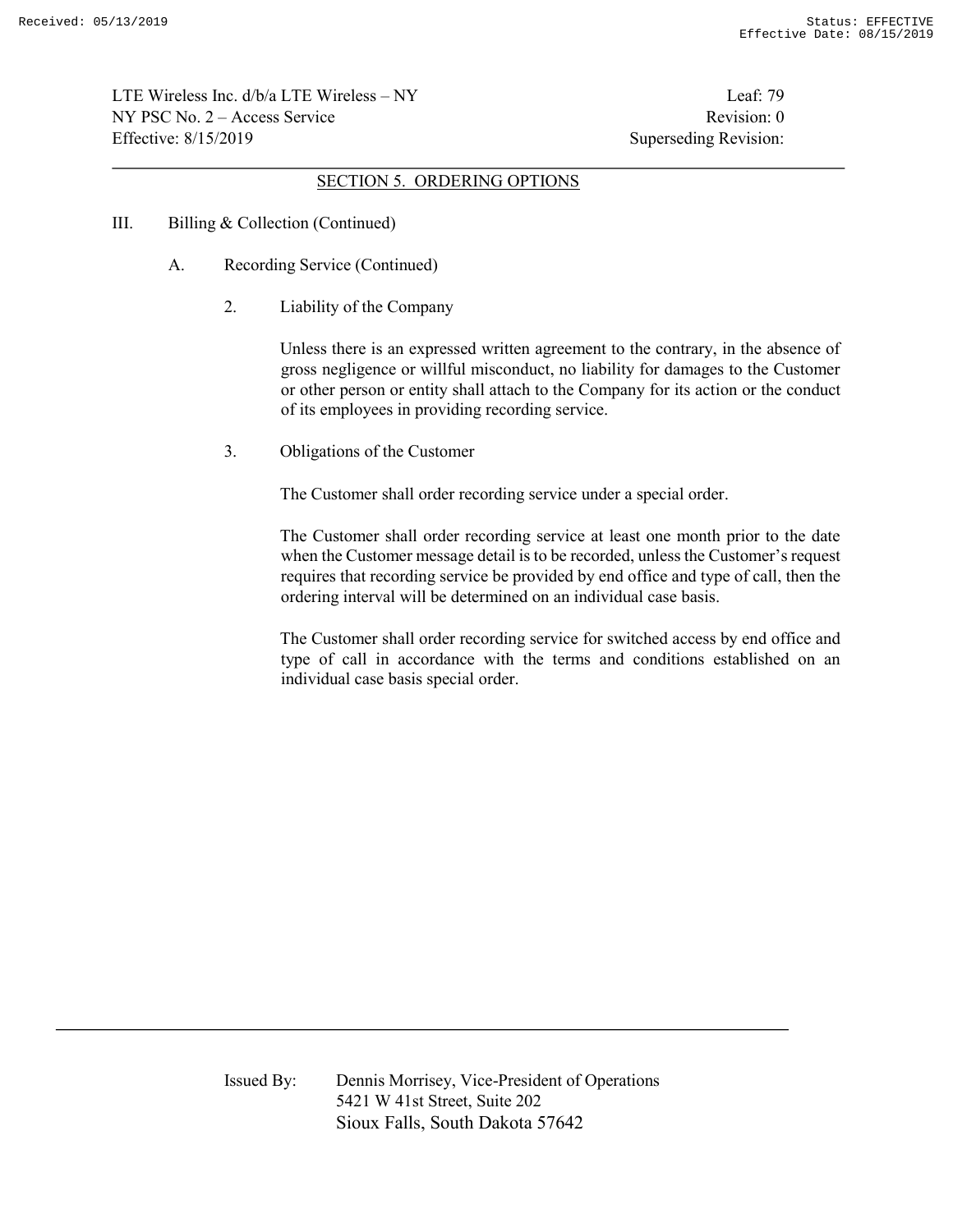LTE Wireless Inc. d/b/a LTE Wireless – NY Leaf: 80  $NY PSC No. 2 - Access Service$  Revision: 0 Effective: 8/15/2019 Superseding Revision:

#### SECTION 5. ORDERING OPTIONS

- III. Billing & Collection (Continued)
	- A. Recording Service (Continued)
		- 4. Payment Arrangements and Audit Provisions
			- a. Notice and Scope
				- (1) Upon forty-five (45) days' prior written notice by the Customer to the Company (or such shorter period as the parties may mutually agree upon), the Customer or its authorized representative shall have the right to commence an audit during normal business hours and at intervals of no more than one audit in any six-month period. The audit will be limited to all such records and accounts as may, under recognized accounting practices, contain information bearing upon amounts subject to being billed to the Customer's end users by the Company as part of its provision of billing and collection services and the changes to the Customer for other services provided by the Company pursuant to this tariff.
				- (2) The written notice of audit shall identify the date upon which it is to commence, the location, the Customer's representatives, the subject matter of the audit, and the materials to be reviewed.
				- (3) The written notice of audit shall be directed to the Company's representative at the address stipulated by such representative.
				- (4) The Company may, within thirty (30) days of receipt of the Customer's notice of audit, postpone commencement by written notice for a period not to exceed fifteen (15) days, but only for good cause. The Company shall also indicate the new date for commencement of said audit.
				- (5) Upon completion of the audit, the Customer's auditors are to provide an oral report of their findings to the Company prior to their departure, followed by a letter within thirty (30) days confirming findings.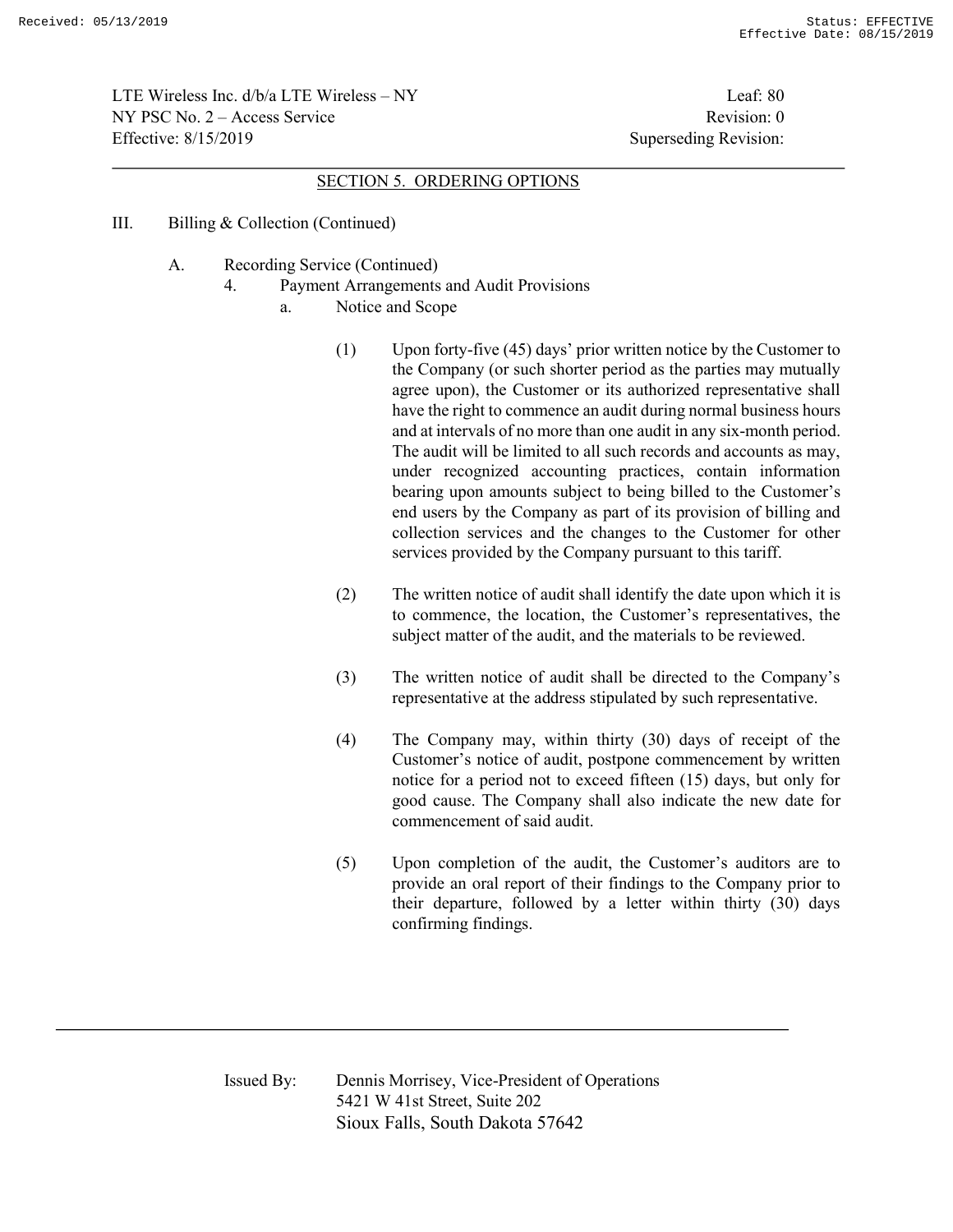LTE Wireless Inc.  $d/b/a$  LTE Wireless – NY Leaf: 81  $NY PSC No. 2 - Access Service$  Revision: 0 Effective: 8/15/2019 Superseding Revision:

#### SECTION 5. ORDERING OPTIONS

- III. Billing & Collection (Continued)
	- A. Recording Service (Continued)
		- 4. Payment Arrangements and Audit Provisions (Continued)
			- b. Payment of Expenses

Each party shall bear its own expenses in connection with the conduct of an audit. Special data extractions required by the Customer for its representative to conduct the audit will be paid for by the Customer. "Special data extraction" for auditing purposes shall mean programming, clerical and computer time required to create an output record (from existing data files) that cannot normally be created from current software programs in the production program library.

- c. Requests for Examinations
	- (1) In addition to audits, the Customer, or its representatives, may request, from time to time, the opportunity to conduct an examination, as defined in b. following. The Company will make reasonable efforts to accommodate requests for examination and to cooperate in the conduct of an examination.
	- (2) An "examination" shall, for purposes of this section, constitute a reasonable inquiry on a single issue or a specific topic related to billing and collection service for a stated reason.
- d. Audit Provision

All information received or reviewed by the Customer or its authorized representative is to be considered confidential and is not to be distributed, provided or disclosed in any form to anyone not involved in the audit, nor is such information to be used for any other purposes.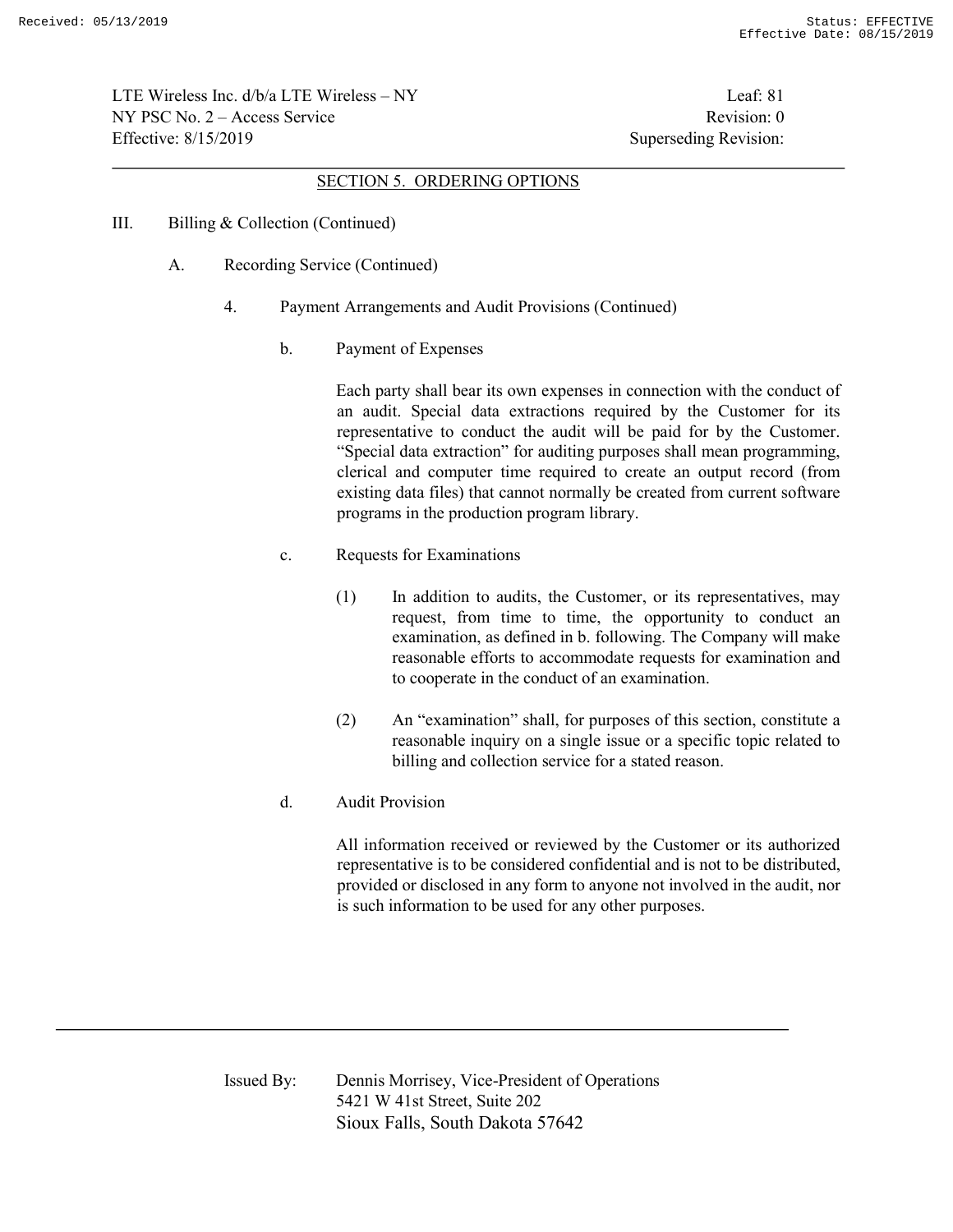LTE Wireless Inc.  $d/b/a$  LTE Wireless – NY Leaf: 82  $NY PSC No. 2 - Access Service$  Revision: 0 Effective: 8/15/2019 Superseding Revision:

#### SECTION 5. ORDERING OPTIONS

#### III. Billing & Collection (Continued)

- A. Recording Service (Continued)
	- 4. Payment Arrangements and Audit Provisions (Continued)
		- e. Minimum Period and Minimum Monthly Charges

The minimum period for which recording service without sorting is provided and for which charges apply is one month.

f. Cancellation of a Special Order

A Customer may cancel a special order for recording service on any date prior to the service date. The cancellation date is the date the company receives written or verbal notice from the customer that the special order is to be canceled. The verbal notice must be followed by written confirmation within ten (10) days. The service date for recording service is the date the Customer requests the recordings to start. When a Customer cancels a special order for recording service after the order date but prior to the start of service, a special-order charge and the minimum monthly charges will apply.

g. Changes to Special Orders

When a Customer requests material changes to a pending special order for recording service, the pending special order will be canceled, and the requested changes will be undertaken if they can be accommodated by the Company under a new special order. All cancellation charges as set forth preceding will apply for the canceled special order.

5. Rate Regulations

The special-order charge applies for each special order accepted by the Company for recording service or for a subsequently requested change.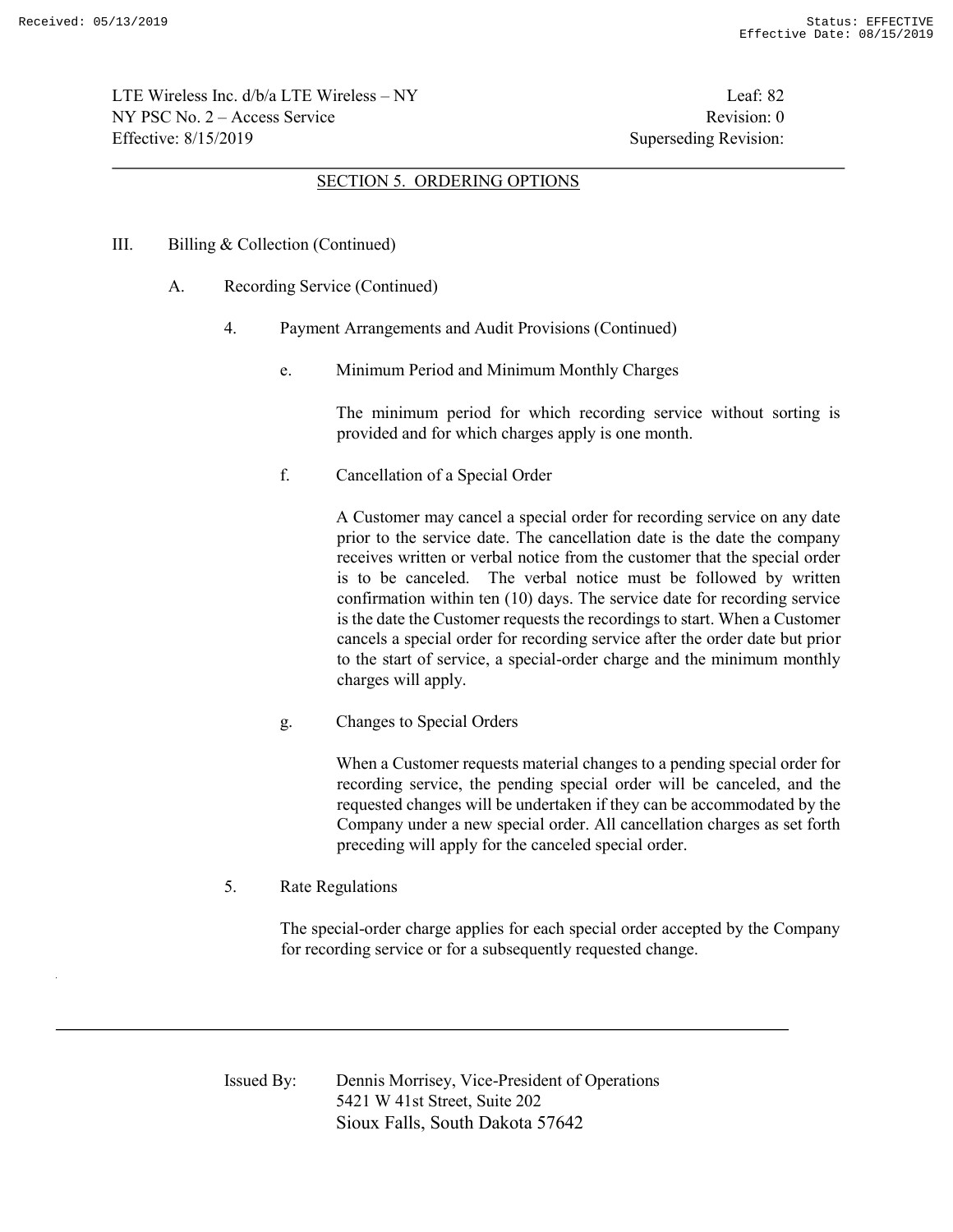LTE Wireless Inc.  $d/b/a$  LTE Wireless – NY Leaf: 83  $NY PSC No. 2 - Access Service$  Revision: 0 Effective: 8/15/2019 Superseding Revision:

#### SECTION 5. ORDERING OPTIONS

- III. Billing & Collection (Continued)
	- B. Automatic Number Identification (ANI)

ANI provides the automatic transmission of a seven or ten-digit number and information digits to the customer's premises for calls originating in the LATA, to identify the calling telephone number. The ANI feature is an end office software function which is associated on a call-by-call basis with (1) all individual transmission paths in a trunk group routed directly between an end office and a Customer's premises or, where technically feasible, with (2) all individual transmission paths in a trunk group between an end office and an access tandem, and a trunk group between an access tandem and a Customer's premises.

1. Rate Regulations

When ANI is delivered (with Feature Group D originating) and the Customer is charged the recording rate as set forth in the rate schedule, following, the ANI rate does not apply. If the Customer is not charged the recording rate, the ANI rate as set forth in the rate schedule will apply for each ANI record delivered to the Customer.

2. ANI Restrictions

The Company provides Automatic Number Identification (ANI) associated with intrastate service to an entity (ANI recipient) only under the following terms and conditions:

a. The ANI recipient or its designated billing agent may use or transmit ANI information to third parties for billing and collection, routing, screening, ensuring network performance, and completion of a telephone subscriber's call or transaction, or for performing a service directly related to the telephone subscriber's original call or transaction.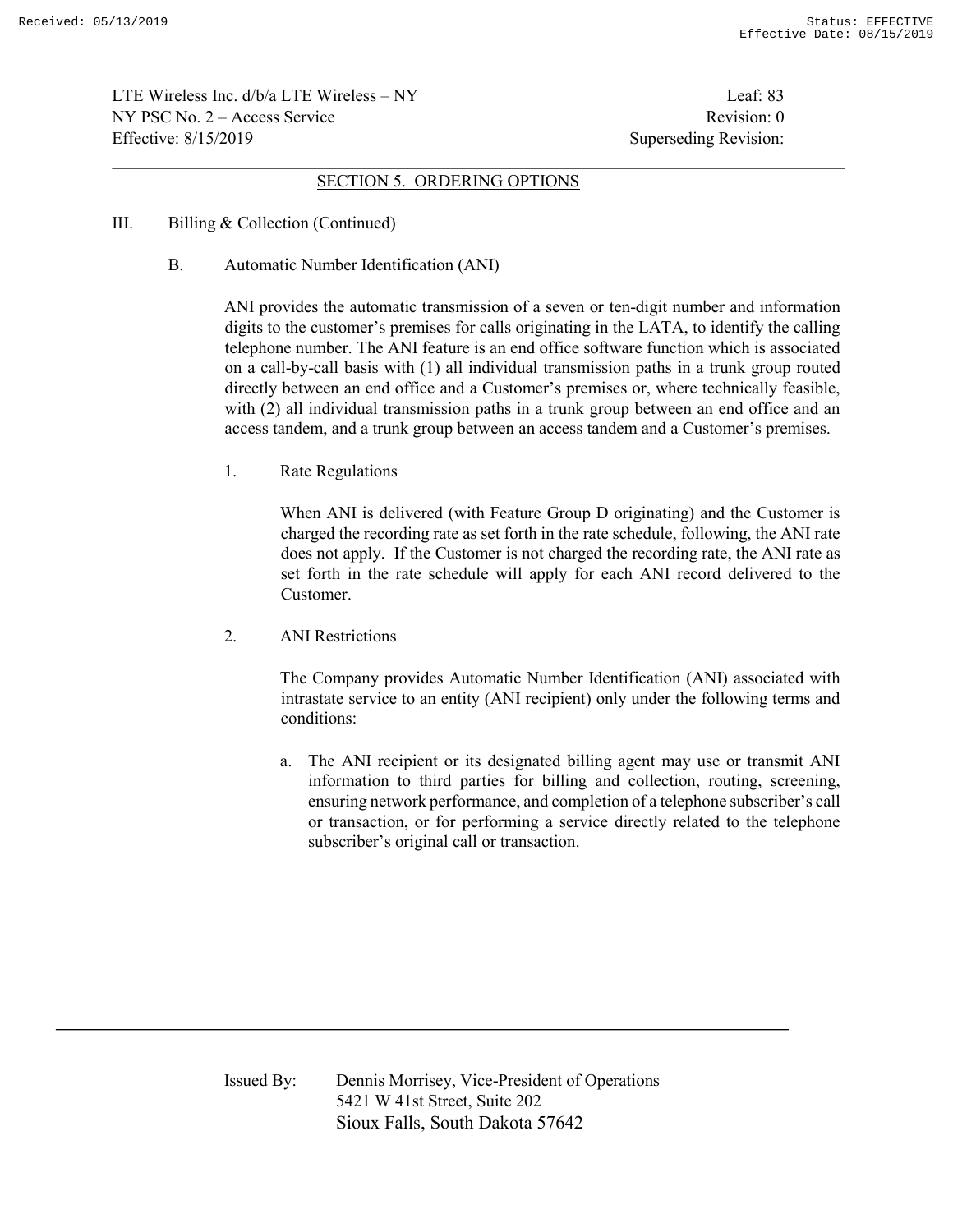LTE Wireless Inc.  $d/b/a$  LTE Wireless – NY Leaf: 84  $NY PSC No. 2 - Access Service$  Revision: 0 Effective: 8/15/2019 Superseding Revision:

#### SECTION 5. ORDERING OPTIONS

- III. Billing & Collection (Continued)
	- B. Automatic Number Identification (ANI) (Continued)
		- 2. ANI Restrictions (Continued)
			- b. The ANI recipient may offer to any telephone subscriber with whom the ANI recipient has an established Customer relationship, a product or service that is directly related to products or services previously purchased by the telephone subscriber from the ANI recipient.
			- c. The ANI recipient or its designated billing agent is prohibited from utilizing ANI information to establish marketing lists or to conduct outgoing marketing calls, except as permitted by the preceding paragraph, unless the ANI recipient obtains the prior written consent of the telephone subscriber permitting the use of ANI information for such purposes. The foregoing provisions notwithstanding, no ANI recipient or its designated billing agent may utilize ANI information if prohibited elsewhere by law.
			- d. The ANI recipient or its designated billing agent is prohibited from reselling, or otherwise disclosing ANI information to any other third party for any use other than those listed in Provision 1, unless the ANI recipient obtains the prior written consent of the subscriber permitting such resale or disclosure.
			- e. Violation of any of the foregoing terms and conditions by any ANI recipient shall result, after a determination through the Commission's complaint process, in suspension of the transmission of ANI by the company until such time as the Commission receives written confirmation from the ANI recipient that the violations have ceased or have been corrected. If the Commission determines that there have been three or more separate violations in a 24-month period, delivery of ANI to the offending party shall be terminated under terms and conditions determined by the Commission.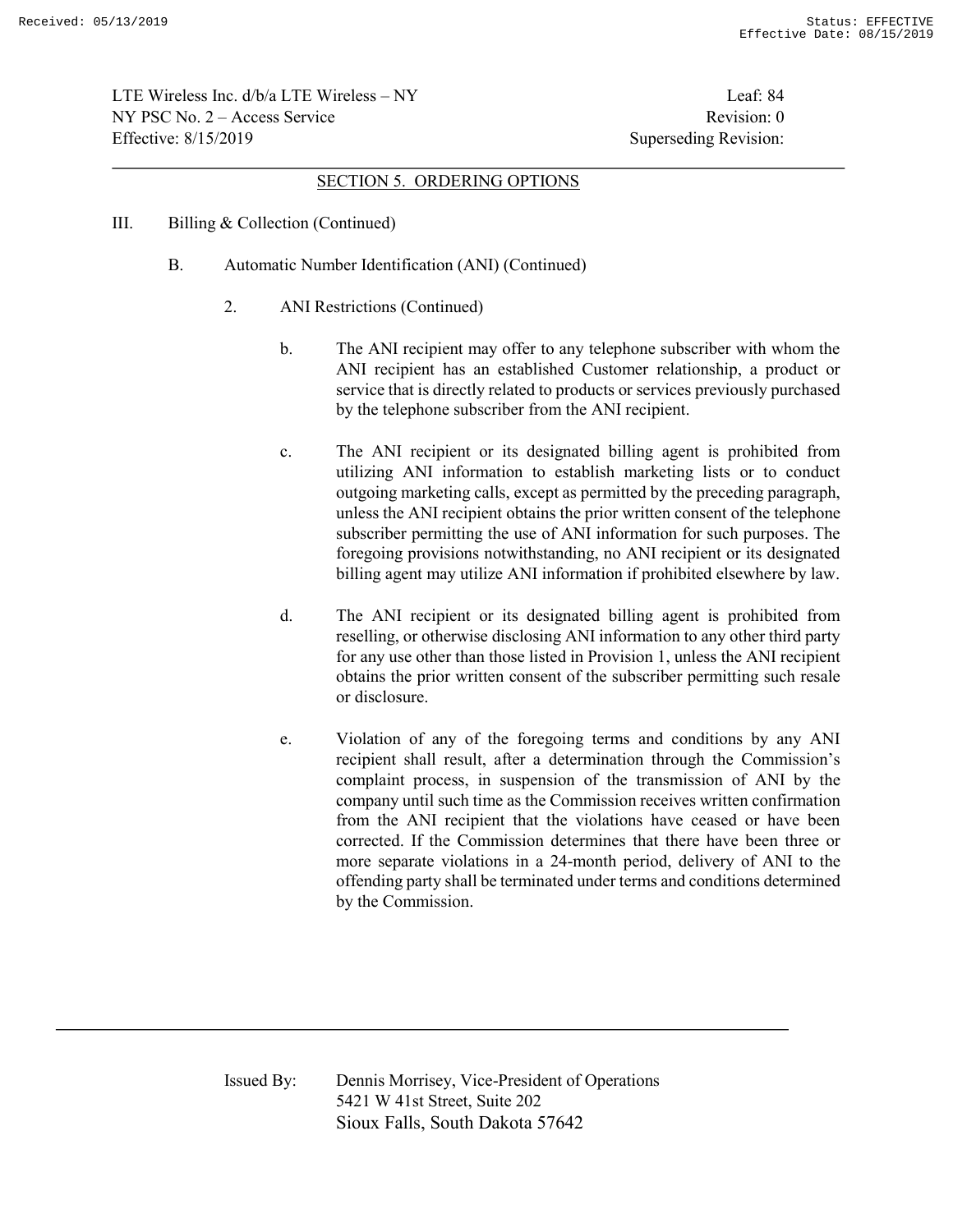LTE Wireless Inc.  $d/b/a$  LTE Wireless – NY Leaf: 85  $NY PSC No. 2 - Access Service$  Revision: 0 Effective: 8/15/2019 Superseding Revision:

#### SECTION 5. ORDERING OPTIONS

- III. Billing & Collection (Continued)
	- C. Billing Name and Address Service

Billing Name and Address (BNA) service is the provision of the complete billing name, street address, city or town, state and zip code for a telephone number assigned by the Company.

BNA service is provided for the sole purpose of permitting the Customer to bill its telephonic communications services to its end users and may not be resold or used for any other purpose, including marketing activity such as market surveys or direct marketing by mail or by telephone.

The Customer may not use BNA information to bill for merchandise, gift certificates, catalogs, or other services or products.

BNA service is provided on both a manual and a mechanized basis. On a manual basis, the information will be provided by voice telecommunications or by mail, as appropriate. On a mechanized basis, the information will be entered on magnetic tape containing recorded customer massages.

BNA information is furnished for sent-paid, collect, bill to third number, 700 and 900 service messages and messages charged to a calling card that is resident in the Company's database. In addition, BNA information for messages originated from data terminal numbers (DTNs) of data communications services is furnished on a manual basis only.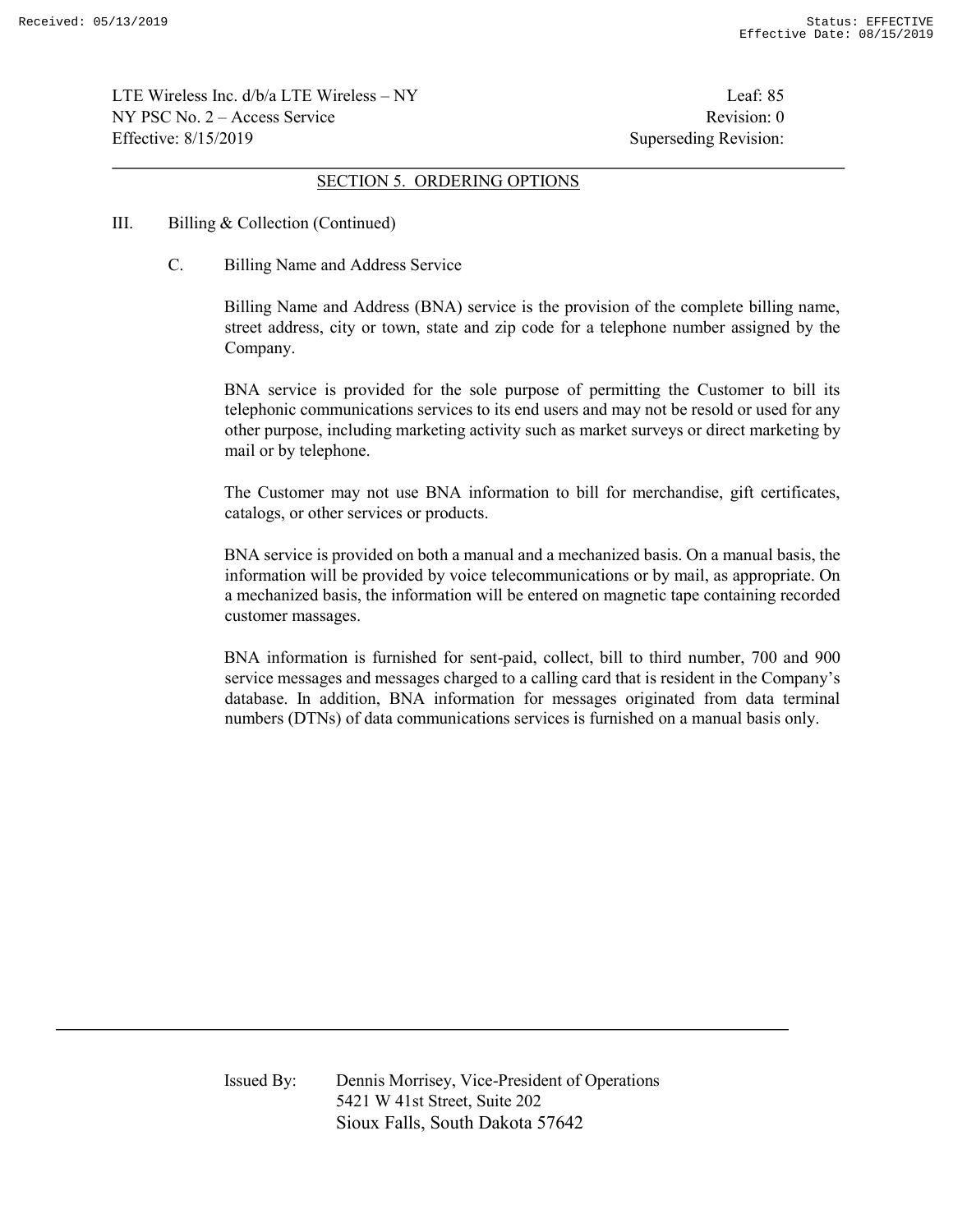LTE Wireless Inc.  $d/b/a$  LTE Wireless – NY Leaf: 86  $NY PSC No. 2 - Access Service$  Revision: 0 Effective: 8/15/2019 Superseding Revision:

#### SECTION 5. ORDERING OPTIONS

- III. Billing & Collection (Continued)
	- C. Billing Name and Address Service (Continued)
		- 1. Undertaking of the Company
			- a. A request for information on over 100 and up to 500 telephone numbers should be mailed to the Company. The Company will provide the response by first class U.S. Mail within ten (10) business days.
			- b. Upon receipt of a magnetic tape of recorded Customer messages, the Company will, at the request of the Customer, provide BNA service on a mechanized basis. The tape of messages may be provided by the Customer or, where the Customer subscribes to recording service as set forth preceding, may be the output from that service. The Company will enter the BNA information of the recorded message tape and send the tape to the Customer by first class U.S. Mail. Other methods of delivering the tape may be negotiated, and charges based on cost will apply.

The Company will provide a response to Customer-provided tapes by mail within six (6) business days of receipt. The Company will process and mail tapes which are the output or recording service every fifth business day.

- c. The Company will specify the format in which requests and tapes are to be submitted.
- d. The BNA information will be provided for the calling number furnished to the extent a billing name and address exists in the Company customer records information system, including non-published and non-listed numbers. If the billing name and address information for a specific calling number is confidential due to legal, national security, end user or regulatory imposed requirements, the company will provide an indicator on the confidential records.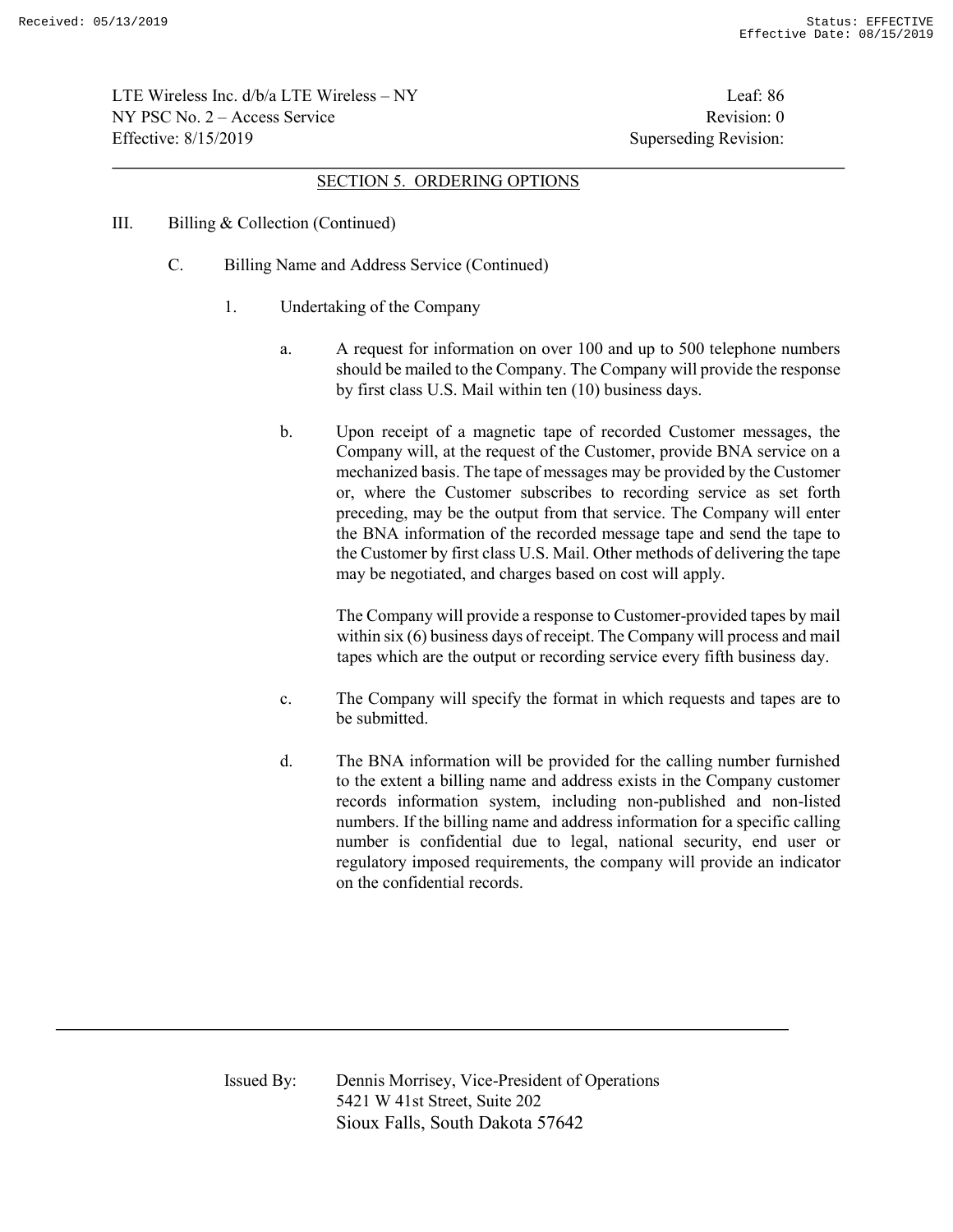LTE Wireless Inc.  $d/b/a$  LTE Wireless – NY Leaf: 87  $NY PSC No. 2 - Access Service$  Revision: 0 Effective: 8/15/2019 Superseding Revision:

#### SECTION 5. ORDERING OPTIONS

- III. Billing & Collection (Continued)
	- C. Billing Name and Address Service (Continued)
		- 1. Undertaking of the Company (Continued)
			- e. The Company will provide the most current BNA information resident in its database. Due to normal end user account activity, there may be instances where the BNA information provided is not the BNA that was applicable at the time the message was originated.
		- 2. Obligations of the Customer
			- a. With each order for BNA service, the Customer shall identify the authorized individual and address to receive the BNA information.
			- b. A Customer which orders BNA service on a mechanized basis and which intends to submit tapes of record messages for processing must provide the company with an acceptable test tape or transmission which includes all call types for which BNA information may be requested.
			- c. The Customer shall institute adequate internal procedures to ensure that BNA information, including that related to non-published and non-listed telephone numbers, is used only for the purpose set forth in this tariff and that BNA information is available only to those Customer personnel or agents with a need to know the information. The Customer must handle all billing name and address information designated as confidential by the Company in accordance with the Company's procedures concerning confidential information. The Company will provide to the Customer a non-disclosure agreement containing a statement of its procedures concerning confidential information.
			- d. The Customer shall not publicize or represent to others that the Company jointly participates with the Customer in the development of the Customer's end user records, accounts, databases or market date, records, files, databases or other systems it assembles through the use of BNA service.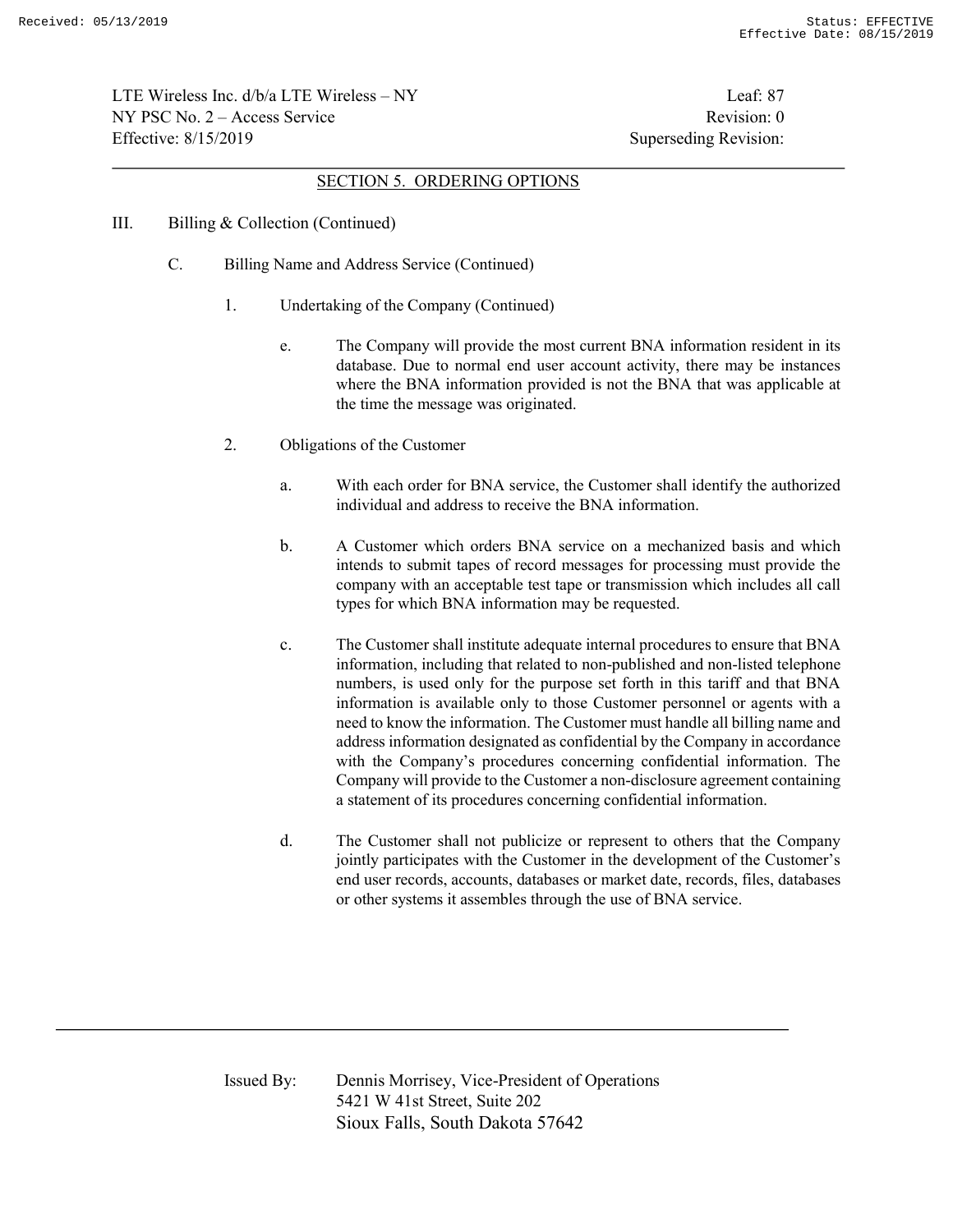LTE Wireless Inc. d/b/a LTE Wireless – NY Leaf: 88  $NY PSC No. 2 - Access Service$  Revision: 0 Effective: 8/15/2019 Superseding Revision:

#### SECTION 5. ORDERING OPTIONS

- III. Billing & Collection (Continued)
	- C. Billing Name and Address Service (Continued)
		- 2. Obligations of the Customer (Continued)
			- e. When the Customer orders BNA service for both interstate and intrastate messages, the projected percentage of interstate use must be provided in a whole number to the Company. The Company will designate the number obtained by subtracting the projected interstate percentage from 100 (100 projected interstate percentage = intrastate percentage) as the projected intrastate percentage. This whole number percentage will be used by the Company to apportion the rates and nonrecurring charges between interstate and intrastate in those circumstances where the recorded message detail is not sufficient to permit the Company to determine the appropriate jurisdiction. This percentage will remain in effect until a revised report is received as set forth below.
			- f. The Company shall use reasonable efforts to provide accurate and complete lists. The Company makes no warranties, expressed or implied, as to the accuracy or completeness of these lists.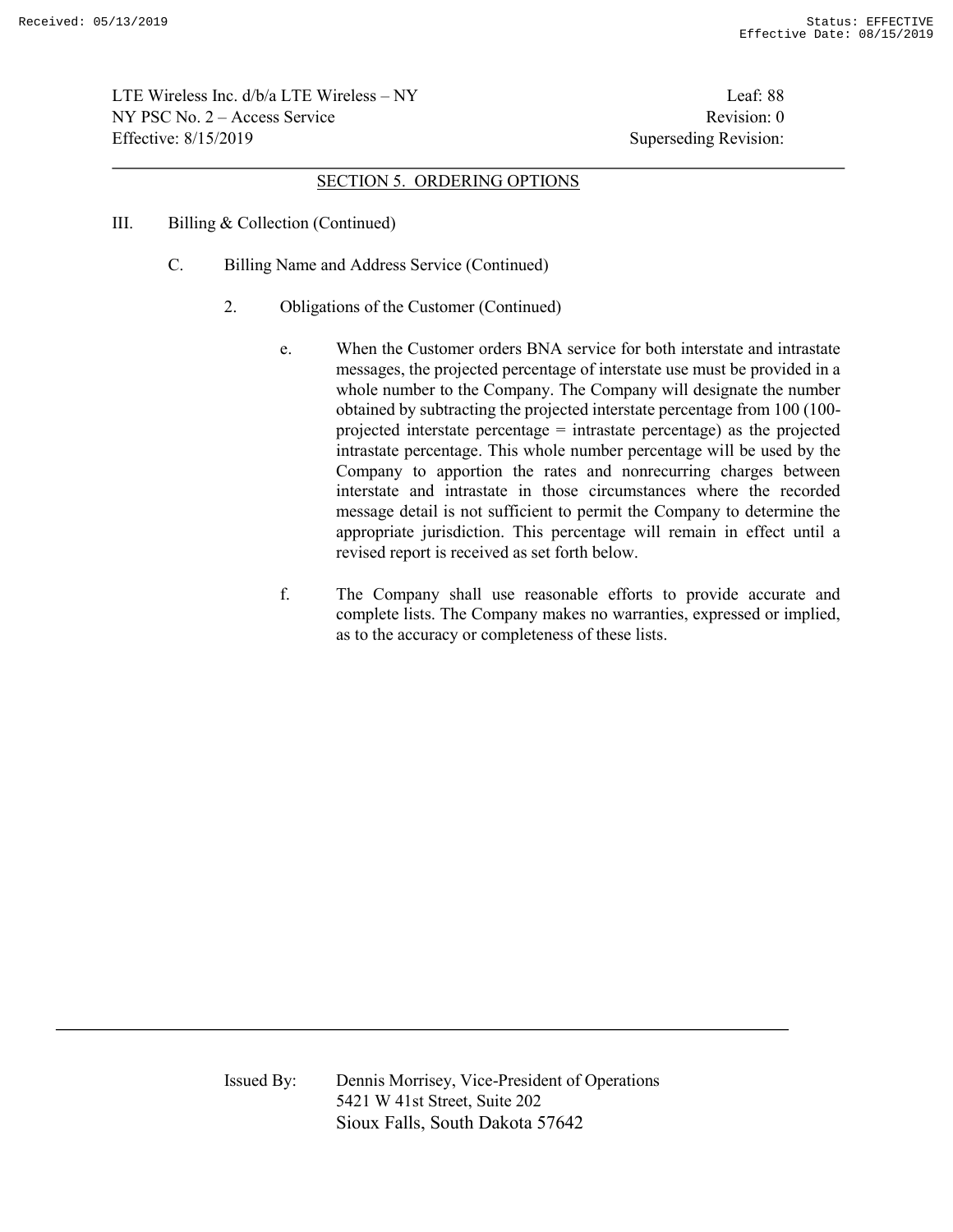LTE Wireless Inc. d/b/a LTE Wireless – NY Leaf: 89  $NY PSC No. 2 - Access Service$  Revision: 0 Effective: 8/15/2019 Superseding Revision:

#### SECTION 5. ORDERING OPTIONS

- III. Billing & Collection (Continued)
	- C. Billing Name and Address Service (Continued)
		- 3. Rate Regulations
			- a. Service Establishment Charges apply for the initial establishment of BNA service on a manual basis and for the initial establishment of BNA service on a mechanized basis.
			- b. A charge applies for each request for BNA information for a telephone number or DTN number on a manual basis. A charge applies for each message processed to supply BNA information on a mechanized basis.

The Company will keep a count of the requests and of the messages processed. The Company will bill the Customer in accordance with these counts whether or not the Company was able to provide BNA information for all requests and messages.

c. Where the recorded message detail is sufficient to determine a message is an intrastate message, the rates set forth in the rate schedule following will apply to each such message.

Usage for which the recorded message detail is insufficient to determine jurisdiction will be prorated by the company between interstate and intrastate.

The percentages provided in the reports as set forth preceding will serve as the basis for prorating the charges. The intrastate charges are determined as follows: For usage sensitive (i.e., requests or messages processed) chargeable rate elements, multiply the intrastate percent times actual use times the stated tariff rate.

d. When a Customer cancels an order for BNA service after the order date, the service establishment charge applies.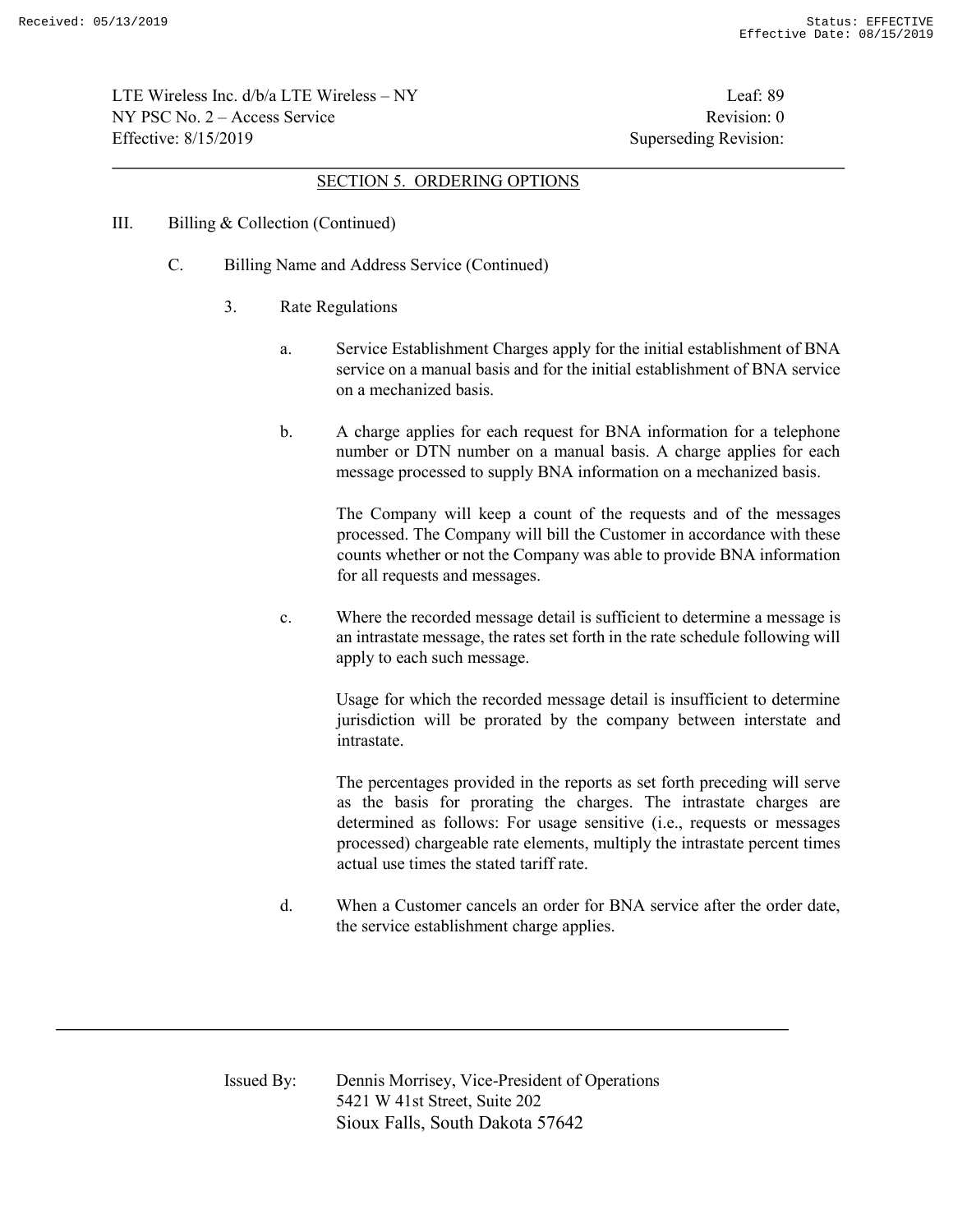LTE Wireless Inc.  $d/b/a$  LTE Wireless – NY Leaf: 90 NY PSC No. 2 – Access Service Revision: 0 Effective: 8/15/2019 Superseding Revision:

# SECTION 5. ORDERING OPTIONS

- III. Billing & Collection (Continued)
	- D. Rates

| 1. | Recording, per Customer message   | \$0.0081   |
|----|-----------------------------------|------------|
| 2. | ANI, per attempt                  | \$0.0121   |
| 3. | <b>BNA</b>                        |            |
|    | Service Establishment Charge      | \$1,595.55 |
|    | per telephone number, manual      | \$0.4800   |
|    | per message processed, mechanized | \$0.0200   |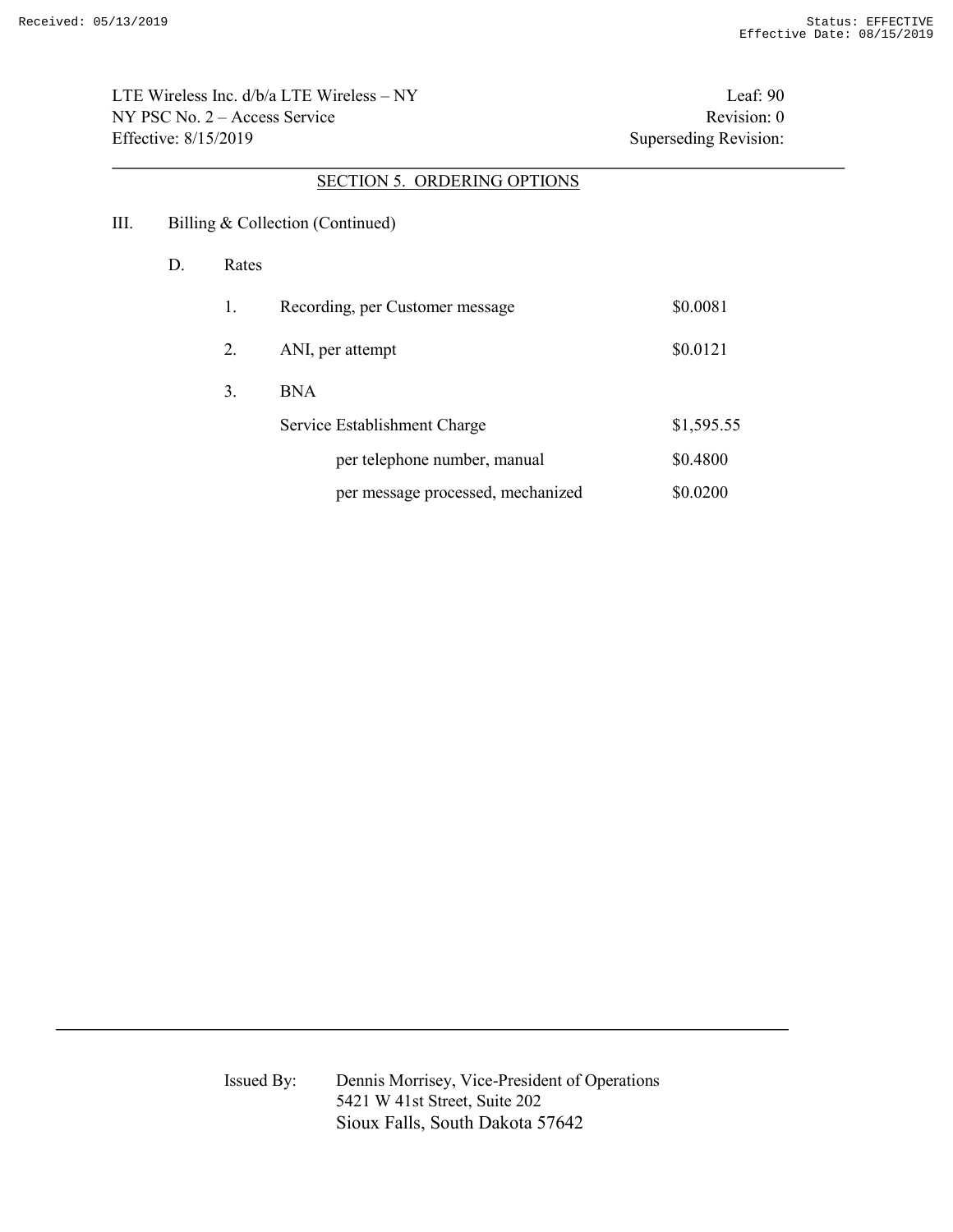LTE Wireless Inc.  $d/b/a$  LTE Wireless – NY Leaf: 91  $NY PSC No. 2 - Access Service$  Revision: 0 Effective: 8/15/2019 Superseding Revision:

# SECTION 5. ORDERING OPTIONS

- IV. Critical Facilities Administration Service
	- A. General Description of Service

Critical Facilities Administration Service (CFAS) provides physical route information to customers with Telecommunications Service Priority (TSP) qualified circuits, provided by the Company. Customer may request an enhance design layout record or may request a schematic/map layout (Circuit Layout Record). The request must be made in writing by authorized personnel. If the Company is acting as the Prime Contractor, the Company will obtain from its subcontractors the physical routing information for their portion of the qualified circuit.

- B. Customer Obligations
	- 1. Customers' circuits must be federally registered as TSP circuits.
	- 2. Customers must subscribe to the Critical Facilities Administration Service (CFAS) offered by the Company and identify which qualifying circuits it wishes to enroll in the service. Such circuits will be referred to as "subscribed circuits."
	- 3. Customers must pay the appropriate tariff charges for CFAS, and any connecting carrier CFAS charges billed to the Company or directly to the Customer.
	- 4. Customers must agree to treat all network information provided to them regarding their subscribed circuits as confidential.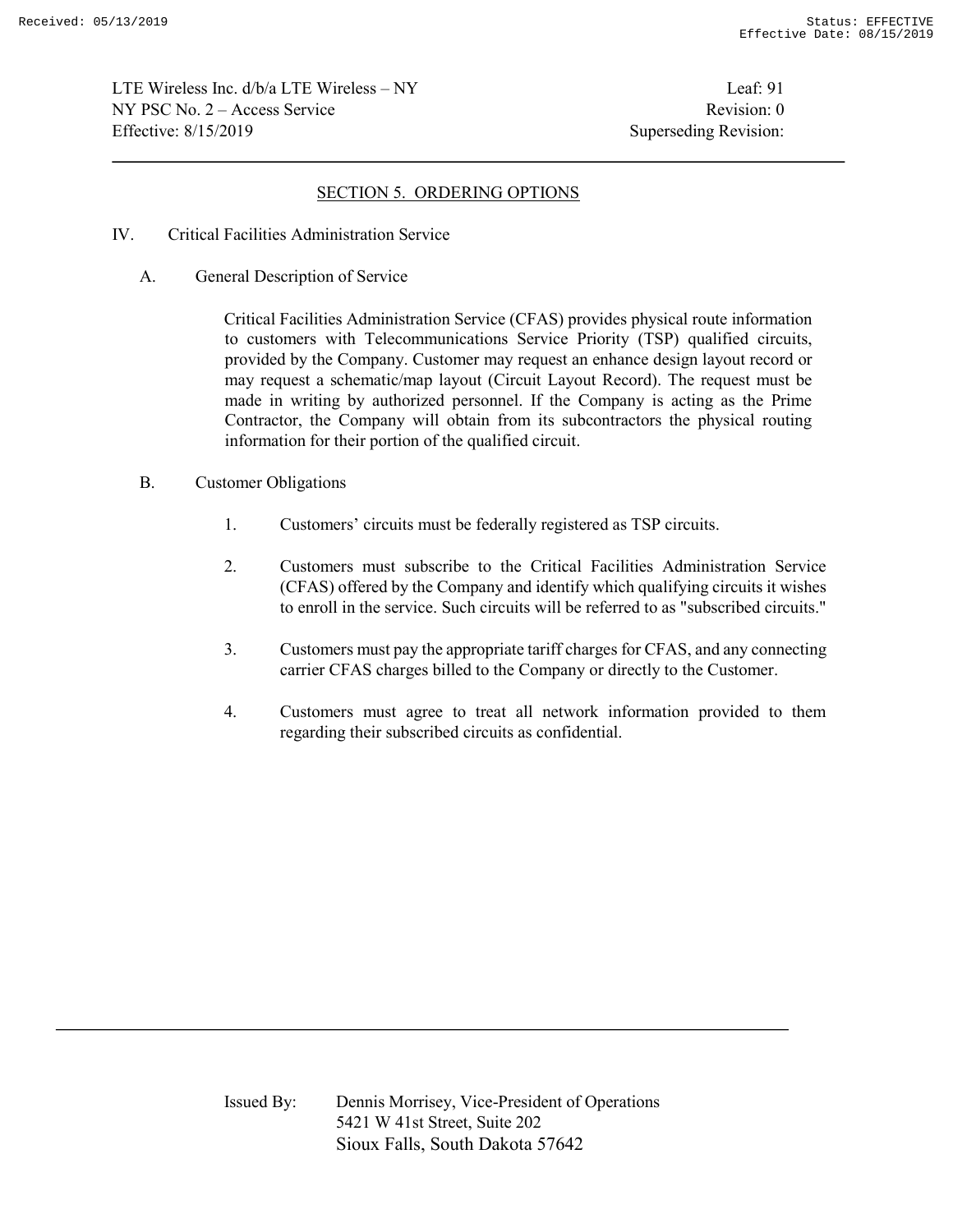LTE Wireless Inc. d/b/a LTE Wireless – NY Leaf: 92  $NY PSC No. 2 - Access Service$  Revision: 0 Effective: 8/15/2019 Superseding Revision:

# SECTION 5. ORDERING OPTIONS

- IV. Critical Facilities Administration Service (Continued)
	- C. Obligations of the Company
		- 1. The Company will maintain data and restrict access by each Customer to information relative to that Customer's subscribed circuits.
		- 2. The Company will identify the physical path of each subscribed circuit so as to allow the Customer to ascertain with a reasonable degree of accuracy the actual physical path of each subscribed circuit.
		- 3. The Company will maintain facilities associated with subscribed circuits in such a manner as to ensure that the Customer is notified of any change in the physical routing of its subscribed circuit(s).
		- 4. The Company will make available physical path information for newly provisioned subscribed circuits to the Customer within 5 business days after the circuit has been installed, and within 15 business days for existing TSP circuits.
		- 5. If Customer has previously obtained documentation as the physical path of a subscribed circuit, the Company will provide at least 24-hour advance notification to the Customer of any planned moves, changes, or rearrangements that affect the physical path of a subscribed circuit. Communications regarding unplanned activity will be provided within 24 hours following the change.